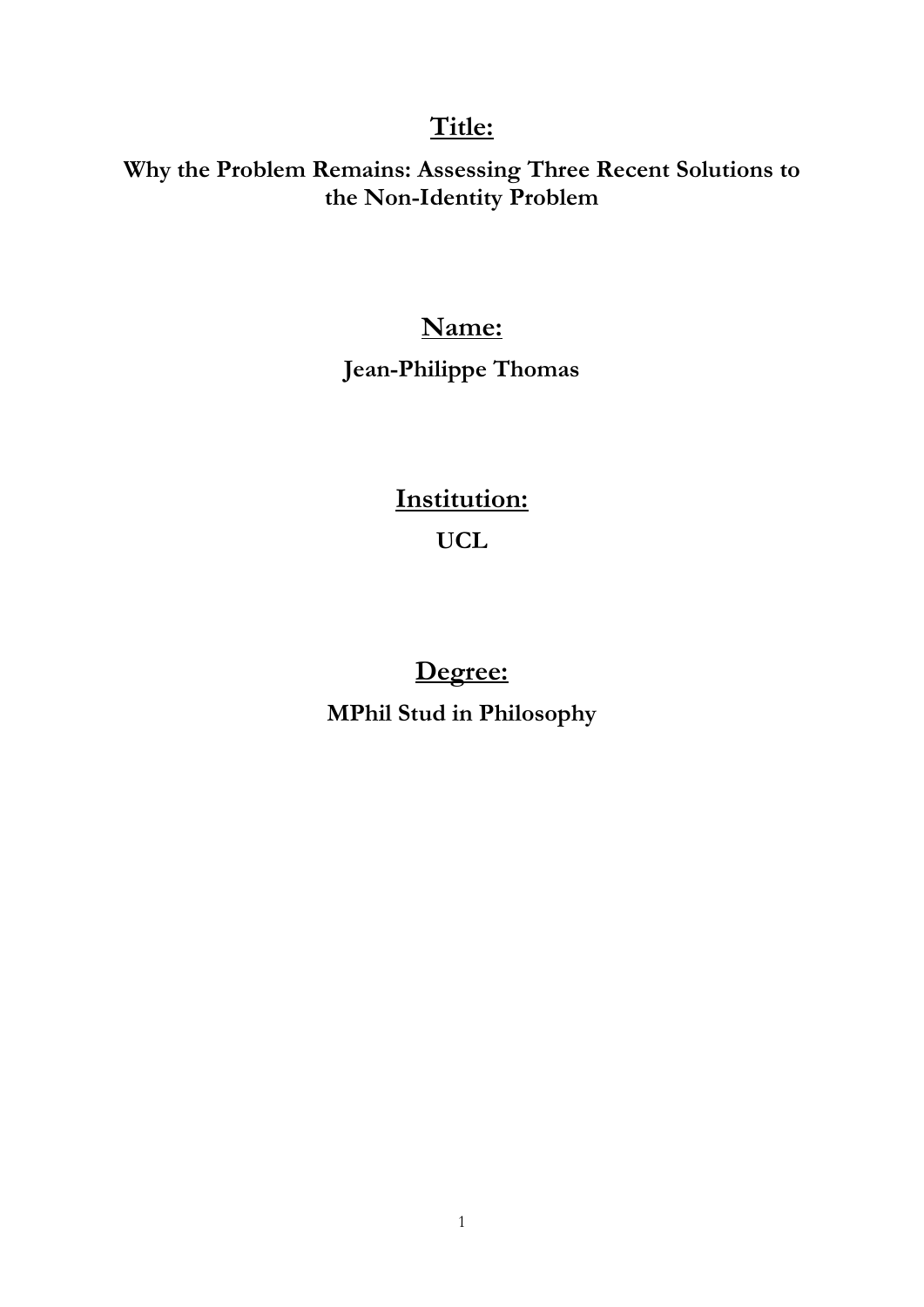I, Jean-Philippe Thomas, confirm that the work presented in this thesis is my own. Where information has been derived from other sources, I confirm that this has been indicated in the thesis.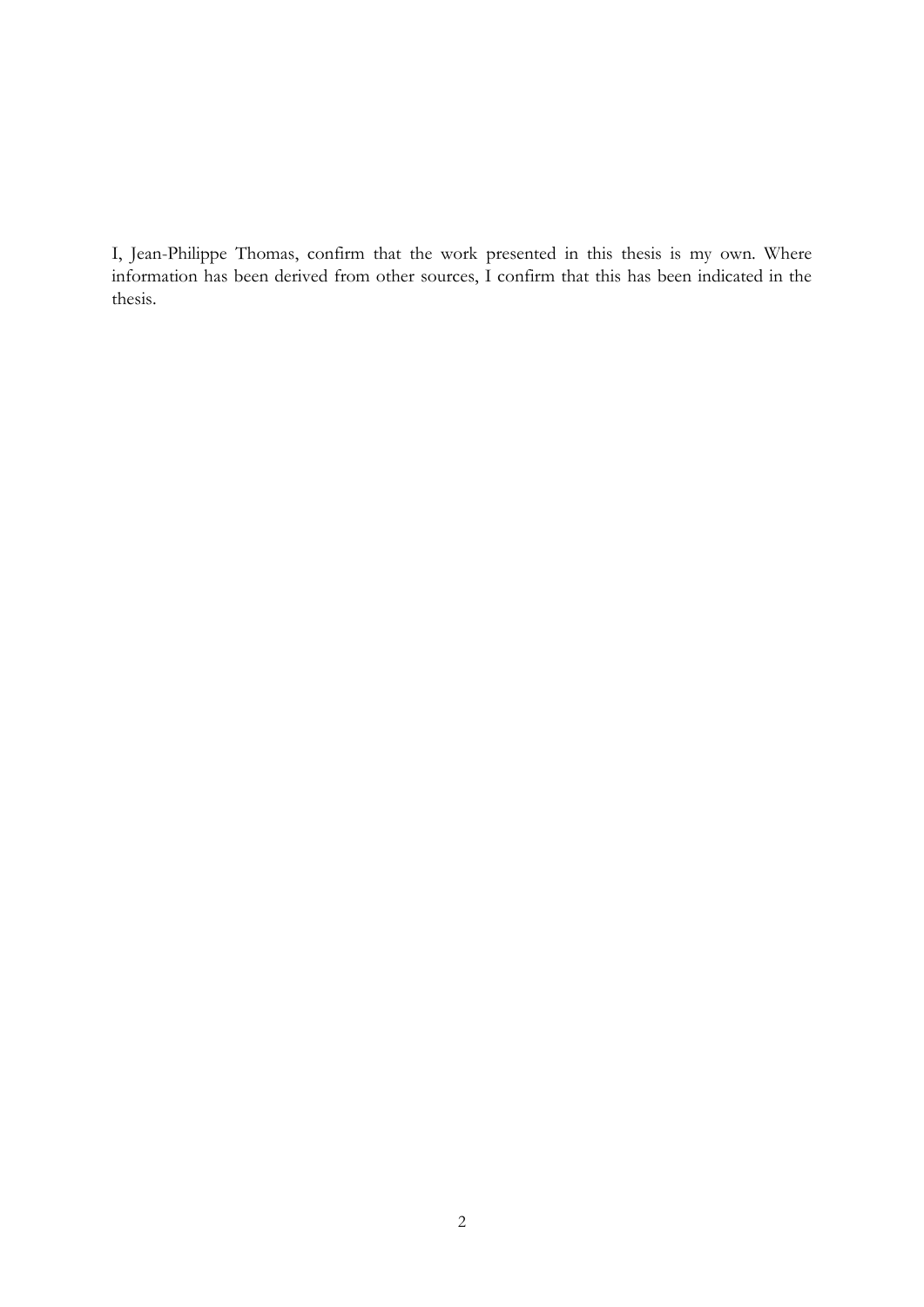## **Abstract**

My thesis examines three recent solutions to the non-identity problem − by Shamik Dasgupta (2018), Johann Frick (2020), and David Boonin (2014) − which have received no or little critical attention in the literature.

In chapter one, I explain the non-identity problem, its variations, and its theoretical and practical implications. In addition, I examine several classical solutions to the non-identity problem and their respective shortcomings. The classical solutions I discuss include consequentialism, the de re/de dicto view, and the rights-based solution.

Given the shortcomings of the classical solutions, I move to the recent solutions defended by Dasgupta and Frick.

In chapter two, I present and critically assess Dasgupta's (2018) 'flexistentialist' solution, a moral view that embraces a metaphysical position known as 'unlimited ontic essentialism'. In response to Dasgupta, I offer a three-part challenge which highlights flexistentialism's weak motivation, its counterintuitive consequences, and its lack of argumentative support.

In chapter three, I present and critically assess Frick's (2020) solution according to which we can solve the non-identity problem via a new view of well-being's reason-giving force. In response to Frick, I show that his solution suffers from a counter-intuitive view of well-being, an inadequate interpretation of 'normative standards', and an inability to distinguish itself from rival, consequentialist solutions.

Given the failure of both classical and recent solutions to the non-identity problem, I move on to Boonin's (2014) solution according to which there is no non-identity *problem*. Instead, according to Boonin (2014), we should bite the bullet and accept non-identity cases as arguments proving their conclusions. In response, I show that Boonin's solution does not have the intuitive and argumentative support it needs, and that it has deeply problematic theoretical and practical implications.

I conclude my thesis by arguing that, despite a renewed interest in solving the non-identity problem, the problem remains as live as ever.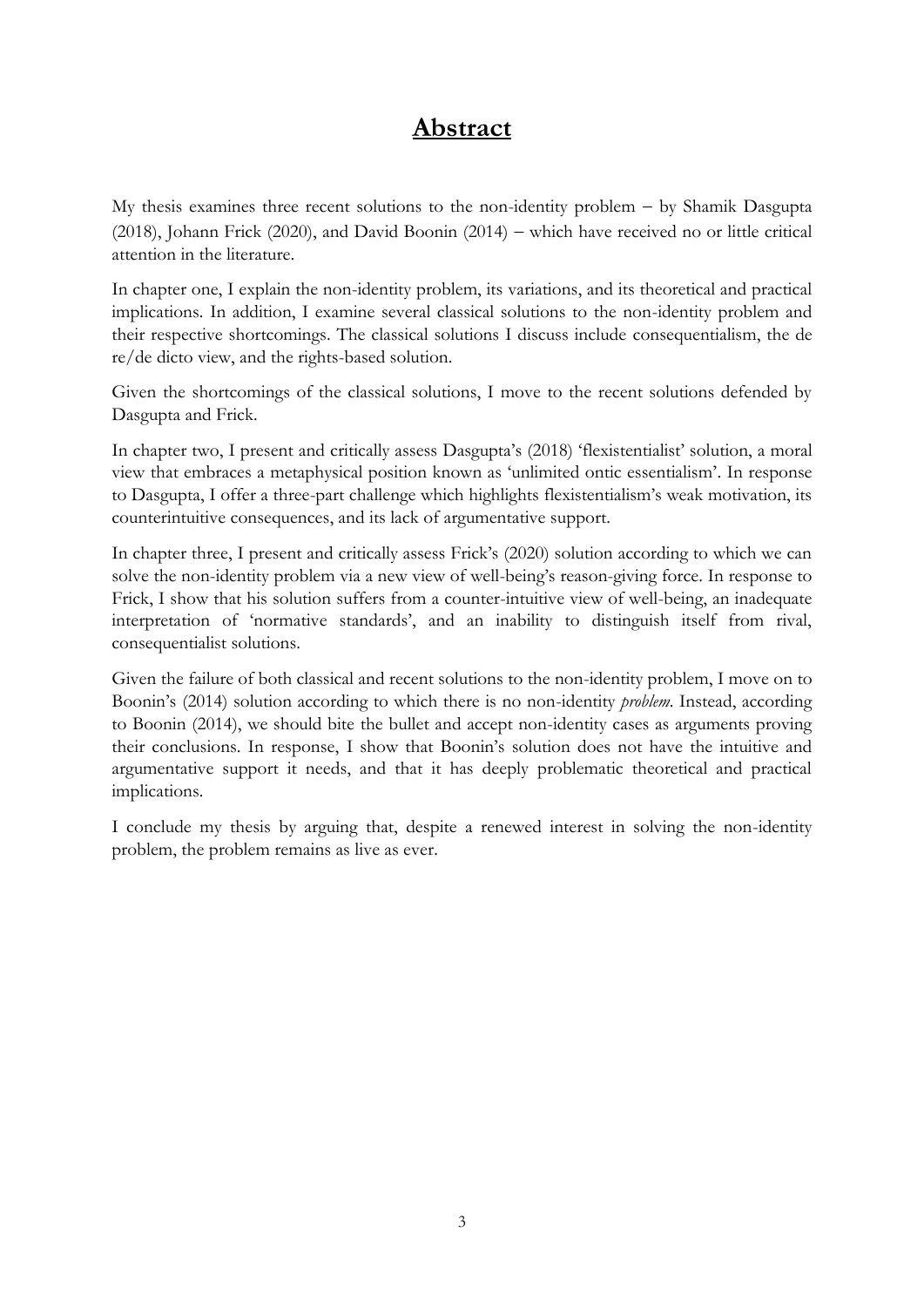# **Impact Statement**

My thesis' impact is twofold.

First, it contributes a new assessment of three recent solutions to the non-identity problem in ethics which have received little or no attention in the academic literature so far. By showing that the three solutions are inadequate, my thesis highlights the need for philosophers to continue paying attention to the non-identity problem.

Second, my thesis could also help inform research and policy formulation in political governance and public health. The three recent solutions' failure to solve the non-identity problem has important practical implications. Failing to solve the non-identity problem makes it harder to argue that certain decisions relating to climate change or procreation are morally wrong because they strike us as bad for future people.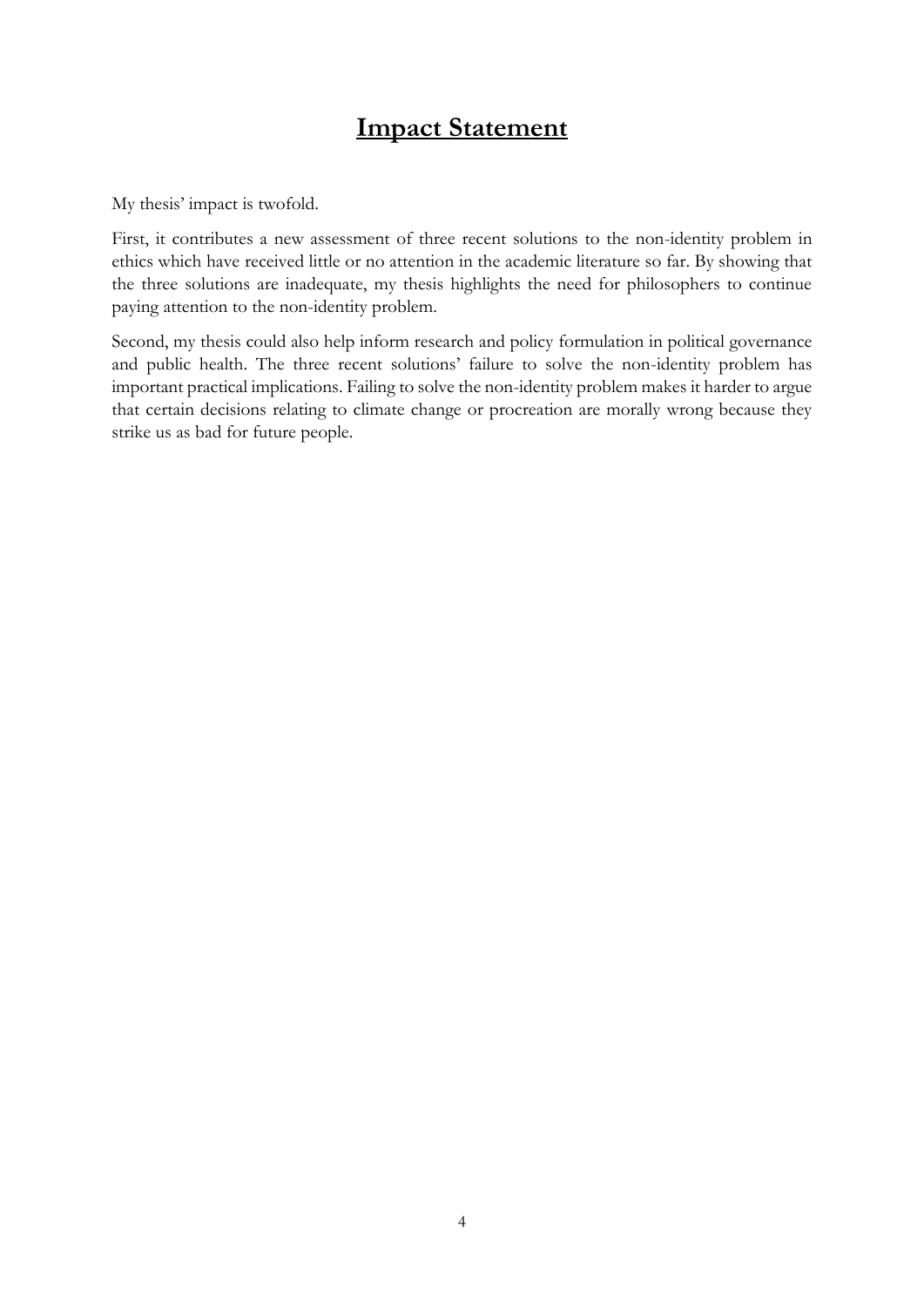# **TABLE OF CONTENTS**

| <b>CHAPTER 1: THE NON-IDENTITY PROBLEM AND THREE TRADITIONAL</b>       |  |
|------------------------------------------------------------------------|--|
|                                                                        |  |
|                                                                        |  |
|                                                                        |  |
| SECTION 3: THREE TRADITIONAL SOLUTIONS TO THE NON-IDENTITY PROBLEM  12 |  |
|                                                                        |  |
|                                                                        |  |
|                                                                        |  |
|                                                                        |  |
|                                                                        |  |
|                                                                        |  |
|                                                                        |  |
|                                                                        |  |
|                                                                        |  |
|                                                                        |  |
|                                                                        |  |
|                                                                        |  |
|                                                                        |  |
|                                                                        |  |
|                                                                        |  |
|                                                                        |  |
|                                                                        |  |
|                                                                        |  |
|                                                                        |  |
|                                                                        |  |
|                                                                        |  |
|                                                                        |  |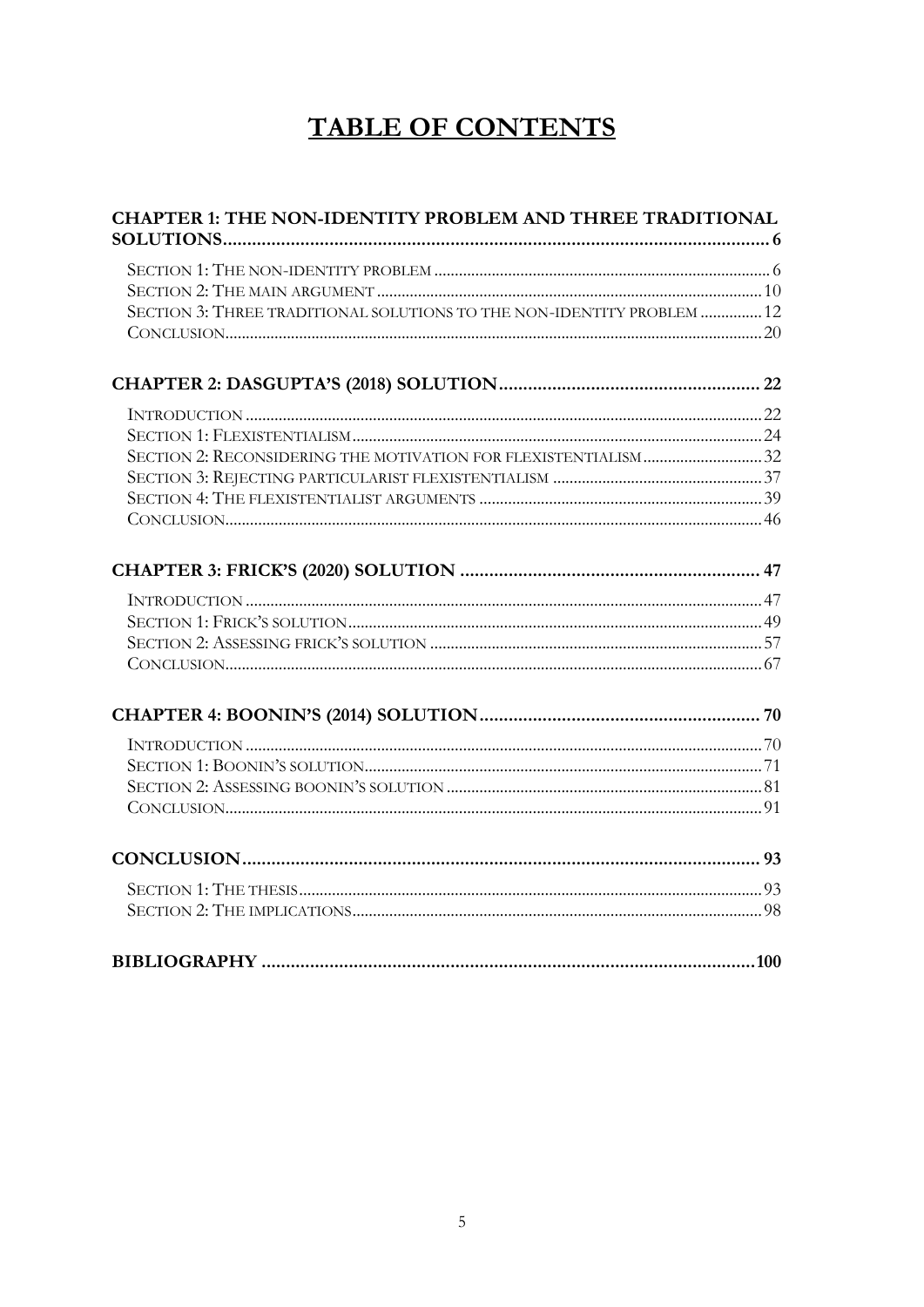# **Chapter One: The Non-Identity Problem and Three Traditional Solutions**

### **1. The non-identity problem**

Consider the following example.

*Blake*: A couple want to have a child whom they will call Blake. Before trying to conceive, the couple attend a pre-conception screening. According to their doctor, the screening confirms that, if the couple conceive now, Blake will be born with a severely impairing medical condition.<sup>1</sup> Her life will still be worth living, but it will be significantly worse than it would have been without the impairing condition. The doctor further explains that, if the couple decide to wait two months before conceiving, Blake will be born perfectly healthy and unimpaired. Out of convenience, the couple decide to conceive right away.

Many people have the strong intuition that it is morally wrong for the couple to conceive right away. However, upon reflection, it is hard to explain this intuition.

If the couple had waited and conceived two months from now, they would have conceived a different child − that is, a numerically different child − to actual Blake. The reason for this is that conceiving two months from now would almost certainly have brought together a different eggsperm combination. As a result, Blake would not have existed if the couple had waited two months before conceiving.

If Blake would not have existed two months from now, the couple's decision to conceive her now cannot have made her worse off than she would otherwise have been. After all, she has a

<sup>&</sup>lt;sup>1</sup> The condition need not be impairing per se. Blake's condition could be impairing because the society she is living in does not properly accommodate people with special needs.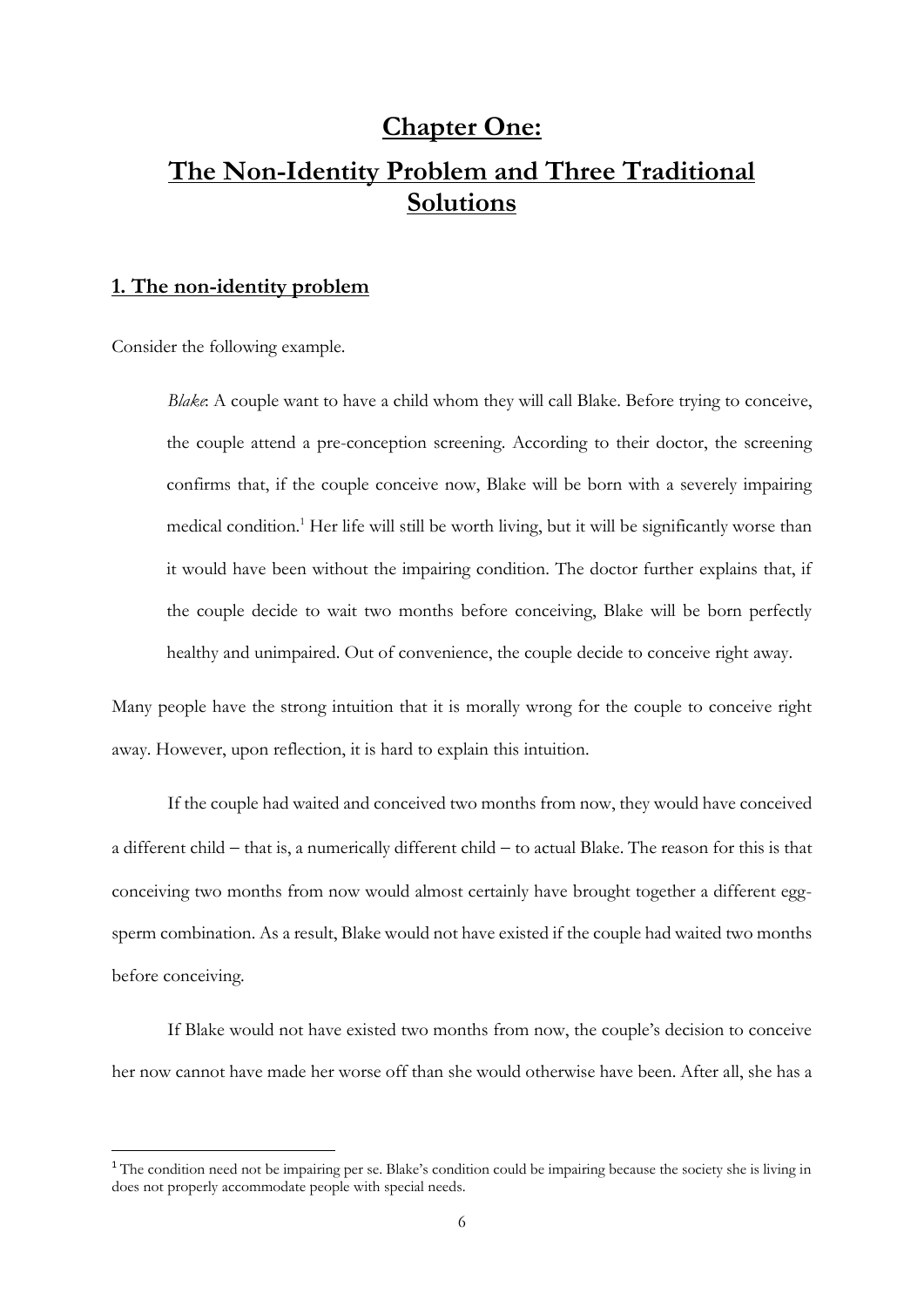life worth living that she would not otherwise have had. And, if the couple did not make Blake worse off than she would otherwise have been, it seems that they did not harm her either.<sup>2</sup> If the couple did not harm Blake, it seems that they did not wrong her. Consequently, it seems that the couple's decision to conceive Blake right away was morally acceptable.

This problem − the problem of explaining the intuition that the couple did something morally wrong by conceiving Blake right away − stems from the lack of identity between Blake and the child the couple would otherwise have conceived. It is one example of what is known in moral philosophy as *the non-identity problem*.

#### **1.1 The 'societal' version of the non-identity problem**

The non-identity problem generalises to so-called 'societal' versions of the problem.

Consider, for instance, the following example.

*Green energy*: A society has to decide between adopting a green, carbon-free energy policy or continuing to rely on coal for most of its energy needs. By continuing to rely on coal, the society's standard of living increases slightly more than it would have increased otherwise. Crucially, however, if the society continues relying on coal, people living in this society two hundred years on will have extremely bad air quality. As a result of the bad air quality, all these people will die painlessly at the age of forty. Out of convenience, this society decides to continue relying on coal.

Again, many people have the strong intuition that the present society did something morally wrong by choosing to rely on coal for its energy needs. Some people might find the society's decision

<sup>&</sup>lt;sup>2</sup> This is an instance of the so-called *counter-factual account of harm*, according to which a person is harmed if and only if an action makes the person worse off than she would otherwise have been.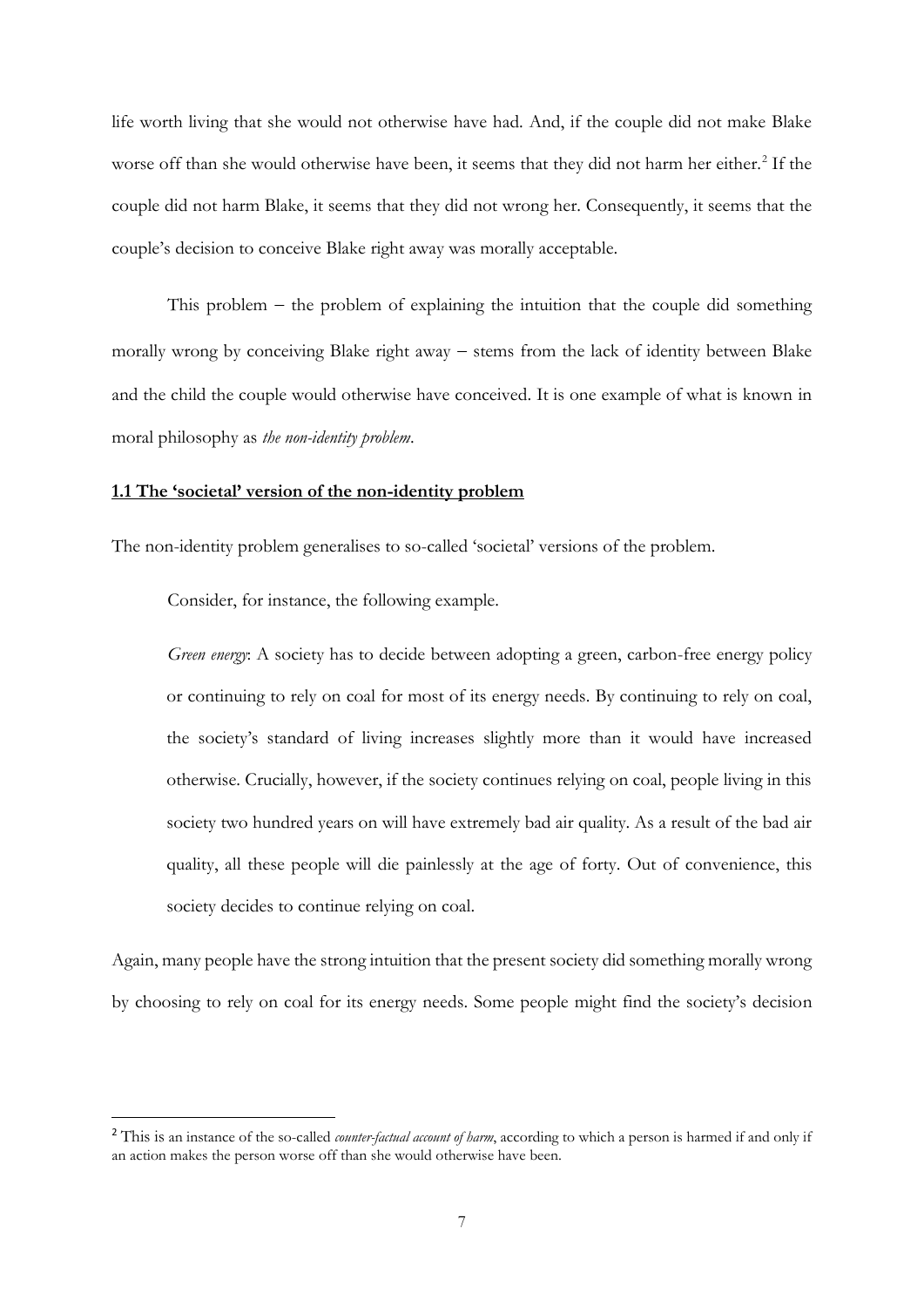even more morally troublesome than the couple's decision to conceive Blake right away. However, as in the *Blake* case, it is hard to explain what makes the present society's choice morally wrong.

By retaining its coal policy, the current society slightly increases its own standard of living. As a result, it seems natural to assume that people in this society will lead slightly different lives than they would otherwise have led. Over time, these slight differences will turn into big differences. These people will meet different people than they would otherwise have, and form different relationships. They will at the very least conceive at slightly different times to when they would otherwise have conceived. Consequently, if the society retains its coal policy, numerically different people − that is, different from the people who would otherwise have existed – will exist.<sup>3</sup>

If numerically different people will exist, it is hard to explain how the coal policy's retention makes these people worse off than they would otherwise have been. After all, despite dying painlessly at the age of forty, they have a life worth living that they would not otherwise have had. If the coal policy's retention does not make the future people worse off than they would otherwise have been, it seems that the policy does not harm them either. And, if the policy does not harm them, it seems that it does not wrong them. As a result, contrary to our intuitions, it seems that the coal policy is morally acceptable.

### **1.2 Theoretical and practical implications**

The non-identity problem has important theoretical and practical implications.

On a theoretical level, solving the non-identity problem reveals a fault line between two ways of conceiving morality. On one conception of morality, conceiving Blake right away can be wrong only if and because it is bad for Blake, or some other person.<sup>4</sup> This conception of morality

<sup>&</sup>lt;sup>3</sup> In addition to the identity of future people, societal choices can also affect the number of future people who will exist. These kinds of cases are usually referred to as 'different number' cases (Parfit 1984, 356).

<sup>4</sup> There might be multiple substantive ways of showing why being conceived right away is bad *for* Blake. Below, I will discuss two possible ways to go.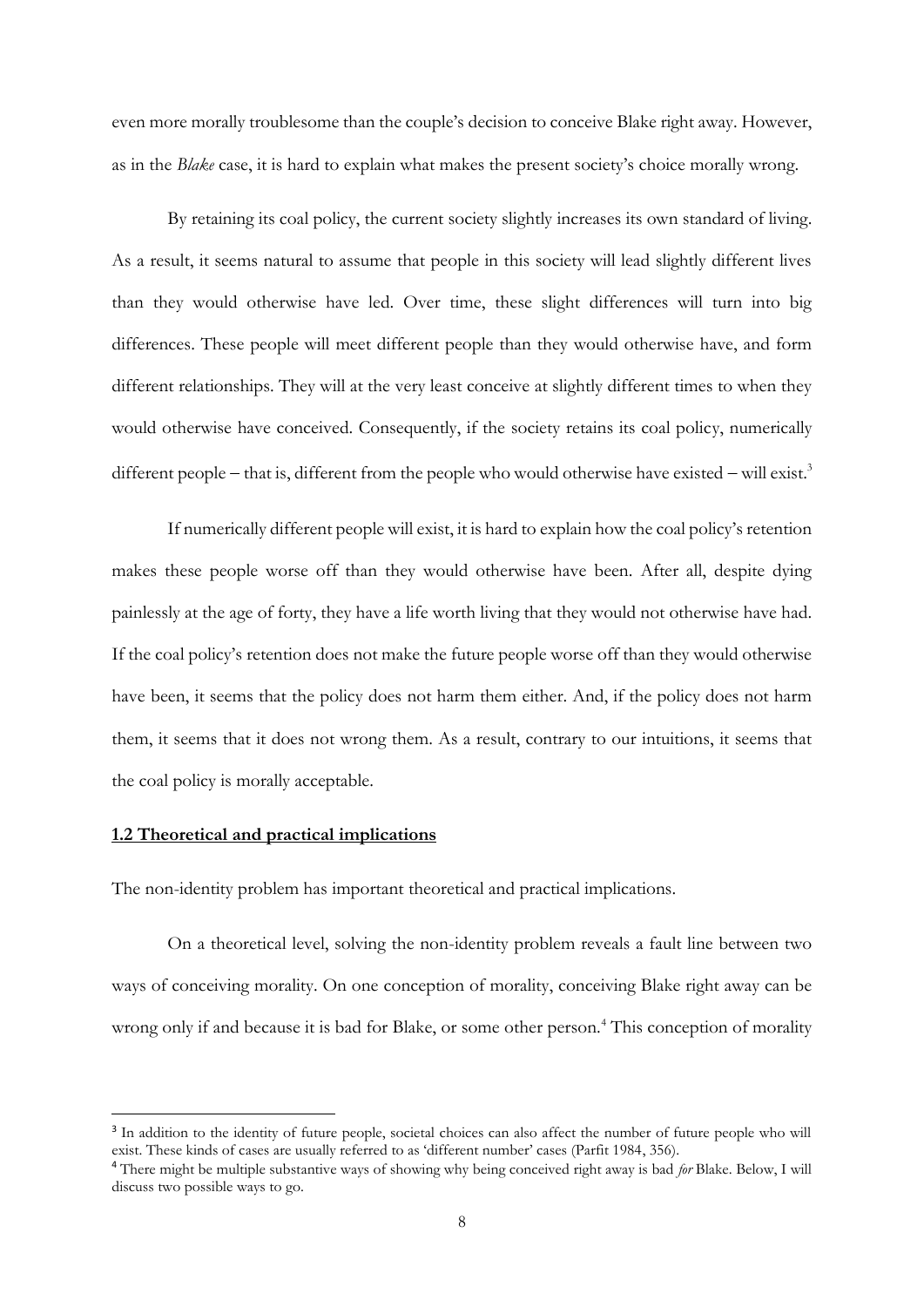is known as the 'person-affecting' conception because it holds that moral concern always attaches to people. Specifically, one is committed to the

*Person-affecting principle*: An action is morally wrong only if it is bad *for* someone.

Consider now a second conception of morality on which conceiving Blake right away can be morally wrong even if it is not bad *for* anyone in particular. For example, conceiving Blake right away might be morally wrong because it fails to make the world go best.<sup>5</sup> On this conception of morality, moral concern does not always attach to people. Instead, morality is at least partly concerned with the assessment of impersonal states of affairs.

So, depending on your preferred solution to the non-identity problem, you will be committed to either a person-affecting or an impersonal view of morality. I will illustrate this theoretical divide more directly below, in my assessment of traditional solutions to the non-identity problem.

Solving (or not solving) the non-identity problem also has important practical implications. Many individual and societal 'life choices' − choices about how and with whom to live − affect the numerical identity and number of future people. In other words, many of our life choices affect who and how many people will exist. As a result, these life choices run into the non-identity problem. I discussed one of these concrete choices above with the case of a society deciding between two different energy policies. Other practical choices facing the non-identity problem include individual procreation choices, cloning, reparations for historical injustices, meat consumption, and societal social and economic policies.

<sup>&</sup>lt;sup>5</sup> 'Making the world go best' can be substantiated in many different ways.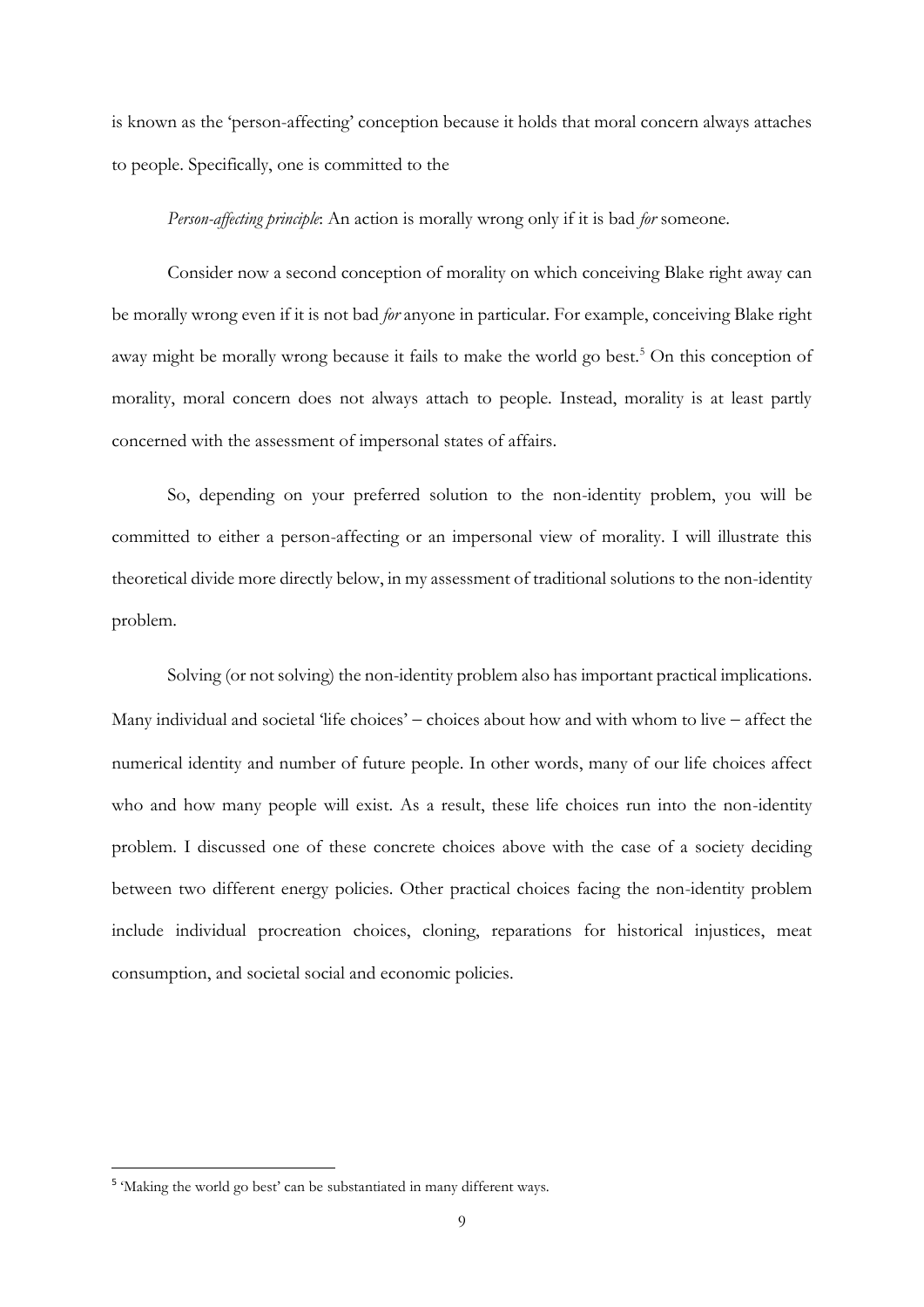### **2. The main argument**

Since its discovery in the late nineteen-seventies and early nineteen-eighties (Bayles 1976, 297-298; Parfit 1976, 100-102; Adams 1979, 57; Parfit 1984, 359), the non-identity problem has given rise to a host of prominent solutions. These include, but are not limited to, consequentialist (Singer 1999, 124-125), de re/de dicto (Hare 2007, 514-523), and rights-based (as discussed but not endorsed in Parfit 1984, 364-166) solutions. Crucially, however, each of these traditional solutions suffers from major shortcomings. I will discuss each solution and its respective defects in more detail below.

Following a relative calm in the literature, a flurry of new solutions to the non-identity problem has emerged in the last five to seven years. My main argument is that three of these recent solutions − offered by Shamik Dasgupta (2018), Johann Frick (2020), and David Boonin (2014) − fail.<sup>6</sup> As a consequence and despite recent efforts, the non-identity problem remains as hard to solve as ever.

My main argument contributes to the existing literature on two levels. First, it individually assesses three recent solutions to the non-identity problem which have received little or no attention in the existing literature.<sup>7</sup> Second, it supports a broader conclusion according to which, despite recent attempts at solving the non-identity problem, the problem remains as live as ever.

#### **2.1 The thesis plan**

In order to reach the above conclusions, I will proceed as follows.

In the remainder of the introduction, I will briefly present and assess three traditional solutions to the non-identity problem which have been prominent in the literature. These solutions

<sup>&</sup>lt;sup>6</sup> I do not take my argument to be an exhaustive treatment of all recent solutions to the non-identity problem. For other recent solutions which I do not discuss in this thesis, see, for example, Elizabeth Finneron-Burns (2016) and Rahul Kumar (2018).

<sup>7</sup> A series of papers on Boonin's (2014) solution to the non-identity problem published in a special issue of *Law, Ethics and Philosophy* (2019) is a notable exception here.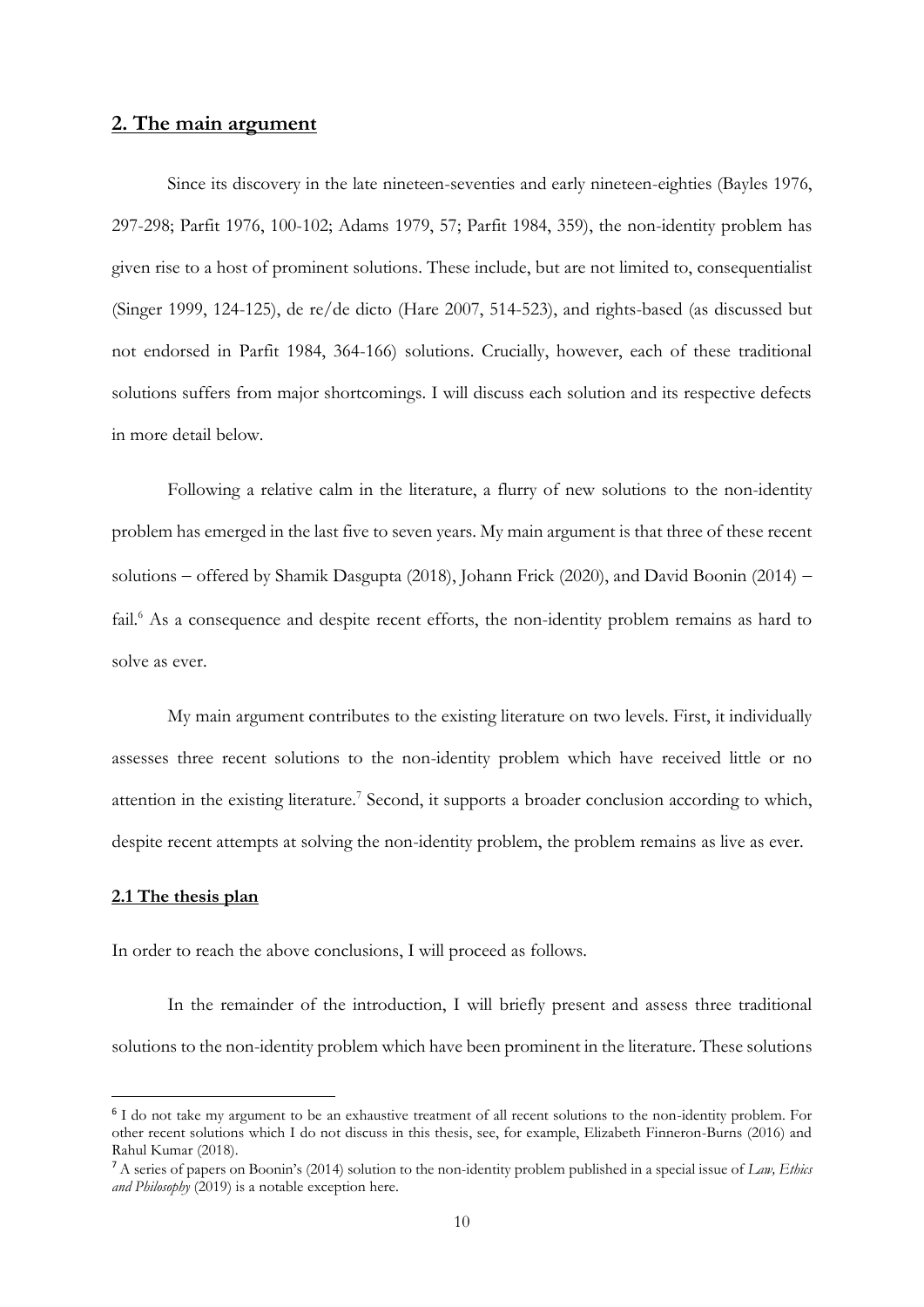are the consequentialist solution, the de re/de dicto view, and the rights-based solution. Despite their prominence in the literature, I argue that the three traditional solutions suffer from serious shortcomings.

Given the shortcomings of the traditional solutions, I turn to two more recent solutions to the non-identity problem. In Chapter two, I will present and assess Shamik Dasgupta's (2018) 'flexistentialist' solution, a moral view that embraces a metaphysical position known as 'unlimited ontic essentialism'. In response to Dasgupta, I offer a three-part challenge which highlights flexistentialism's weak motivation, its counterintuitive consequences, and its lack of argumentative support.

In chapter three, I present and critically assess Frick's (2020) solution according to which we can solve the non-identity problem via a new view of well-being's reason-giving force. In response to Frick, I show that his solution suffers from a counterintuitive view of well-being, an inadequate interpretation of 'normative standards', and an inability to distinguish itself from rival, consequentialist solutions.

Given the failure of both classical and recent solutions to the non-identity problem, I move on to David Boonin's (2014) solution in chapter four. Boonin (2014) argues that there is no nonidentity *problem*. Instead, according to Boonin (2014), we should bite the bullet and accept nonidentity cases as arguments proving their conclusions. In response, I show that Boonin's solution does not have the intuitive and argumentative support it needs, and it has deeply problematic theoretical and practical implications.

I conclude my thesis by arguing that, despite a renewed interest in solving the non-identity problem, the problem remains as live as ever.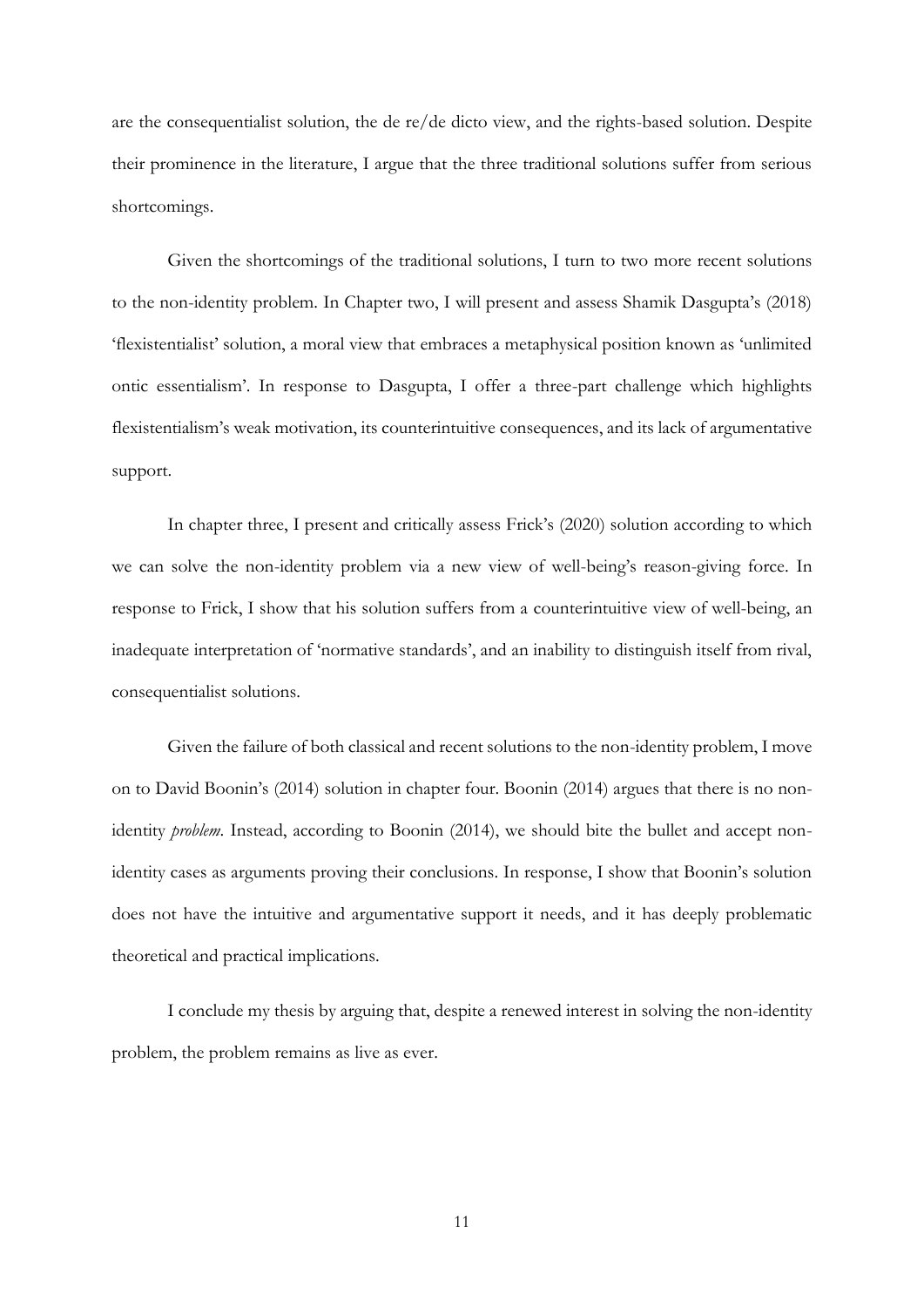### **3. Three traditional solutions to the non-identity problem**

In this section, I will briefly present and assess three traditional solutions and their respective shortcomings. Assessing the shortcomings of these solutions will support the need to look at more recent solutions to the non-identity problem in chapters two to four. I focus on how these solutions apply to the *Blake* case, but it should be easy to see how they could also be applied to the *Green energy* case.

#### **3.1 The consequentialist solution**

Recall the *Blake* case. The couple's decision does not seem bad *for* Blake because it does not harm or wrong her. As a result, it seems that the couple's action is morally acceptable.

According to the consequentialist solution, an act can be morally wrong even if it is not bad *for* anyone in particular. The reason it can be wrong is that an action's rightness or wrongness depends on the consequences it generates. More precisely, consequentialism relies on the

*Consequentialist principle*: An action is morally right only if it makes the world go best.

'Making the world go best' here refers to the best possible consequences that an action can achieve. The 'best possible consequences' in turn can be specified in a number of different ways. For example, we might think that the best possible consequences are those that create the most overall or average happiness in the world.

The consequentialist can solve the non-identity problem as follows (Singer 1999, 124-125). Conceiving Blake right away does not make the world go best. For example, we might claim that conceiving Blake right away does not make the world go best because it does not create the highest possible overall happiness in the world. After all, if the couple had waited two months before conceiving, the world would have contained more happiness, because the couple's child would have had a better life. As a result, the couple's decision to conceive Blake right away violates the *Consequentialist principle* and it is morally condemnable.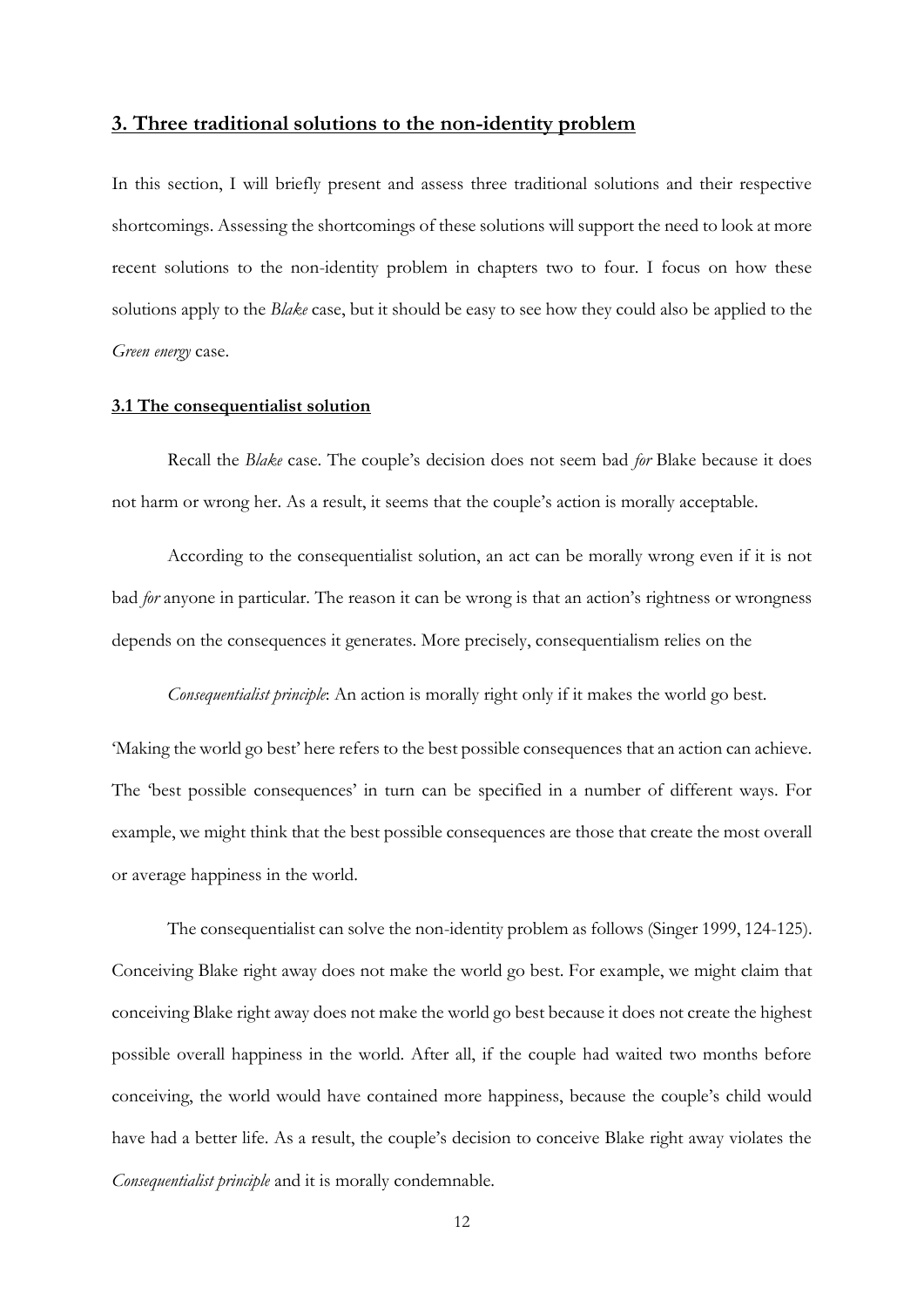#### **3.1.1 Problems for the consequentialist solution**

The consequentialist solution to the non-identity problem suffers from at least two major shortcomings.<sup>8</sup>

First, the consequentialist solution seems to commit us to the implausible claim that we have a moral reason to create as many happy children as possible. Suppose, for example, that the reason the couple's decision to conceive Blake right away is morally wrong is the fact that waiting two months would have created more overall happiness in the world. Now, it is also true that conceiving more happy children creates a world with even more overall happiness. Consequently, on the consequentialist view, it seems that the couple has a moral reason to create as many happy children as possible.

However, this strikes many people as deeply counter-intuitive. While many people believe that we have a moral reason not to create new unhappy people, they also believe that there is nothing morally wrong with not making happy people (Narveson 1973, 80). This asymmetry is often referred to as the 'procreation asymmetry'. 9 So, the first main problem for the consequentialist solution to the non-identity problem is that is has problematic implications in the broader field of population ethics because it forces us to deny one horn of the 'procreation asymmetry'.

Second, the consequentialist solution faces the so-called 'Repugnant Conclusion' (Parfit 1984, 388). Suppose, again, that the reason the couple's decision to conceive Blake right away is morally wrong is the fact that waiting two months would have created more overall happiness in the world. Solving the non-identity problem in this way also commits us to the moral acceptability of the following scenario.

<sup>8</sup> I am here focusing on shortcomings related directly to the field of population ethics.

<sup>9</sup> For a discussion of this asymmetry, see for example Roberts (2011).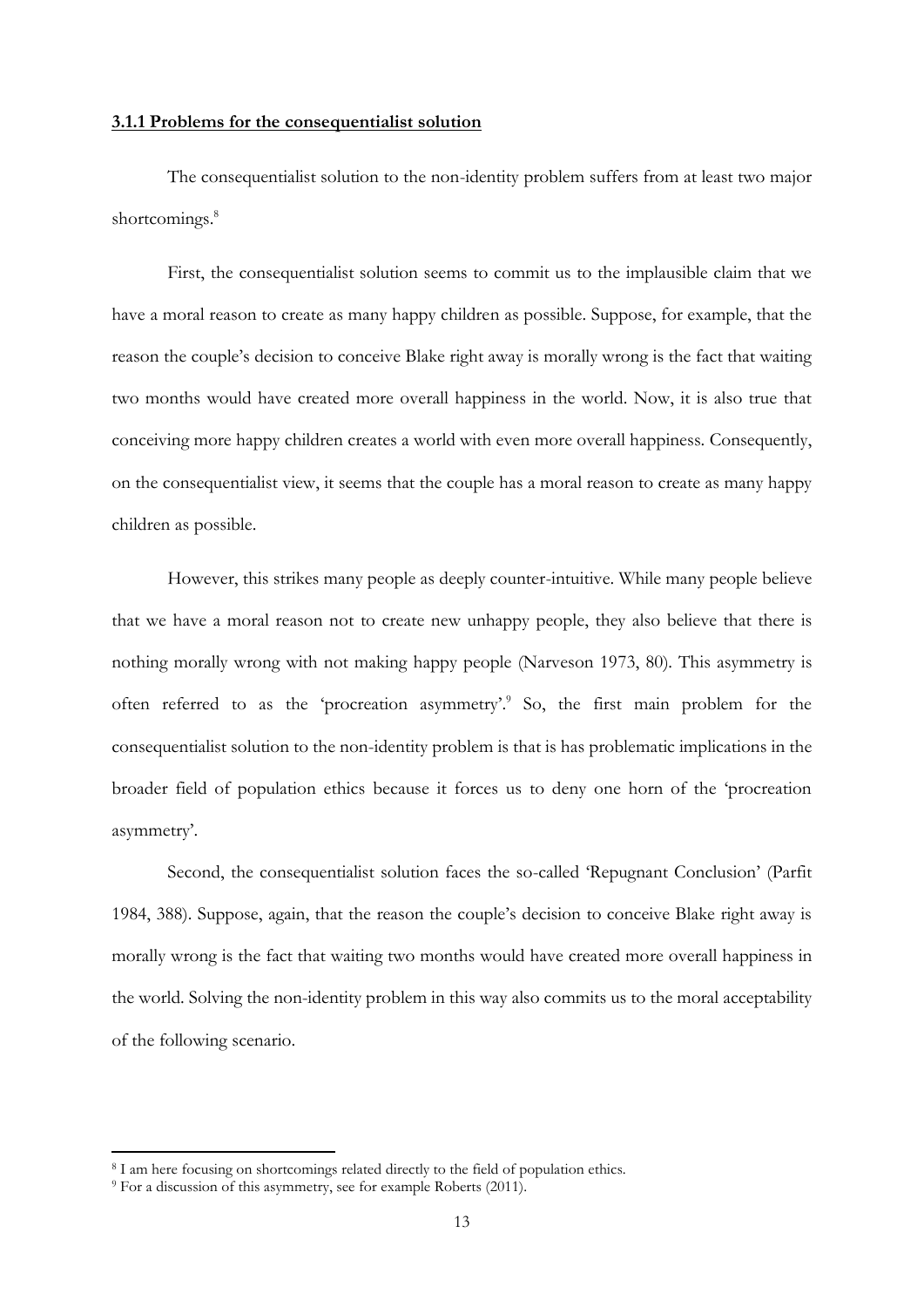Consider a choice between a world A which contains a few billion very happy people and a world B which contains a gazillion people with lives barely worth living. Suppose you choose world B over world A. Many people have the strong intuition that it is morally wrong for you to do so. However, on a consequentialist view, it seems that we have a moral reason to choose world B over world A. After all, given the very large number of people with lives barely worth living, there will be more overall happiness in world B than in world A. Given that many people find this implication repugnant, consequentialism faces the problem of the 'repugnant conclusion'.

#### **3.2 The de re/de dicto solution**

I now want to consider a second traditional solution to the non-identity problem.

According to the de re/de dicto solution, statements such as 'The couple's decision to conceive right away harmed their child' are subject to two interpretations. On the first − de re − interpretation, the couple's decision harmed the particular child they in fact conceived. On the second − de dicto − reading, the couple's decision harmed whatever child satisfies the description 'their child' (Hare 2007, 514).

Given this distinction, the solution solves the non-identity problem as follows. By conceiving right away, the couple makes it the case that 'their child' is born significantly impaired. By waiting two months before conceiving, the couple could have made it the case that 'their child' was born unimpaired. Hence, their decision to conceive now harmed 'their child'. Given that Blake satisfies the description 'their child', she was harmed in a de dicto sense. On this view, if Blake was harmed in a de dicto sense, the couple's decision to conceive Blake now is morally wrong (Hare 2007, 514-523).

#### **3.2.1 Problems for the de re/de dicto solution**

The de re/de dicto solution also suffers from at least one major shortcoming.

It has implausible implications for cases other than the non-identity problem.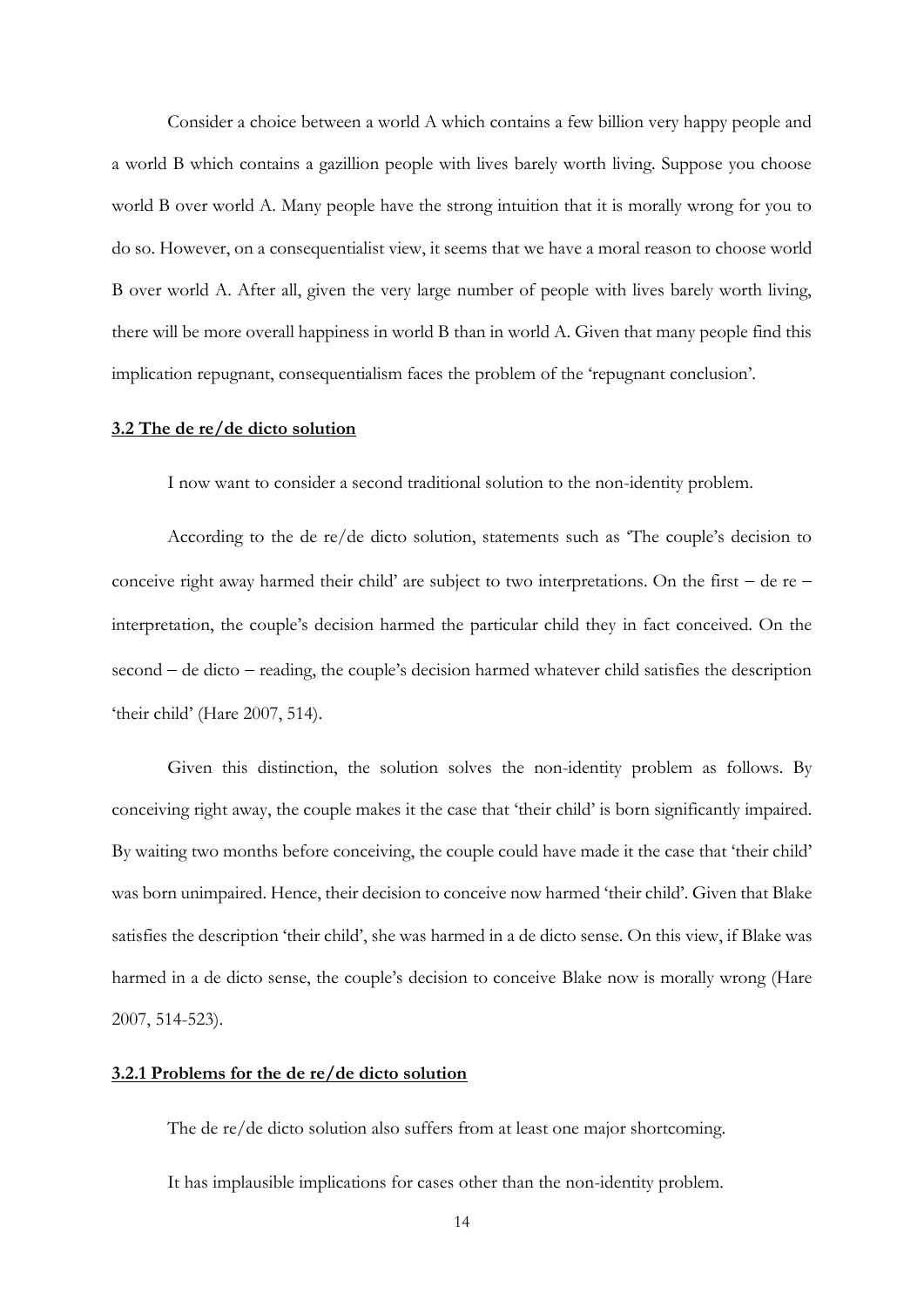Consider, for example, a couple who want to adopt a child. The couple decide that they want to adopt an impaired child rather than an unimpaired child. Intuitively, many people agree that the couple's decision is not positively immoral. Notice, though, that the de re/de dicto view seems to give us the opposite verdict in this case.

By adopting the impaired child rather than the unimpaired child, the couple make it the case that 'their child' (whoever fulfils this description) is made worse off than they could have been. After all, 'their child' could have been unimpaired rather than impaired. As a result, the couple harm 'their child' in a de dicto sense and their action seems morally wrong on this view. Given that this verdict runs counter to most people's firm intuition that the couple did nothing morally wrong by adopting the impaired rather than the unimpaired child, the de re/de dicto view seems to give us the wrong verdict in some adoption cases (Boonin 2014, 32).

#### **3.2.2. Hare's defence of the de re/de dicto solution**

Caspar Hare (2007) has recently defended the de re/de dicto solution. He asks us to consider the following example.

*Safety Officer*: Tess is a safety officer who is responsible for monitoring and improving road safety among automobile drivers. She notices that many drivers in her community do not wear seatbelts. She therefore decides to implement tighter regulations. A year later, her regulations have the effect of significantly reducing the severity of the injuries suffered among her community of drivers. Tess is proud of her achievement (Hare 2007, 516).

According to Hare (2007), it is plausible to imagine that the implementation of Tess' new regulations also has an effect on accident victims' identities. For example, the regulations might influence the speed at which people drive or the red lights at which they stop. As a result, some people who would have been involved in accidents are not involved in them after all, and some people who would have avoided accidents will be involved in them.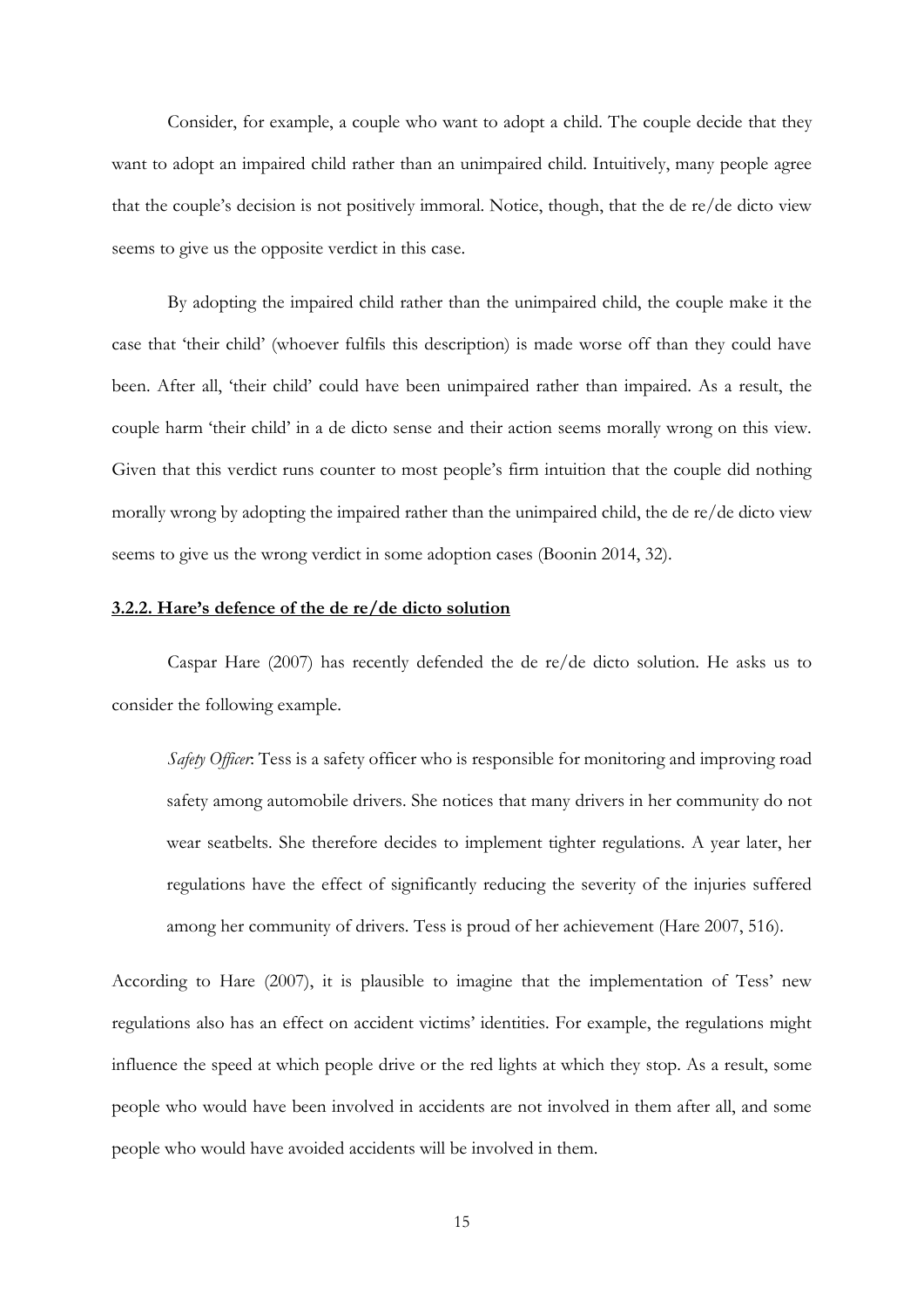If some people who would not otherwise have been involved are in fact involved in accidents, it is hard to see how the implementation of Tess' regulations was a good thing for them. In other words, they seem to have a legitimate complaint against Tess that she made their lives worse with her stricter regulations. This complaint seems to run counter to many people's, including Tess', intuitions that the stricter regulations are a good thing.

In response, Hare (2007) argues that seeing Tess' new regulations as a bad thing confuses the de re and the de dicto senses of 'being bad for'. It might be true that Tess' new regulations are bad in a de re sense, that is, for the actual particular victims involved. However, it is also true that Tess' new regulations make things better in a de dicto sense, that is, for whomever will be involved in an accident. After all, it is because of her regulations that 'accident victims' suffer less serious injuries. Focusing on the de dicto sense of 'being bad for' thus allows us to reach the intuitively correct verdict that Tess' regulations are a good thing. The de dicto sense must therefore also be the morally relevant one (Hare 2007, 517-518).

According to Hare (2007), the *Safety Officer* case is analogous to the non-identity problem case in at least two relevant respects. First, it is appropriate for both Tess and the couple to have special concern for a specific group of people. Given their roles as safety officer and parents, it is appropriate for them to have special concern for the accident victims and their children respectively. Second, both Tess and the couple face non-identity choices.

Given that the de dicto sense of 'being bad for' is morally relevant in the *Safety Officer* case and that this case is morally analogous to the case of Blake, Hare (2007) argues that the de dicto sense of 'being bad for' must also be the morally relevant sense of 'being bad for' in the nonidentity case (Hare 2007, 519-520).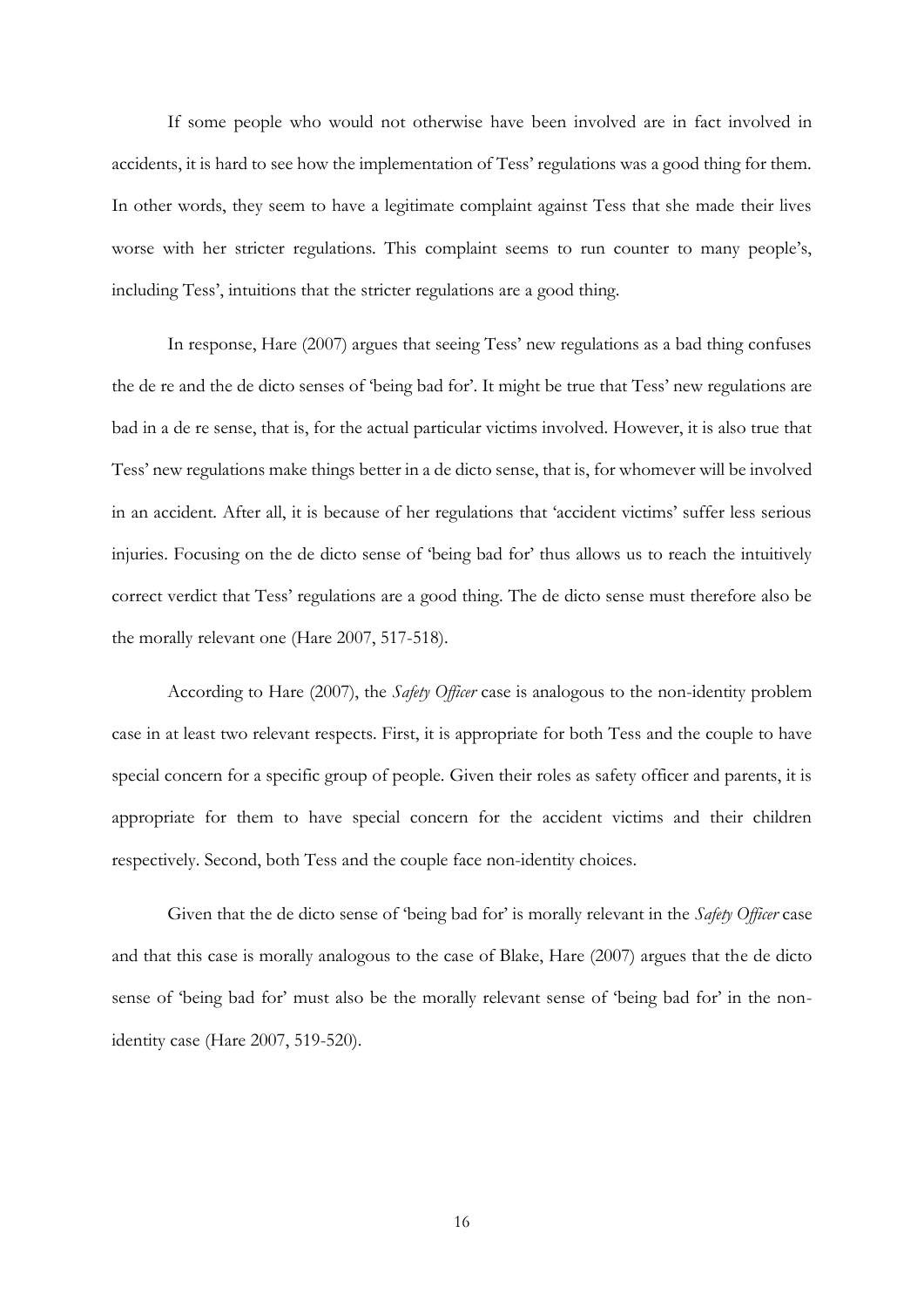#### **3.2.3. Against Hare's defence of the de re/de dicto solution**

The problem with Hare's response is that it has implausible implications for the de re/de dicto view in other cases. Consider the following case offered by Boonin (2014).

*New Doctor*: You have just received your medical licence and you want to open your practice in a new city. Given that this city does not have many doctors, many people would like to become your registered patients. In fact, you receive twice as many patient applications as you can accept. You now have to decide which patients to register with your practice (Boonin 2014, 37).

According to Boonin (2014), the *New Doctor* case bears important similarities to the *Safety Officer* case. First, as a doctor, you also have special obligations towards a particular group of people, namely, your patients. Second, the de re sense of 'being good/bad for' cannot be the morally relevant one in the doctor case as you would make every potential patient better off in a de re sense by registering them with your practice. Hence, the de dicto sense of 'being good/bad for' must be the morally relevant one in the doctor case, too.

Notice, though, that this has implausible implications. Suppose you decide whom to take on as patients via de dicto considerations. You must then analyse what is best for the health of 'your patients' (whomever this turns out to be). This, in turn, commits you to accept only the healthiest potential patients. After all, by accepting only the healthiest patients, you make it the case that 'your patients' are as well off as possible in health terms. However, this way of selecting patients seems clearly morally wrong. The de re/de dicto view therefore has a deeply implausible implication in the *New Doctor* case (Boonin 2014, 37-38).

So, as I have argued, the de re/de dicto solution to the non-identity problem is problematic because it has implausible implications in cases other than the non-identity problem.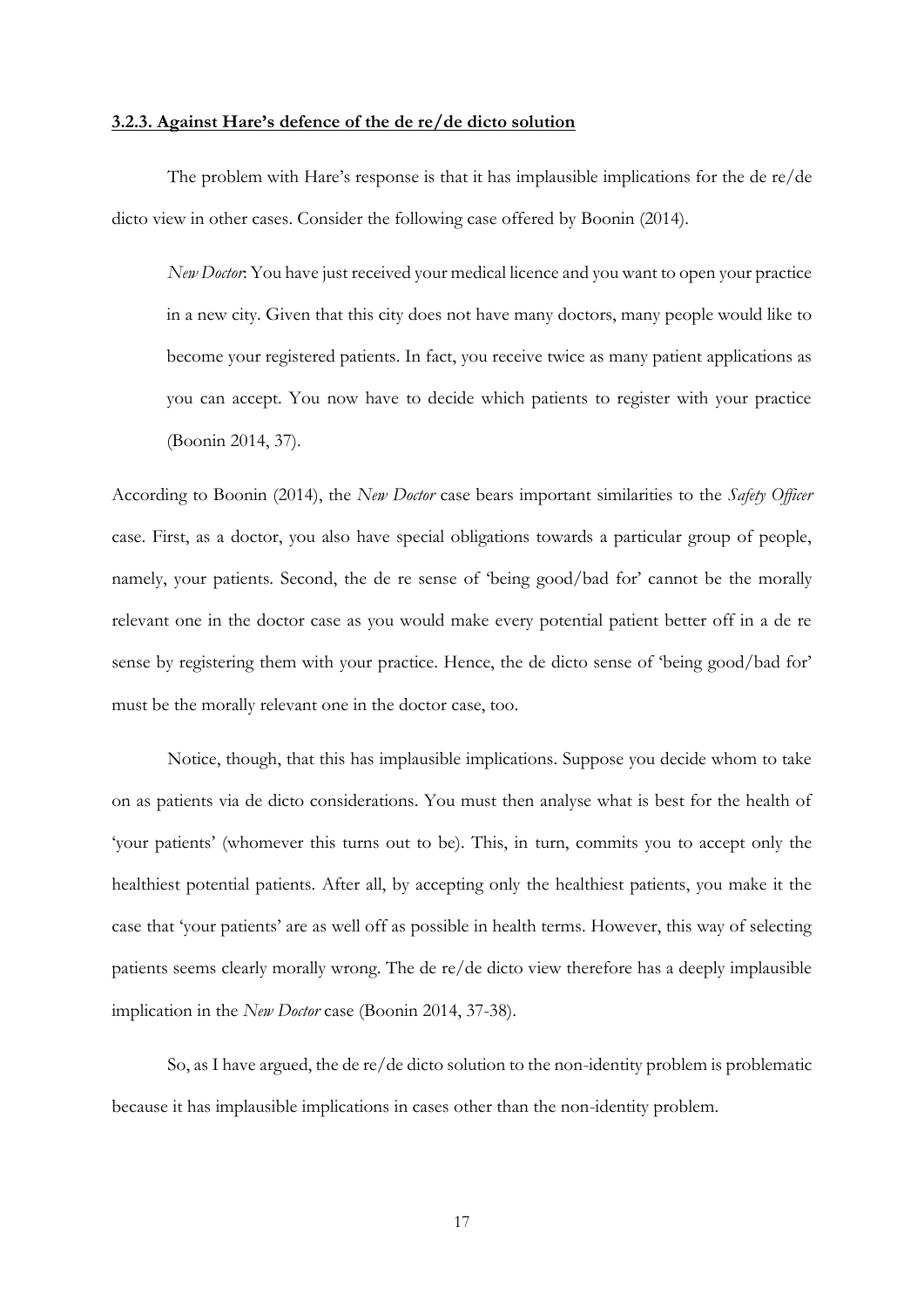#### **3.3 The rights-based solution**

The final traditional solution to the non-identity problem which I will discuss appeals to the moral importance of people's rights.

It is worth anticipating one way in which an appeal to rights cannot solve the non-identity problem. Suppose that it is morally wrong for the couple to conceive Blake right away because they thereby violate their child's right to have been born without a significant medical impairment.

The reason this initial rights-based view cannot solve the non-identity problem is that it appeals to a right which could not have been fulfilled. Specifically, if the couple had waited two months before conceiving, Blake would not have existed. As a result, her apparent right to have been born without a medical impairment could never have been fulfilled. As a result, if Blake's apparent right could never have been fulfilled, it is plausible to argue that the couple did not violate any of their child's right in the first place.

Consider now a second way of appealing to rights in order to solve the non-identity problem. As noted above, the problem cannot be solved by appeal to Blake's right to being born without a medical impairment. However, this leaves open another possibility. Maybe Blake has a right not to be born if her parents know that she will exist with a right − the right not to suffer from a significant medical impairment – that cannot be fulfilled. Blake exists precisely with a right that cannot be fulfilled. Hence, on this rights-based view, her parents' choice violates Blake's right, and the choice is therefore morally wrong (as discussed but not endorsed in Parfit 1984, 364-366).

#### **3.3.1 Problems for the rights-based solution**

There are at least two majors problems with the revised rights-based solution discussed in the previous sub-section.

First, rights can be 'waived', that is, the right-bearer can give up their right either provisionally or indefinitely. If the right-bearer waives her right, it can also no longer be violated.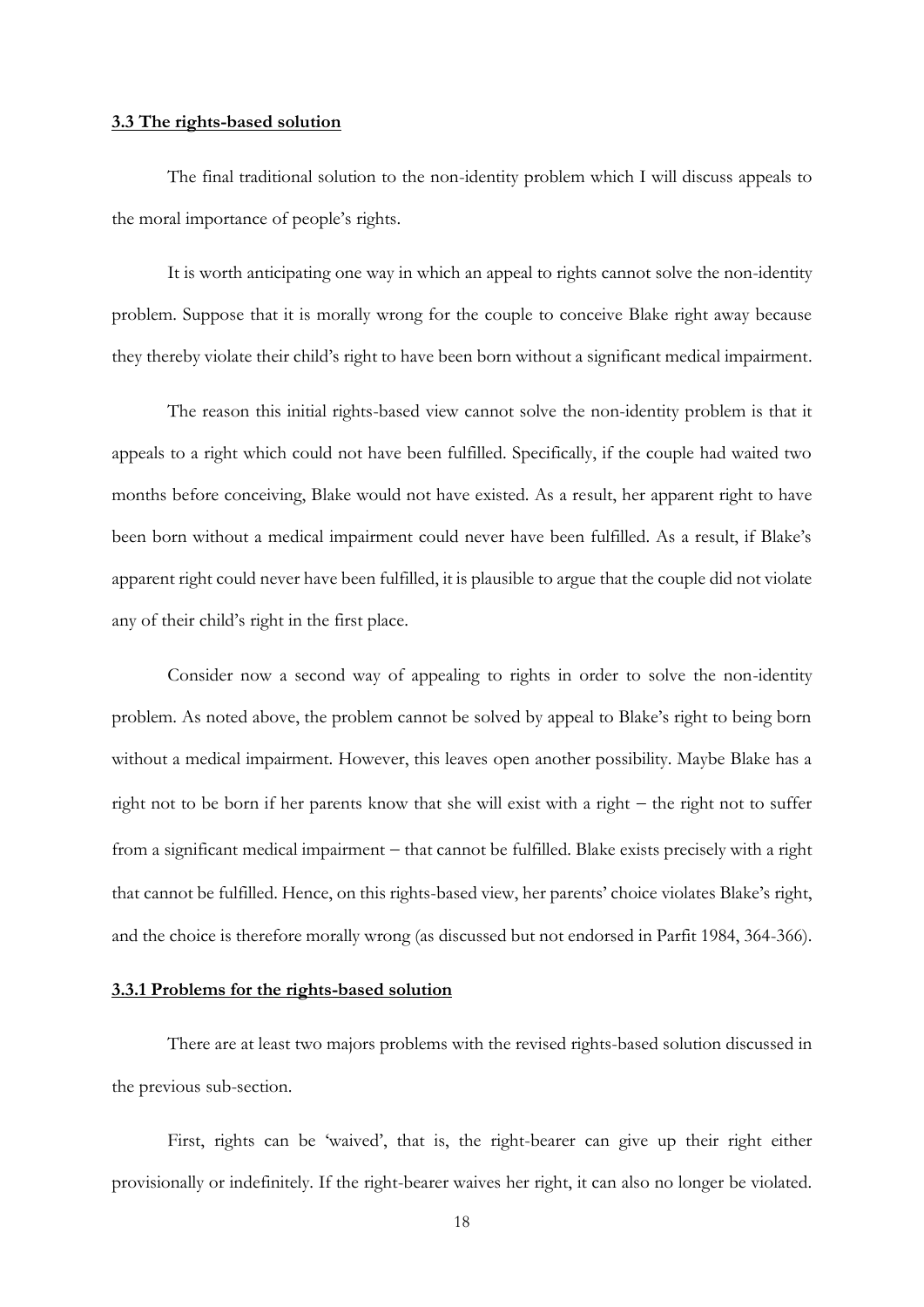In other words, it has lost its normative force, i.e. its binding character on the people who would usually have to respect the right. For example, if I invite you over to my house, I implicitly (or explicitly) waive my right that you should not trespass on my private property. By waiving my right, I also make it the case that you cannot be held responsible for apparently violating my right. After all, my right has provisionally lost its normative force.

In the non-identity case, it is plausible to assume that Blake has also (at least implicitly) waived her right not to be born with an impairing medical condition. After all, if we were to ask her whether she is glad to be alive, she would probably respond in the affirmative. As a result, her right has lost its normative force. Furthermore, we seem to be able to predict, before Blake is born, that Blake will waive her right not to be born with an impairing medical condition. Therefore, her parents cannot be held responsible for conceiving her with a right that cannot be fulfilled, because they can predict from the outset that she will waive this right (Parfit 1984, 364).

Second, the rights-based solution has strongly counter-intuitive implications in other procreation cases.

Consider, for example, a case in which Blake will be born with a significant medical impairment no matter when the couple conceive.<sup>10</sup> In this case, Blake will be born with a right − the right not to be born with an impairing medical condition − that the couple know cannot be fulfilled. As a result, the couple would violate Blake's right not to be conceived with a right that cannot be fulfilled no matter when they conceive. Hence, on the rights-based solution, it is morally wrong for the couple to have a child at all.

However, many people will find this verdict strongly counter-intuitive. There seems to be nothing morally wrong with conceiving an impaired child when the couple could not have conceived an unimpaired child instead, and when the impaired child has a life worth living.

<sup>&</sup>lt;sup>10</sup> As in the non-identity case, I am here assuming that the child's life is still worth living.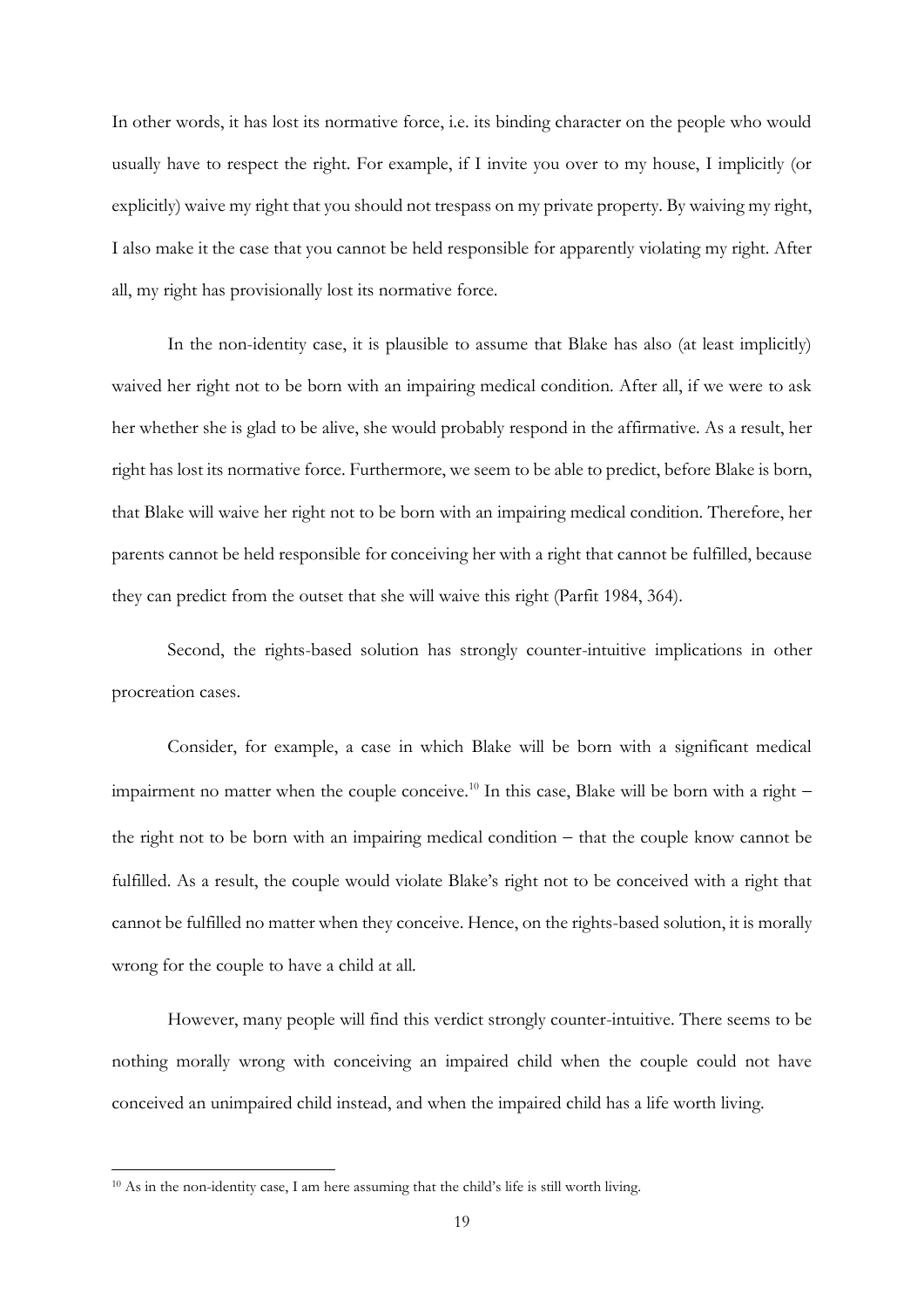### **4. Conclusion**

The non-identity problem – the problem of explaining the intuition that the couple did something morally wrong by conceiving Blake right away – arises because of the lack of identity between Blake and the child who would otherwise have existed. Given this non-identity, it is hard to see how the couple's decision to conceive right away could have harmed, and hence wronged, Blake. As a result, we are left with the strongly counter-intuitive conclusion that the couple's decision is morally acceptable.

I have argued that solving the non-identity problem has important theoretical and practical implications. On a theoretical level, any solution to the problem is forced to take a stand on the debate between person-affecting and impersonal conceptions of morality. On a practical level, any solution to the non-identity problem needs to take into account its ramifications for practical decisions affecting procreation and broader societal issues such as climate policies.

In addition, I have briefly presented and assessed three traditional solutions to the nonidentity problem and their respective shortcomings.

The consequentialist solution argues that the couple's decision to conceive Blake right away is morally wrong because it fails to make the world go best in an impersonal sense. However, as noted above, the consequentialist principle also forces us to accept the implausible claim that we ought to create as many happy children as possible and the so-called 'Repugnant Conclusion'.

The de re/de dicto solution attempts to solve the non-identity problem by arguing that the couple harm, and therefore wrong, 'their child' in a de dicto sense. However, the de re/de dicto solution has implausible implications in the adoption and doctor cases.

The rights-based solution appeals to the idea that it is wrong for the couple to conceive Blake while knowing that they will be unable to fulfil some of her rights. However, I have argued that such an appeal to rights is impossible given that people (such as Blake) can plausibly be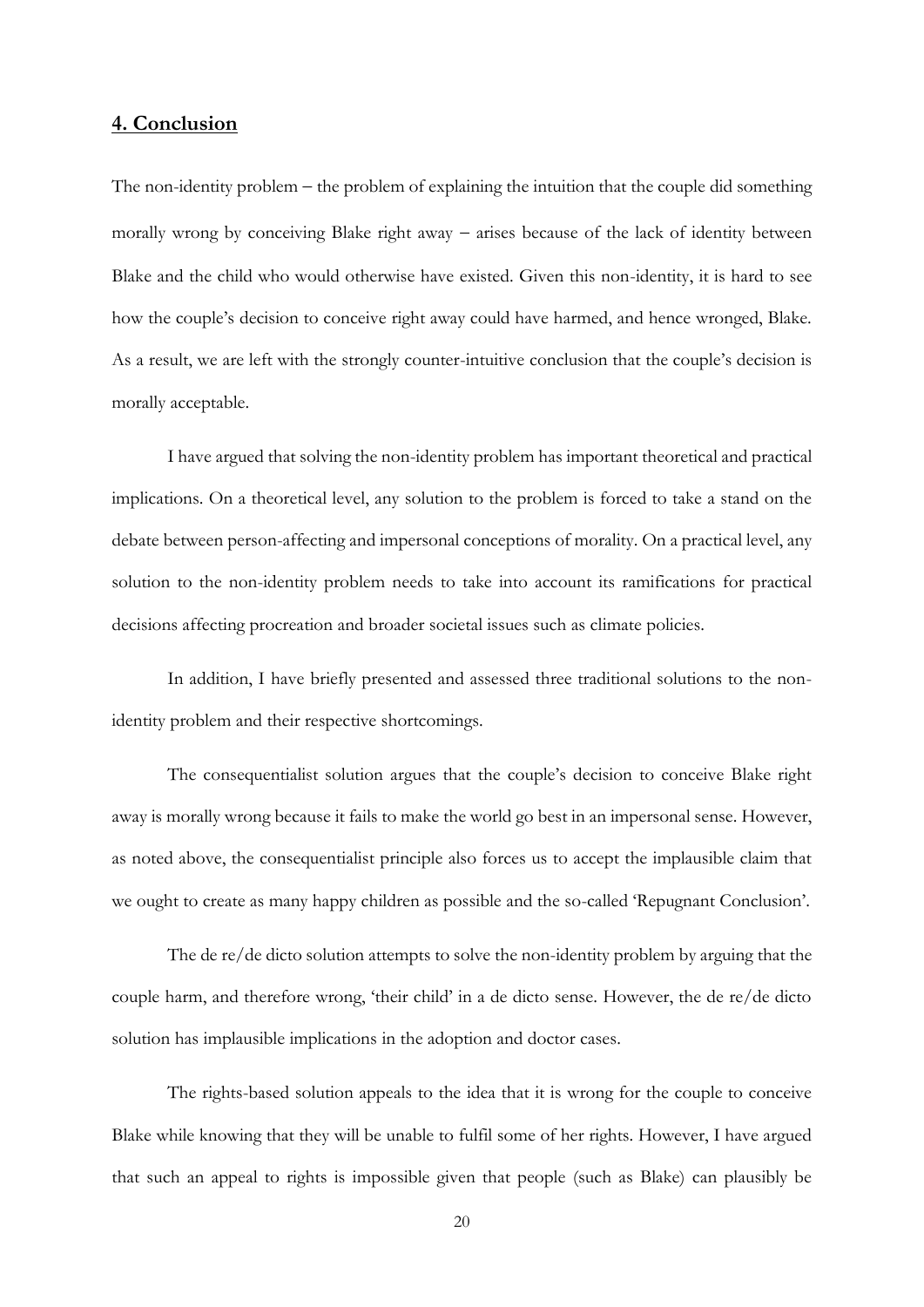expected to have waived any right not to be born with an impairing condition. In addition, the rights-based solution has implausible implications in other procreation cases.

Given the failure of the traditional solutions to solve the non-identity problem, I will now move on to a discussion of three recent solutions offered by Shamik Dasgupta (2018), Johann Frick (2020), and David Boonin (2014).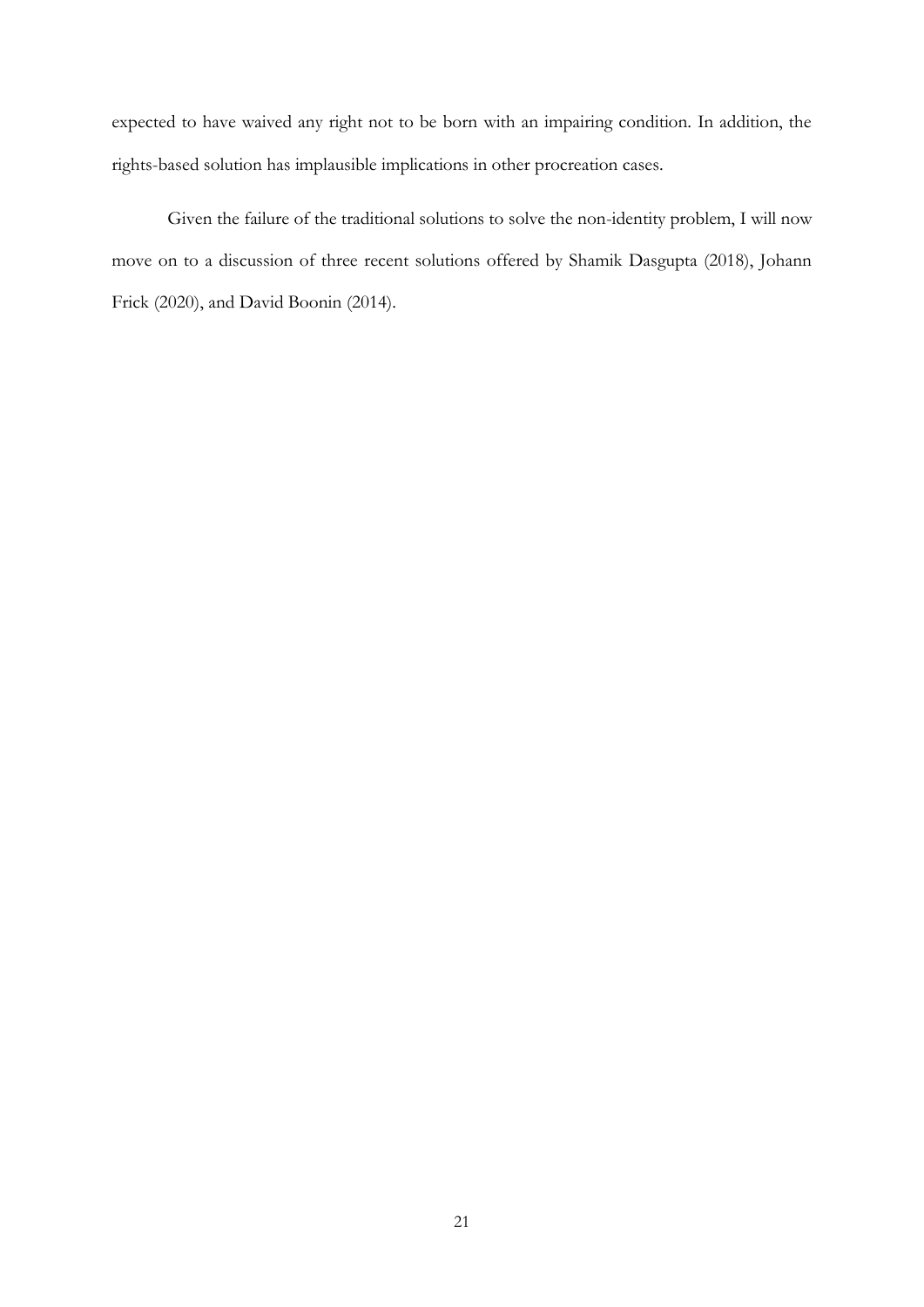# **Chapter Two: Dasgupta's (2018) Solution**

### **Introduction**

Consider the following case.

*Xia:* A couple want to have a child, whom they will call Xia. They can conceive Xia now or two months from now. If they conceive Xia now, she will be born with a medical condition that will significantly impair her in ordinary life. Her life will still be worth living, but it will be significantly worse than it would have been without the medical condition. If the couple waits two months before conceiving, Xia will be born without the impairing medical condition. Out of a mixture of convenience and impatience, the couple decides to conceive now, rather than wait (Dasgupta 2018, 540).

Many people have the firm intuition that the couple did something morally wrong by conceiving Xia now. However, on reflection, it is hard to explain this intuition. If the couple had waited two months before conceiving, they would have conceived a different child from actual Xia. So, it seems that conceiving now was not in any way worse for actual Xia. If conceiving now was not in any way worse for actual Xia, it is not clear what could make it morally wrong.

This problem − the problem of explaining the intuition that the couple did something morally wrong by conceiving Xia now − stems from the lack of identity between the couple's actual child and the child they would otherwise have conceived. It is one example of what is known in moral philosophy as *the non-identity problem*.

The non-identity problem assumes a close connection between a person's identity and their actual time of conception. In particular, it assumes that if a person had not been conceived very close to when they were in fact conceived, this person would, in fact, not have existed. I will follow Derek Parfit (1984) and refer to this as *the time-dependence premise*. The time-dependence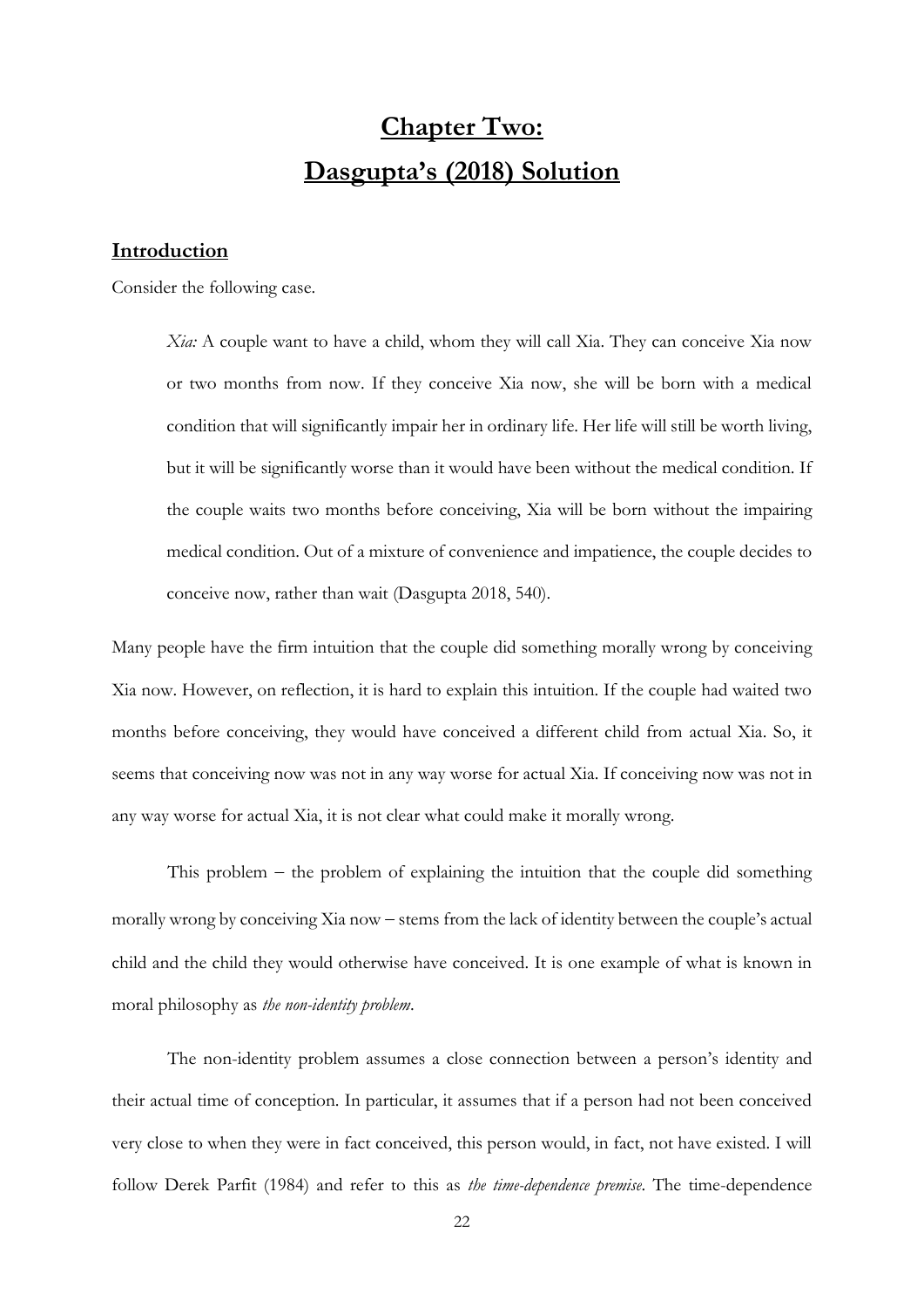premise finds natural support in the idea that actual time of conception contingently determines genetic origins. More concretely, if a couple had not conceived close to when they in fact conceived, their child would almost certainly have grown from a different spermatozoon and possibly from a different ovum and would consequently not have been the same child.<sup>11</sup>

Shamik Dasgupta (2018) has recently offered a new solution to the non-identity problem. He argues that the time-dependence premise is true, but that its truth is compatible with the claim that Xia was harmed, and hence wronged, by the couple's decision to conceive now. This is possible because, according to Dasgupta (2018), the referent for 'Xia' as it appears in the relevant instantiation of the time-dependence premise is different from the referent for 'Xia' as it appears in the claim that Xia was harmed and wronged by the couple's decision. Dasgupta (2018) calls his solution 'flexistentialism', because it requires us to be flexible about the entities that constitute the referents for Xia. (As I explain later, Dasgupta (2018) thinks that flexistentialism is not a version of the more familiar de re/de dicto reading of the claim that Xia was harmed.)

Dasgupta's (2018) solution has received no critical attention in the literature so far.<sup>12</sup> My aim in this paper is to present a three-part challenge to Dasgupta's argument. First, I challenge a key motivation that Dasgupta provides for his view. He claims that thinking of genetic origins as an essential property of practical persons – that is, the subjects of our moral thinking and acting – is arbitrary (Dasgupta 2018, 559). However, I argue that, on two dominant views of personal identity − animalism and the psychological continuity view − this worry is unfounded. Second, I argue that, even if we accept Dasgupta's motivation for flexistentialism, the view has implausible consequences. More specifically, flexistentialism risks undermining important instances of moral disagreement, because it makes the truth of moral claims too context-sensitive. Third, I argue that,

<sup>11</sup>For typical readings of the non-identity problem which rely on this premise, see, for example, Derek Parfit (1984) and David Boonin (2014).

<sup>12</sup> In his recent paper on a related topic, Abelard Podgorski (2021) mentions Dasgupta's solution. However, he does not assess it on its own terms. Instead, Podgorski (2021) classifies flexistentialism as a mere variant of the more familiar de re/de dicto view.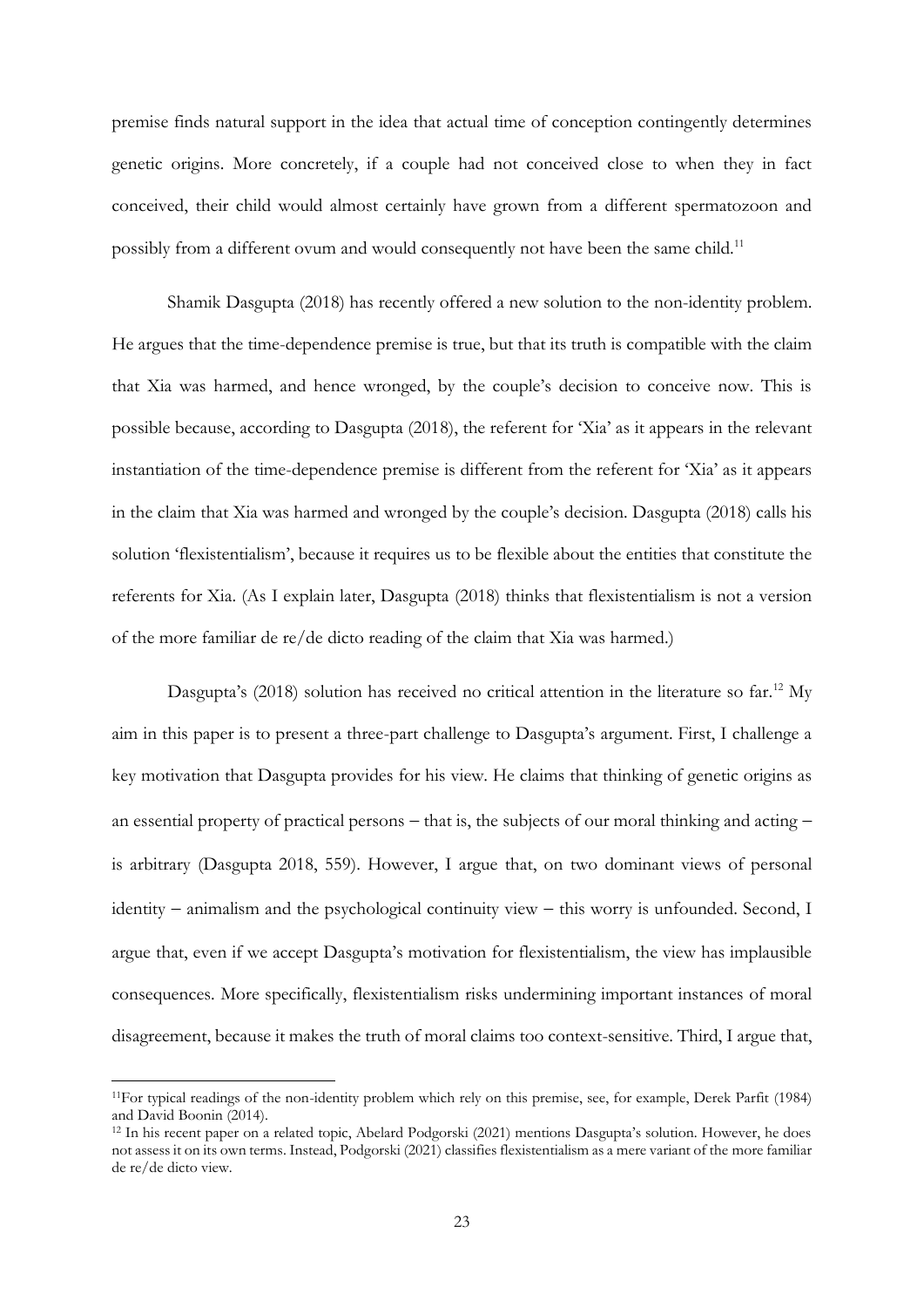even if Dasgupta can motivate flexistentialism and accommodate moral disagreement, his other arguments do not adequately support flexistentialism.

### **1.Flexistentialism**

In this section, I will present Dasgupta's solution to the non-identity problem in more detail.

### **1.1 Ontic Essentialism and the Non-Identity Problem**

According to Dasgupta (2018), the non-identity problem arises as an inconsistency between the following four claims about cases like *Xia.*

**C1:** The couple's decision to conceive Xia now was morally wrong.

**C2:** The couple's decision to conceive Xia now was morally wrong only if the decision was bad for  $X_i$ <sup>13</sup>

**C3:** The couple's decision to conceive Xia now was bad for Xia only if she would have existed had the couple waited before conceiving.<sup>14</sup>

**C4:** Xia would not have existed had the couple waited another two months before conceiving (Dasgupta 2018, 540-541).

Though claims **C1-C4** appear inconsistent, Dasgupta (2018) argues that they are all in fact true. This is because the referent for 'Xia' in **C4** is different from the referent for 'Xia' in **C1-C3**. How can this be true?

<sup>13</sup> C2 is an instantiation of a more general principle known as the *person-affecting principle.* According to this principle, an action is morally wrong only if it is bad *for* someone.

<sup>14</sup> C3 is an instance of the so-called *counter-factual account of harm*, according to which a person is harmed if and only if an action makes the person worse off than she would otherwise have been.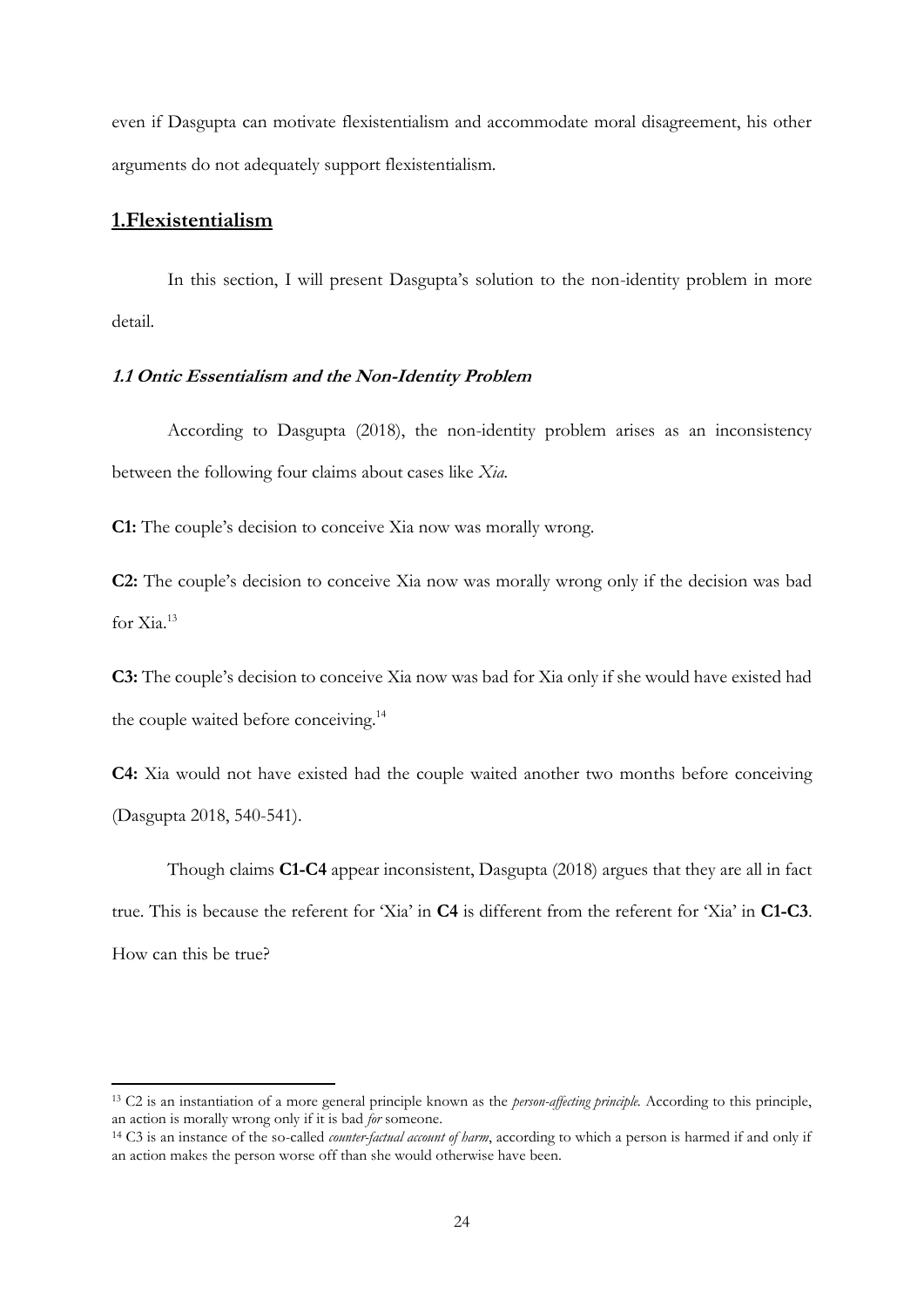Think back to the time-dependence premise, of which **C4** is an instantiation. Conceiving now gives rise to a numerically different<sup>15</sup> person than conceiving two months from now, because the possible persons do not share the same genetic origins, that is, the same sperm-egg combination. The premise thus relies on a form of metaphysical essentialism. It commits us to

*Essentialism*: The identity of an entity (e.g. a person) is determined by a set of essential properties (Dasgupta 2018, 544).

According to essentialism, an entity has one or more essential properties without which it could not be that particular entity. For example, according to the version of the time-dependence premise grounded in genetic origins, a person has their genetic origins essentially: You cannot be the particular person you are unless you have your actual genetic origins.<sup>16</sup>

Essential properties, such as a person's genetic origins, can be contrasted with accidental properties. I here understand accidental properties as an entity's non-essential properties.<sup>17</sup> For instance, Xia might possess the property 'living in Paris'. When she moves to a different city, she loses this property. However, we would not conclude from this loss that past Xia is no longer numerically identical to present Xia. Hence, the property 'living in Paris' is not essential to Xia and thus accidental. Alternatively, Xia might possess the tenseless property 'playing cards on 22.10.2019'. Now, unlike the property 'living in Paris', Xia cannot lose the tenseless property over time. However, it is still accidental. We can imagine a different possible history of the world in which Xia does not play cards on 22.10.2019, but in which she is still identical to Xia. Hence, 'playing cards on 22.10.2019' is a non-essential and thus accidental property.

According to Dasgupta (2018), the time-dependence premise further commits us to a *particular form* of metaphysical essentialism.

<sup>15</sup> 'Numerically different' here means not being one and the same.

<sup>16</sup> Note that Dasgupta (2018) himself leaves open the question of why the time-dependence premise is true. Appealing to genetic origins is only one, arguably natural, explanation of why time of conception determines numerical identity. <sup>17</sup> This is controversial. However, for the sake of my paper, it is sufficient as a definition.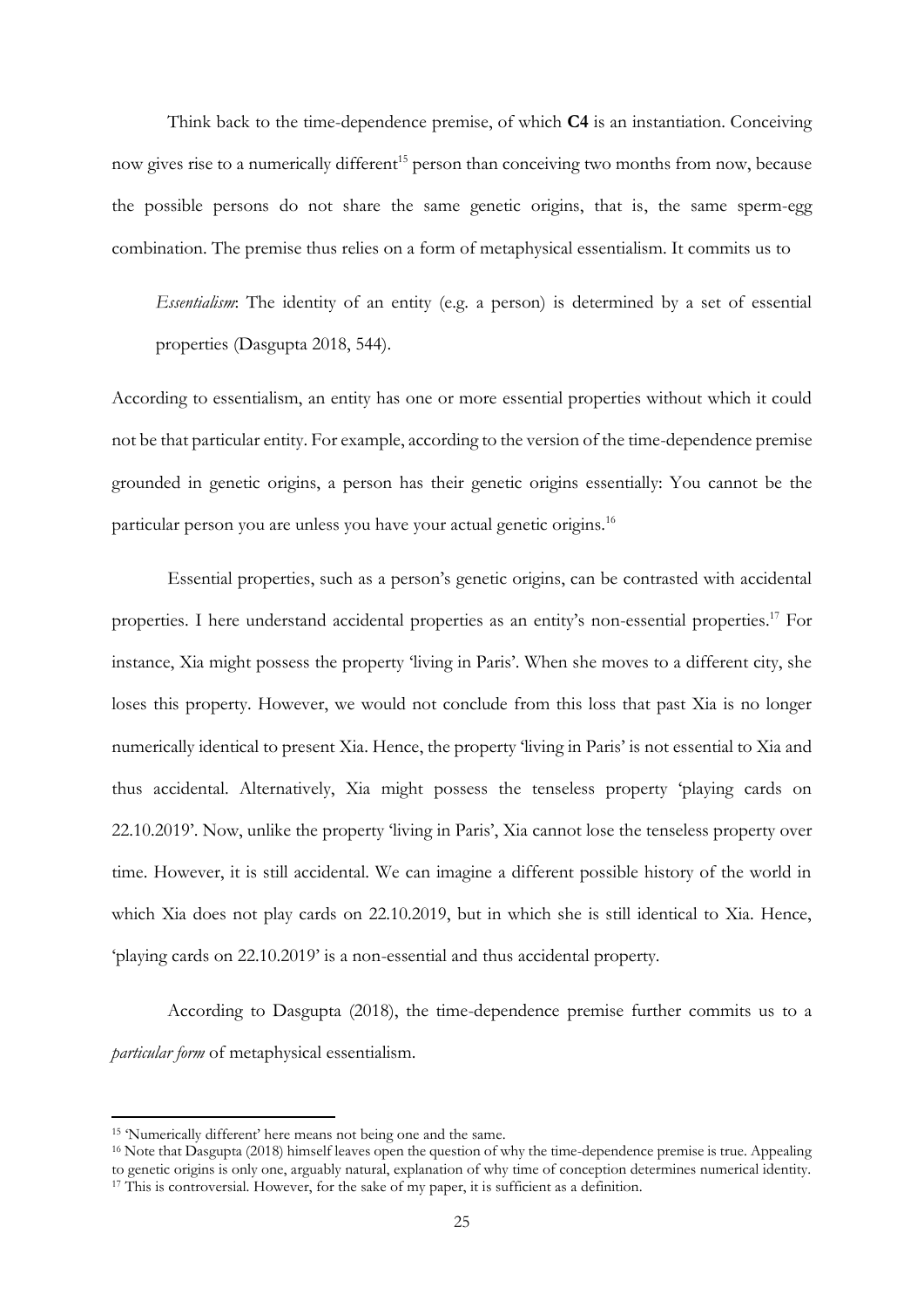*Ontic essentialism*: A metaphysical entity possesses one or more description-independent properties essentially (Dasgupta  $2018$ , 545).<sup>18 19</sup>

Again, according to the version of the time-dependence premise grounded in genetic origins, Xia possesses the property 'having the genetic origins O' essentially. She could not have been Xia without her actual genetic origins. This is true independent of how Xia is described. She possesses the property 'having the genetic origins O' essentially whether she is described as, say, 'the child living in Paris' or as, say, 'the girl who enjoys going to the theatre'.

#### **1.2 Unlimited ontic essentialism and the non-identity problem**

In the previous sub-section, I have shown that the time-dependence premise assumes ontic essentialism. In the present sub-section, I will show how Dasgupta uses a particular version of ontic essentialism to solve the non-identity problem without having to reject the time-dependence premise.

According to Dasgupta (2018), 'unlimited' ontic essentialism is an independently plausible extension of ontic essentialism.

*Unlimited ontic essentialism*: There is an unlimited number of description-independent and spatially coincident entities, each of which is individuated by its own subset of essential properties (Dasgupta 2018, 547).

Consider the following artistic example. Think of all the non-modal properties that a urinal possesses. 'Non-modal' properties are here understood as properties that are not concerned with the possibility, impossibility, or necessity of a proposition's content (e.g. weight, location, colour,

<sup>18</sup> Ontic essentialism contrasts with descriptive essentialism. According to descriptive essentialism, a metaphysical entity has one or more properties essentially only relative to a description. For example, if you describe Barack Obama as 'the 44th President of the United States', he is essentially a president. After all, he could not be the 44th President if he did not possess the property 'being a president' essentially. However, if you describe Obama as 'the father of two daughters', he only possesses the property 'being the president' accidentally. He could be the father of two daughters even if he was not the president (Dasgupta 2018, 545).

<sup>&</sup>lt;sup>19</sup> Strictly speaking, the time-dependence premise only assumes ontic essentialism about persons.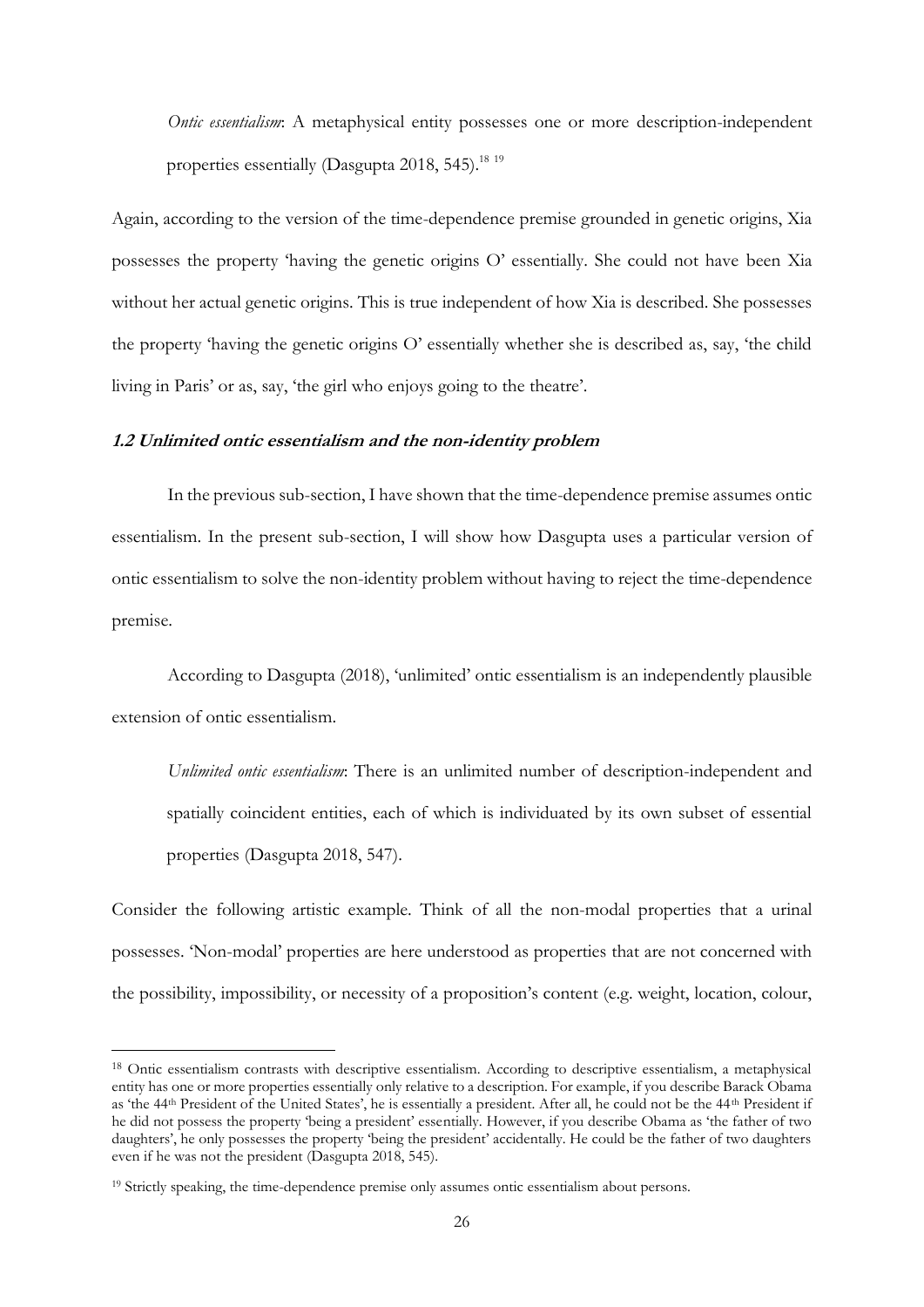etc.). Usually, we think that a urinal does not, for example, have its location essentially. In other words, we could move it without it ceasing to be the same urinal.

However, consider the artist Marcel Duchamp. He places the urinal in a museum and calls it *Fountain* (1917). It seems that there is not only a urinal now, but also a piece of art. What distinguishes the urinal from the spatially coincident piece of art called *Fountain* is the subset of properties that the piece of art has essentially. Unlike the urinal, the artwork arguably has its location essentially. By moving it out of the museum, for instance, you destroy the artwork (but not the urinal).

According to unlimited ontic essentialism, there is an unlimited number of such spatially coincident entities. For example, in addition to the urinal and the artwork, there is also an object which has the property 'being located in a restaurant' essentially. When the object is moved out of the restaurant, it ceases to exist. The urinal, in contrast, which has the property 'being located in a restaurant' accidentally, does not cease to exist when it is moved to a different place.<sup>20</sup>

Importantly, according to Dasgupta (2018), the same unlimited ontic essentialist principle also applies to persons. Think of all the properties that a person has (e.g. location, weight, etc.). Following the time-dependence premise, we can identify one person and call her Xia1.<sup>21</sup> Xia1 has her genetic origins essentially. If she were born at a later time with different origins, she would not be Xia1 anymore. Crucially, given unlimited ontic essentialism, there is an unlimited number of entities that are spatially coincident with Xia1. For example, there is a person who has only the property 'being the couple's child' essentially. Let us call this person Xia2. Unlike Xia1, Xia2 can have different genetic origins and still be the same person. In other words, as long as Xia2 is the

<sup>&</sup>lt;sup>20</sup> It is worth noting that unlimited ontic essentialism is an independently plausible principle for making sense of examples such as *Fountain.* Unlike limited ontic essentialism, it does not need to fix a precise number of descriptionindependent and spatially coincident entities (e.g. the artwork, the urinal, etc).

<sup>&</sup>lt;sup>21</sup> Note that, strictly speaking, it is not sufficient to specify an essential property to individuate Xia. Instead, we also need to specify, at least, one individuating property. In this discussion, I am assuming that the essential and individuating properties ('having genetic origins O') are the same.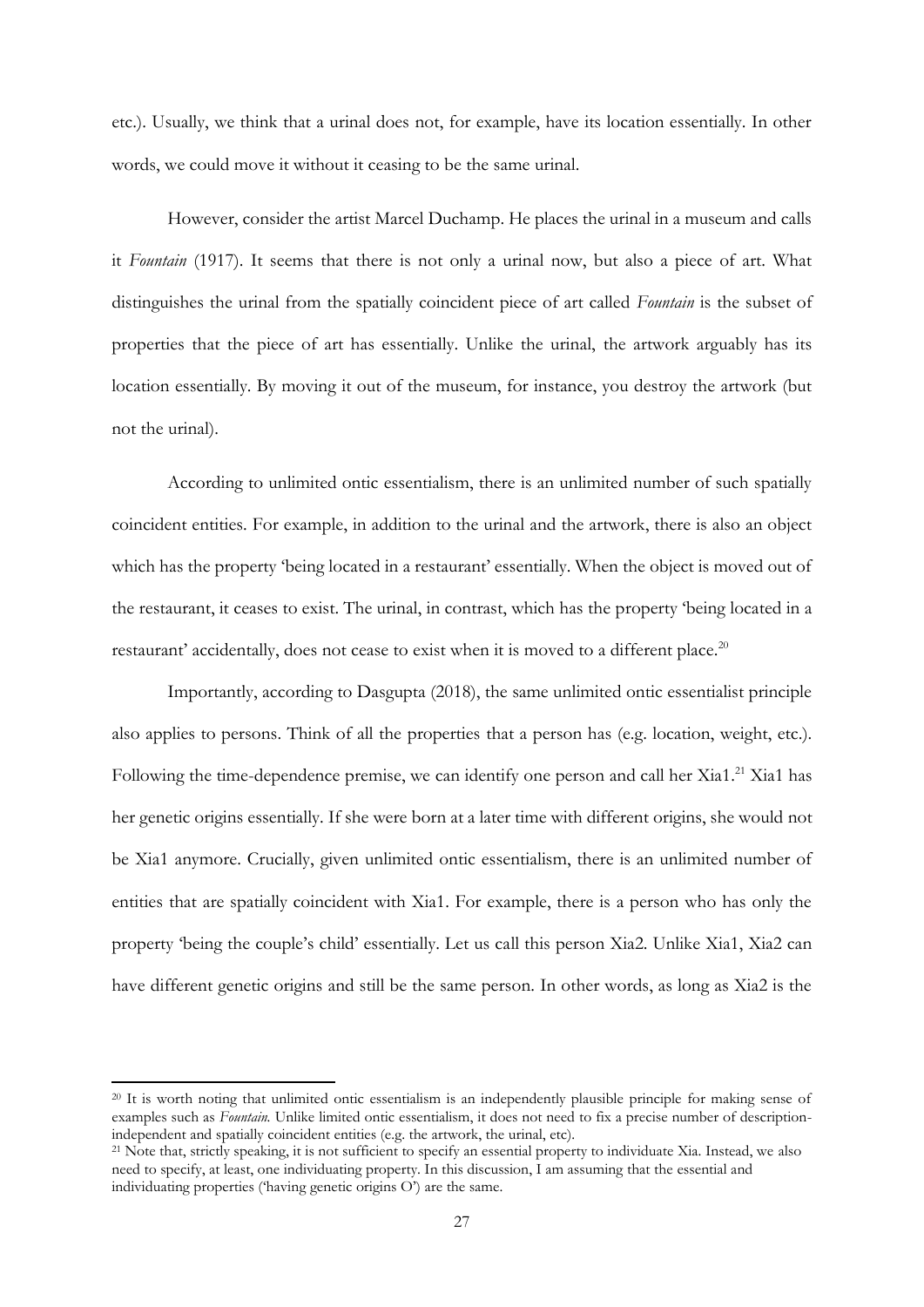couple's child, it does not matter what her genetic origins are, because she has her genetic origins only accidentally (Dasgupta 2018, 547-548).

In the preceding paragraphs, I have set out Dasgupta's reading of the time-dependence premise as an instance of unlimited ontic essentialism. I will now explain how Dasgupta thinks this view can be used to dissolve the non-identity problem.

Recall the tension at the heart of the non-identity problem. Our intuitive verdict **C1** told us that the couple did something morally wrong by conceiving the child now. However, three plausible claims **C2-C4** have led us to the opposite conclusion that the couple did nothing morally wrong. According to Dasgupta (2018), this tension can be dissolved via unlimited ontic essentialism.

Dasgupta (2018) argues that names, such as 'Xia', are ambiguous in their referent. 'Xia' can, for example, refer either to Xia1 or to Xia2. Notice that Xia2 makes **C1-C3** true. More precisely, according to Dasgupta (2018), Xia2 makes the claim that the couple's decision to conceive now is morally wrong true. Recall that Xia2 does not have her genetic origins essentially. She would exist no matter when she is born to the couple. Consequently, it is perfectly intelligible to say that she was made worse off by the couple's decision to conceive now**.** After all, the couple robbed her of an unimpaired existence. If she was made worse off and harmed by her parents, then, the couple's action was morally wrong**,** as predicted by our intuition.

In contrast, Xia1, who is spatially coincident with Xia2, makes **C4** true. Xia1 has her genetic origins essentially. She would not, in fact, have existed had her parents waited another two months before conceiving a child. Consequently, she wasn't made worse off or harmed by her parents. As it pertains to Xia1, then, the couple's action was not morally wrong.

Overall, this leaves us with the following 'flexistentialist' solution to the non-identity problem. **C1** is consistent with **C2, C3,** and **C4.** While Xia2 makes **C1-C3** true, Xia 1 makes **C4**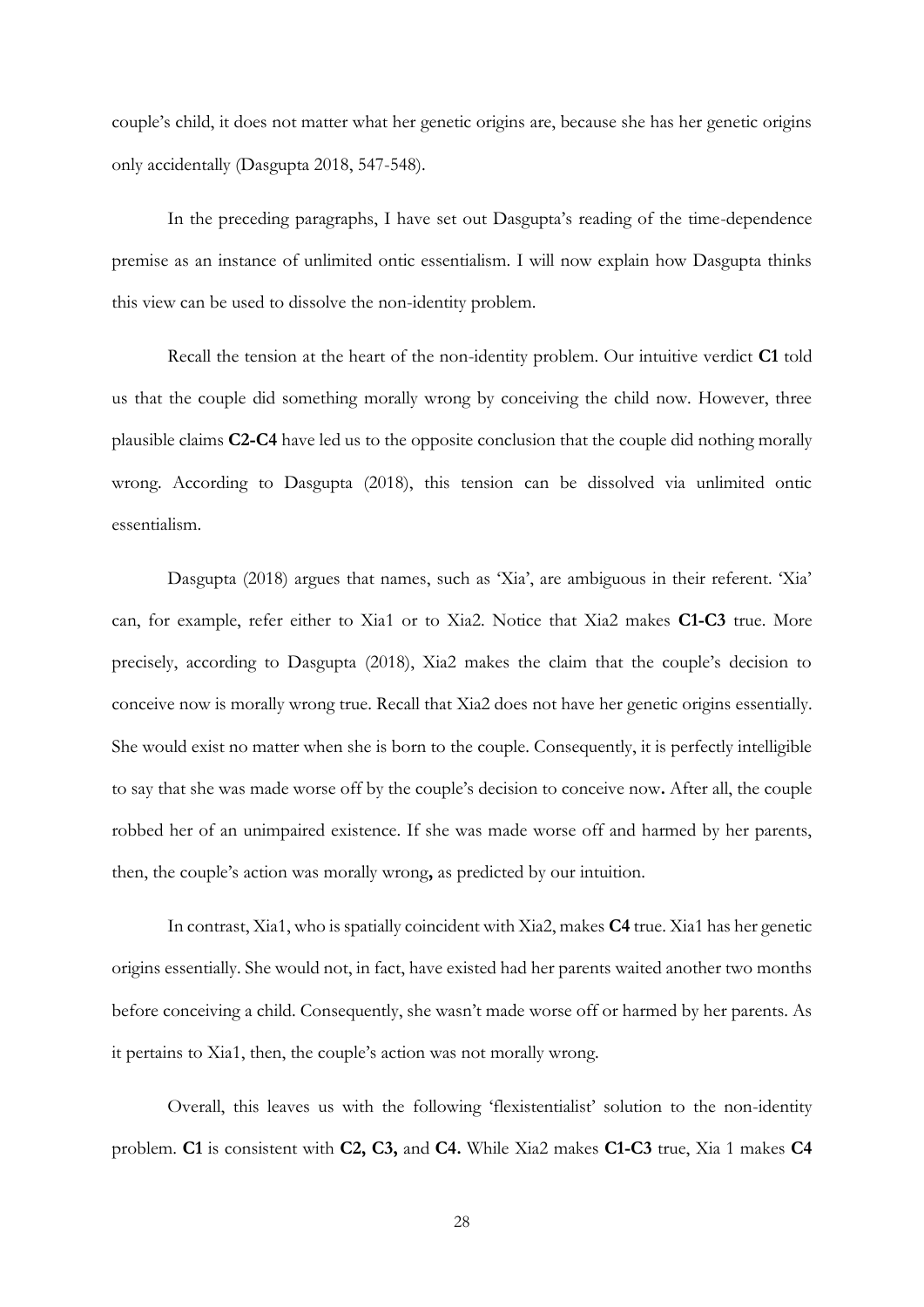true. According to flexistentialism, we should be flexible about which spatially coincident person (e.g. Xia1 or Xia2) matters in practical contexts. 'To matter' is here understood as picking out objects worthy of moral concern. We ought to direct our moral concern to the person who does not rely on the time-dependence premise. In our case, we ought to direct our moral concern to Xia2. As shown above, the parents' choice to conceive Xia2 now is morally wrong, as predicted by our intuition (Dasgupta 2018, 550-554).

#### **1.3 Other non-identity cases**

It is worth noting that Dasgupta's (2018) solution can be generalised to other versions of the non-identity problem. Consider the following societal version of the problem, which might seem even more troubling.

*Deforestation*: A society decides to adopt a deforestation policy according to which all of its tropical forests will be replaced by agricultural farms. As a result, the standard of living in this society increases slightly more than it would have increased had they not adopted the policy. Another consequence of the policy is that, four hundred years on, the people living in this country have extremely bad air quality. The air quality is so bad that these people have a life expectancy of only fifty years.

Intuitively, the deforestation policy is very wrong. However, its non-identity character makes it difficult to explain why this is so.

The deforestation policy's adoption slightly increases the present society's standard of living. As a consequence, it is plausible to imagine a correlative change in people's lifestyles. This change, in turn, makes it plausible to assume that the present people will conceive at slightly different times than they would have conceived had the deforestation policy not been adopted. If they conceive at different times than they would have conceived otherwise, then, following the time-dependence premise, the existing future people cannot in fact be identical to the merely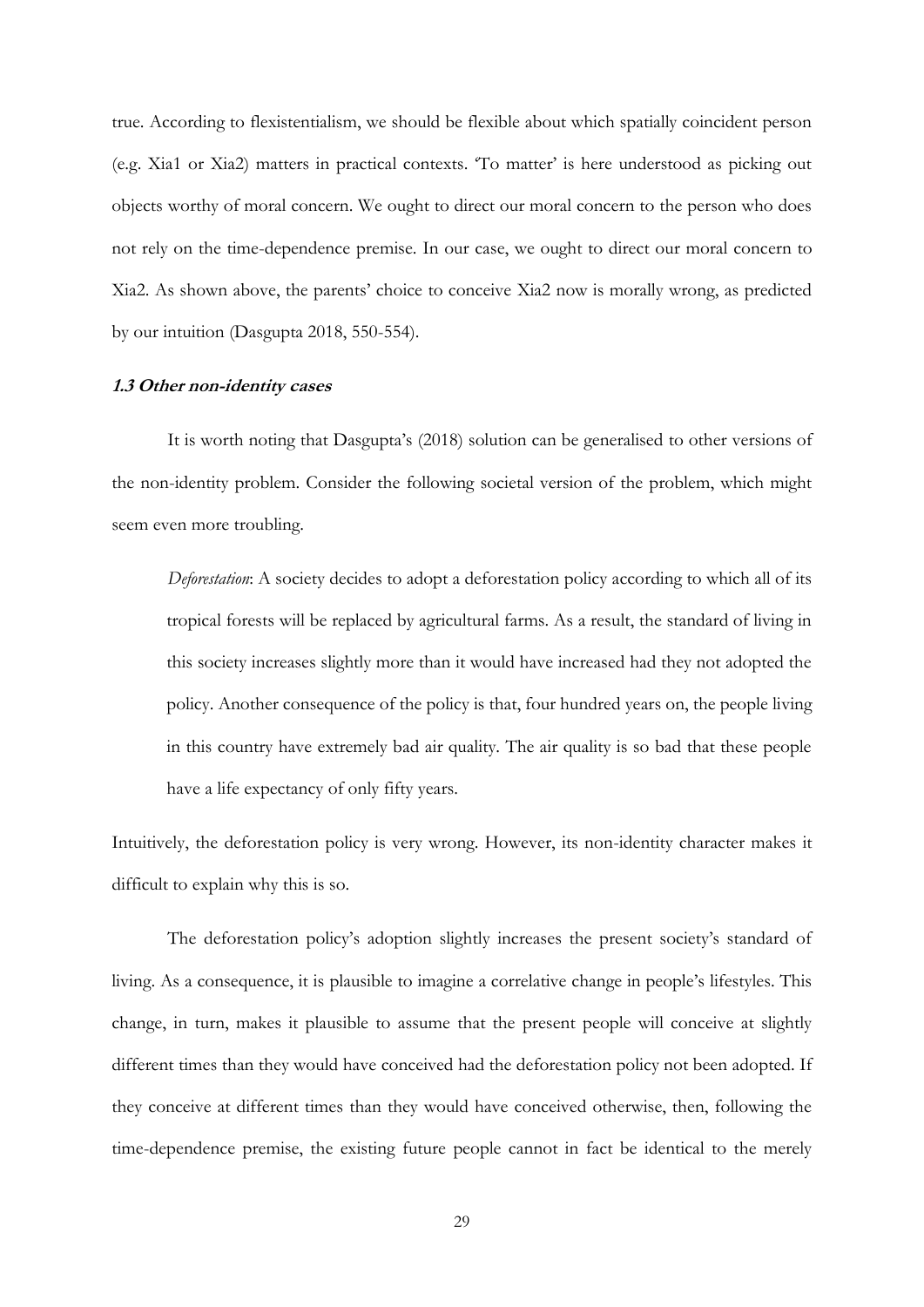possible future people, who would have had different genetic origins. Hence, the existing future people would not have existed if the deforestation policy had not been adopted.

Crucially, if the future people would not otherwise have existed, it is hard to see why adopting the deforestation policy was morally wrong. We cannot say that the policy harmed the future people, assuming they had minimally decent lives. It did not harm them, because they are not made worse off than they would have been. Though they have a life expectancy of only fifty years, they enjoy a worthwhile life that they would not otherwise have had. If they were not harmed by the policy, it seems the policy was not bad for anyone. Again, we seem to be left with the strongly counter-intuitive conclusion that adopting the deforestation policy was morally acceptable.

Flexistentialism allows us to dissolve the societal version of the non-identity problem as follows. When considering whether it is morally permissible to adopt the deforestation policy, we ought to direct our moral concern to the practical entities that do not have their genetic origins essentially. Instead, the entities that matter might simply have the property 'being a future human of country T' essentially. Put differently, the practical entities that matter would have existed no matter what policy is adopted by the current society. Consequently, we are free to say that the adoption of the deforestation policy made the entities that matter worse off than they would have been, thus also harming them. Adopting the deforestation policy was thus bad for the people affected. So, on the flexistentialist view, the society's policy choice is therefore morally wrong (Dasgupta 2018, 555-556).

#### **1.4 De re/de dicto**

It is also worth noting that, at least according to Dasgupta (2018), flexistentialism is not a version of the more familiar de re/de dicto solution to the non-identity problem.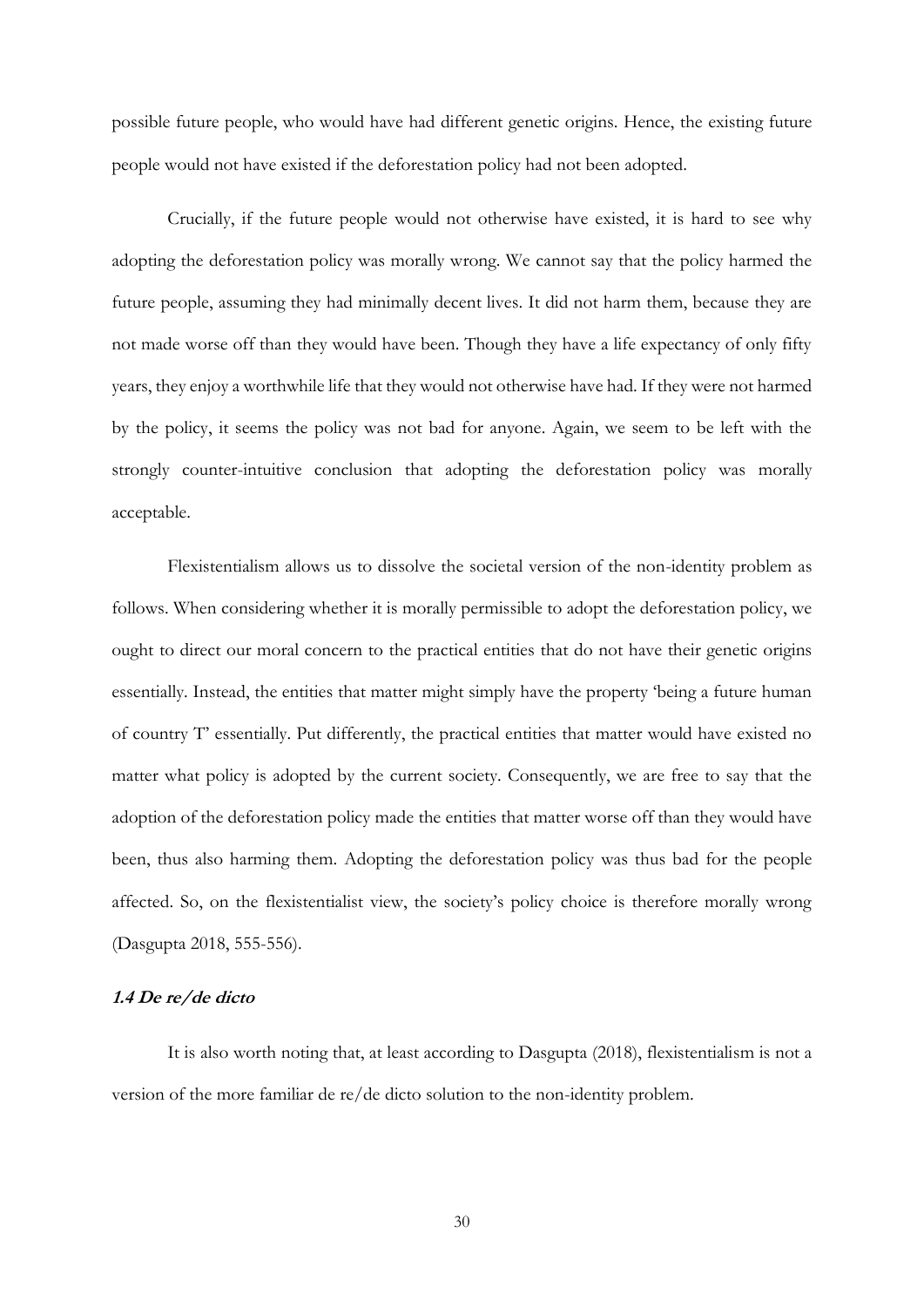According to the de re/de dicto solution, statements such as 'The couple's decision to conceive now harmed their child' are subject to two interpretations. On the first − de re − interpretation, the couple's decision harmed the particular child they in fact conceived. On the second − de dicto − reading, the couple's decision harmed whatever child satisfies the description 'their child' (Hare 2007, 514).

Given this distinction, we might be able to solve the non-identity problem as follows. By conceiving now, the couple makes it the case that 'their child' is born significantly impaired. By waiting two months before conceiving, the couple could have made it the case that 'their child' was born unimpaired. Hence, their decision to conceive now harmed 'their child'. Given that Xia satisfies the description 'their child', she was harmed in a de dicto sense. On this view, if Xia was harmed in a de dicto sense, the couple's decision to conceive Xia now is morally wrong (Hare 2007, 514-523).

According to Dasgupta (2018), flexistentialism is not an instance of the de dicto solution. While flexistentialism ties the badness of an action to a particular entity, the de dicto solution does not. Instead, the de dicto solution ties the badness of an action to a general description. More concretely, according to flexistentialism, the couple's decision to conceive now is wrong, because particular Xia2 was made worse off (Dasgupta 2018, 553). In contrast, according to the de dicto view, the decision was not morally wrong for Xia because *she* was made worse off; instead, it was wrong because 'the couple's child' (who happens to be Xia) was made worse off. (I will say more about the distinction between the de re/de dicto solution and flexistentialism in sub-section 4.3.)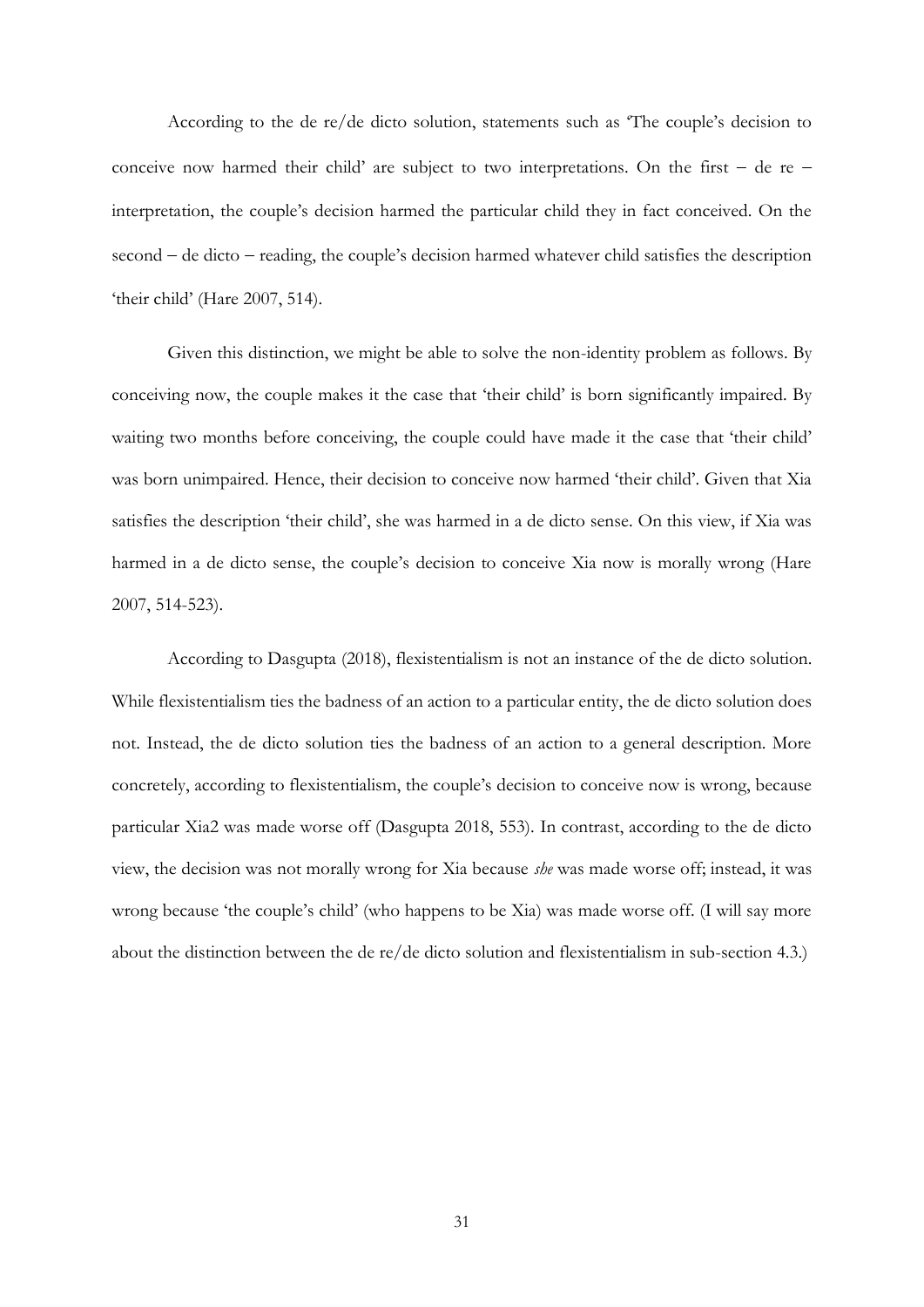### **2. Reconsidering the motivation for flexistentialism**

Having set out Dasgupta's flexistentialism, I will now move on to a critical discussion. In this section, I focus on Dasgupta's initial motivation for flexistentialism.

#### **2.1 The motivation**

According to Dasgupta (2018), flexistentialism is motivated by the following worry about traditional readings of the non-identity problem:

*The arbitrariness challenge*: The view that practical persons have their origins<sup>22</sup> essentially is metaphysically undermotivated and hence arbitrary (Dasgupta 2018, 559).

Before considering the details of Dasgupta's challenge, it is worth drawing the following distinction. On the one hand, there are metaphysical views about personal identity *over time*. On the other hand, there are metaphysical views about *cross-world* personal identity, that is, personal identity across different possible histories of the world. Now, Dasgupta's (2018) *arbitrariness challenge* claims that commonly held views about personal identity over time do not fit well with the time-dependence premise as a cross-world identity view for practical persons.

According to Dasgupta (2018), the literature on personal identity over time favours the socalled 'psychological continuity' view.<sup>23</sup> In support of this view, we can appeal to so-called 'body transplant' cases. Imagine that your body is progressively being replaced by another body, while your psychological states stay largely continuous. Most people would agree that, after this process, you are still *you.* Hence, it seems that what matters to personal identity over time is psychological continuity.

Suppose you accept the psychological continuity view of personal identity over time. According to my interpretation of Dasgupta's challenge (2018), it would then be unnatural for you

<sup>22</sup> Dasgupta (2018) leaves the term 'origins' unspecified. I will stick to my interpretation and continue to discuss genetic origins in particular.

<sup>&</sup>lt;sup>23</sup> I will explain the notion of psychological continuity in more detail below in my response to Dasgupta.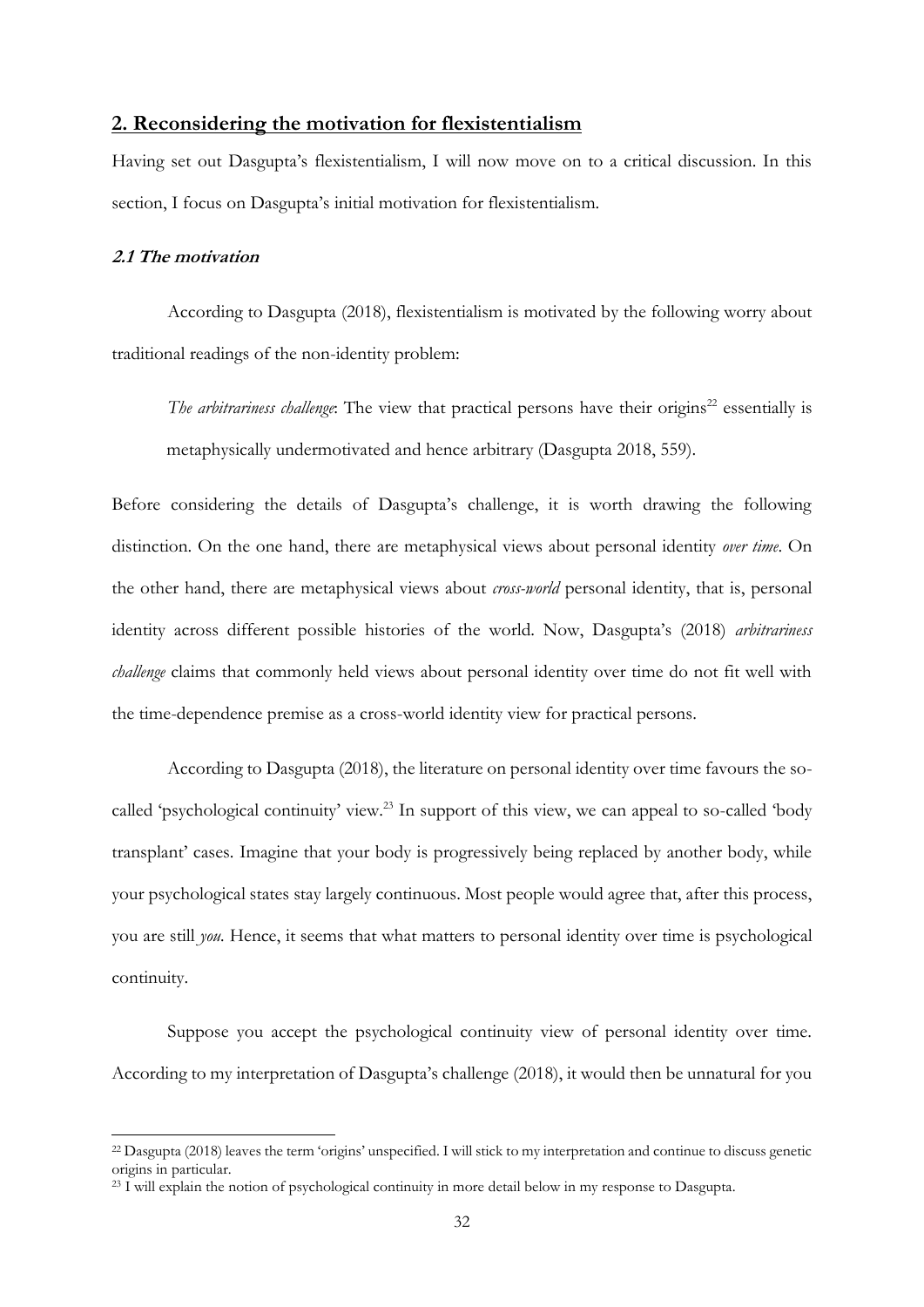to accept the time-dependence premise as a view of cross-world personal identity. The reason it would be unnatural is that you would end up with a bifurcated view of personal identity overall. On the one hand, you would emphasize the importance of *psychological* continuity for personal identity over time. On the other hand, you would emphasize the importance of (*bodily*) genetic origins for cross-world personal identity.

Now, most people want to hold onto the psychological continuity view over time. At the same time, we also want to avoid unnecessarily bifurcated views about personal identity overall. Hence, according to Dasgupta (2018), there is no real motivation for adopting the timedependence premise as a cross-world view of personal identity for practical persons.

#### **2.2 Animalism**

Recall that in support of his claim that the time-dependence premise is arbitrary, Dasgupta (2018) appeals to the common intuition that persons can survive a body transplant. We can survive the (gradual) loss of our body over time. Hence, according to Dasgupta (2018), it also seems natural to think that we cannot be an entity which has its (bodily) origins essentially, that is, across different possible histories of the world.

It is probably true that this intuition about body transplants is widely shared. However, consider the following case based on a discussion by Eric Olson (1997; 2003):

*Accident:* Imagine that you are a doctor who talks to a random stranger on the street. The next day, the same stranger is admitted into your hospital after a terrible car accident. More precisely, the stranger is now in a persistent vegetative state, i.e. she will never again have mental states that are psychologically continuous with the mental states she had before the accident.

It seems to me that some people, when imagining that they are the doctor in this case, would be inclined to view and treat the biological organism that lies in the hospital bed as the *very*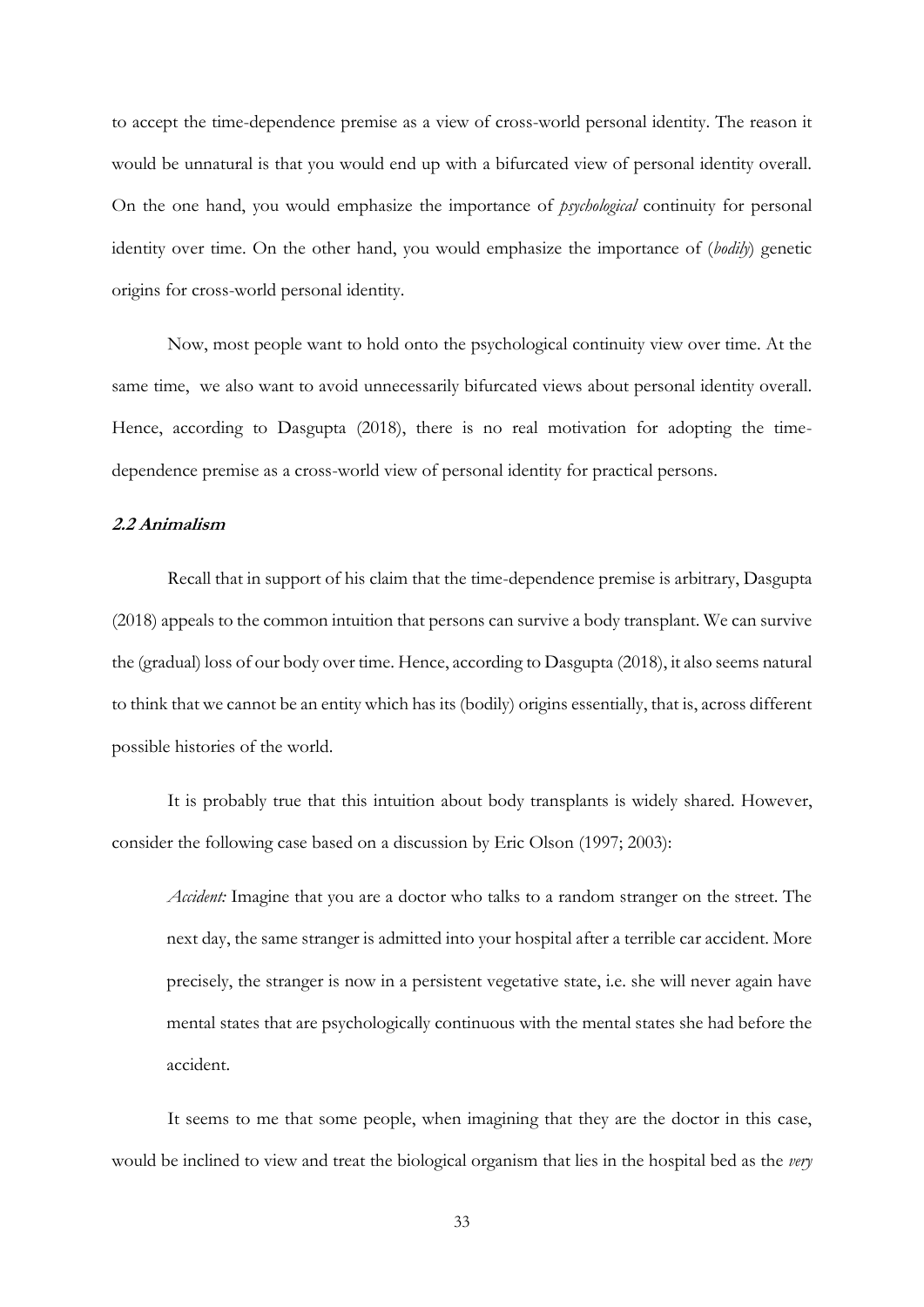*same* person as the one they talked to before the accident. This, in turn, might lend some support to the following metaphysical view of persons:

*Animalism*: You are numerically identical with a biological organism, i.e. with a human animal.

Animalism is a metaphysical view about identity over time. The intuition that the stranger is the same person as before the accident is explained by the fact that the same biological organism has persisted through time.<sup>24</sup>

As noted above, personal identity over time should not be confused with cross-world personal identity. Put differently, a view of personal identity over time as such does not commit us to any cross-world personal identity claim. In the case of animalism, for instance, we can be animalists about personal identity over time, whilst not committing to any view about cross-world identity.

Nonetheless, for an animalist, there is nothing *incoherent* about being an animalist for crossworld identity claims, too. An 'essentialist animalist', for instance, might claim that what makes it true that two people are numerically identical across different possible histories of the world is that they share the same biological or genetic origins. Nor would such a view be *undermotivated*. Indeed, being an animalist for cross-world personal identity seems like a natural extension of the animalist view of personal identity over time. In both cases, the animalist emphasizes the metaphysical importance of biological origins.<sup>25</sup>

Crucially, on an essentialist animalist view of cross-world personal identity, the timedependence premise does not appear arbitrary as suggested by Dasgupta's challenge. Instead, the

<sup>24</sup> Notice that the *Accident* case does not force us to be animalists. For instance, we could also adopt a constitutionalist view, according to which we are constituted by or coincide with a biological organism but can nonetheless come apart from that organism. Animalism is thus only one coherent view to adopt here, but that is sufficient for our purposes. <sup>25</sup> Notice that I do not argue that essentialist animalism is the *right* view of cross-world personal identity. Instead, I argue that it is a coherent and well-motivated view.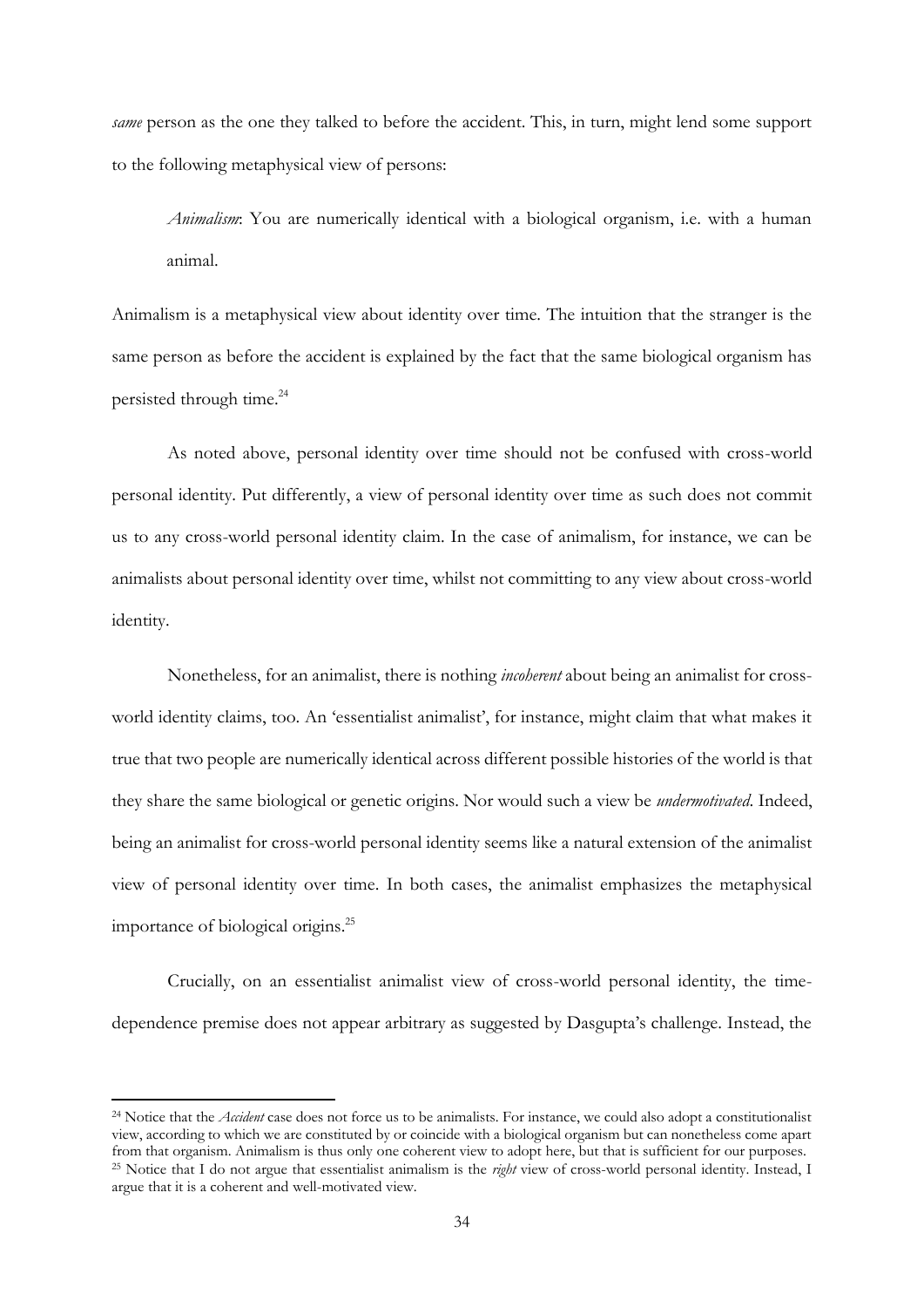premise simply reflects the essentialist animalist view that what matters for cross-world identity is sameness of biological origins. One direct consequence of essentialist animalism is that the nonidentity problem cannot be dissolved, at least not via flexistentialism. If Xia has her (genetic) origins essentially, then, she cannot complain about having been born now, because she would not otherwise have existed.

I have shown that we might be able to undermine Dasgupta's case for flexistentialism at its motivational stage by adopting an essentialist version of animalism about persons. However, it might (rightly) be objected that animalism, and essentialist animalism in particular, are controversial positions that face their own fundamental difficulties. One example in point seems to be the body transplant case which generates strongly anti-animalist intuitions. Some readers might therefore find animalism too high a price to pay to argue against flexistentialism. Given its controversial nature, then, I will not make my further case against flexistentialism dependent on any animalist assumptions.

#### **2.3 A Parfitian response**

Instead of insisting on the truth of animalism, I want to consider an alternative response to flexistentialism's motivation. In particular, I want to consider Parfit's (1984) classic version of the psychological continuity view of personal identity over time. We can define Parfit's (1984) view as follows.

*Psychological continuity*: X is numerically identical to Y 'if and only if X today is psychologically continuous<sup>26</sup> with Y, this continuity has the right kind of cause, and it has not taken a branching form' (Parfit 1984, 207).<sup>27</sup>

<sup>&</sup>lt;sup>26</sup> Psychological continuity, in turn, is here understood by Parfit (1984) as overlapping chains of strong connectedness between the relevant mental states (e.g. memories).

<sup>27</sup> I focus here on Parfit's (1984) classic view from *Reasons and Persons.* In his later work, he explored other views of personal identity, such as the 'thinking parts' view (Parfit 2012, 26).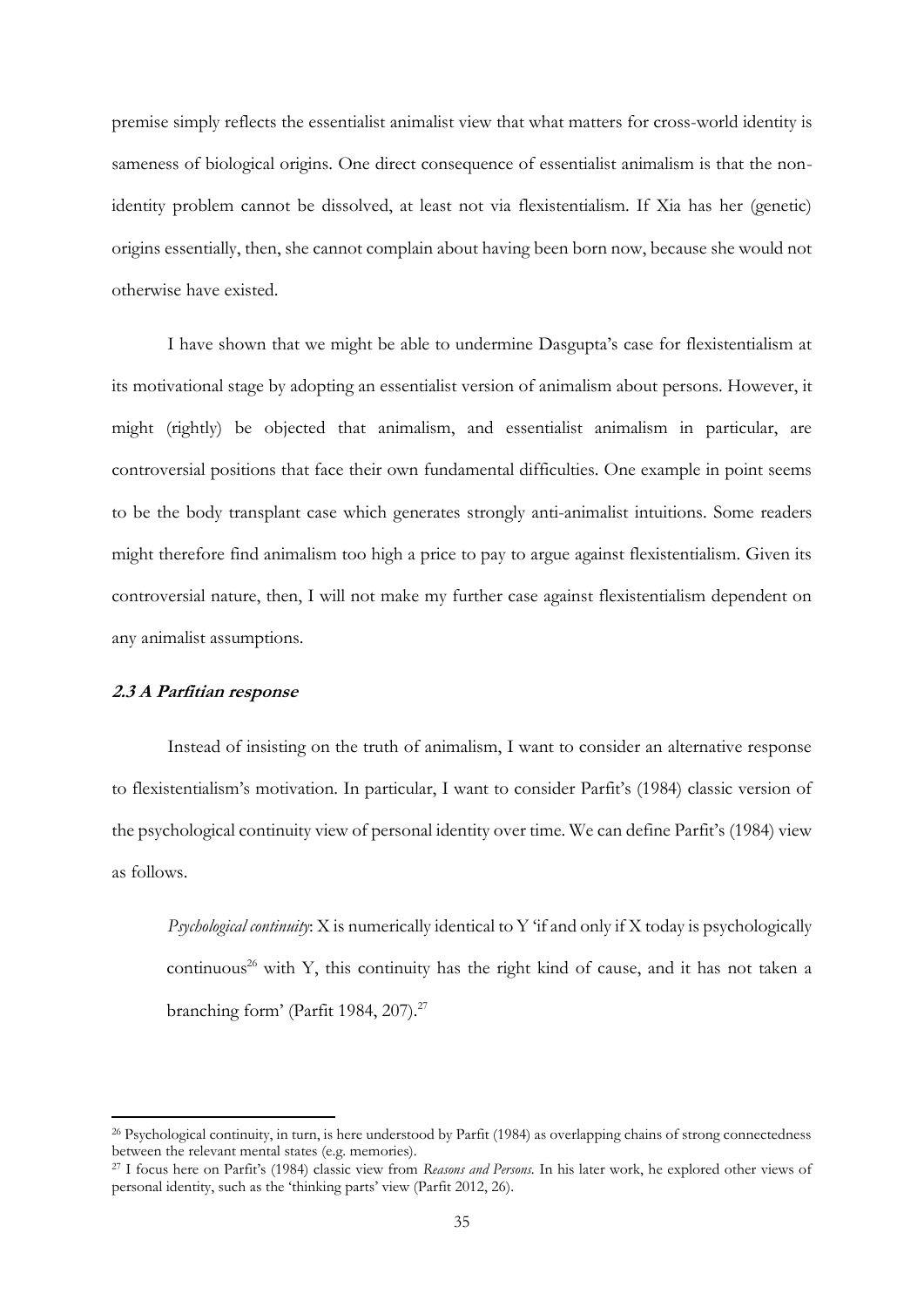As discussed above, Dasgupta (2018) argues that the psychological continuity view of personal identity over time tells against the time-dependence premise as a view of cross-world personal identity. After all, how can a view that emphasizes psychological continuity over time be compatible with a premise that emphasizes the importance of our (bodily) origins across different possible histories of the world?

As in the case of animalism, you can be a psychological continuity theorist for personal identity over time, whilst not committing to any view about cross-world personal identity. However, there might be a way to show that the psychological continuity view of personal identity over time is, in fact, congenial to the time-dependence premise.

Consider the following psychological continuity view of cross-world personal identity: If Xia is born at her actual time of conception with her actual genetic origins (rather than with the merely possible origins she would otherwise have been born with), then it is *in fact* true that she is not psychologically continuous with the merely possible person who would otherwise have existed. If two possible people are not (sufficiently) psychologically continuous across two different possible histories of the world, then, on this view, the two people are not numerically identical. Hence, Xia is not numerically identical with the merely possible person who would otherwise have existed.

As in the case of animalism, I do not claim that this is the *right* view of cross-world personal identity. However, it is a coherent view. In addition, the view is well-motivated as it draws out an important (contingent) connection between actual genetic origins and psychological continuity. It is an empirical fact of our world that being born, say, two months apart does not allow for psychological continuity and hence, on the view considered here, for numerical identity.

Overall, then, the time-dependence premise is not arbitrary, even if we reject animalism. Instead, on the psychological continuity view of cross-world identity, it reflects a contingent connection between our numerical identity and our actual origins.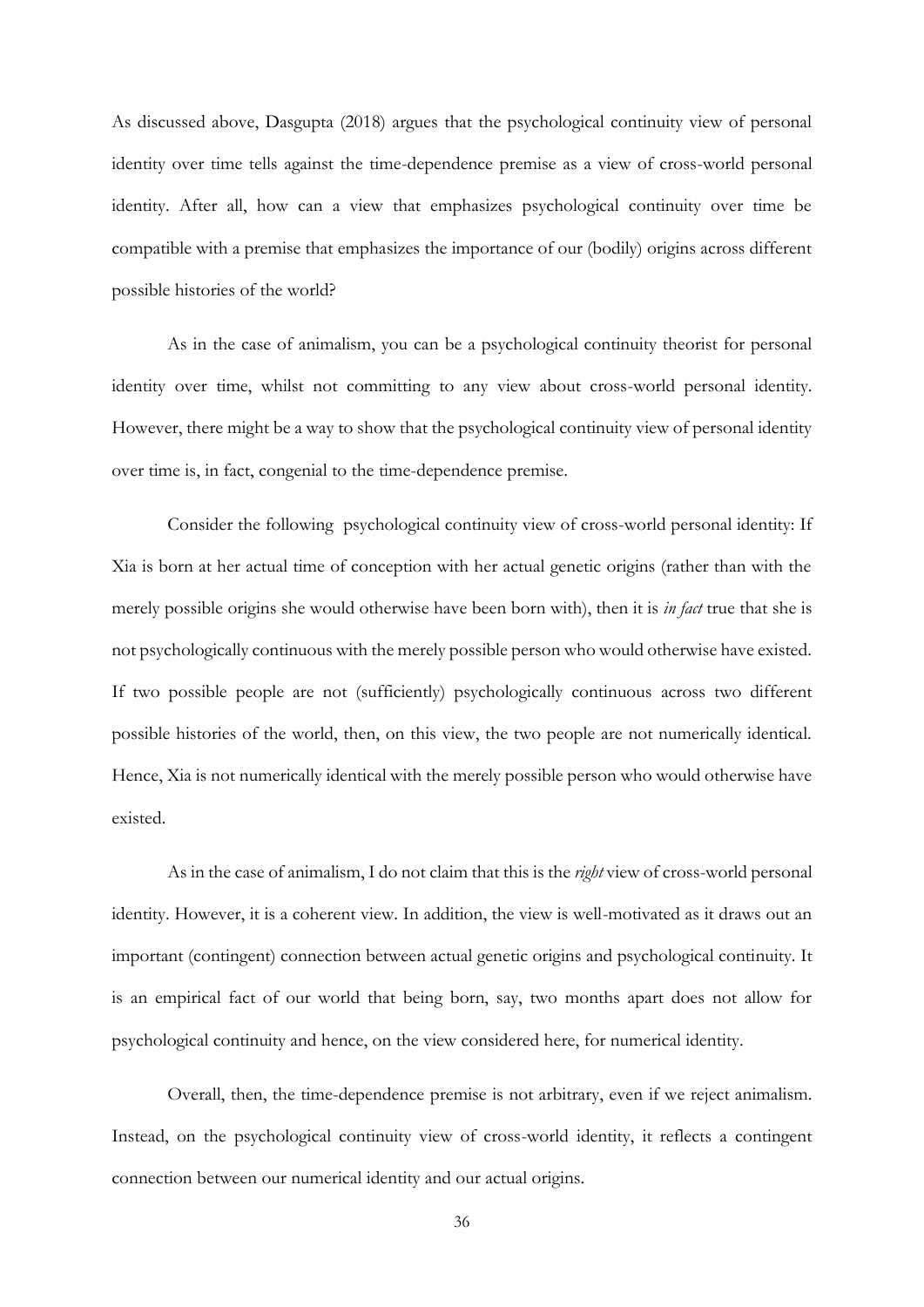# **3. Rejecting particularist flexistentialism**

Maybe I am wrong about the above and the time-dependence premise is arbitrary after all. To see what else might be wrong with flexistentialism, it is important to understand how it is meant to work. In particular, let me highlight the process by which we choose which of the spatially coincident entities matters in a given context. On Dasgupta's (2018) flexistentialist view, each moral situation requires its own particular choice about which metaphysical entity matters, that is, about which property is had essentially. Dasgupta (2018) claims that 'the relationships that ground our moral commitments determine the essential properties of the entities that matter'. For example, the fact that a father bears a special relationship to his daughter should determine the metaphysical entity that matters in their interactions. We might think that this entity has the property 'being the daughter of X' essentially. Overall, this gives us the following general principle:

*Particularist flexistentialism:* The choice of any practically relevant metaphysical entity is relative to particular moral relationships and commitments (Dasgupta 2018, 552).

In response, I want to argue that particularist flexistentialism has the unacceptable implication of undermining genuine moral disagreement in many practically relevant cases. To see this, consider the following application of the view:

*Disagreement:* Imagine a couple who have a child. The entity that matters has the property 'being the child of couple X' essentially. Now, when the child goes to school and talks to her teacher, the entity that matters seems to change to an entity that has the property 'being the pupil of teacher Y' essentially.

Imagine the following scenario. The couple believe that it was morally wrong to conceive their child when they in fact conceived their child. They think that it would have been better for the child to have been conceived a year later. On a flexistentialist solution to the non-identity problem, we can make sense of this claim. The child, who only has the property 'being the child of couple X' essentially, would indeed have existed a year from now. Hence, it is perfectly intelligible for the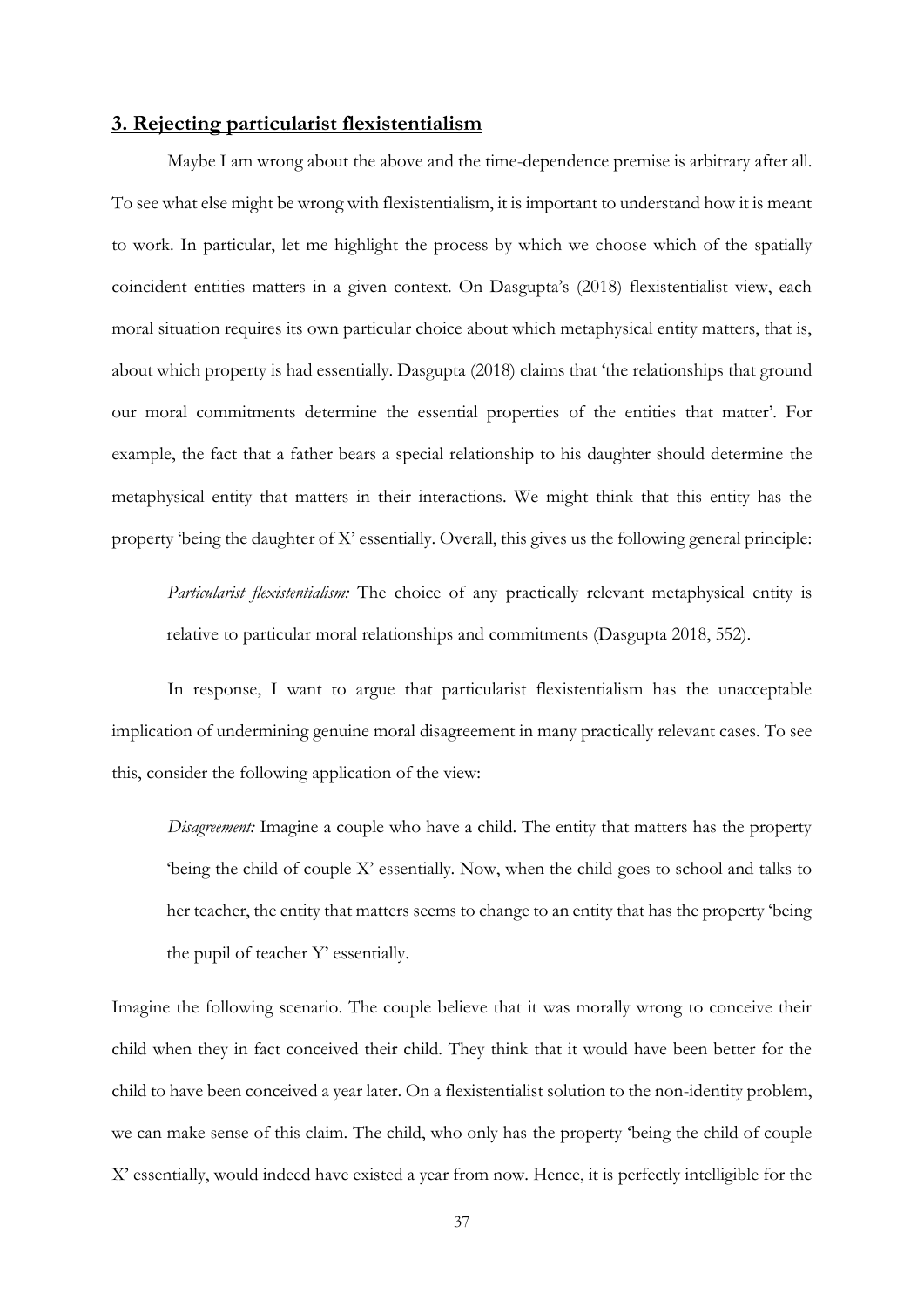parents to think that the child would have been better off if she had been conceived a year later. Now, imagine further that the teacher disagrees with the couple's belief and tries to assure them that conceiving the child now, rather than a year later, was the right decision.

The *Disagreement* case has the following strange consequence. When the couple and the teacher disagree about when the child should have been conceived they are, in fact, not disagreeing at all. They are merely having a verbal dispute. After all, the entity that matters to the parents is different from the one that matters in the teacher context. This, in turn, seems to violate the common principle that disagreement between two parties requires a shared object of disagreement. In other words, genuine moral disagreement is lost, because of the proliferation of different practical entities. This conclusion strikes me as counter-intuitive. Most of us would probably agree that the parents and the teacher are engaged in a substantive dispute, rather than a mere verbiage.

Dasgupta might respond to my criticism as follows. It is unclear whether the *Disagreement* case really supports the conclusion that the particularist version of flexistentialism undermines moral disagreement. In particular, it does not seem to entail that the parents and the teacher do not disagree about when the child should have been conceived. When the teacher and the parents enter their dispute, the moral context changes. Hence, the entity that matters to this new moral context is also different to the one that mattered in the contexts where the parents and the teacher were alone with the child. Put differently, a new metaphysical entity, which might have the conjunctive property 'being the child of couple X and the pupil of teacher Y' essentially matters.

In response, it is worth noting that this objection is unavailable for Dasgupta. By finegraining the property that the morally relevant entity possesses essentially, Dasgupta undermines his own flexistentialist solution to the non-identity problem. In particular, we can no longer make sense of the couple's initial belief that it would have been better for the child to have been conceived a year later. Recall that on the proposed objection the child has the conjunctive property 'being the child of couple X and the pupil of teacher Y' essentially. If the child had been conceived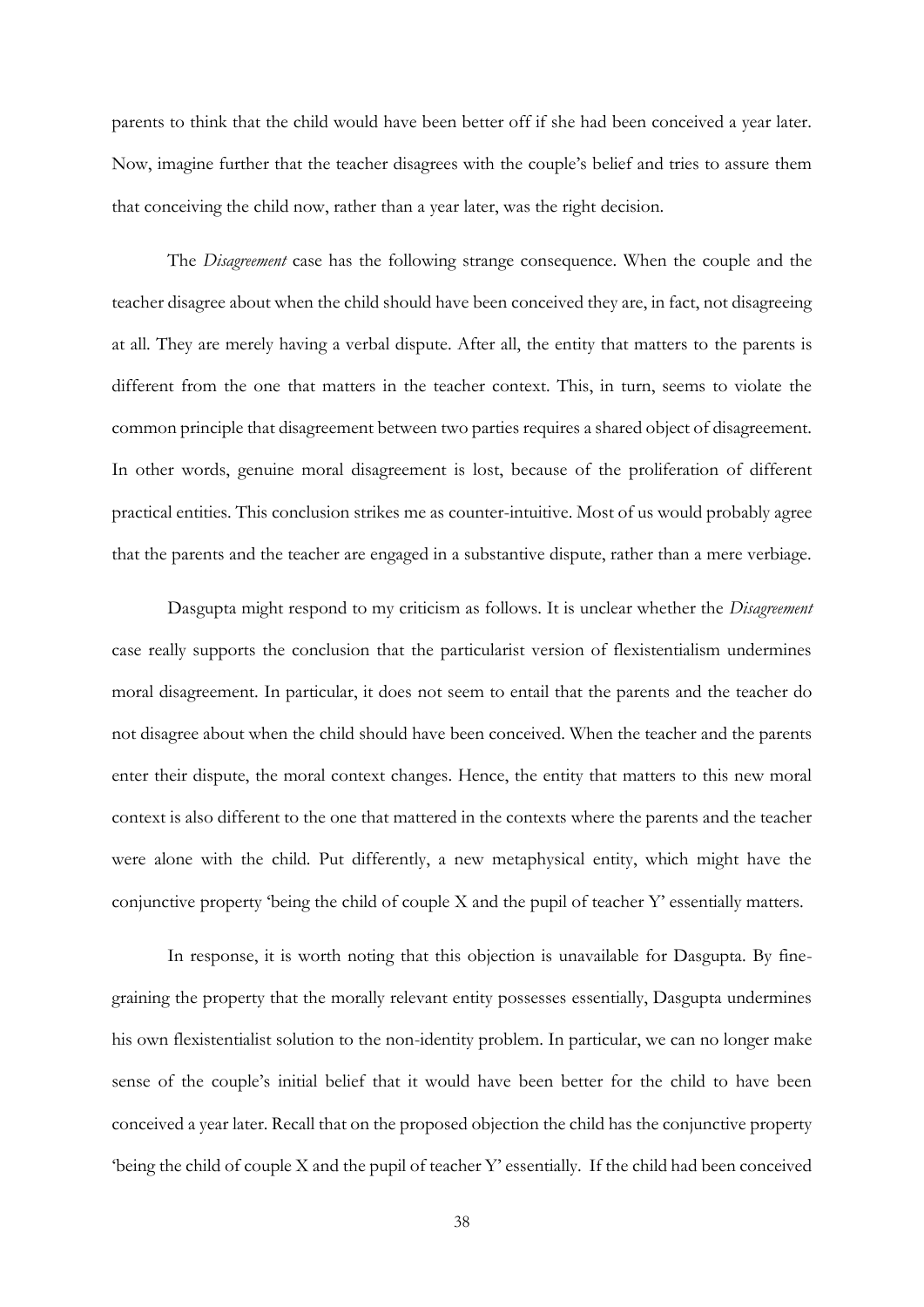a year later, it is highly unlikely that she would have gone to the same school and had the same teacher. And, if she had not had the same teacher, then, she would not have existed. Hence, it does not make sense for the parents to claim that it would have been better for the child to have been conceived a year later.

Overall, Dasgupta is left with two unsatisfying options. Either, he leaves the child's essential property sufficiently general and risks undermining instances of moral disagreement. Or, he fine-grains the child's essential property and risks undermining his own flexistentialist solution to the non-identity problem.

## **4. The flexistentialist arguments**

Suppose I am wrong about the previous argument and Dasgupta can accommodate moral disagreement after all. Still, I claim, flexistentialism does not succeed. This is because the arguments in its favour do not support its conclusion. Dasgupta (2018) provides four arguments in favour of flexistentialism: the argument from wrongness, the argument from badness, the equivalence argument, and the coherent wishes argument. Due to space constraints, I will only discuss the argument from wrongness and the coherent wishes argument. It is worth noting, though, that my criticism of the argument from wrongness also applies to the structurally similar argument from badness. I therefore do not discuss the latter argument here. In addition, I will leave the equivalence argument to one side.

## **4.1 Two caveats**

Before moving on, I want to note two important caveats about Dasgupta's arguments. First, he does not take any of his *individual* arguments to be necessary in establishing flexistentialism. Indeed, he claims to be unsure whether they are good individual arguments. Instead, Dasgupta seems to suggest that as long as some of the arguments are successful, we have a strong case for flexistentialism. This also means that rejecting any one of them might not be sufficient for me to undermine Dasgupta's overall argument (Dasgupta 2018, 556).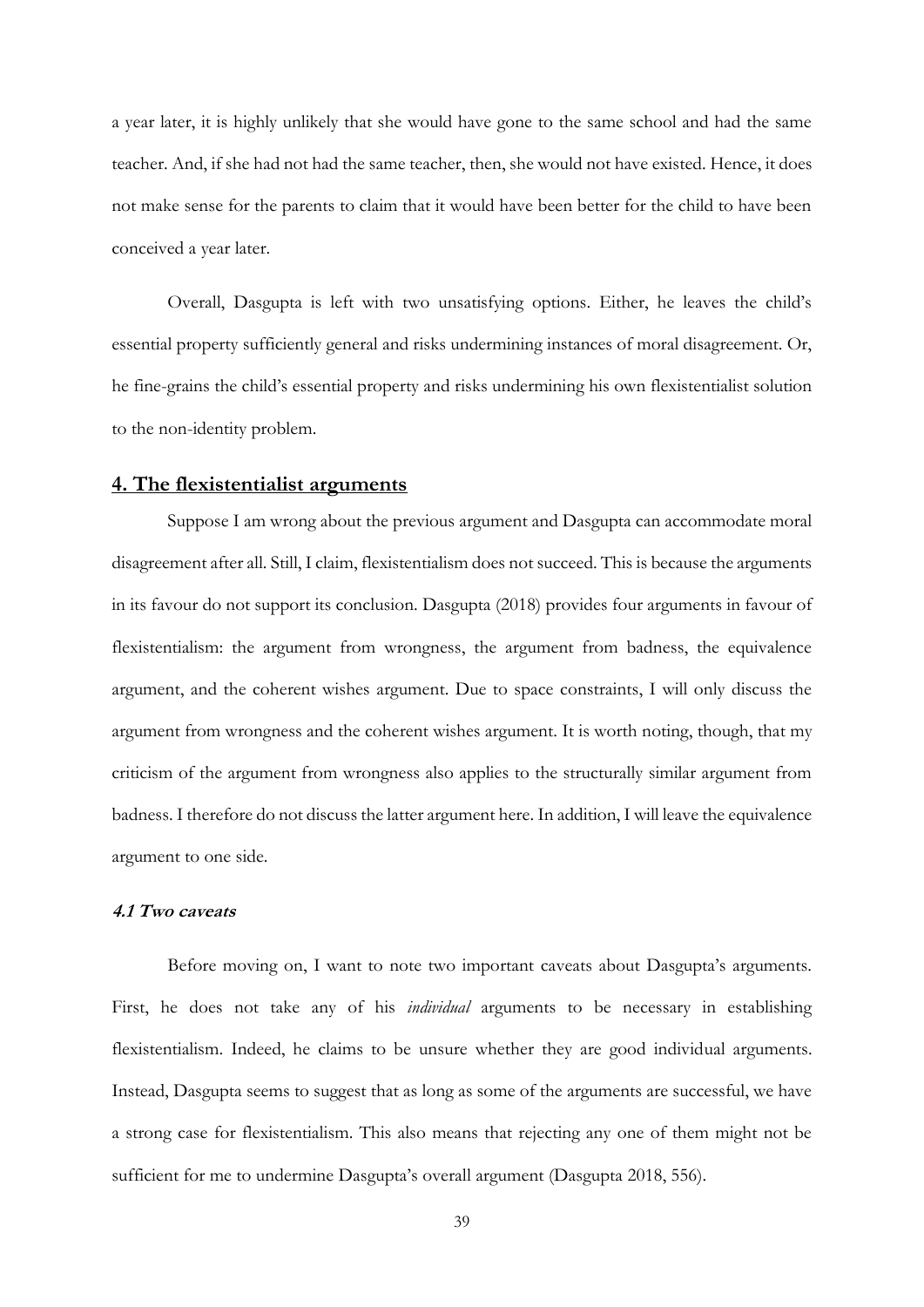Second, it is interesting and important to note that, contrary to appearance, the arguments that I will discuss below do not rely on the strong metaphysical assumptions discussed in sections 1.1 and 1.2 (as Dasgupta sometimes seems to imply). In particular, flexistentialism does not rely on the truth of unlimited ontic essentialism. Instead, it is perfectly compatible with a *limited* version of ontic essentialism, according to which there is only a limited number of (or even just one) spatially coincident metaphysical entity. As long as we believe that Xia2 (who does not have her genetic origins essentially) is one of those entities or even the only entity, we can run Dasgupta's two arguments below.

Note, though, that claiming that Xia2 is the only existing entity would come at a significant cost. Specifically, it commits us to a denial of the time-dependence premise. If Xia2 were the only existing entity, there would be no sense in which her time of conception determines her identity. After all, she would possess her genetic origins only accidentally and it would not matter, then, when she was conceived. This is why Dasgupta wants to tie flexistentialism to unlimited ontic essentialism.

### **4.2 Rejecting the argument from wrongness**

Dasgupta (2018) presents the following 'argument from wrongness'. Suppose you believe in unlimited ontic essentialism and you believe that the couple's choice to conceive now was morally wrong. In addition, you believe **C2** and **C3**. This gives you the following 'argument from moral wrong':

The couple's choice was morally wrong. The choice was wrong because it was bad for the impaired child. The choice was bad for the impaired child because she was harmed by it. The only way to make sense of the claim that the choice was wrong because it was bad for the child and that it was bad *for* the child because she was harmed by it is to concede that the child who is the morally relevant subject is Xia2 rather than Xia1. After all, Xia2 does not have her genetic origins essentially (Dasgupta 2018, 556).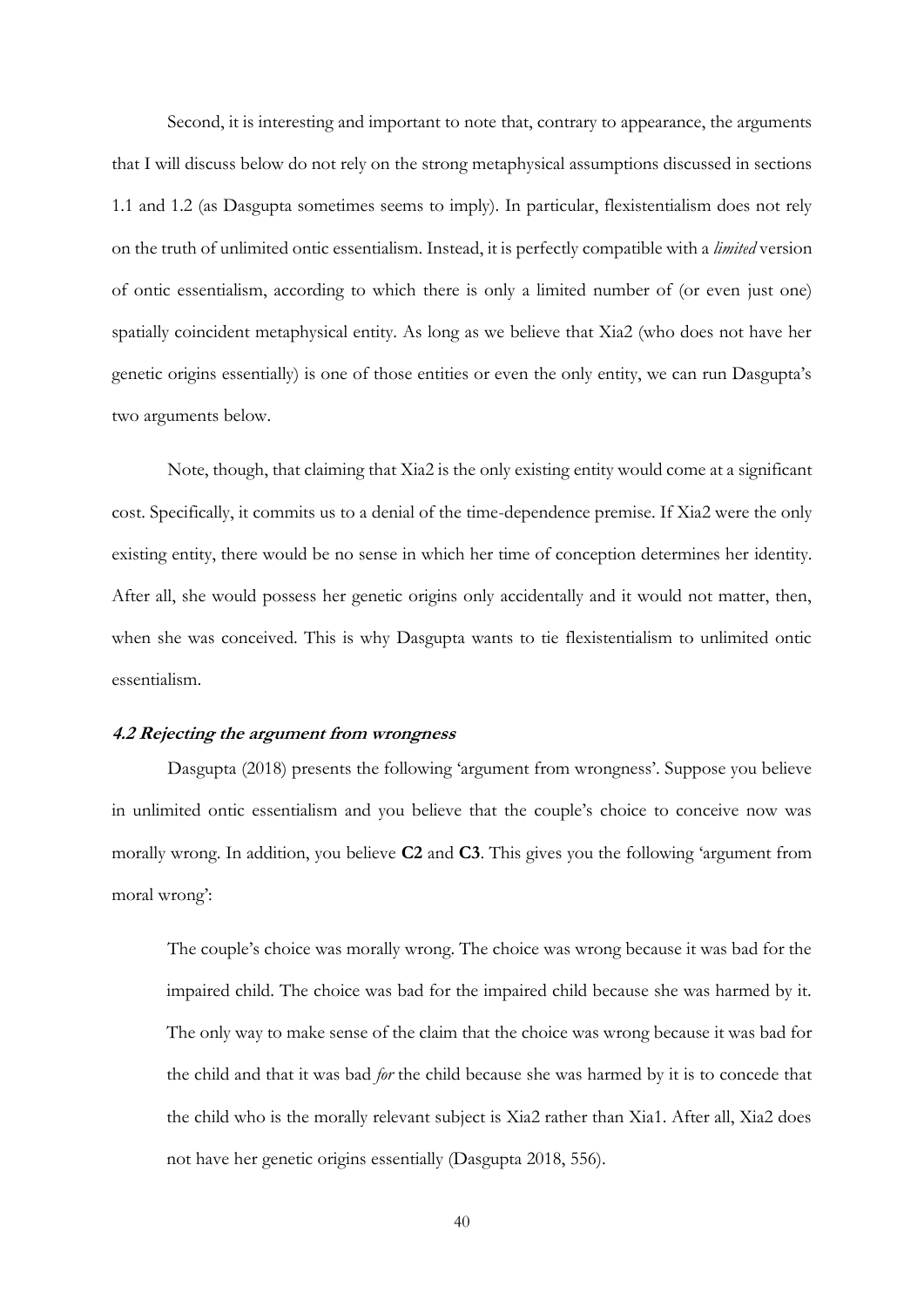It is not clear to me that we should accept this argument.

First, Dasgupta (2018) himself notes that many alternative solutions to the non-identity problem either reject the claim that an action is morally wrong only if it was bad for the child or they reject the claim that the child was harmed because she was made worse off than she would otherwise have been.<sup>28</sup> And, if we deny one of these two claims, the argument from wrong does not succeed. While this strategy has been pursued in the past, I do not wish to pursue it further here.

Second, it is worth noting that Dasgupta's (2018) argument relies on a particular way of setting up the non-identity problem. He takes the claim 'conceiving Xia now is morally wrong' to be a premise. Alternative readings of the non-identity problem usually take this claim to be a conclusion or a sub-conclusion, rather than a premise from which to argue for a solution.

Consider the following alternative interpretation of the non-identity problem.

The couple's decision to conceive now does not make the child worse off than she would have been. Hence, the couple's decision to conceive now does not harm the child. If the couple's decision does not harm the child, it is not bad for her. In addition, if the decision is not bad for the child, it does not morally wrong her. Hence, the couple's decision to conceive the child now is not morally wrong. If the decision to conceive the child now is not morally wrong, the entity that matters is Xia1 (Boonin 2014, 27).<sup>29</sup>

It is true, of course, that we might try to reject any of the claims made in the alternative set-up of the non-identity problem. However, this is beside the point here. What matters is that a possible alternative set-up of the non-identity problem seems to lead naturally to a conclusion that is at odds with Dasgupta's own conclusion that the entity that matters is Xia2. On the alternative

<sup>&</sup>lt;sup>28</sup> In other words, they either deny the person-affecting principle or the counterfactual account of harm.

<sup>&</sup>lt;sup>29</sup> In his paper, Dasgupta (2018) does not consider Boonin's (2014) interpretation of the non-identity problem.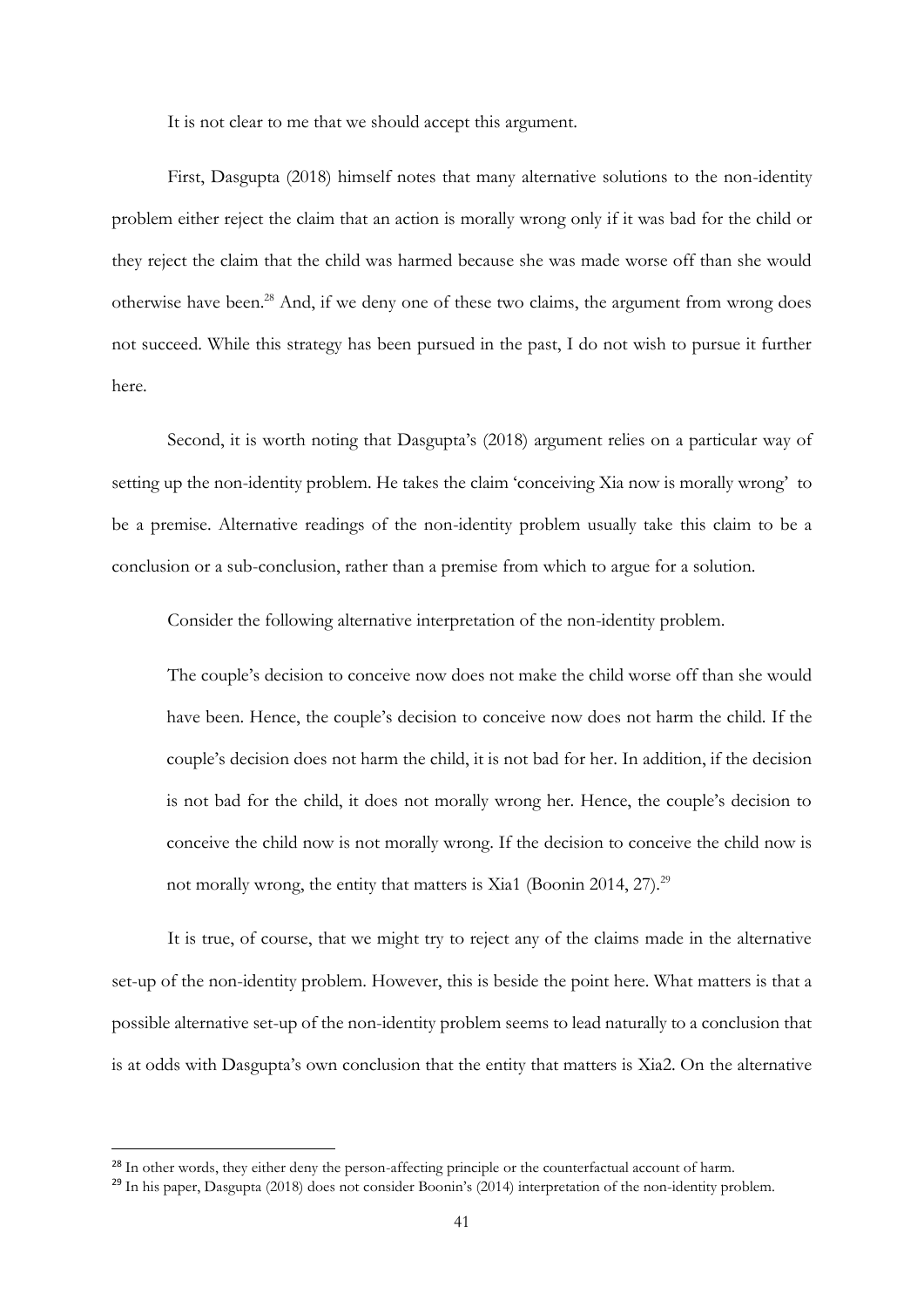reading, we should simply bite the bullet and accept the non-identity problem's conclusion that conceiving the child now was not morally wrong and that the entity that matters is Xia1. As long as we are not given any reason to prefer Dasgupta's set-up to the more traditional one, we are free to reject his first argument. On alternative readings of the non-identity problem, flexistentialism simply does not follow as a conclusion.

Dasgupta might respond to this criticism by claiming that his set-up of the non-identity problem is superior, precisely because it does not generate the highly implausible result that the couple's decision was morally acceptable. His own set-up allows us to hold onto the intuitively correct verdict that the couple's decision was indeed morally wrong because it was bad for Xia.

It is true that Dasgupta's way of presenting the non-identity problem allows us to hold onto what we take to be the intuitively correct verdict. But, it also comes at a high price. In particular, it might undermine genuine moral disagreement, as I argued above. This, in turn, seems *too* high a price to pay to solve the non-identity problem. Overall, then, we are left with two setups of the non-identity problem, each of which has a highly implausible conclusion. Consequently, Dasgupta's set-up does not possess any distinct advantage over the alternative presentation discussed above. If his set-up does not possess a distinct advantage over other set-ups of the nonidentity problem, there is no reason for us to adopt it.

#### **4.3 Rejecting the coherent wishes argument**

Consider, now, Dasgupta's (2018) second argument: the 'coherent wishes' argument. According to Dasgupta (2018), it seems reasonable to assume that, from a self-interested perspective at least, the couple's impaired child can wish that her parents had waited before conceiving her.<sup>30</sup> This is hard to explain if the child is Xia1, for Xia1 would, in fact, not have existed had the couple waited before conceiving. But it can be explained if the child is Xia2. Had the

<sup>&</sup>lt;sup>30</sup> This is compatible with saying that some people do not have such wishes. Many people take their non-ideal existence to be an important part of their self-understanding. Hence, they never have the wish to have been born at some other time.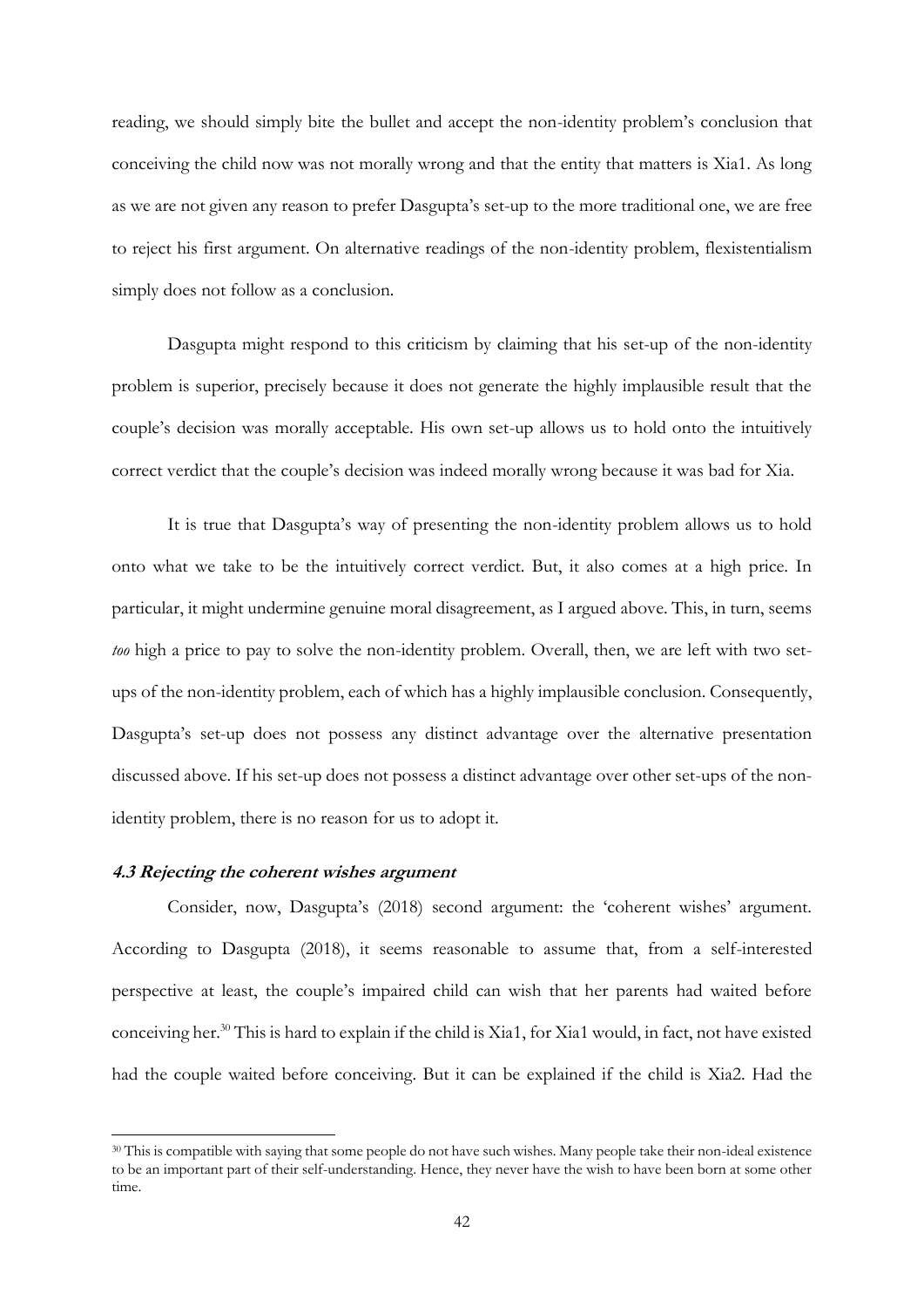couple waited two more months before conceiving, Xia2 would still have existed. Hence, Xia2 was made worse off than she would have been by her parents. So, if the child is Xia2, her wish to have been born at a later time is perfectly coherent (Dasgupta 2018, 560-564).

Dasgupta (2018) argues that it is implausible for the anti-flexistentialist to deny the coherence of this wish. This is for two main reasons. On the one hand, a denial would overintellectualize the situation and it would have the strange consequence that the child should, in fact, believe that the world up until her conception was the only (and hence the best) possible world for her. If you believe that the child cannot be the same child unless she has her actual genetic origins, there would be no world or existence for her other than the one in which she currently finds herself. This is because, in all likelihood, any time of conception other than her actual time of conception would have brought together a different ovum and a different spermatozoon, thus creating a numerically distinct person.

On the other hand, denying the child's wish on the metaphysical grounds that she would not otherwise have existed seems odd. This would entail that her wish is comparable to some other person's weird metaphysical wish to have been born as, say, a dragon. In both cases, Dasgupta (2018) argues, you would believe that the person is clearly confused, because she wishes for something metaphysically impossible. The couple's child, however, is not confused. She does not wish for something impossible. She only wishes that her parents conceived her later, when she would have existed (as Xia2) in an unimpaired state (Dasgupta 2018, 560-564).

There are two ways to resist the coherent wishes argument.

First, it does not strike me as especially counter-intuitive to bite the bullet and accept that Xia has an incoherent wish. The fact that the wish *seems* coherent to Xia should not make us conclude that her wish is indeed metaphysically coherent. To further bring out this point, consider a partly analogous debate in philosophy of mind: the famous 'philosophical zombies' debate.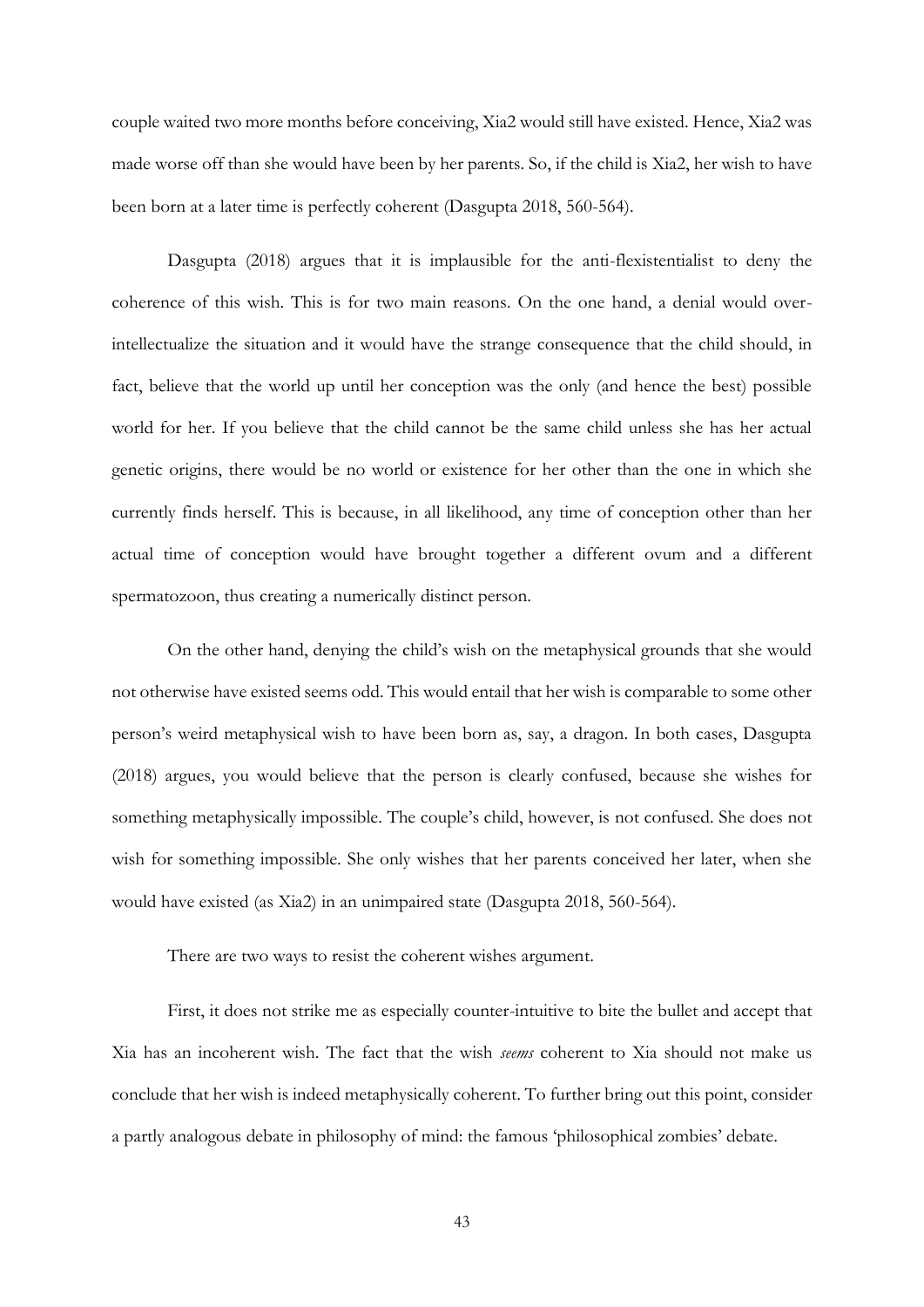According to a classic argument<sup>31</sup>, philosophical zombies – beings that are physically just like humans, except that they do not have conscious experiences − are conceivable; and if philosophical zombies are conceivable, then they are metaphysically possible; and if they are possible, then physicalism about consciousness must be false (and a version of dualism must be true). A standard reply<sup>32</sup> to this sort of argument is to deny its second premise – that is, to insist that the conceivability of philosophical zombies does not entail the right kind of metaphysical possibility of zombies. Hence, the argument for philosophical zombies relies on a flawed inference, which does not warrant its conclusion about consciousness.

I am here not concerned with the details or plausibility of the above arguments. However, I want to draw out an important lesson for our discussion of Dasgupta's coherent wishes argument. We might argue that Dasgupta has confused conceivability and metaphysical possibility, just like the classic argument for philosophical zombies. It might be conceivable for Xia to have been born as Xia at some later time. However, this does not entail that it is metaphysically possible. It is also natural for Xia to *think* that her wish is coherent, because her wishes' actual metaphysical limits are not always transparent to her. However, this does nothing to show that her wish is, in fact, coherent on metaphysical grounds.

Alternatively, one might argue that there is a way of holding onto both the coherence of Xia's wish and the time-dependence premise. Suppose we accept the psychological continuity view of cross-world personal identity discussed in section two. Recall that the main idea behind this view is that two possible people who are not psychologically continuous in two different possible histories of the world cannot be numerically identical.

<sup>&</sup>lt;sup>31</sup> For a more philosophically sophisticated version of this argument see David J. Chalmers (1996; 2010).

<sup>&</sup>lt;sup>32</sup> For discussions of the relation between conceivability and possibility see, for instance, Ned Block and Robert Stalnaker (1999); Christopher S. Hill and Brian P. Mclaughlin (1999), and Brian Loar (1999).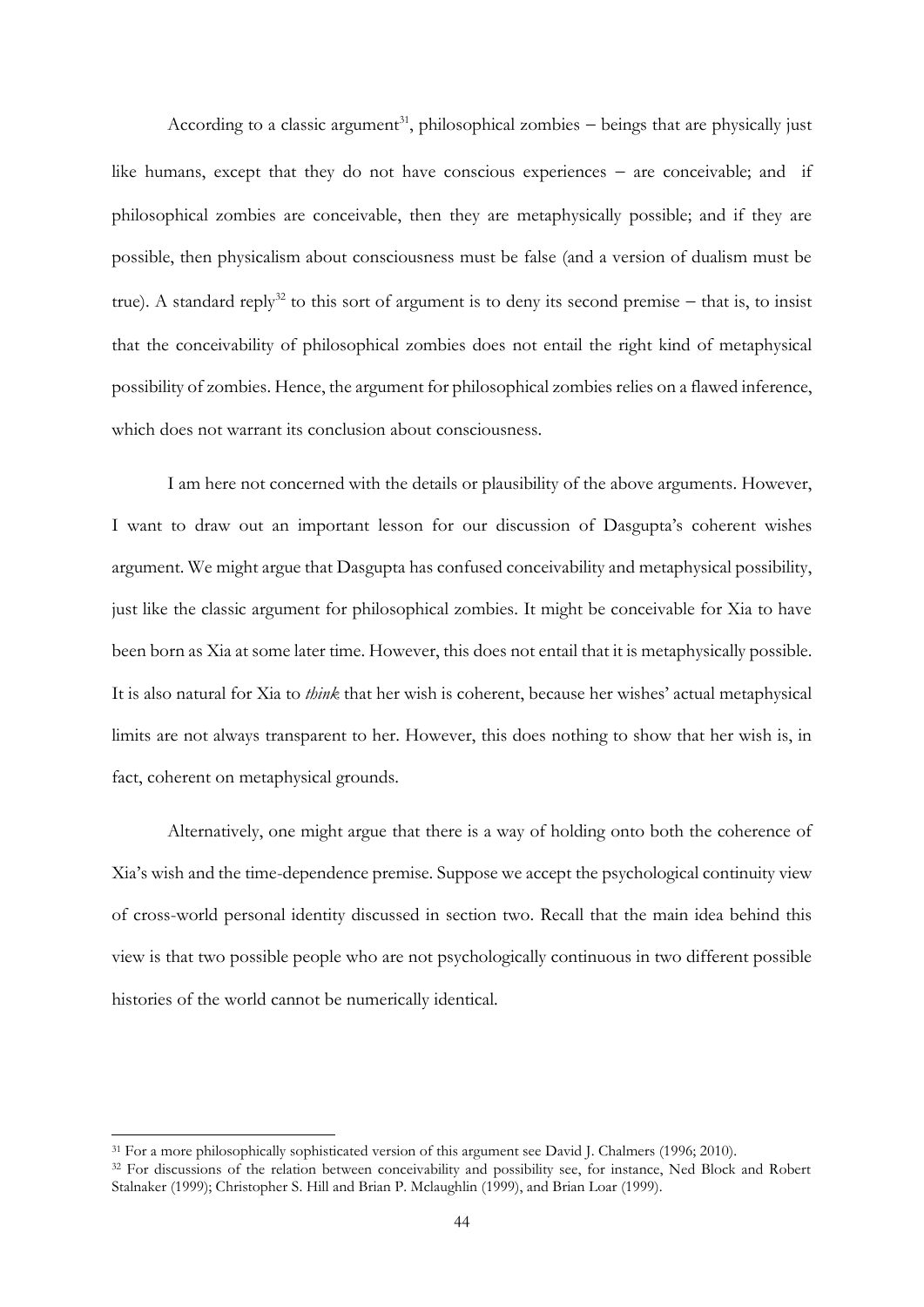Now, as I mentioned in section two, it is, as a matter of *fact* about our world, the case that two possible people with different origins are not psychologically continuous and hence numerically identical on this view. Given that this is an 'in fact' or contingent claim, it is still *logically* possible for two possible people with different origins to be psychologically continuous. This logical possibility, in turn, can help us explain the coherence of Xia's wish, while holding onto the time-dependence premise.

Xia's wish is coherent, because it is, at least logically speaking, possible for her to be psychologically continuous with and hence numerically identical to the person who would otherwise have existed. Still, the time-dependence premise remains true. As a matter of *fact*, Xia cannot be psychologically continuous with and hence numerically identical to the person who would otherwise have existed.

Overall, then, there are two alternative ways of resisting the coherent wishes argument. Either, we accept that Xia's wish is incoherent and argue that any denial of this relies on a confusion between conceivability and metaphysical possibility. Or, we argue Xia's wish is indeed coherent, but in a way that is compatible with (an 'in fact' reading of) the time-dependence premise. The overall conclusion remains the same for both arguments: the coherent wishes argument does not pose a threat to the time-dependence premise.

Before concluding, it is worth noting an important consequence of the coherent wishes argument's failure. According to Dasgupta (2018), one main (though not the only) reason for preferring flexistentialism over the de re/de dicto solution is that the former can make sense of the coherence of Xia's wish to have been born later while the latter cannot. According to Dasgupta (2018), the reason for this is that, on the de re/de dicto view, what matters is not that particular Xia exists two months from now. Instead, what matters is that a child satisfying the description 'the couple's child' exists two months from now. If particular Xia does not exist two months from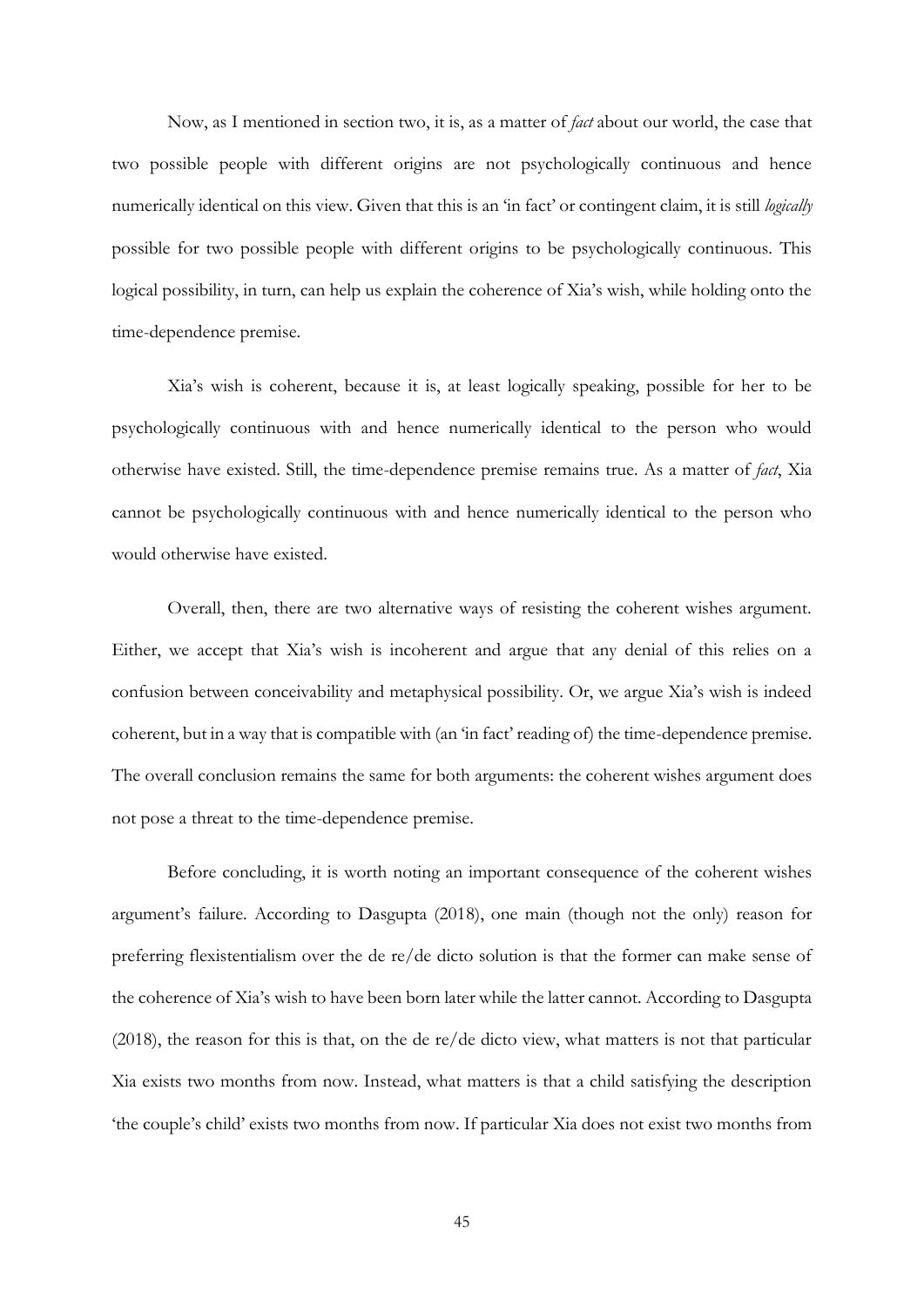now, there is no sense, according to Dasgupta (2018), in which Xia can coherently wish to have been born later.

As I tried to show above, the coherent wishes argument fails. Consequently, a key reason for preferring flexistentialism over the de re/de dicto solution disappears. So, the failure of the coherent wishes argument not only weakens flexistentialism, but it also props up an alternative solution to the non-identity problem.

## **5. Conclusion**

I have offered a three-part challenge to Dasgupta's (2018) flexistentialism. First, the motivation behind flexistentialism is weak. Both on an essentialist animalist and a psychological continuity view of cross-world personal identity, the time-dependence premise is not arbitrary. For an essentialist animalist, the premise simply reflects the importance of biological origins. For a psychological continuity theorist, the premise reflects a contingent connection between our genetic origins and psychological continuity. Second, I have argued that (particularist) flexistentialism risks undermining important instances of moral disagreement. Third, even if we believe that flexistentialism is well-motivated and can accommodate moral disagreement, Dasgupta's two most prominent arguments do not support flexistentialism. Finally, note that my overall conclusion does not depend on the success of any individual challenge that I raise. Instead, the three challenges, taken together, make a strong case against flexistentialism as a solution to the non-identity problem.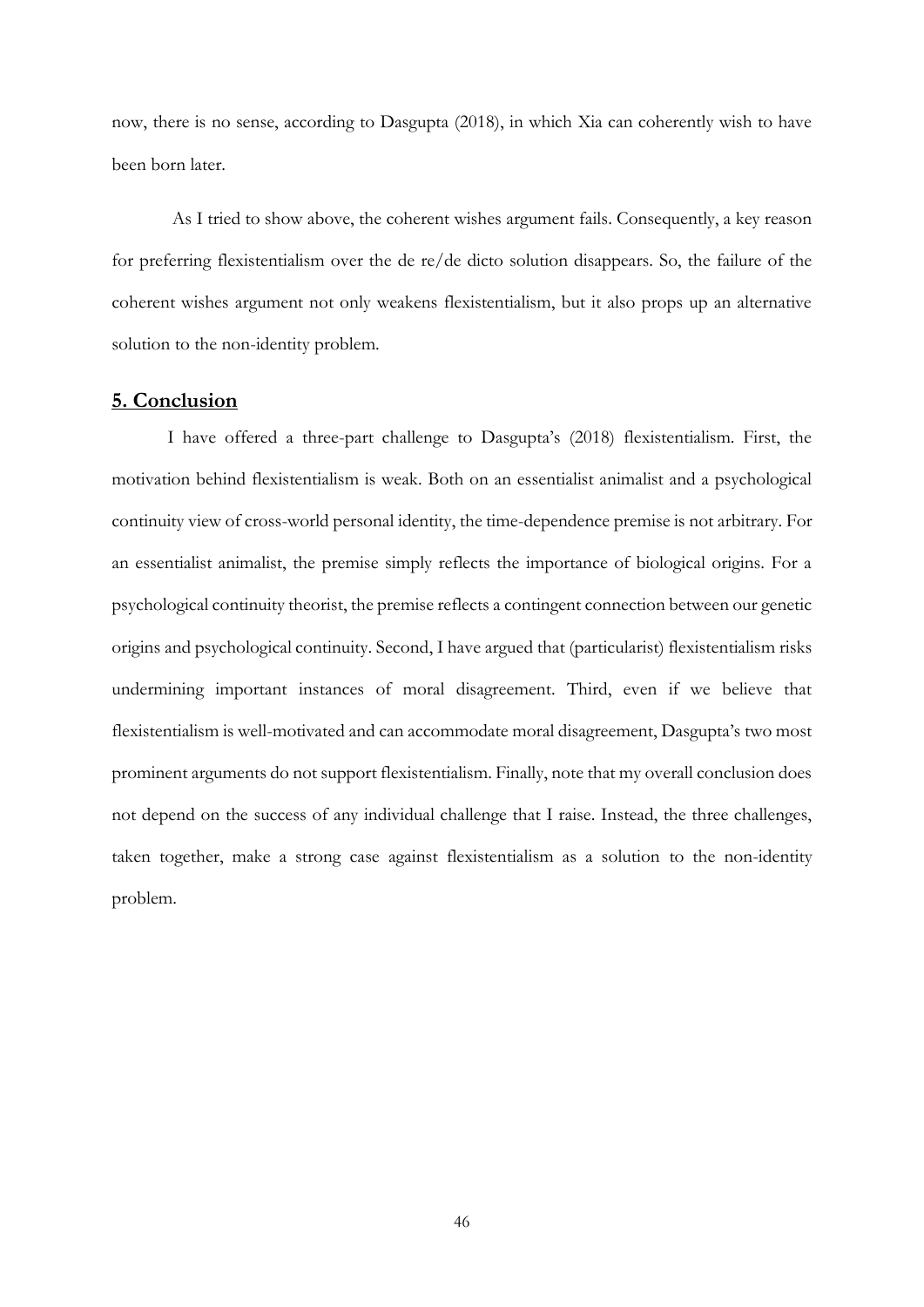# **Chapter Three: Frick's (2020) Solution**

# **Introduction**

Consider the following choice.

*Nobody:* You do not bring anyone into existence.

*Good*: You bring person B into existence with a moderately happy life.

*Great*: You bring person C into existence with a very happy life (Frick 2020, 55).

Many people believe that it is morally permissible to choose *Nobody.* That is, they believe that it is morally permissible for you not to bring anyone into existence, even if you could have created someone with a very happy life instead. On this view, it is morally permissible to choose *Nobody* because not bringing anyone into existence does not make anyone worse off, and acts that do not make anyone worse off are (at least usually) morally permissible.

Notice, though, that the rationale used to justify choosing *Nobody* makes it hard to explain another widely held belief, namely that, if you do bring someone into existence, you should choose *Great* over *Good*. If you choose *Good*, you bring person B into existence with a moderately happy life − that is, a life that is worth living. If you had chosen *Great*, person B would not have existed because you would have brought a different person − person C − into existence. Hence, choosing *Good* cannot be worse for person B, and if it cannot be worse for person B, it is unclear what could make it morally wrong.

This problem − the problem of explaining the intuition that, if we decide to bring someone into existence, we should choose *Great* over *Good* − stems from the lack of identity between person B and person C. It is one example of what is known in moral philosophy as *the non-identity problem*.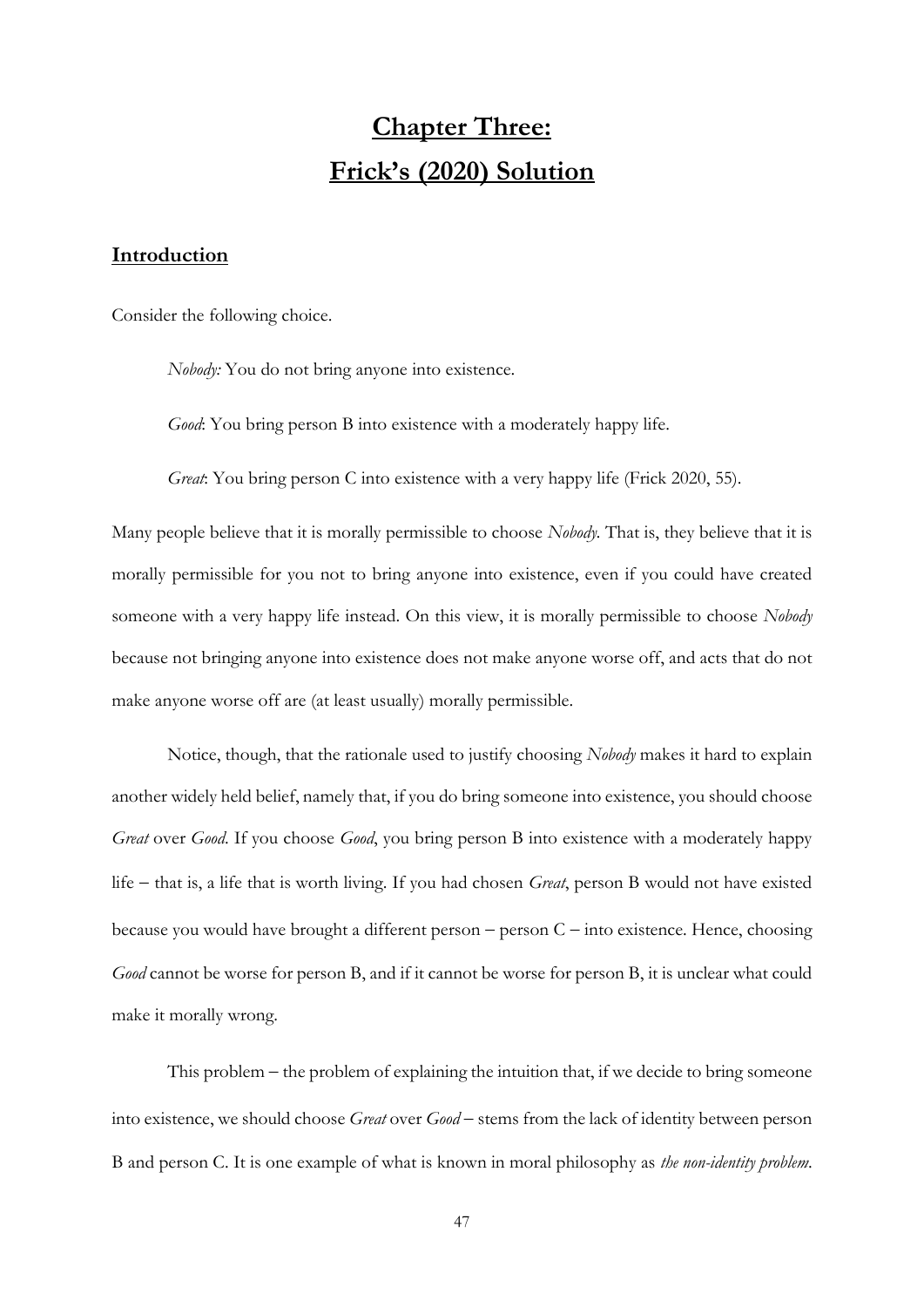One possible solution to the non-identity problem claims that choosing *Great* over *Good* is morally required because it maximizes total well-being. After all, person C will have a much happier life than person B. Notice, though, that this alternative solution in turn makes it hard to explain why choosing *Nobody* is morally permissible in the first place. If you refuse to bring someone into existence who would have had a very happy life and instead you choose *Nobody*, you do not maximize total well-being. Hence, this solution implies (contrary to our intuitions) that choosing *Nobody* is morally wrong.

In a recent paper, Johann Frick (2020) has offered a new solution to the non-identity problem. His solution aims to reconcile the belief that choosing *Nobody* is morally permissible and the belief that, if we decide to bring someone into existence, we ought to choose *Great* over *Good*.

Frick (2020) argues that it is morally permissible to choose *Nobody*, because our moral reasons are conditional on the existence of particular people. Given that there is no person whom our reason could attach to in *Nobody*, we have no moral reason not to choose this option. In addition, Frick (2020) argues that, if we decide to bring someone into existence, we have a contrastive moral reason − a reason stemming from the contrast between *Good* and *Great* − to bring person C into existence. According to Frick (2020), our contrastive moral reason stems from the fact that we can better fulfil the 'normative standard' − the standard telling us to maximize the well-being of the particular person our choice is about − in the case of *Great* than in the case of *Good*.

Frick's solution to the non-identity problem has received no critical attention in the literature so far. In this paper, I raise a four-part challenge to Frick's solution.

First, I argue that the view of well-being's reason-giving force underlying Frick's solution is implausible because it cannot make sense of the (partly) impersonal nature of values such as charity and well-being. Second, I argue that, even if Frick's account of well-being's reason-giving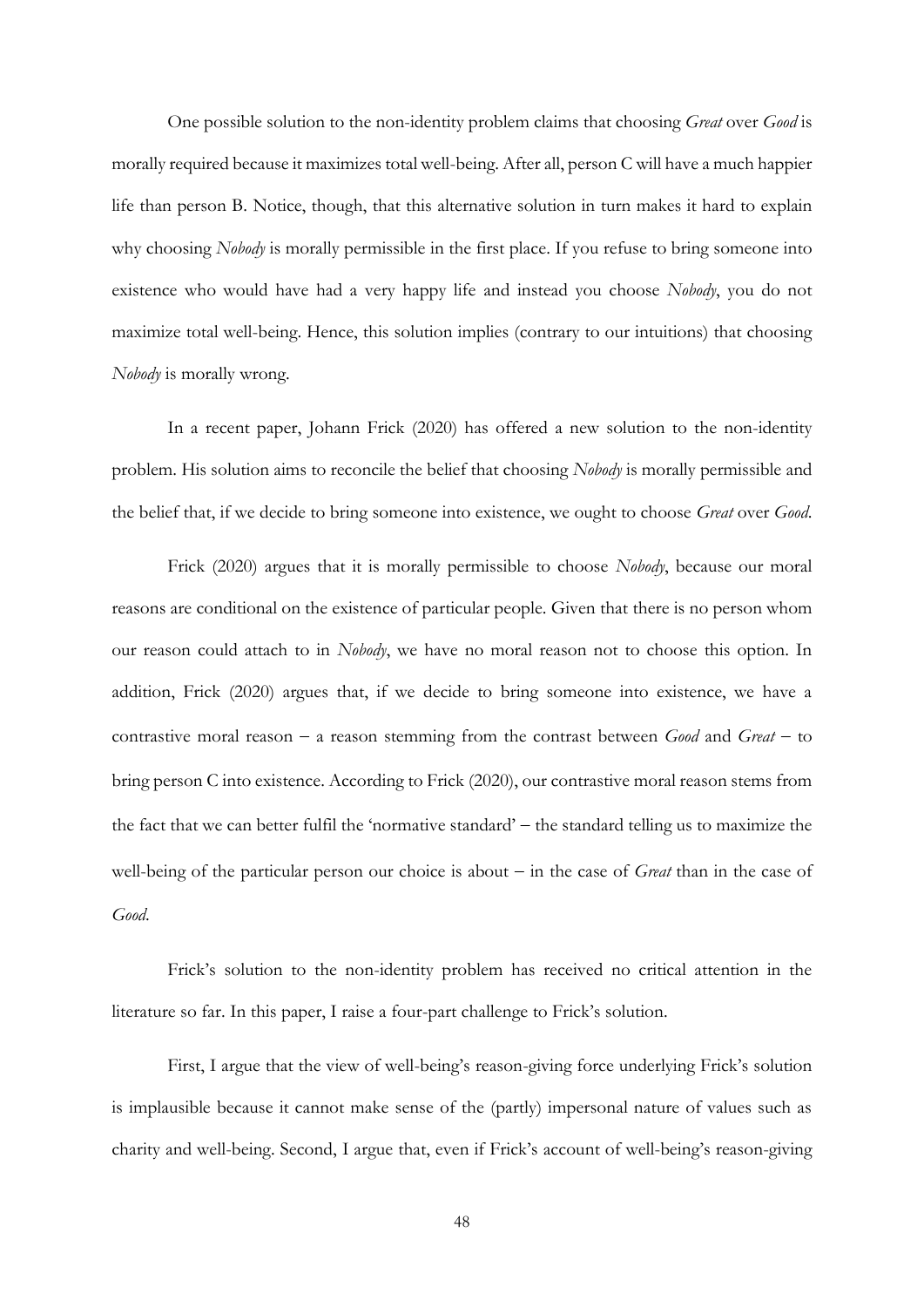force can be made plausible, his solution still does not succeed, because he does not provide a plausible rationale for individuating normative standards in the way that his solution requires. Third, I argue that Frick's solution suffers from serious counter-examples found in the nonidentity literature. Fourth, I argue that Frick's solution cannot explain why the fulfilment of normative standards is morally more important than considerations about the total good that our actions create. I conclude that, while Frick provides a coherent way of accommodating seemingly conflicting judgements in population ethics, his strategy does not succeed as a solution to the nonidentity problem.

# **1. Frick's solution**

In this section, I will explain Frick's solution to the non-identity problem in more detail.

## **1.1 Bearer-regarding reasons**

To solve the non-identity problem, Frick (2020) starts with a more basic issue − the question of how we should care about people's well-being. Specifically, he examines why a person's well-being gives us any moral reasons to act in the first place.

According to Frick (2020), the standard view of moral values' reason-giving force is 'teleological' and 'state-regarding'. The view is teleological, because it claims that the correct response to what is good or valuable (e.g. well-being) is to unconditionally promote it. The view is also 'state-regarding' because it claims that our moral reasons are reasons to bring about states in which what is good exists and what is bad does not exist. Given this double character, the standard view of well-being commits us to the

*Transfer Thesis*: 'If there is reason to increase the extent to which *F* is instantiated amongst existing potential bearers, there is also reason to increase the extent to which *F* is instantiated by *creating* new bearers of *F*' (Frick 2020, 64).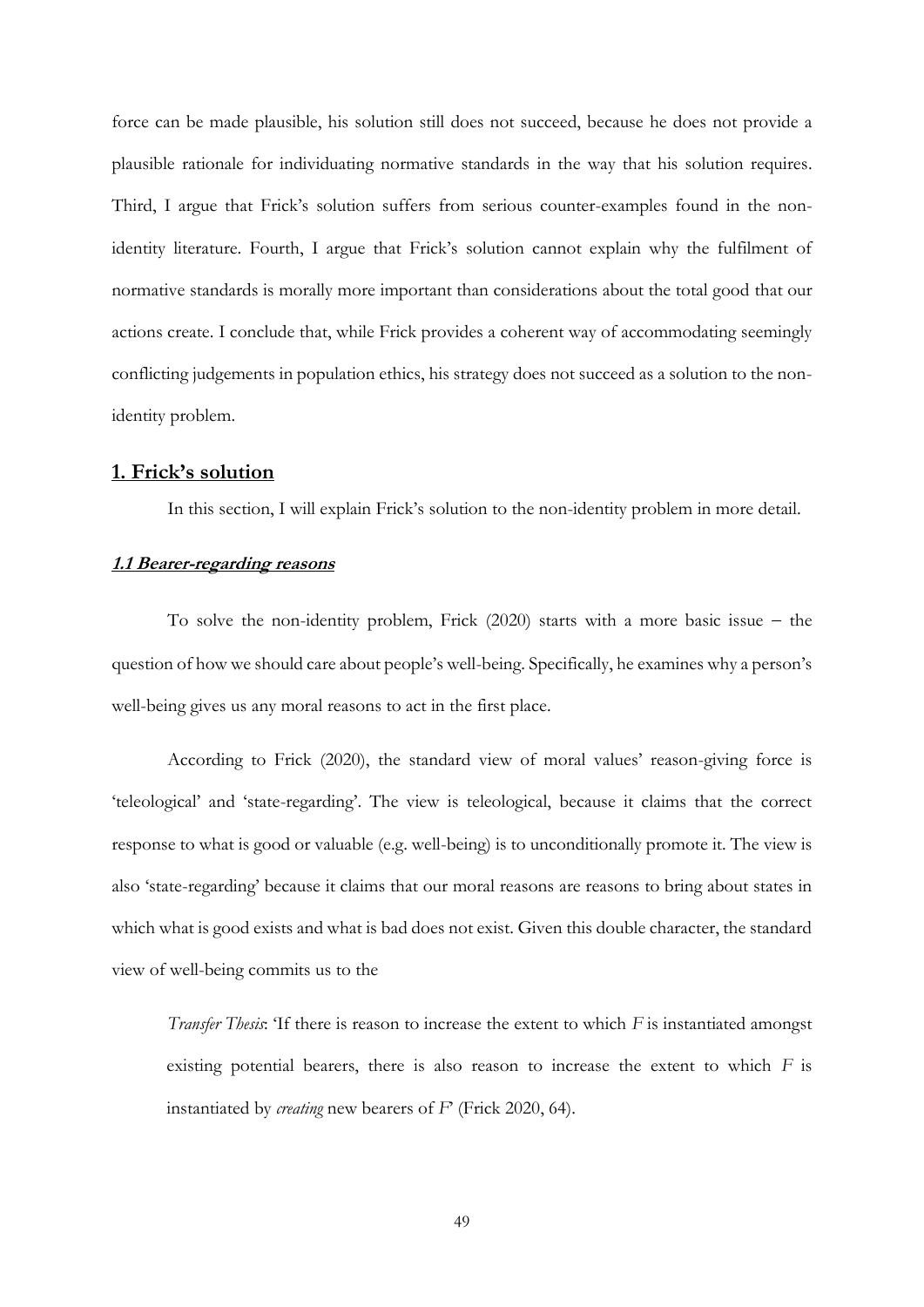For example, according to the standard view, we have a moral reason to both improve existing people's well-being and to create new people who will have happy lives.<sup>33</sup>

According to Frick (2020), the standard view is problematic for two main reasons.

First, the standard view reverses the intuitively correct order of priority of people over values. Suppose you believe that the correct response to what is good is to promote it. You are thus also committed to the view that what is good needs to be something that can actually be promoted. Particulars, such as people, cannot be promoted. For instance, it would be unintelligible to claim that a person, such as Tim Scanlon, can be promoted. In contrast, abstracta and universals, such as 'well-being', can be promoted. Hence, it seems that only abstracta or universals can be ultimately valuable (Frick 2020, 64).

According to Frick (2020), the standard view's reliance on abstracta or universals is morally problematic. It assumes that people are valuable merely because they contribute to the promotion of a state defined in terms of an abstracta such as well-being. This runs counter to most people's intuitive belief that values (such as well-being) are important because people are important and not vice versa.

Second, as a result of its reliance on abstracta, the standard view cannot make sense of values other than well-being. Consider Frick's (2020) example of promise-keeping. According to the standard view and its *Transfer Thesis*, since you have reason to increase the extent to which promise-keeping is instantiated, you have a moral reason to make new promises so that you can promote the value attached to promise-keeping in general. Surely, however, this is implausible. According to Frick (2020), we do not have a moral reason to make promises simply because we

<sup>&</sup>lt;sup>33</sup> In other words, the standard view rejects the second horn of the so-called Procreation Asymmetry according to which it is morally permissible not to bring happy people into existence (even when all other things are equal).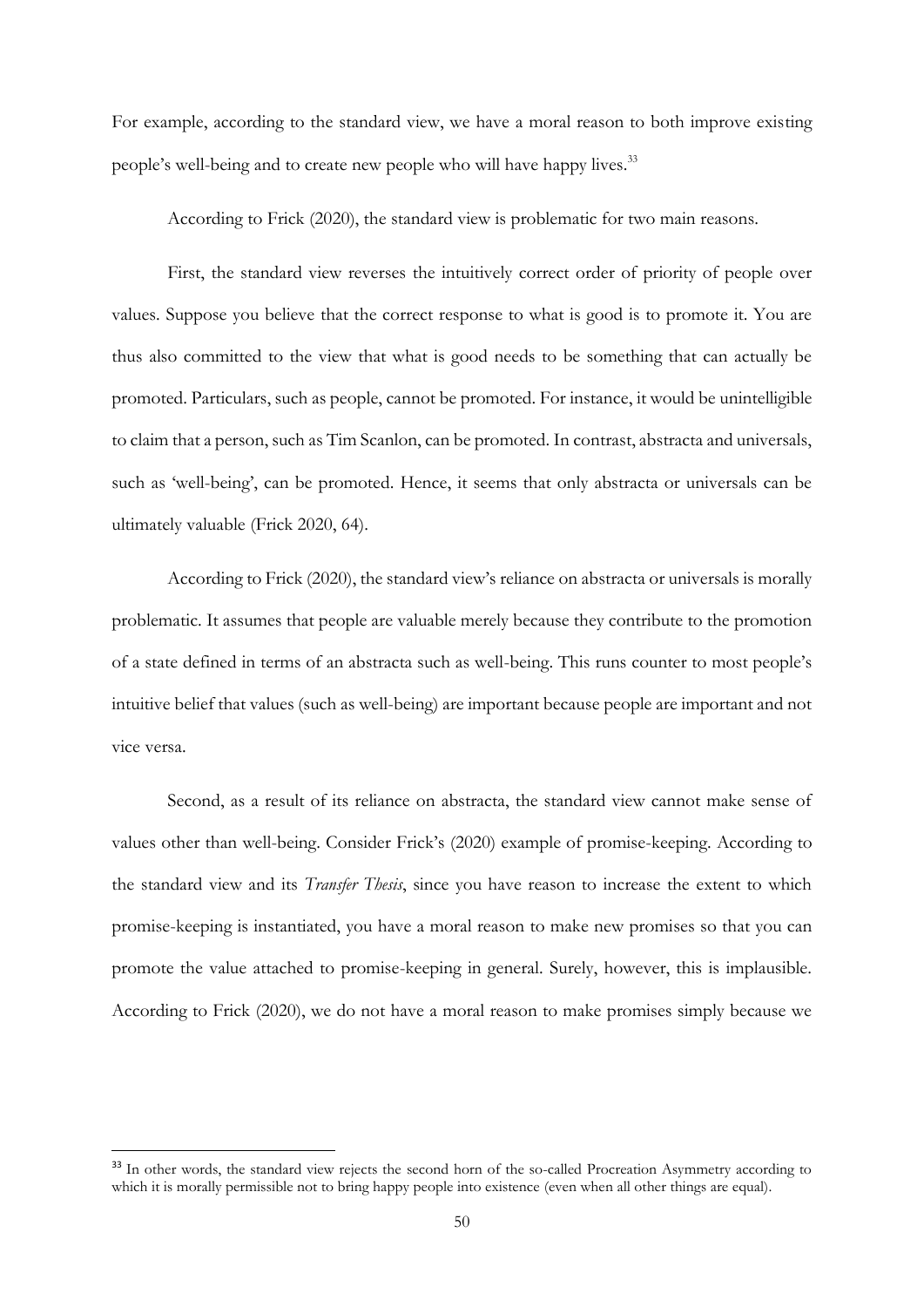know that we can keep them. In other words, we do not use other people merely to promote abstract values such as promise-keeping.<sup>34</sup>

In contrast to the standard view, Frick (2020) offers a new account according to which moral reasons are 'bearer-regarding'. (I take it that Frick's position is that *all* moral reasons are bearer-regarding.)<sup>35</sup> On this view, moral reasons derive from the existence of people or 'bearers' (Frick 2020, 66). For example, the moral reason to keep your promise is anchored in the existence of a promissory claim-right bearer, that is, someone who has a legitimate claim that you fulfil your promise (Frick 2020, 66).

Notice that, according to Frick (2020), moral reasons' bearer-regarding status makes them conditional. Specifically, they are conditional on the independent existence of a 'bearer'. 'Independent' here means that the bearer needs to exist independently of the moral reason that will be grounded on this bearer's existence. For example, if it is independently true that you have made someone a promise, you have a moral reason to keep it. However, if you have not independently made someone a promise, there is no reason for you to make a promise simply to keep it. It is morally permissible for you not to make a promise in the first place.

Frick is thus committed to a denial of the *Transfer Thesis*. You do not have a moral reason to create new bearers of a given value. Your moral reason arises because of a bearer's existence and cannot therefore at the same time be a reason to bring this bearer into existence. Concretely, you have a moral reason to keep your promise only because there is a promissory claim-right bearer. Consequently, your moral reason, which relies on the bearer's existence, cannot at the same time be a reason to bring such a bearer into existence, that is, to make promises simply because you can keep them (Frick 2020, 65-67).

<sup>&</sup>lt;sup>34</sup> According to Frick (2020), similar remarks also apply to other values such as justice, equality, liberty, etc.

<sup>&</sup>lt;sup>35</sup> Frick (2020) writes, for example, that his new account is concerned with a moral phenomenon that is common to 'all moral values'.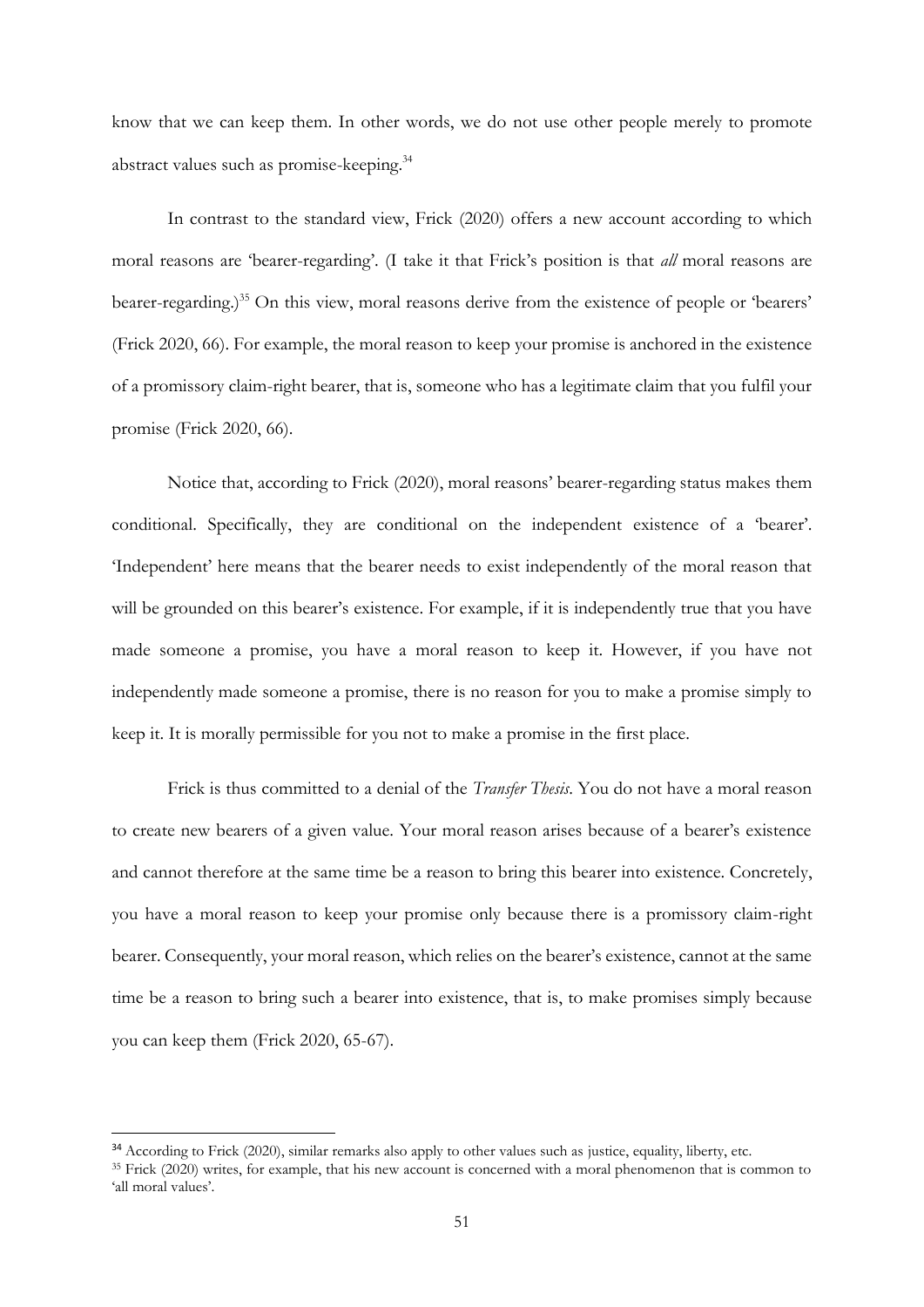#### **1.2 Bearer-regarding reasons and procreation**

So far, I have explained Frick's general account of bearer-regarding reasons. In what follows, I will show how Frick uses this general account to develop his views about bearerregarding reasons in the particular case of procreation. This will also allow me to highlight Frick's first step towards solving the non-identity problem.

The case of procreation is analogous to the case of promise-keeping discussed above. Your moral reason to take a person's well-being into account is conditional on the existence of this person as a 'bearer'. As a result, Frick (2020) is able to make the following two points about procreation choices.

First, his new account is able to explain why there is a strong moral reason not to conceive a miserable person, even if this person will never exist. Suppose that you are considering whether to bring a person into existence. That is, you contemplate a world w2 in which this person exists − a world different from our actual world w1. You know that, if you were to bring this person into existence, she would have a life that is not worth living in world w2.

Given that this person would exist in world w2 with a life not worth living, there would be a bearer (in world w2) to which your moral reason not to make people miserable can attach. As a consequence, according to Frick (2020), you have a moral reason not to bring this person into existence, even if she does not currently exist or will never exist if you act rightly (Frick 2020, 68- 69).

It is worth noting a potential worry for Frick's new account. If there needs to be a bearer (in world w2) to which your moral reason not to make people miserable can attach, it is unclear how it follows that you have a moral reason to *refrain from* bringing a miserable person into existence in the first place. If you prevent the bearer from coming into existence, there is no bearer to whom your moral reason could attach to. All that seems to follow from Frick's new account is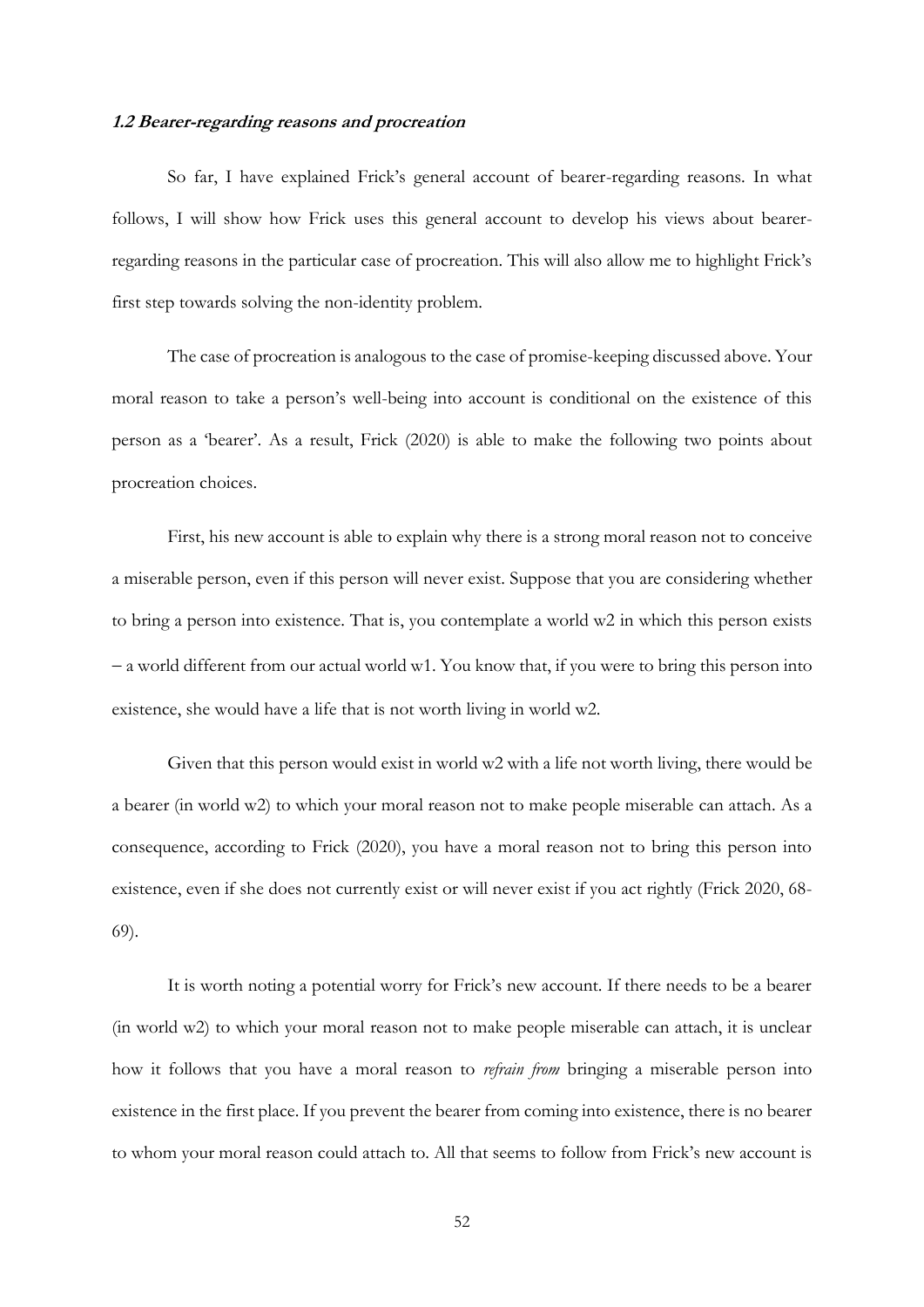that you have a moral reason not to make the bearer miserable *after* you have brought her into existence. I will say more about this in section 1.3 below. In general, however, for the sake of argument, I will set this worry aside and focus on different challenges to Frick's solution to the non-identity problem.

Second, Frick's new account is able to explain why it is morally permissible to choose *Nobody*. In the case of *Nobody*, it is not independently the case that you have decided to bring a person into existence. Hence, according to Frick (2020), there is no bearer to which a moral reason could attach, and you have no moral reason to take a possible person's well-being into account. As a result, you have no moral reason to bring a possible person into existence merely because you know that this person would have a happy life (Frick 2020, 68).

It is important to note that Frick's new account by itself cannot yet solve the non-identity problem as presented above. The reason for this is that, in both *Good* and *Great*, you have a bearerregarding reason to take the relevant person's well-being into account. Given that you offer both people a life that is worth living, it is not yet clear why you should choose *Great* over *Good*.

# **1.3 Normative standards**

Frick's (2020) second step in solving the non-identity problem consists in locating his new account of well-being's reason-giving force in a broader normative phenomenon called 'normative standards'.

Consider the following example.

*Running*: You plan to go to the running track to train for a marathon. You know that, in order to train effectively, you need the right kind of running shoes.

According to Frick (2020), your decision to go to the running track makes it the case that your further actions fall under a 'normative standard', that is, a criterion of evaluation that our actions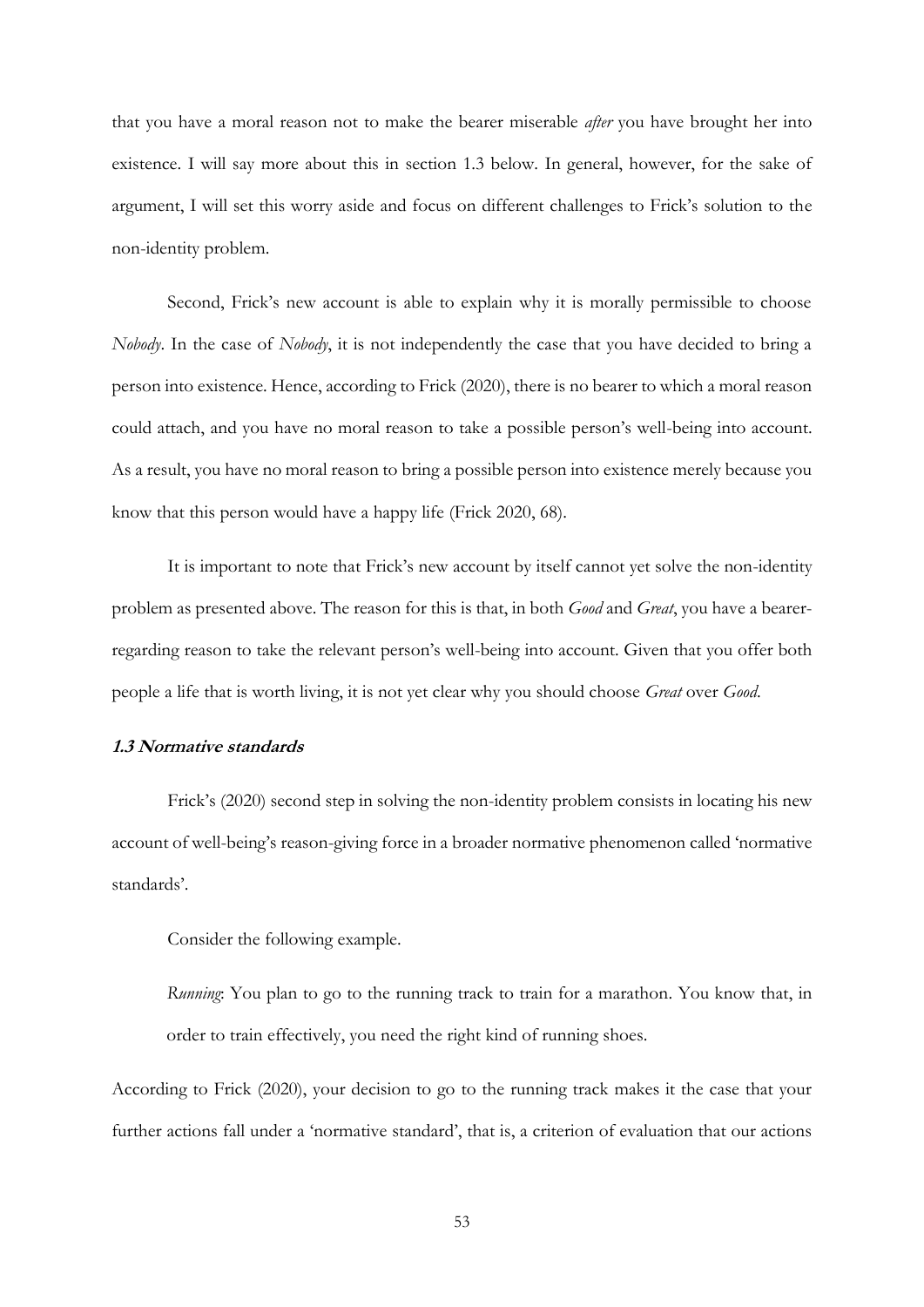can fall under. In this case, the normative standard is the prudential standard of having the right kind of running shoes.

Now, if your actions fall under a normative standard, they either fulfil the standard or they do not, and you have a reason to make it the case that they do. For example, if you decide to go to the running track and you do not yet possess adequate running shoes, you have a prudential reason to get a pair of appropriate shoes. However, if your action does not fall under the normative standard, you do not have any reason to choose an act which falls under the standard's scope rather than one which falls outside of it. For instance, if you decide not to go to the running track in the first place, it is prudentially acceptable for you not to get running shoes.

It is important to note that, according to Frick (2020), normative standards can be fulfilled in degrees − that is, you can fulfil your standard more or less completely. For example, in the *Running* case, you can borrow an old pair of running shoes from a friend and thus fulfil the relevant standard to some degree. However, you can also buy a new pair of highly personalised running shoes, thus fulfilling the relevant standard to an even higher degree (Frick 2020, 69-71).

The concept of 'normative standards' also applies in the case of procreation. Frick (2020) argues that when you decide to bring a person into existence, you make your actions subject to the

*Threshold Requirement*: 'I have a moral reason to (if I create a new person, make it the case that this person's life is worth living)' (Frick 2020, 73).<sup>36</sup>

If you decide to bring a person into existence, your actions fall under the *Threshold Requirement*. If your actions do not fulfil the standard, that is, if you are unable to offer the person a life that is worth living, you have a strong moral reason to prevent the outcome of bringing this person into existence. Notice, again, that you do not have an unconditional reason to bring happy people into

<sup>36</sup> The *Threshold Requirement* is a particular expression of Frick's (2020) more general view of standard-regarding reasons as wide-scope conditional reasons. According to this view, all standard-regarding reasons have the form 'I have a reason to (if I do p, do q)' (Frick 2020, 73).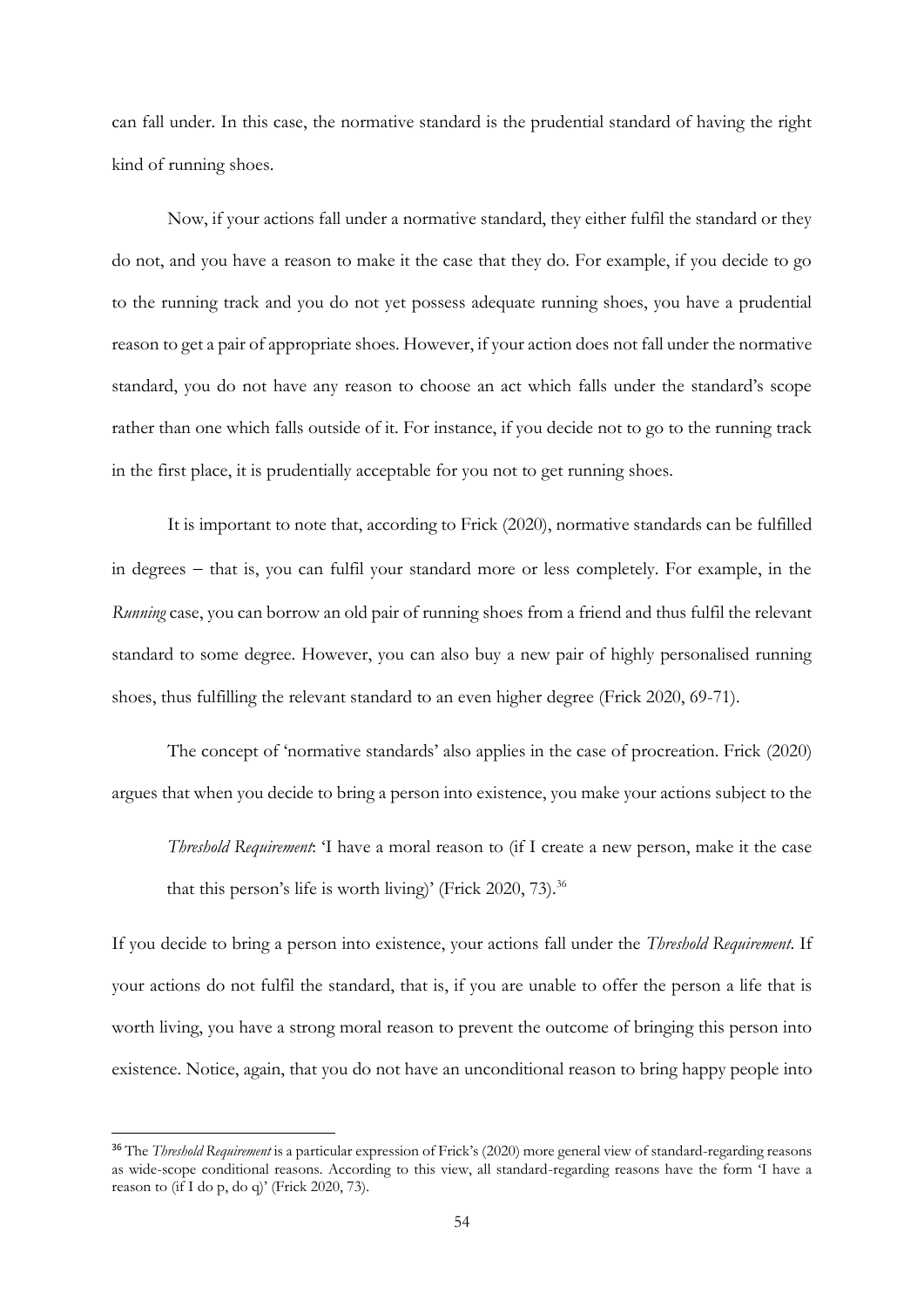existence. If you do not independently decide to bring a person into existence, it is morally acceptable to choose an action which falls outside of the relevant normative standard's scope, that is, an action which does not create a person in the first place (Frick 2020, 72).

As in the *Running* case, the *Threshold Requirement* can also be fulfilled in degrees. Concretely, your choice can offer a life that is more or less worth living to the person you bring into existence. According to Frick (2020), it is therefore plausible to accept the

*Maximization Requirement*: 'In a choice between creating a new person with a life worth living at well-being level W, and creating the same person with a life worth living at wellbeing level V, where W *>* V, I have *contrastive* reason to bring about the former rather than the latter outcome, if I am to create the person at all' (Frick 2020, 78).

A 'contrastive' reason here refers to a reason that arises as a result of the contrast between two possible choices. W and V are each morally acceptable when considered in isolation. However, you have a moral reason to choose W *over* V when both choices are considered comparatively.

Notice that Frick still has not solved the non-identity problem. In both *Good* and *Great*, you fulfil the *Threshold Requirement*. You give a life worth living to person B and person C respectively. In addition, you also fulfil the *Maximization Requirement* in *Good* and *Great* by maximizing the happiness that the particular people B and C can have. So, it is not yet clear why we should choose *Great* over *Good*.

### **1.4 Two further principles**

Frick (2020) expands his standard-based approach with two further principles.

Recall that normative standards, such as the *Threshold Requirement*, can be fulfilled in degrees. Given this, Frick (2020) argues that it is also plausible to accept the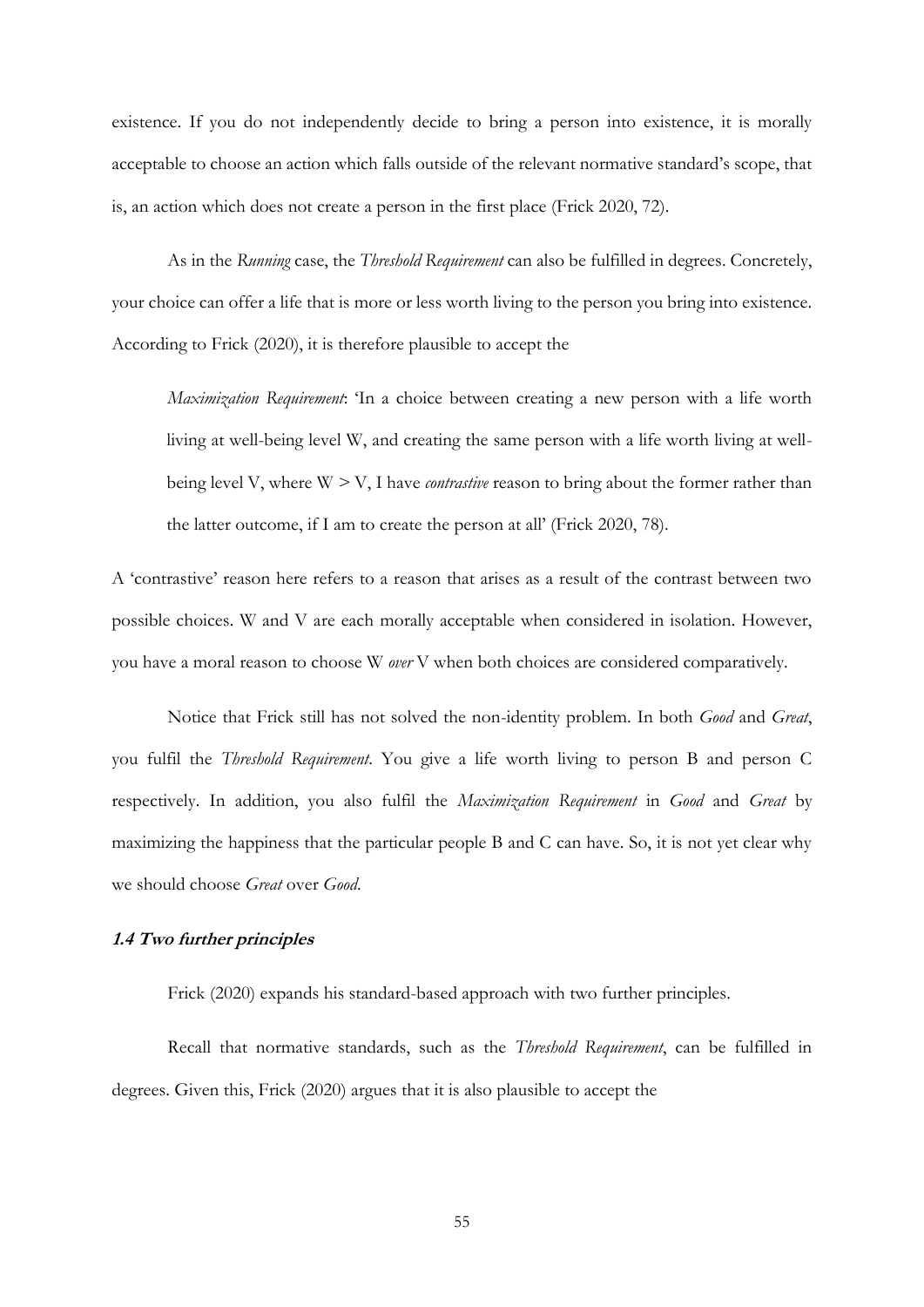*Selection Requirement*: 'In a choice between creating two possible persons, I have contrastive moral reason to create that person for whom I can *better* satisfy the moral standard that will obtain if I create that person' (Frick 2020, 79).

The *Selection Requirement* can solve the non-identity problem as follows. You are better able to fulfil the relevant normative standard in *Great* than in *Good*. The reason for this is that you are able to offer a life that is more worth living to person C than to person B. Hence, Frick (2020) concludes that you have a contrastive moral reason to choose *Great* over *Good*.

According to Frick (2020), the *Selection Requirement* is not an ad hoc solution to the nonidentity problem. Instead, it is grounded in the more general and plausible

*Principle of Standard Selection*: 'If I have a choice between bringing about Outcome 1 to which standard X applies, or bringing about Outcome 2 to which standard Y applies, and

- (i) standard X and standard Y are standards of the same kind,
- (ii) standard Y is satisfied to a higher degree in Outcome 2 than standard X is satisfied in Outcome 1, and
- (iii) all else is equal,

then I have contrastive reason to bring about Outcome 2 rather than Outcome 1' (Frick 2020, 79).

The main idea behind this principle is that, if it matters that individual normative standards are fulfilled as well as possible, then, surely, it also matters that *kinds* of normative standards are fulfilled as well as possible.

Overall, then, Frick (2020) has offered the following solution to the non-identity problem. First, if you decide to bring a person (such as B or C) into existence, you have a bearer-regarding reason to take this person's well-being into account. Second, like any other normative standard, well-being can be fulfilled in degrees and, according to Frick (2020), you have a moral reason to maximize the well-being of any person you bring into existence. Third, Frick (2020) argues that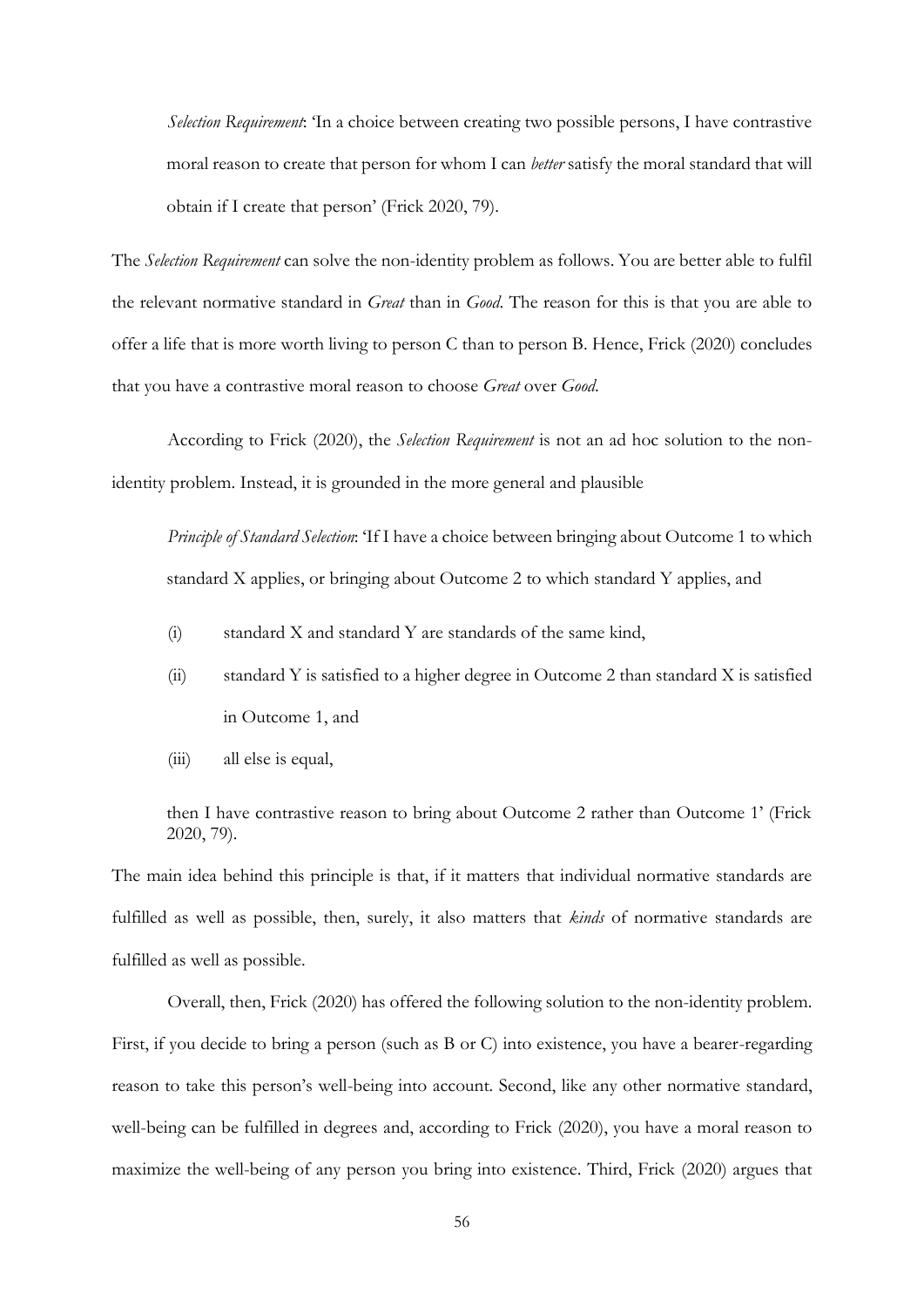you have a contrastive moral reason to bring person C into existence, because you can fulfil or maximize the relevant normative standard better than the one attaching to person B, and these standards are of the same kind. Note that all of this is compatible with the intuition that it is permissible for you to choose *Nobody*.

## **2. Assessing Frick's solution**

In this section, I will critically assess Frick's solution to the non-identity problem, offering four different grounds for thinking that the solution is unsatisfactory.

### **2.1 Well-being as (partly) teleological**

Recall Frick's (2020) view of well-being's reason-giving force according to which our moral reason to take a person's well-being into account is bearer-regarding. Now, Frick's view works well for strongly interpersonal values such as promise-keeping. After all, we make promises *to* individual people and hence our moral reasons to keep our promises seem dependent on the existence of these people. However, it is not clear that Frick's view applies equally well to less straightforwardly interpersonal values.

Consider the moral value of charity. One plausible definition of charity is as a general attitude of beneficence to humanity as a whole. On this view, charity is not an attitude of concern for particular people. Instead, it reflects a person's general beneficent character towards all of humanity. This claim can be supported by people's actual charitable practices. Many people give to charity not because they know the particular beneficiaries of their contributions. Instead, they give to charity because they want to do good in general. Given this definition and many people's actual charitable practices, it does not strike me as particularly implausible to see charity as a value that needs to be promoted teleologically. Or, at the very least, it seems as if charity is partly teleological, that is, part of what it means to be charitable is to do good in general.

Put differently, there is nothing strange about a person seeking out new opportunities to be charitable only because she knows that she can be charitable. This attitude might simply reflect the person's charitable character towards humanity considered in abstractum and as a whole.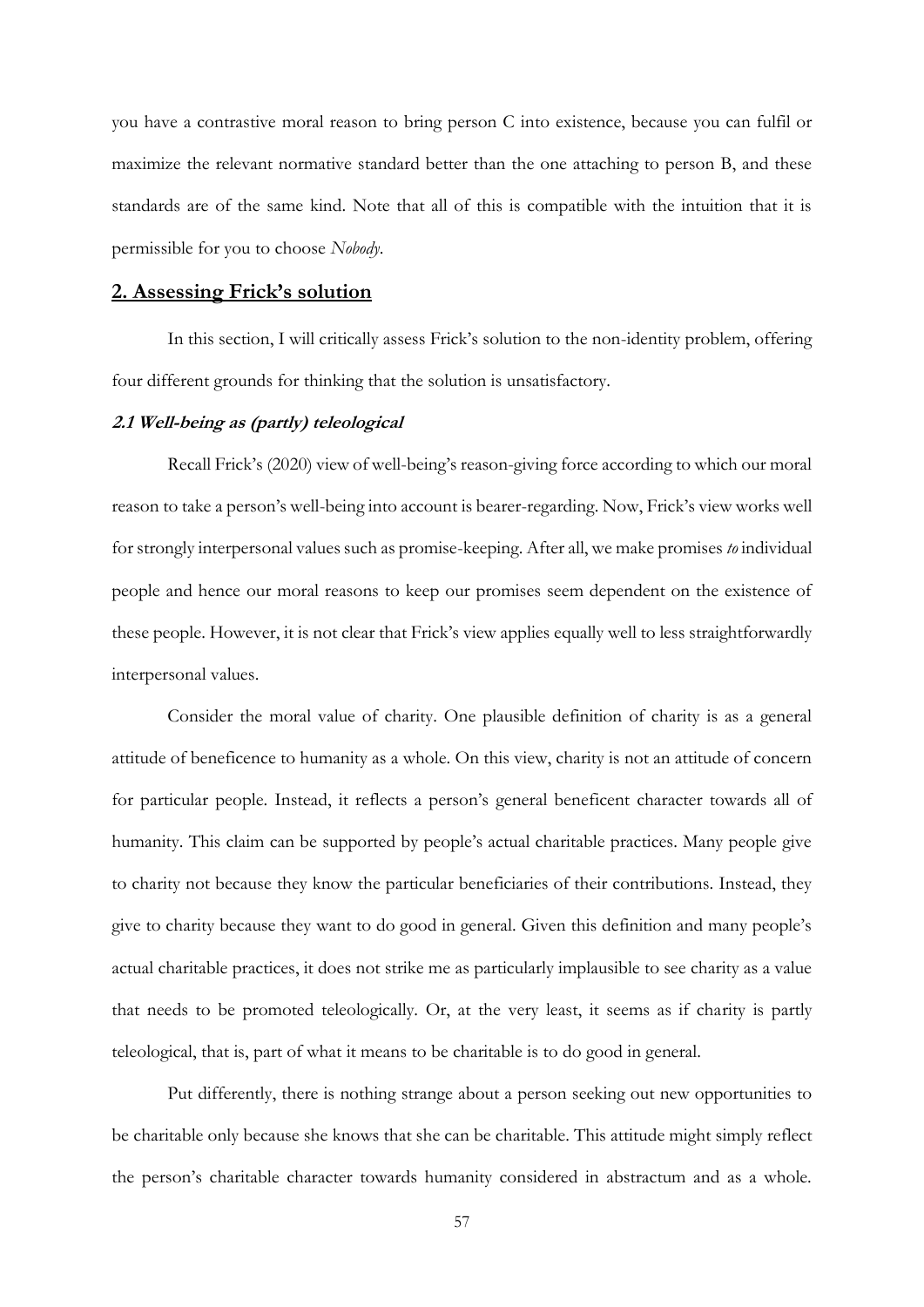Frick's claim that such an attitude reverses the intuitively correct order of priority of people over values also seems somewhat question-begging. After all, the charitable person might respond that her beneficent attitude towards humanity ad abstractum (rather than towards particular people) just reflects what it means to be charitable.

The key question is whether the previous remarks also apply to the moral value of wellbeing. Charity is a moral value concerned with human well-being. Given that charity is concerned with human well-being and that charity is, at least partly, teleological, it seems natural to assume that human well-being is also, at least partly, teleological. In other words, it seems natural to assume that we have moral reasons to act because we care both about the particular bearers of well-being and about well-being as an abstract good we can contribute to.

If human well-being is, at least partly, teleological, it is unclear why we should rely on Frick's solution to solve the non-identity problem. In contrast to Frick, we could argue that we have a reason to choose *Great* over *Good* because well-being is better promoted teleologically in the former case than in the latter case.

Of course, Frick could defend himself by arguing that his conception of well-being's reason-giving force is superior to the one presented above because it avoids implausible implications in population ethics more broadly. Specifically, his 'bearer-regarding' view of wellbeing enables him to maintain that we do not have a moral reason to create happy people. After all, according to Frick (2020), if these merely possible people do not exist, then we have no reason to take their well-being into account.

In response, it is unclear how much dialectical force this objection really has. It is true that Frick's (2020) view avoids the implication that we have moral reasons to create happy people. However, his view also makes it harder to solve the non-identity problem. After all, Frick (2020) needs to appeal to further principles, such as the *Principle of Standard Selection*, to solve the nonidentity problem. In contrast, the teleological view of well-being needs no further principles to solve the non-identity problem. It can simply claim that choosing *Great* over *Good* is morally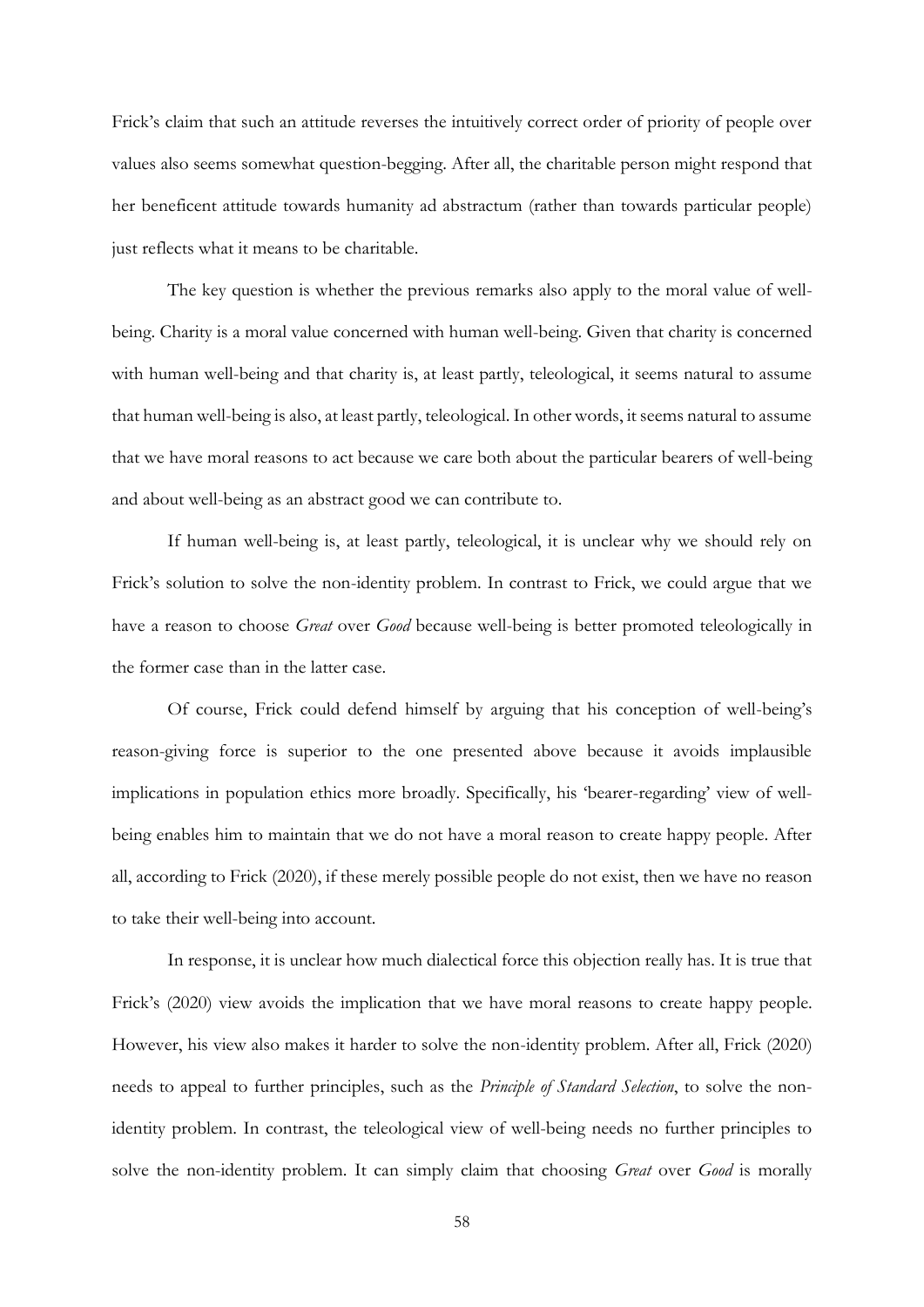required because well-being is a moral value which needs to be promoted teleologically and *Great* promotes well-being more than *Good*.

So, it seems that Frick has not given us sufficient independent<sup>37</sup> reason to accept his bearerregarding view of well-being's reason-giving force. This is not to say that I have provided any decisive reason to reject Frick's view. However, if it turns out that there are further problems with Frick's view, this might tip the balance in favour of the teleological view after all.

#### **2.2 Individuating normative standards**

I now want to consider a second potential worry for Frick's solution to the non-identity problem. Recall Frick's (2020) *Selection Requirement* according to which, in a choice between bringing two possible people into existence, you have a contrastive moral reason to choose the person for whom you can better satisfy the moral standard that will apply if you create that person. Based on this, Frick (2020) argues that we have a contrastive moral reason to choose *Great* over *Good*.

Frick's (2020) appeal to the *Selection Requirement* implicitly assumes that non-identity choices are governed by two normative standards of the same kind, one applying to each person you would bring into existence. As a result of this assumption, he is able to solve the non-identity problem. According to Frick (2020), we have contrastive moral reason to choose *Great* because we can fulfil the standard applying to person C better than the standard applying to person B *and* the two standards are of the same kind.

However, it is unclear whether Frick has sufficiently justified the assumption that nonidentity choices are governed by two normative standards of the same type, one applying to each person you would bring into existence. There seem to be at least two additional options for individuating normative standards which he fails to consider.

First, why should non-identity choices be governed by two normative standards rather than one? Imagine that there is only one normative standard according to which we have a moral

<sup>&</sup>lt;sup>37</sup> 'Independent' here means independent of the ability to avoid the implication that we should create happy people.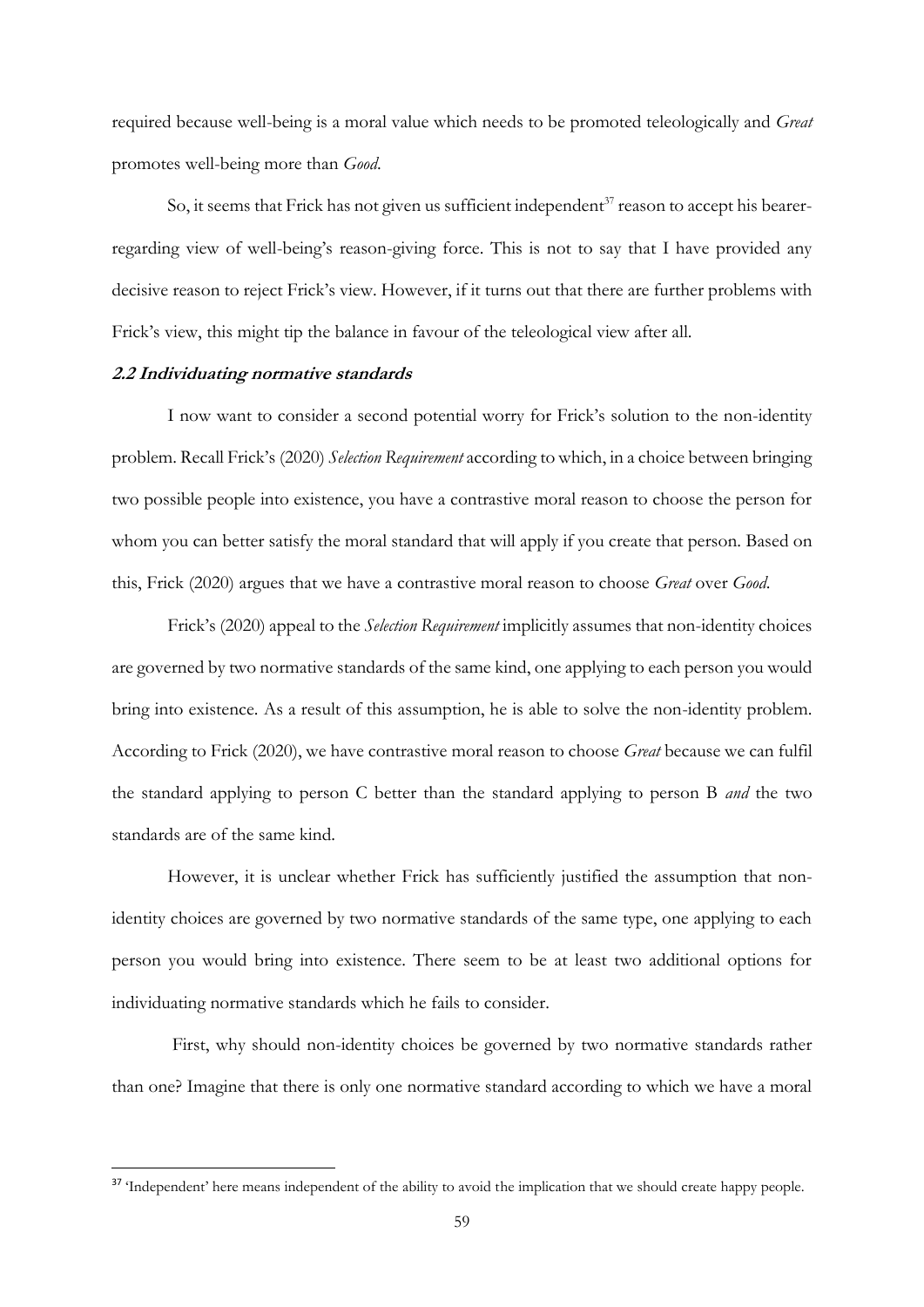reason to maximize the well-being of the particular person we bring into existence.<sup>38</sup> If this is our starting point, we cannot solve the non-identity problem in the way suggested by Frick. We would fulfil this standard in both *Good* and *Great* to the same extent, because we maximize the well-being of the *particular* person we bring into existence in both scenarios.

Frick might object by arguing that the reason we need two normative standards is to do justice to his view of well-being's reason-giving force. If we think that well-being's reason-giving force is tied to the existence of particular people, then, surely, we also need to tie normative standards to particular people. In the case of *Good* and *Great*, we tie the normative standards to person B and person C respectively.

In response, it is not clear that relying on a single normative standard cannot do justice to Frick's view of well-being's reason-giving force. Recall the normative standard mentioned above, according to which we have a moral reason to maximize the well-being of the particular person we bring into existence. Now, according to this standard, we need to be concerned with the wellbeing of the *particular* person we bring into existence. In other words, we are not concerned with the maximization of well-being as an abstractum. Instead, we tie our moral concern to the existence of a particular person. We only remain flexible about which person (i.e. either B or C) the single standard applies to. Given this concern for individual people, Frick's potential objection does not succeed.

Second, Frick fails to consider the option according to which non-identity choices are governed by two standards of a *different* kind. On this view, choosing between *Good* and *Great* would amount to choosing between a B-standard and a C-standard, where these two standards are of a different kind. Interestingly, this view might actually be the most natural view to adopt for Frick. If, as suggested by Frick's (2020) bearer-regarding view, moral reasons should be individuated with

<sup>38</sup> We might here even appeal to Frick's (2020) own *Maximization Requirement*.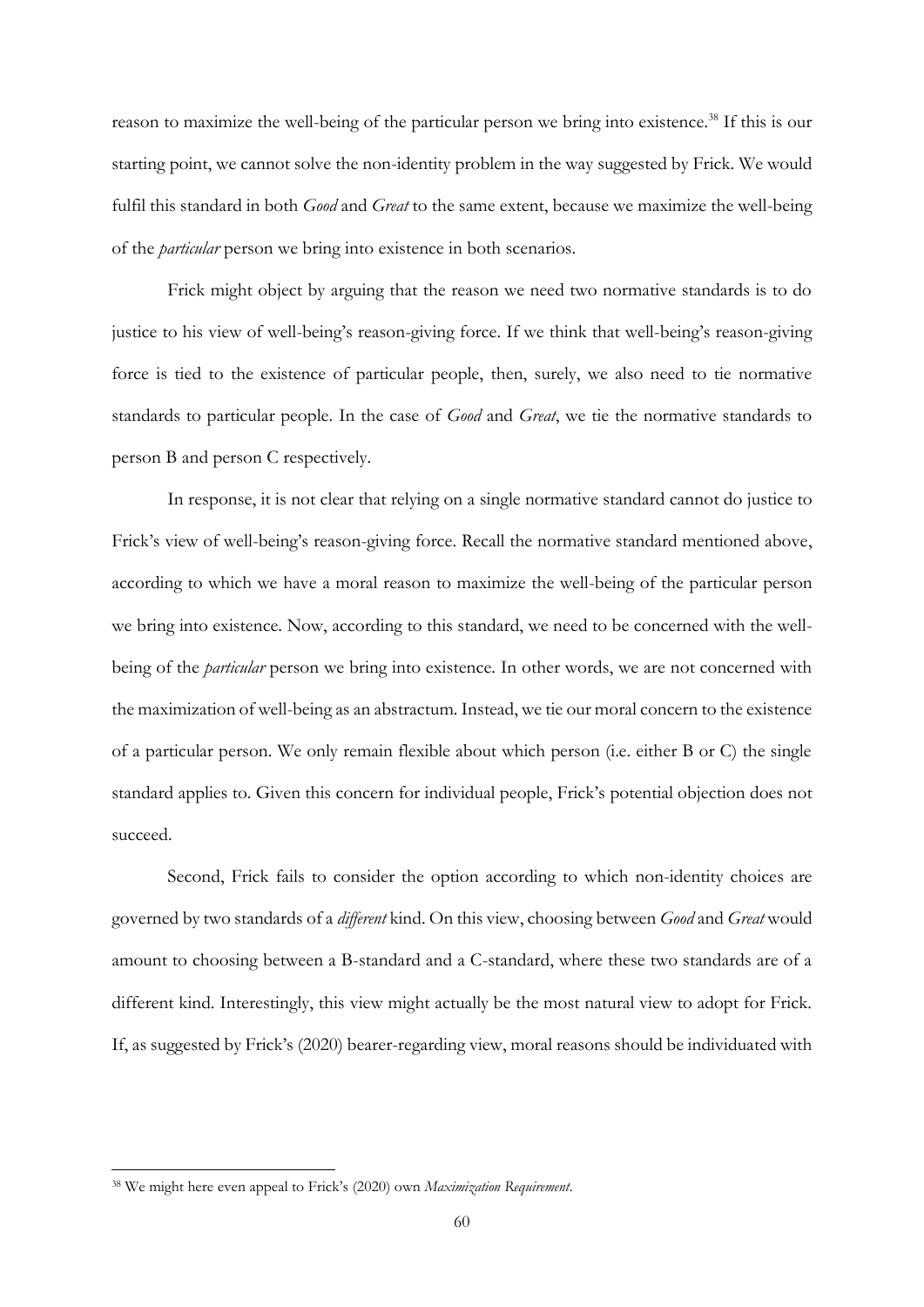regard to their bearers, why should we not individuate kinds of standards with regard to their individual bearers, too?

If non-identity choices are indeed governed by two normative standards of a different kind, Frick can no longer solve the non-identity problem, at least not via the *Principle of Standard Selection*. Recall that, according to this principle, we have a contrastive moral reason to choose *Great* over *Good*, because we can fulfil the former standard better than the latter standard of the same kind. Now, if there are in fact two standards of a different kind, Frick's principle implies that we do not have a contrastive reason to choose *Great* over *Good* anymore.

In response to the two alternative ways of individuating normative standards, Frick might reply as follows. Recall his middle-ground position according to which non-identity cases are governed by two standards of the same kind. He might claim that his position is superior to the other two options considered in this sub-section precisely because it allows us to solve the nonidentity problem.

While this is true, it also appears like a relatively weak potential response.

On the one hand, Frick's response appears somewhat ad hoc and undermotivated. He has not provided an independent reason – that is, a reason independent of the non-identity problem − to adopt his way of individuating normative standards over the two alternative ways I have considered.

On the other hand, if the ability to solve the non-identity problem is the only reason in favour of Frick's way of individuating normative standards, he is unable to show why his overall solution to the non-identity problem should be preferred to other solutions. After all, provided it is coherent, any solution to the non-identity problem can claim that its ability to solve the problem is a reason in its favour.

In addition, as I am about to argue, Frick's way of individuating normative standards makes his solution vulnerable to counterexamples.

61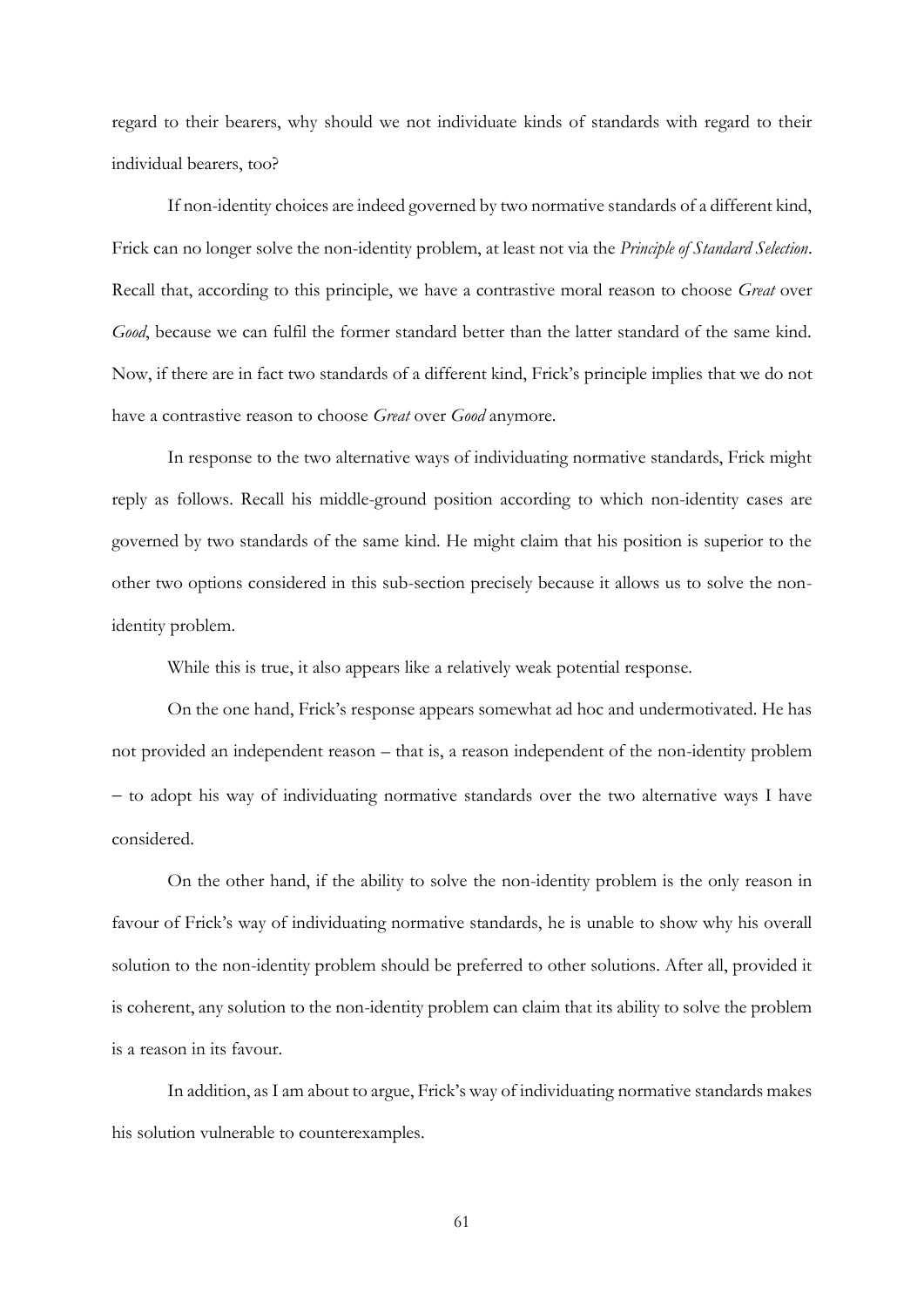#### **2.3 Counter-examples**

Suppose Frick is right and non-identity choices should be governed by two normative standards of the same kind after all. There still seem to be instances where the *Selection Requirement*  and the *Principle of Standard Selection* offer intuitively implausible verdicts.

Consider the following case based on a discussion by David Boonin (2014).<sup>39</sup>

*Lake*: Imagine that you walk past a lake. Two people, one with an impairing medical condition and one perfectly healthy, are drowning in the lake. You can save only one of the two people. It is a little bit more convenient for you to save the person with the impairing medical condition. (Boonin 2014, 169-170)

Frick might respond to this case as follows. There are two normative standards, one applying to the medically impaired person and one applying to the perfectly healthy person. These standards tell us that we need to maximize the well-being of the particular person our act is concerned with. We can better fulfil the standard for the perfectly healthy person. After all, if we save her, we can offer her a life that seems more worth living than the life of the medically impaired person. Hence, according to Frick's *Principle of Standard Selection*, it seems that we have a contrastive moral reason to save the perfectly healthy person rather than the medically impaired person.

According to Boonin's (2014) interpretation of the *Lake* case, Frick's verdict should strike us as deeply counter-intuitive. Surely, most people would agree that there is nothing morally wrong (not even in a contrastive sense) with saving the medically impaired person. After all, you have saved someone's life! If this intuition is indeed as wide-spread as suggested by Boonin (2014), then Frick's (2020) *Principle of Standard Selection* has deeply counter-intuitive implications. And, if this principle has deeply counter-intuitive implications, it is not clear that we should rely on it to solve the non-identity problem.

<sup>39</sup> Frick (2020) does not discuss Boonin's (2014) examples in his paper.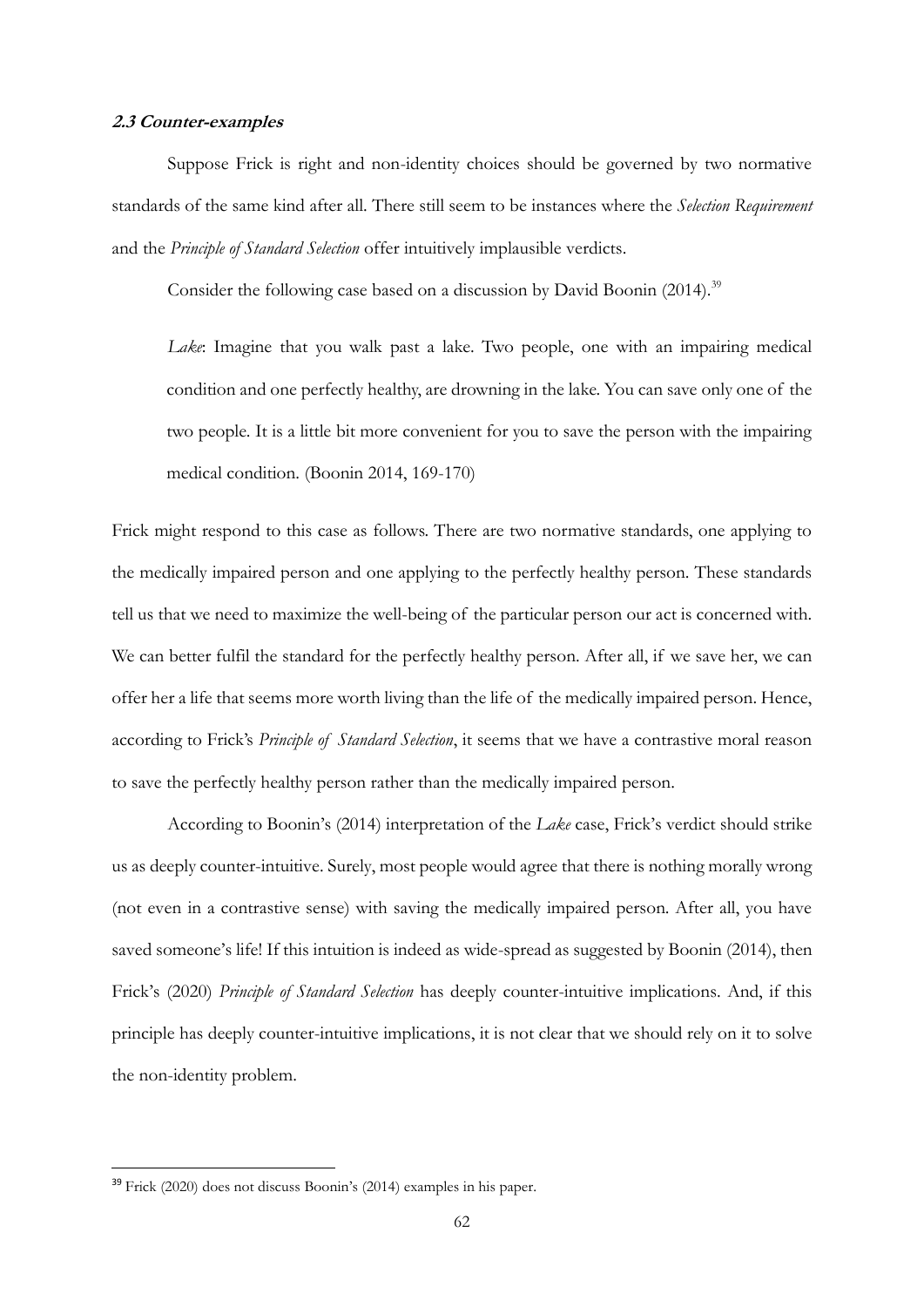Notice that what generates the counter-intuitive verdict here is Frick's way of individuating normative standards. If the same normative standard applies to both the perfectly healthy person and the impaired person, then we have, on Frick's (2020) view, contrastive reason to save the perfectly healthy person. After all, we can fulfil the normative standard better for the perfectly healthy person.

As noted in the previous sub-section, there is an alternative way of individuating normative standards. Frick could argue that there are two distinct normative standards, one applying to the perfectly healthy person and one applying to the impaired person. On this view of individuating normative standards, Frick avoids Boonin's counter-example. Given that there are two distinct normative standards applying to the healthy and the impaired person, we cannot have a contrastive moral reason to save one person over the other. After all, we are not fulfilling the same standard better by saving the healthy person than by saving the impaired person.

It is important to note, however, that by adopting this alternative way of individuating normative standards Frick also undermines his own solution to the non-identity problem. As I have argued in the previous sub-section, if there are two distinct normative standards governing the choice between *Great* and *Good*, we cannot appeal to Frick's (2020) *Principle of Standard Selection* to justify choosing the former over the latter.

In response to this criticism, there seem to be at least two ways for Frick to show that his solution can reach the intuitively correct verdict in the *Lake* case without altering his way of individuating normative standards.

First, Frick could argue that the *Selection Requirement* contains an emergency clause. According to this clause, the requirement does not apply in emergency circumstances where you must act very quickly, such as jumping into a lake to save someone's life. As a result, it would be morally perfectly acceptable to save the medically impaired person in the *Lake* case.

However, this strategy strikes me as unpromising. Boonin could revise the *Lake* case such that there is no emergency in choosing whom to save. For example, we can imagine a scenario in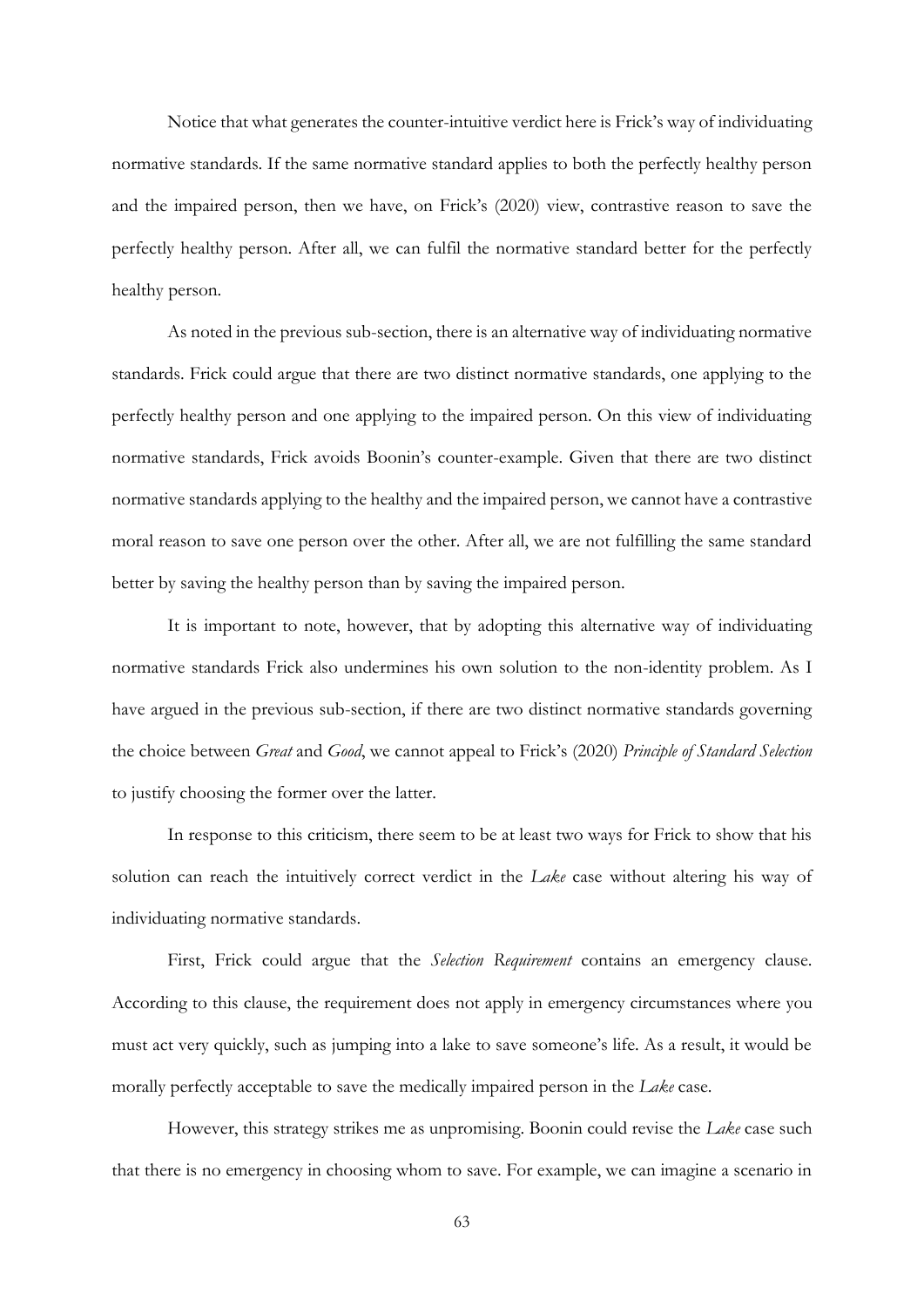which you have ample time for reflection before your decision. Given the unpromising nature of this response, I will not pursue it further here.

Second, Frick could argue that it is morally perfectly acceptable to save the medically impaired person because you actually fulfil your normative standard to the same extent by saving the impaired person than by saving the healthy person.

Recall the *Selection Requirement* according to which we need to maximize the well-being of the particular person our act is concerned with. Now, it is unclear what 'maximizing the well-being of ' actually means here. It could mean that we need to maximize a person's well-being relative to the well-being standard of a typical human being. However, as noted above, this leads Frick into the problem with the *Lake* case. After all, relative to the well-being standard of a typical human being, it seems that saving the healthy person is the right choice.

Alternatively, 'maximizing the well-being' could mean that we need to maximize a person's well-being relative to the well-being *potential* of that *particular* person. This alternative meaning allows Frick to escape Boonin's criticism. By saving the medically impaired person, you actually maximize their well-being as much as possible because, relative to the impaired person's potential for well-being, you could not have done more. You thus seem to fulfil your normative standard to the same degree by saving the medically impaired person than by saving the perfectly healthy person.

Notice that, while this response allows Frick to escape my criticism, he can no longer solve the non-identity problem. Suppose you choose *Good* over *Great* in the non-identity case. We might then argue that, relative to person B's potential for well-being, we could not have chosen better. As a result, there is nothing morally wrong with choosing *Good* over *Great* on this view. However, Frick (2020) does want to show that it is morally wrong to choose *Good* over *Great*. Hence, his potential response to Boonin leads him to contradict his original aim and thus fails.<sup>40</sup>

<sup>&</sup>lt;sup>40</sup> In the next chapter of my thesis, I discuss further potential responses to Boonin (which might also bolster Frick's position).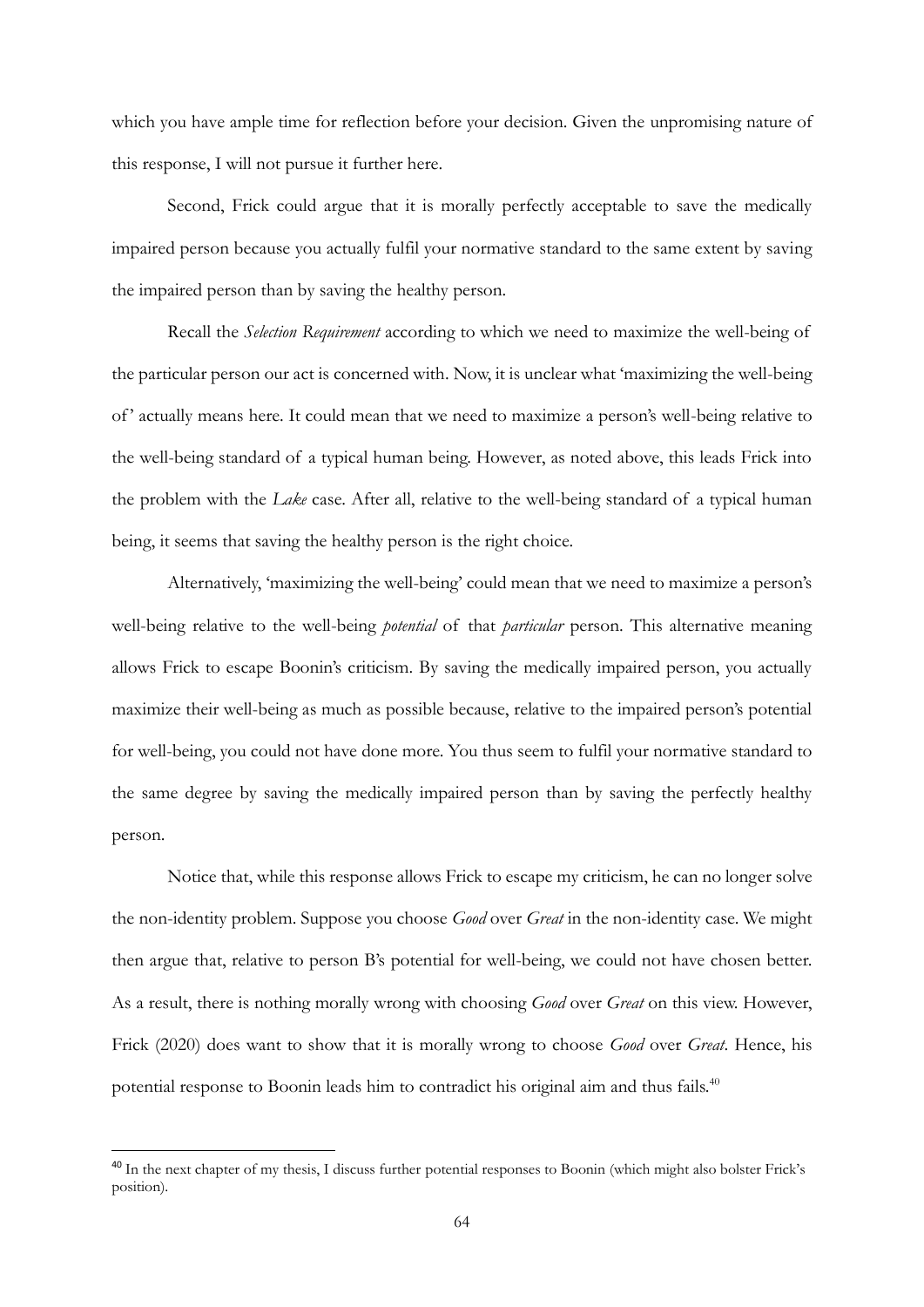#### **2.4 Normative standards vs total good**

In this final section, I argue that there is a further problem for Frick's solution. Specifically, I claim that, even if Frick individuates normative standards in the way that he prefers, he cannot use the *Principle of Standard Selection* to solve the non-identity problem.

Consider the following case, which Frick (2020) uses to support and illustrate the *Principle of Standard Selection*.

*Worker*: A company boss must decide whether to hire worker X in country A or worker Y in country B. She knows that either outcome will fall under a normative standard according to which she ought to compensate her worker appropriately. Worker X lives in country A which has a very strict and confiscatory tax regime. As a result, if the company boss were to employ worker X, her post-tax wage would be quite low (although not insufficient to survive). Worker Y lives in country B, which has a lax tax regime. As a result, if the company boss were to hire worker Y, her post-tax wage would be much higher than worker X's. Crucially, the total amount of good the company boss would do by hiring either worker X or Y is the same. (For example, we can imagine that the tax-deducted part of worker X's wage is invested back into small-scale charity projects by the relevant government.) (adapted from Frick 2020, 80).

According to Frick (2020), it is intuitively correct for the company boss to hire worker Y in country B. Furthermore, he claims that the *Principle of Standard Selection* allows us to explain why hiring worker Y in country B is the intuitively correct verdict. The company boss has a contrastive moral reason to hire worker Y in country B. The ground of her contrastive moral reason cannot be the total amount of good created by paying the salary to worker Y. After all, if she had hired worker X, the total amount of good created would have been the same (Frick 2020, 80).

Instead, according to Frick (2020), the ground of her contrastive moral reason is the fact that she can better compensate worker Y than worker X. Worker Y gets to keep more of her salary due to a less strict tax regime. Consequently, the company boss can better fulfil the normative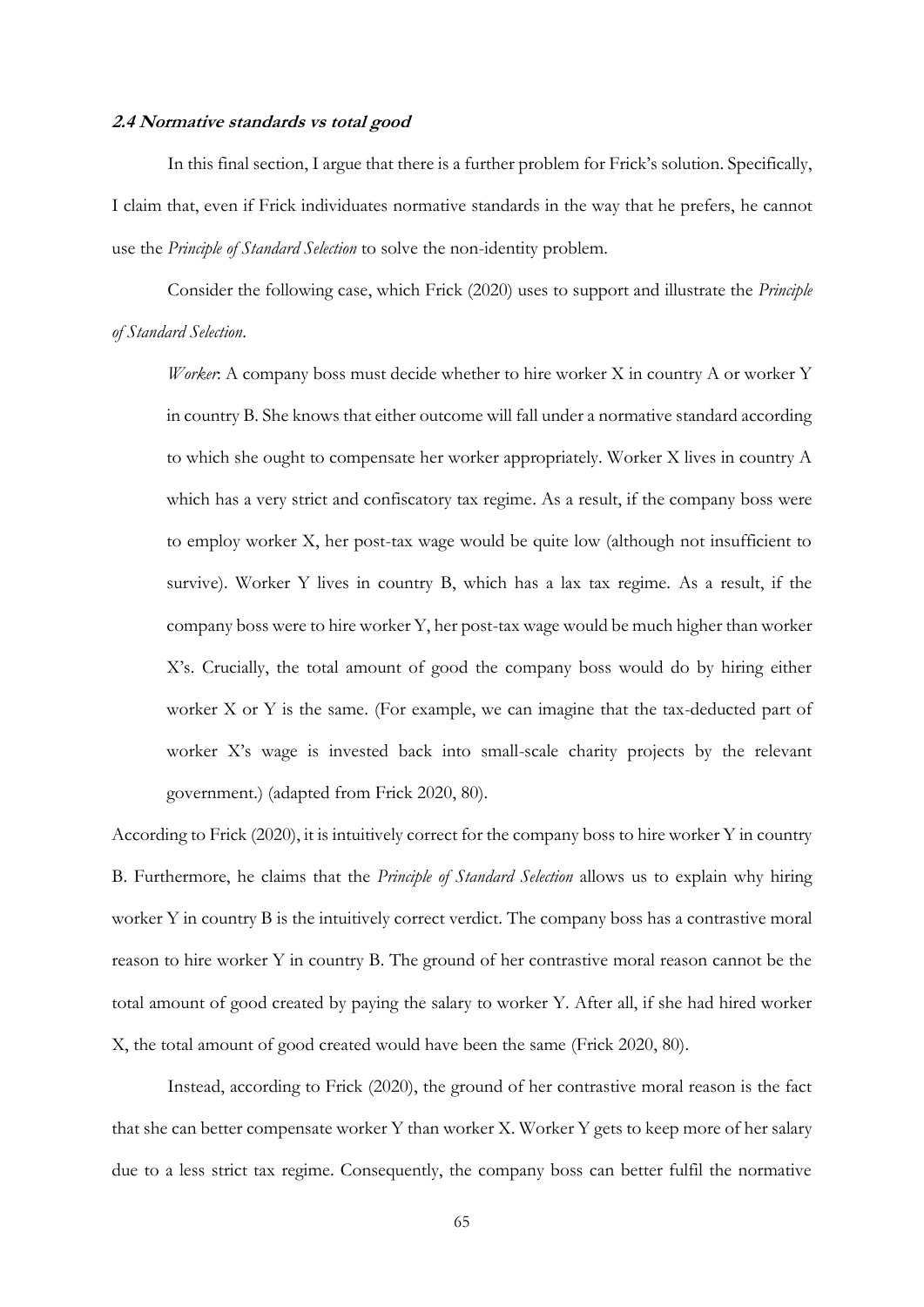standard applying to worker Y than the one applying to worker X. As a result, Frick argues that she has a contrastive moral reason to hire worker Y (Frick 2020, 80).

Recall that, according to Frick (2020), we can use the *Principle of Standard Selection* to ground the *Selection Requirement* and thus solve the non-identity problem. Similar to the *Worker* case, you can fulfil one normative standard (the one applying to person C) better than another (the one applying to person B) in the non-identity case. Consequently, according to Frick (2020), you have a contrastive moral reason to choose *Great* over *Good*.

I now want to examine a revised version of the *Worker* case to show that Frick is wrong in claiming that we can use the *Principle of Standard Selection* to ground the *Selection Requirement* and thus solve the non-identity problem.

Consider the following case.

*Worker\**: The set-up is the same as before with the following caveat. By hiring worker X, you help country A in funding large-scale and effective charity projects through the taxes deducted from worker X's salary. Overall, the total amount of good done by hiring worker X is greater than the total amount of good done by hiring worker Y.

In this revised scenario, it is still the case that you would fulfil your normative standard to a higher degree by hiring worker Y than by hiring worker X. However, it strikes me as intuitively plausible that the company boss should in fact hire worker X. After all, she would fulfil her normative standard (for worker X) to a sufficient degree *and* she would create more total good by helping the charities funded partly by worker X's taxes.

If this response to the revised worker case is indeed correct, we get the following problem for Frick's solution to the non-identity problem. In cases such as *Worker\**, where the standardbased approach pulls in a different direction than teleological considerations about total good, we tend to favour the latter considerations. In other words, standard-based reasons seem to carry less moral weight than teleological reasons attaching to the total amount of good created.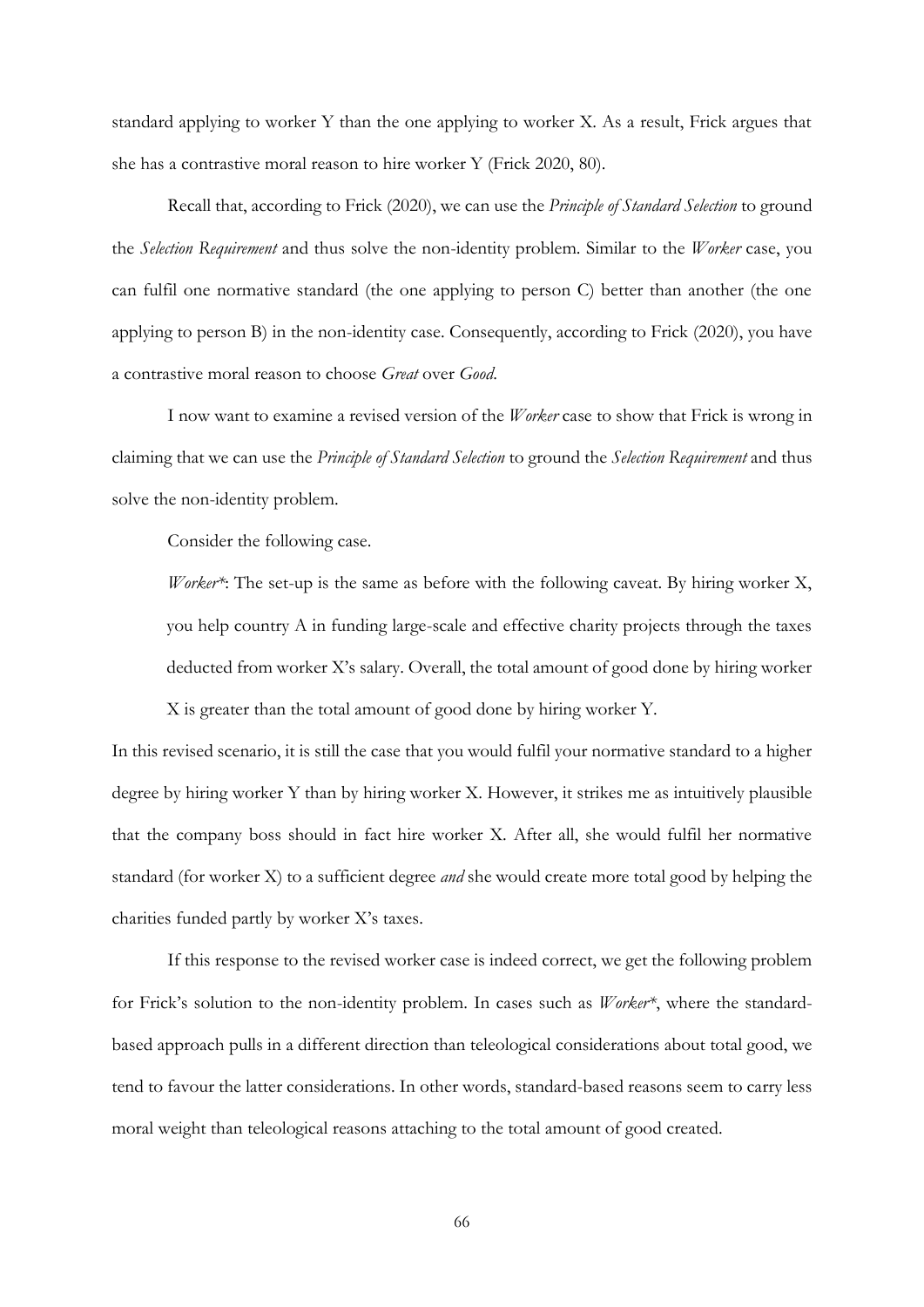If standard-based reasons are indeed not very strong in cases such as *Worker\**, it seems natural to think that they are not very strong in non-identity cases either. If they are not very strong in non-identity cases, it is unclear whether they can really account for the strength of our intuition that choosing *Great* over *Good* is morally required.

Someone might object on Frick's behalf that I have mistakenly introduced teleological reasons into the worker cases. Specifically, it seems that I have made the *Worker\** case into a conflict between the standard-regarding reason to compensate worker Y and the apparently teleological reason to further the total good by employing worker X.

However, on Frick's (2020) view, there is no such conflict to start with. If there is any conflict at all, it is a conflict between the bearer-regarding reason to compensate worker Y and the bearer-regarding reason to help people via a charitable contribution. And, if there is no conflict between bearer-regarding reasons and teleological reasons in the *Worker\** case, then, we cannot use this case to deny the moral weight of bearer-regarding or standard-regarding reasons in the non-identity case.

In response, there seems little reason to accept the claim that the company boss has a bearer-regarding reason to help people via charitable contributions. In fact, we can stipulate that, in the *Worker\** case, the company boss does not know the cause or the people that her tax contributions will serve. If she does not know the cause or the people that her contributions serve, it is unclear whether she can conceptualise the bearer of her actions. And, if she cannot conceptualise the bearer of her actions, it is unclear how the bearer could be the ground of her moral reasons in favour of charitable giving. Overall, then, the problem of teleological reasons outweighing bearer-regarding or standard-regarding reasons remains.

# **Conclusion**

Frick (2020) has offered a new, standard-based solution to the non-identity problem. In response, I have raised four distinct challenges to Frick's solution.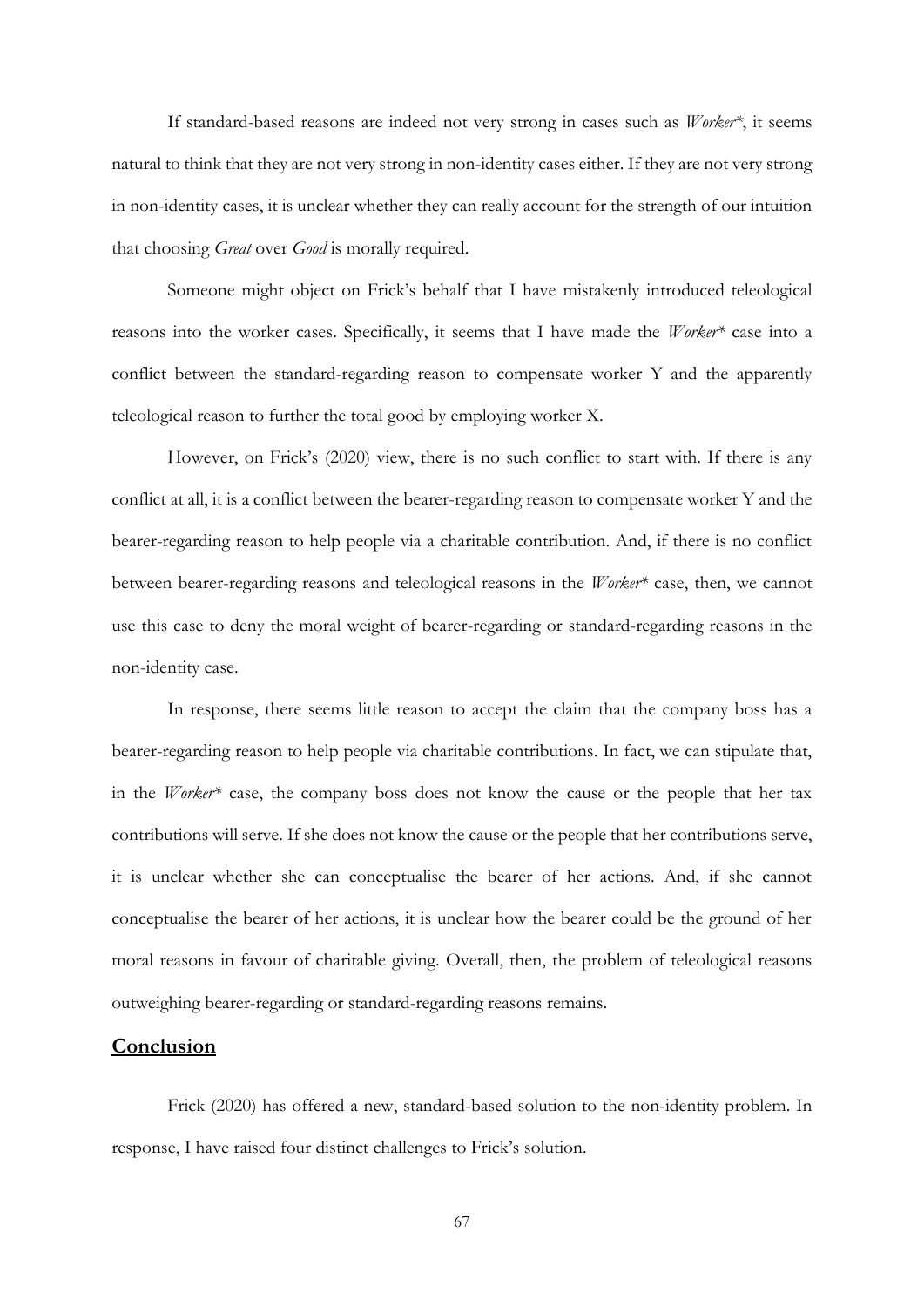First, I have argued that Frick's solution relies on a problematic view of well-being's reason-giving force. Conceiving of moral reasons as 'bearer-regarding' cannot make sense of arguably less interpersonal values such as charity (and, by extension, well-being). Second, I have argued that Frick's standard-based approach does not provide a plausible rationale for individuating normative standards in the way required for it to solve the non-identity problem. If non-identity cases are guided by a single normative standard or by two normative standards of a different kind, we cannot have a contrastive reason to choose *Great* over *Good*.

Third, I have argued that Frick's (2020) *Principle of Standard Selection* faces serious counterexamples in the non-identity literature, most notably in the work of David Boonin (2014). Finally, I have tried to show that, even if Frick's standard-based solution is coherent, standard-regarding reasons are less morally weighty than teleological reasons relating to the total amount of good our actions create. As a result, it seems that standard-regarding reasons cannot account for the strength of our non-identity intuitions.

Overall, Frick's paper is probably best read as a conceptual experiment. It presents a coherent strategy for accommodating seemingly conflicting judgements in population ethics, especially the non-identity problem and the double intuition that we have a moral reason not to bring miserable people into existence and that there is no moral reason to bring happy people into existence. However, given the challenges I have raised, it is unclear whether Frick's experiment is actually successful as a solution to the non-identity problem.

Frick (2020) ends his paper by asking: If you can have your cake and eat it too, why not do both? As noted above, Frick has been successful at providing a coherent strategy for accommodating seemingly conflicting judgements in population ethics. Given this success, Frick (2020) is suggesting that it is now natural to see his account as establishing the truth of these judgements (rather than their mere potential coherence).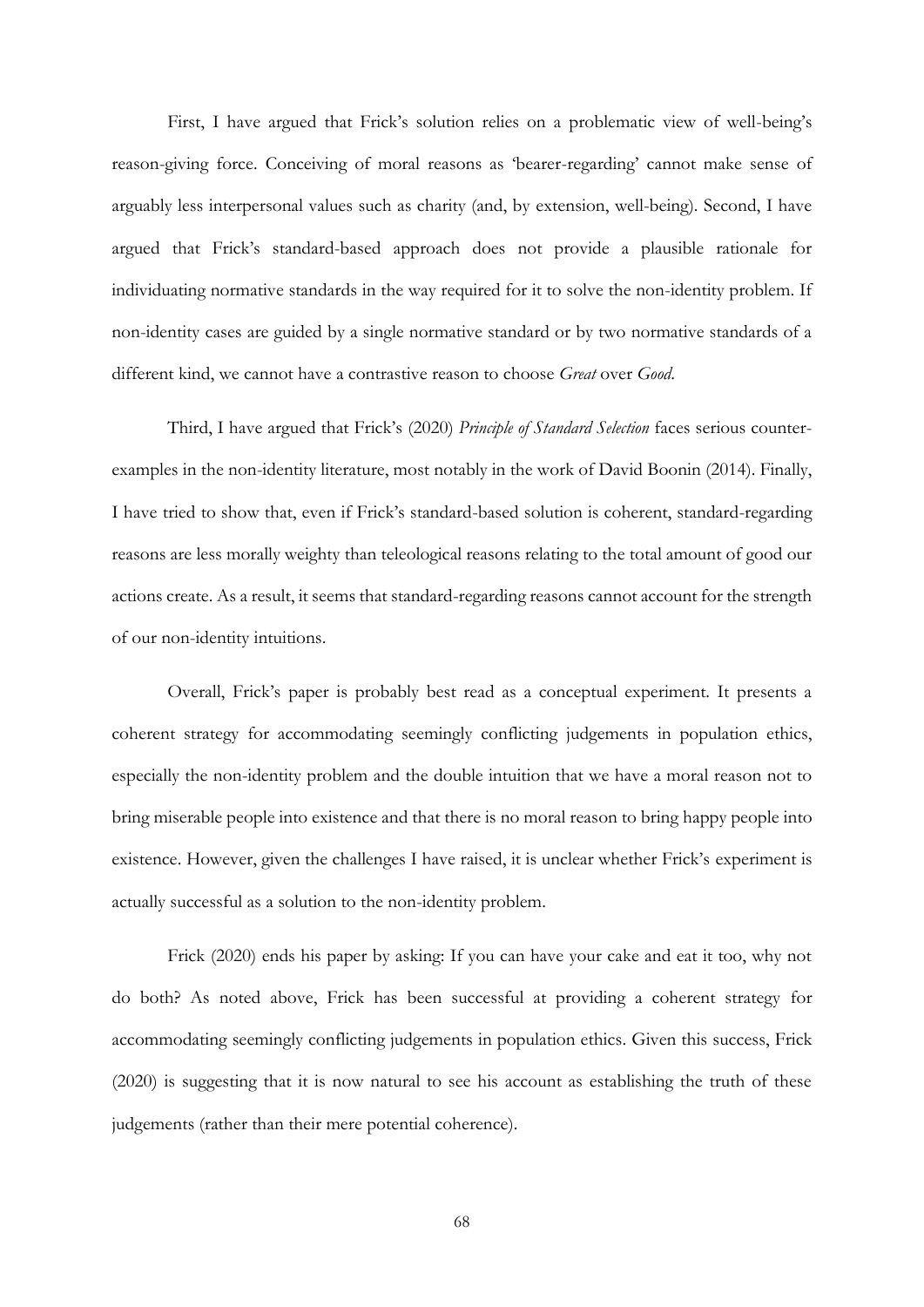In response to his question, it is true that Frick can have his cake, that is, provide a coherent strategy for accommodating seemingly conflicting judgements in population ethics. However, given the challenges I have raised, there is reason to doubt that he can eat it, too, i.e. establish their actual truth.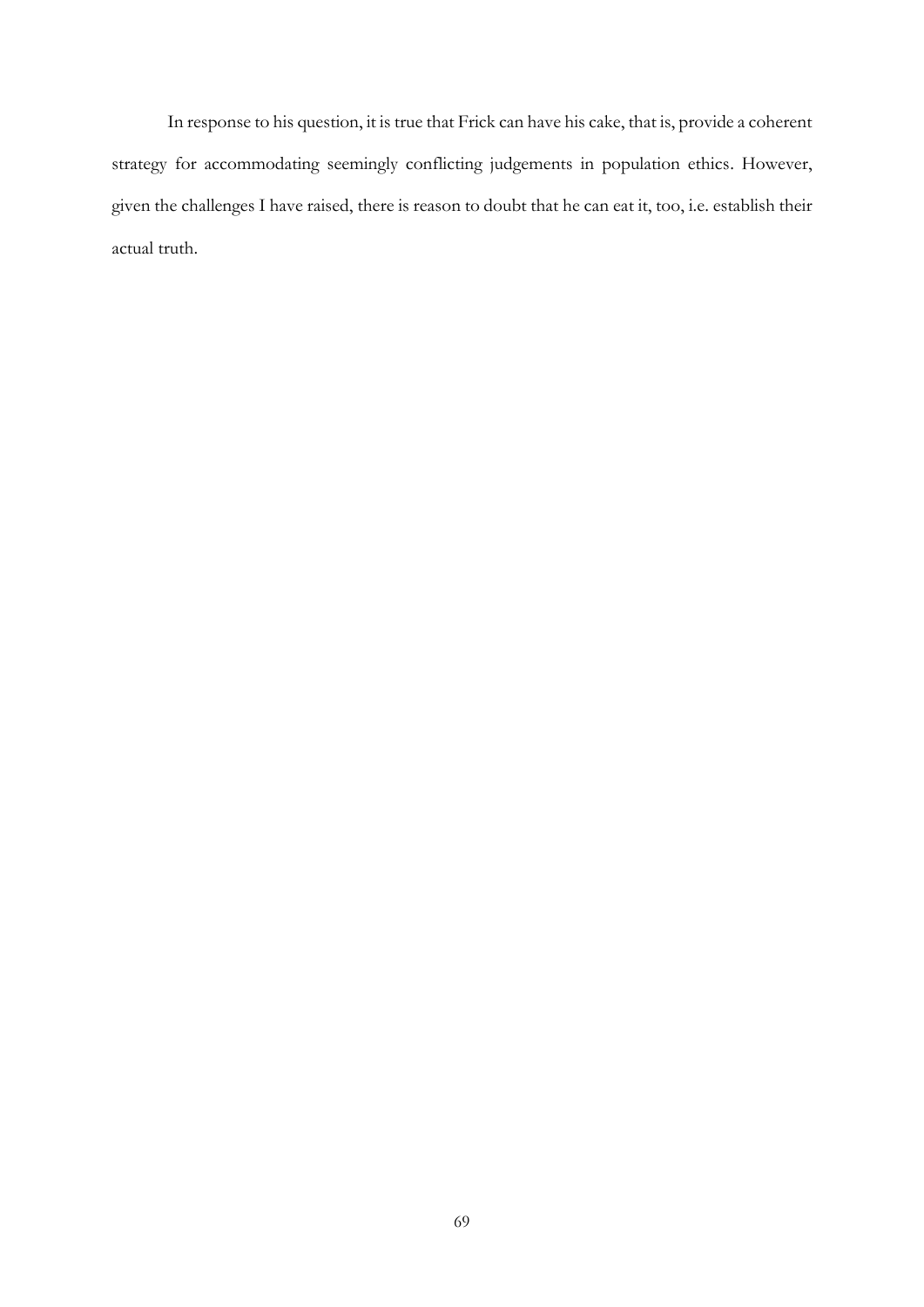# **Chapter Four: Boonin's (2014) Solution**

# **Introduction**

Consider the following case.

*Wilma*: Wilma decides to have a child whom she will call Pebbles. According to Wilma's doctor, if she conceives now, Pebbles will be born with a significantly impairing disability.<sup>41</sup> Pebbles' life will still be worth living, but it will be significantly worse than it would have been without the impairing disability. According to her doctor, if Wilma takes a tiny pill once a day for the next two months, her child will be born perfectly healthy. Out of convenience, Wilma decides to conceive right away (Boonin 2014, 2).

Many people have the strong intuition that Wilma's choice of conceiving now is morally wrong. However, upon reflection, it is hard to explain this intuition.

If Wilma decides to conceive now, she conceives a different child − Pebbles − from the child − call her Rocks − she would have conceived two months from now. If Pebbles has a life worth living and would not exist two months from now, Wilma's decision cannot make Pebbles worse off than she would otherwise have been. And, if Wilma's decision does not make Pebbles worse off than she would otherwise have been, she does not harm Pebbles.<sup>42</sup> If Wilma does not harm Pebbles, it seems that she does not wrong her either. And, if Wilma does not wrong Pebbles, it seems that her choice to conceive now is morally acceptable. I will follow David Boonin (2014) and refer to this last claim as the *Implausible Conclusion*.

<sup>&</sup>lt;sup>41</sup> The disability could be impairing because of external factors, such as society's failure to accommodate the needs of disabled people.

<sup>&</sup>lt;sup>42</sup> I am assuming here that Wilma's decision to conceive now does not make any third party worse off either.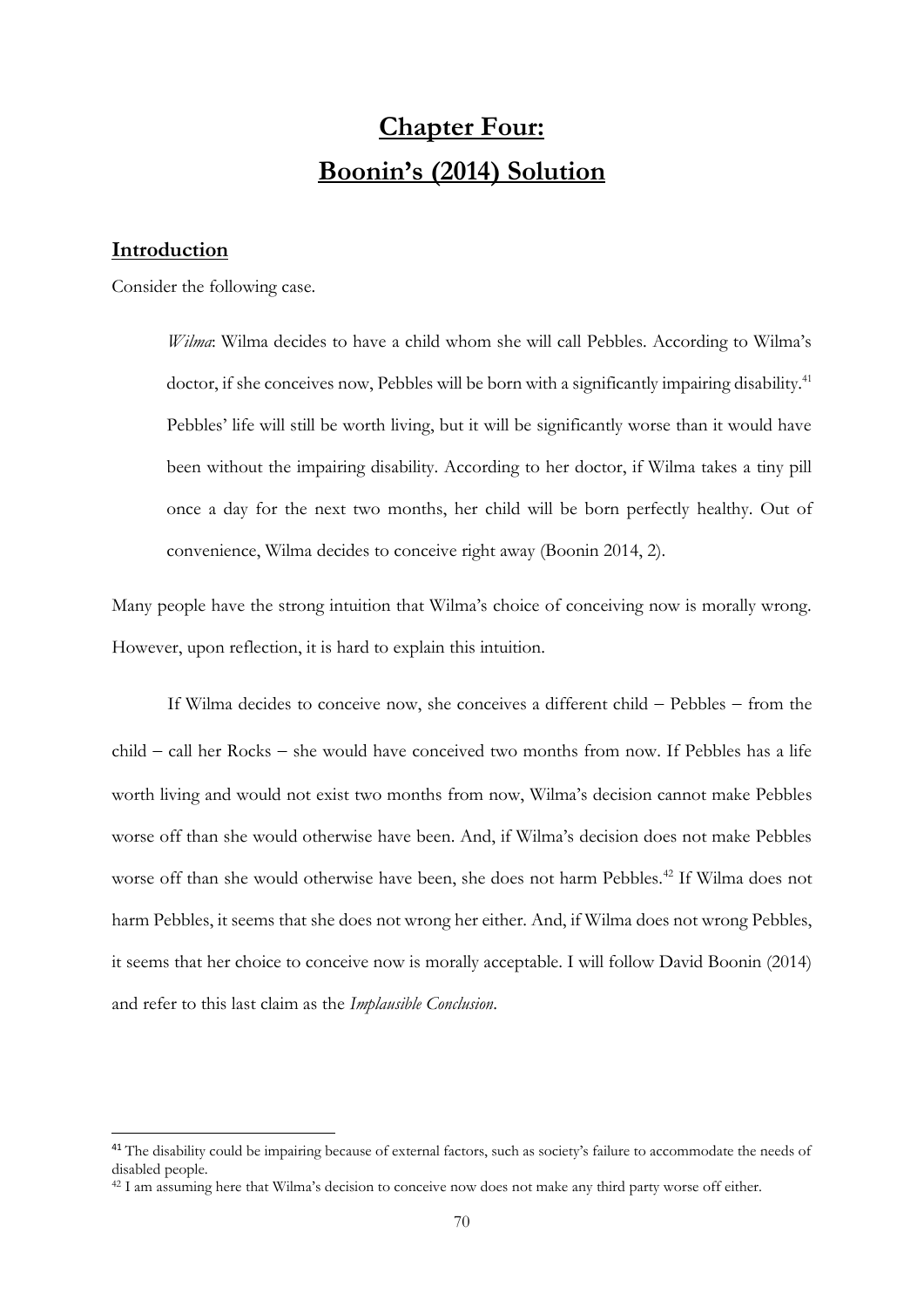The problem in cases like *Wilma* − the problem of explaining the intuition that the Implausible Conclusion is morally wrong − stems from the lack of identity between Pebbles and Rocks. It is one instance of what is known in moral philosophy as the *non-identity problem*.

David Boonin (2014) has recently offered a new solution to the non-identity problem. According to Boonin (2014), all classic and contemporary solutions have failed to provide a plausible way of avoiding the Implausible Conclusion. Consequently, he claims that we ought to re-examine the intuitions guiding our responses to non-identity cases. Specifically, Boonin (2014) argues that, despite appearances to the contrary, our intuitions in these cases are misguided and that we in fact ought to embrace the Implausible Conclusion as morally acceptable. According to Boonin (2014), it can even be shown that accepting the Implausible Conclusion is actually in line with common sense morality.

In this paper, I will raise a three-part challenge to Boonin's solution to the non-identity problem. First, I argue that the two thought experiments Boonin uses to support the claim that the Implausible Conclusion is in line with common sense morality do not warrant any such claim. Second, I argue that Boonin's other two arguments for accepting the Implausible Conclusion fail because they rely on flawed or dialectically ineffective analogies with the original *Wilma* case. Third, I argue that Boonin's solution has deeply problematic theoretical and practical implications, thus undermining Boonin's own aim of providing a 'modest' solution.

# **1. Boonin's solution**

According to Boonin (2014), the non-identity problem consists of five plausible premises leading to the Implausible Conclusion. More formally, we can represent Boonin's (2014) understanding of the non-identity problem as follows:

1\*: Wilma's decision to conceive now does not make Pebbles worse off than she would have been.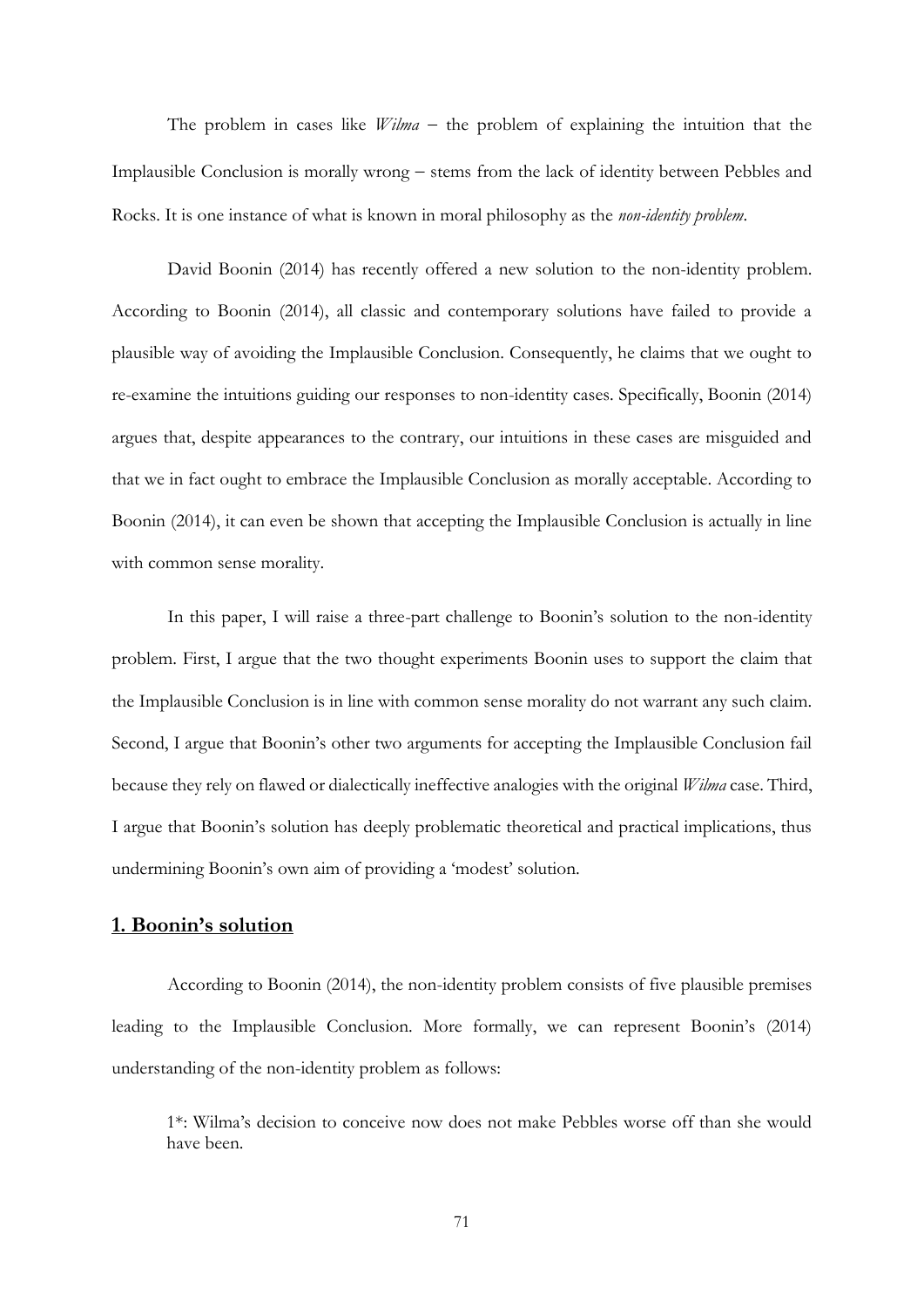2\*: If Wilma's decision harms Pebbles, then it makes Pebbles worse off than she would have been.

3\*: Wilma's decision to conceive now does not harm anyone other than Pebbles.

4\*: If Wilma's decision to conceive now does not harm anyone, then, it does not wrong anyone.

5\*: If Wilma's decision to conceive now does not wrong anyone, then, it is not morally wrong.

C\* (Implausible Conclusion): Wilma's decision to conceive Pebbles now is not morally wrong (Boonin 2014, 27).

In what follows, I will explain Boonin's solution to the non-identity problem in more detail.

#### **1.1 Three criteria for any solution**

The argument leading to the Implausible Conclusion is clearly valid. Boonin (2014) argues that avoiding the Implausible Conclusion thus requires rejecting at least one of 1\*-5\*. In addition, he claims that rejecting one of 1\*-5\* can only succeed by respecting three criteria: independence, robustness, and modesty.

According to the 'independence' criterion, a solution to the non-identity problem needs to be independently plausible. 'Independently plausible' here means that a solution needs to be plausible independently of its ability to solve the non-identity problem. Concretely, the solution cannot require us to reject one of 1\*-5\* *merely* because this would allow us to avoid the Implausible Conclusion. According to Boonin, the reason for this is that a solution that is not independently plausible is arbitrary, that is, it cannot tell us why we should reject one premise of the non-identity problem rather than another (Boonin 2014, 20-21).<sup>43</sup>

According to the 'robustness' criterion, any solution ought to be robust enough to deal with variations of the non-identity problem. In this paper, I will mainly focus on the direct version of the non-identity problem exemplified by Boonin's *Wilma* case. Having said that, in section 1.6

<sup>&</sup>lt;sup>43</sup> It seems that Boonin's 'independence' criterion is too strict in some cases. A solution might give us a way of rejecting a premise that is less implausible than rejecting another premise and that is less implausible than embracing the Implausible Conclusion. This is true even if this solution is not independently plausible on Boonin's view. Having raised this worry, I will now leave it to one side for the remainder of this paper.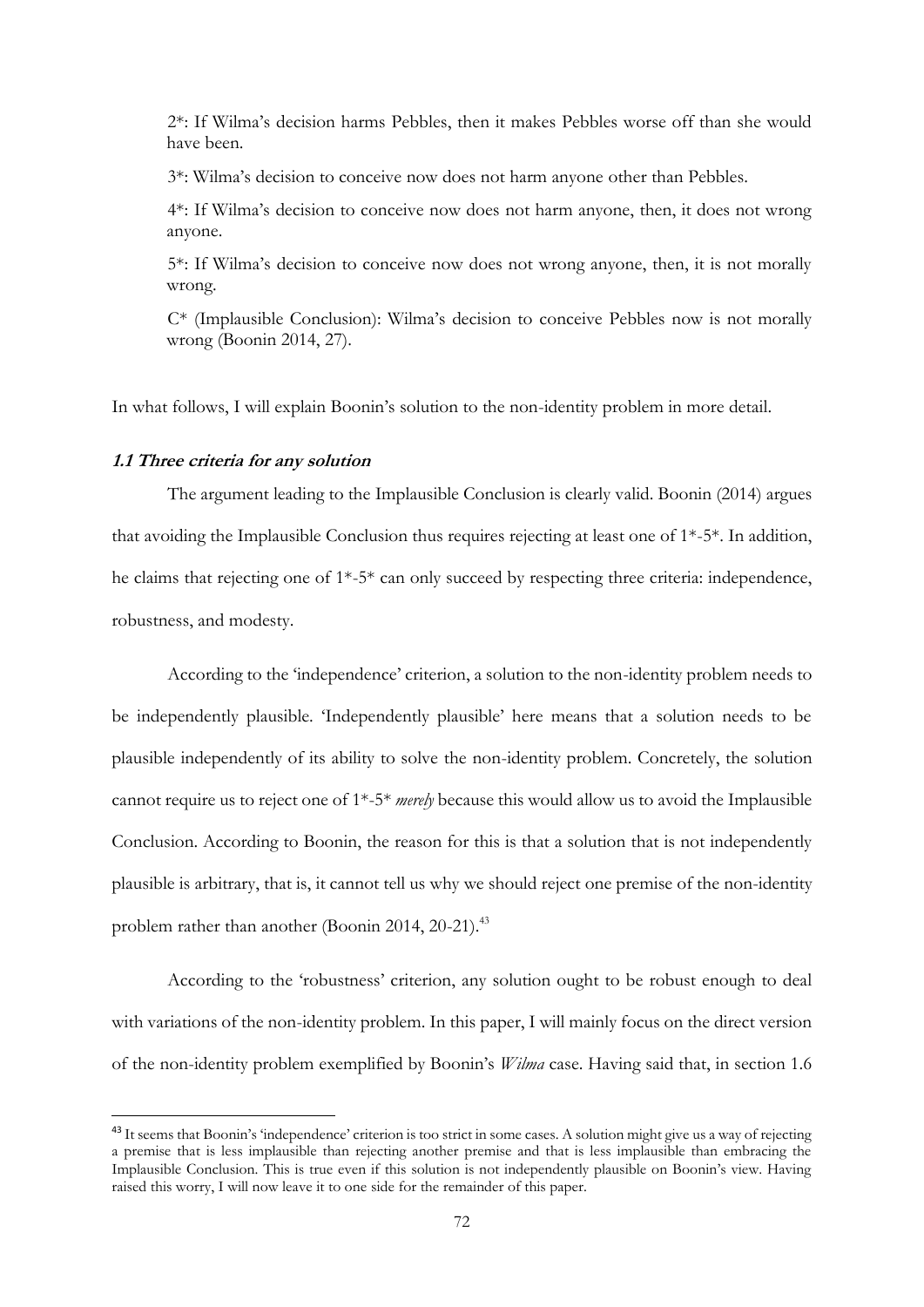below, I will also briefly explain how Boonin intends to deal with so-called 'societal versions' of the non-identity problem (Boonin 2014, 21-22).

According to the 'modesty' criterion, a solution to the non-identity problem cannot have implications which are morally more troublesome than the Implausible Conclusion itself. Put differently, the cure to the disease ought not to be worse than the disease itself. After all, if a solution raises more issues than it solves, we might as well reject it in the first place (Boonin 2014, 22-24).

Having specified the three criteria discussed above, Boonin (2014) further argues that most classic and contemporary solutions to the non-identity problem have failed to satisfy at least one of the three criteria. I have discussed three of these solutions and their shortcomings in the first chapter of my thesis. In addition, I have discussed two recent solutions to the non-identity problem by Dasgupta (2018) and Frick (2020) and I have argued that both of these solutions ultimately fail. So, there is a sense in which this dissertation up to this point lends further support to Boonin's suggestion that we should just embrace the Implausible Conclusion. However, this chapter of the dissertation aims to cast serious doubt on Boonin's other arguments for his position.

Below, I will explain how Boonin himself aims to solve the non-identity problem.

## **1.2 Biting the bullet**

According to Boonin (2014), the failure of previous solutions should make us rethink our approach to the non-identity problem. Rather than seeing it as a *problem*, we should see it as an *argument* establishing its conclusion. We ought to bite the bullet and accept that Wilma's act of conceiving right away is morally acceptable.

In addition, Boonin (2014) argues that the non-identity argument is actually in line with common sense morality. He provides three main arguments in support of this claim.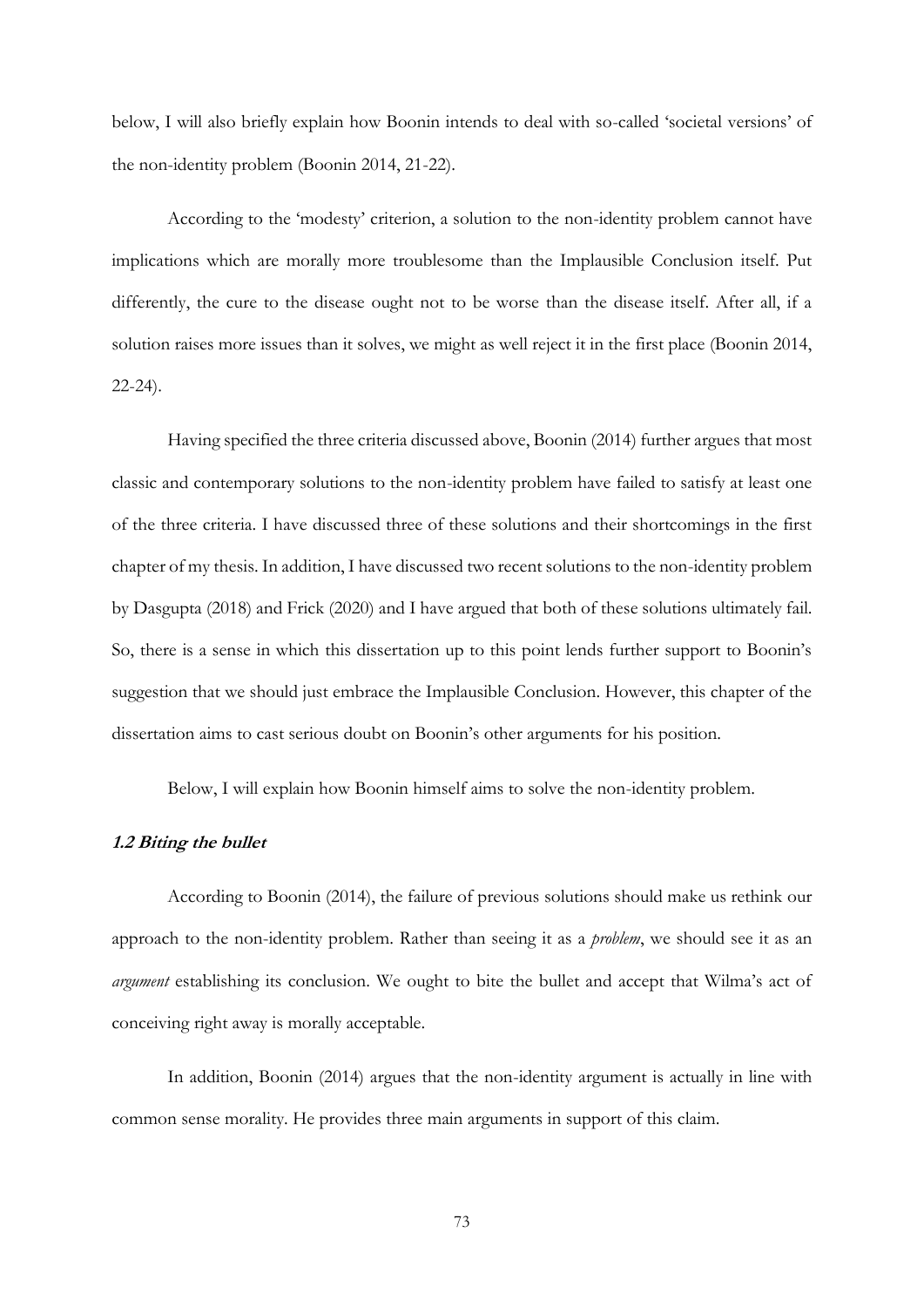## **1.3 Two thought experiments**

Boonin's first argument relies on two thought experiments which are meant to bring out the plausibility of accepting the Implausible Conclusion. Consider the first case.

*Famine relief*: Peter unexpectedly receives a letter containing fifty pounds. He can either spend the money on dinner or donate it to Oxfam, thereby saving the life of one child. Peter decides to spend the money on himself (Boonin 2014, 192).

According to Boonin (2014), it would be morally better or more praiseworthy for Peter to donate the money to Oxfam. However, he also argues that it is widely agreed that Peter does not do anything positively immoral by spending the money on dinner. This is not to say that everyone would agree with Boonin's assessment of the *Famine relief* case. Instead, Boonin (2014) claims that the thought experiment shows that, broadly speaking, people's common-sense morality judges Peter's decision to be morally acceptable (even if not ideal).

The *Famine relief* case bears interesting similarities to the *Wilma* case. According to Boonin (2014), both Wilma and Peter have to decide between two options with one of them being slightly better for them and the other being better for human well-being overall. As noted above, in the famine relief case, Boonin (2014) claims that it is morally permissible for Peter to choose the option that is slightly better for him, that is, spending the fifty pounds on dinner. Consequently, we might think that it is equally morally acceptable for Wilma to choose the option that is slightly better for her, that is, conceiving right away. According to Boonin (2014), the reason that both Peter and Wilma's choices are morally justified is that neither of them harms anyone or violates anyone's rights (Boonin 2014, 192-194).

Consider now a second thought experiment.

*Rescue*: Fred is walking past a lake. Two children, one with an impairing medical condition and one perfectly healthy, are drowning in the lake. Fred can only save one of the children.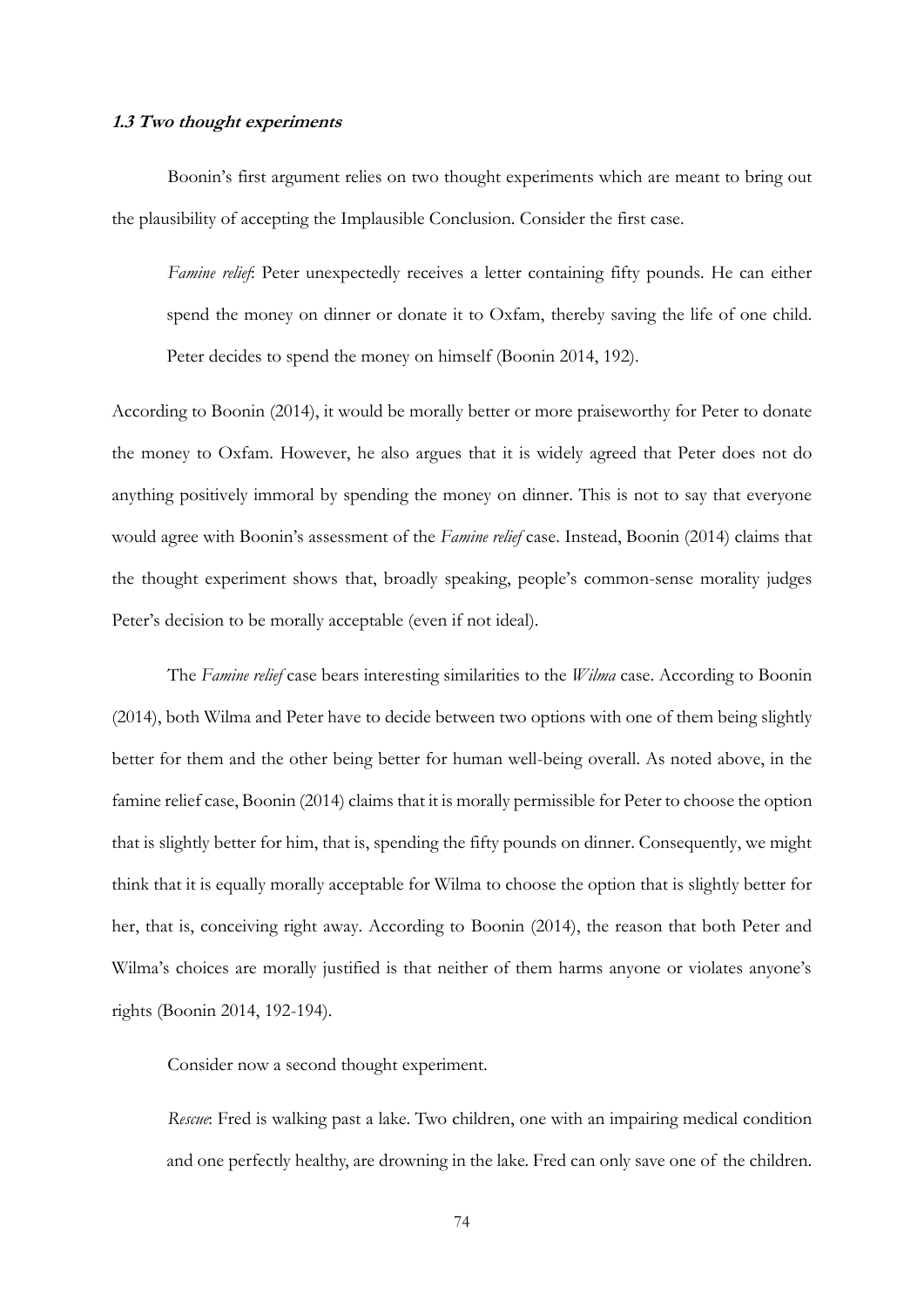It is a little bit more convenient for him to save the child with the impairing medical condition. Out of convenience, Fred decides to save the child with the impairing medical condition (Boonin 2014, 195).

According to Boonin, most people would agree that Fred's choice is morally acceptable, that is, that he has done nothing positively immoral by saving the impaired child.

Again, the *Rescue* case bears important similarities to the *Wilma* case. In both cases, Fred and Wilma have to decide who will 'exist', that is, who will be saved and conceived, respectively. Specifically, they have to decide whether a significantly impaired person will exist or whether a perfectly healthy person will exist. In both cases, they decide out of convenience that a significantly impaired person will exist and that a perfectly healthy person will not exist. According to Boonin, given that most people find Fred's choice morally acceptable, it is natural to extend this judgement to the *Wilma* case, that is, accept that her choice of conceiving now is morally permissible.<sup>44</sup>

Indeed, Boonin argues that Wilma's choice should strike us as even more acceptable than Fred's action. After all, unlike Fred's choice, Wilma's choice does not lead to the death of an already living person. Instead, given that Wilma decides to conceive Pebbles, Rocks will simply never come into existence (Boonin 2014, 195-198).

Overall, Boonin leverages the *Famine relief* and *Rescue* cases to bring out structural similarities between these cases and the non-identity problem. He then argues that, given that Peter and Fred's choices are morally acceptable, we also ought to accept Wilma's choice.

<sup>44</sup> One could argue that there is a morally relevant difference between the *Rescue* case and the *Wilma* case as Wilma's choice concerns her own children rather than strangers. One might think that this gives her some special reason to choose the healthy child which Fred does not have. However, in response, Boonin (2014) can revise the *Rescue* case and make Fred choose between saving one of his own children.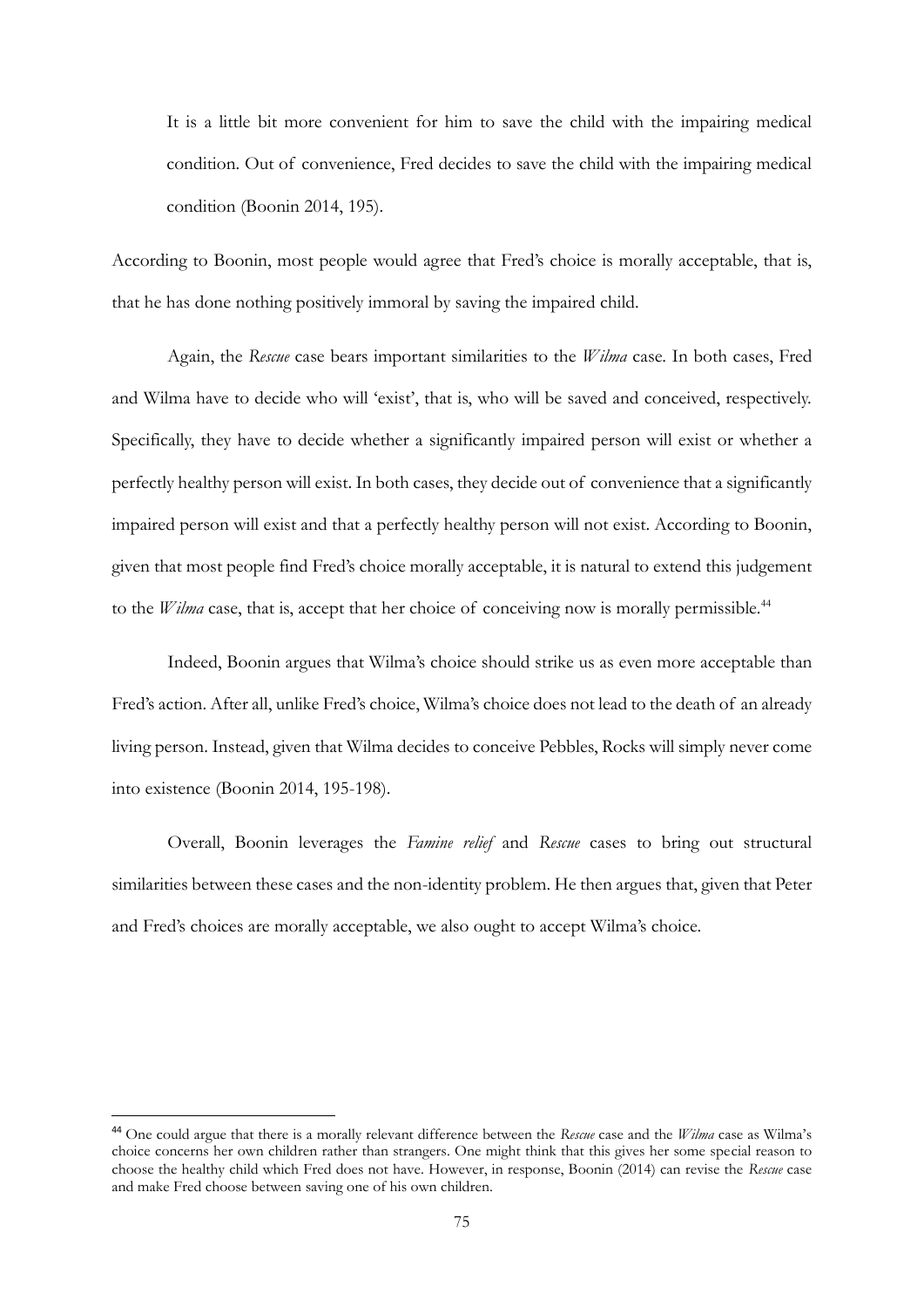## **1.4 Boonin's 'transitivity' argument**

Boonin's second argument in favour of the Implausible Conclusion's intuitiveness relies on two additional thought experiments.

Consider the first case.

*Betty*: Betty faces the same choice as Wilma except for the following caveat. According to the doctor, Betty's child will be significantly impaired no matter when she conceives. In other words, Betty has to choose between conceiving no child at all or conceiving a significantly impaired child. Given that she has a slight preference to conceive, Betty decides to have a child (Boonin 2014, 198).

According to Boonin (2014), most people agree that Betty's choice of conceiving a significantly impaired child rather than conceiving no child at all is morally acceptable, that is, it is not positively immoral.

Consider, now, a second case.

*Jane*: Jane already has two healthy and happy children. If she decides to conceive again, her third child will also be born perfectly healthy and happy. Jane has a slight preference for not conceiving and hence does not have a third child (Boonin 2014, 198-199).

Again, according to Boonin (2014), most people agree that Jane's choice of not conceiving another healthy and happy child is morally acceptable.

Boonin (2014) argues that the combination of the *Betty* and *Jane* cases speaks in favour of the Implausible Conclusion. As noted above, it is morally acceptable to conceive an impaired child (Option A) when the only other option is conceiving no child at all (Option B). In addition, it is also morally acceptable not to conceive any child (Option B) if the only other option is conceiving a further healthy and happy child (Option C).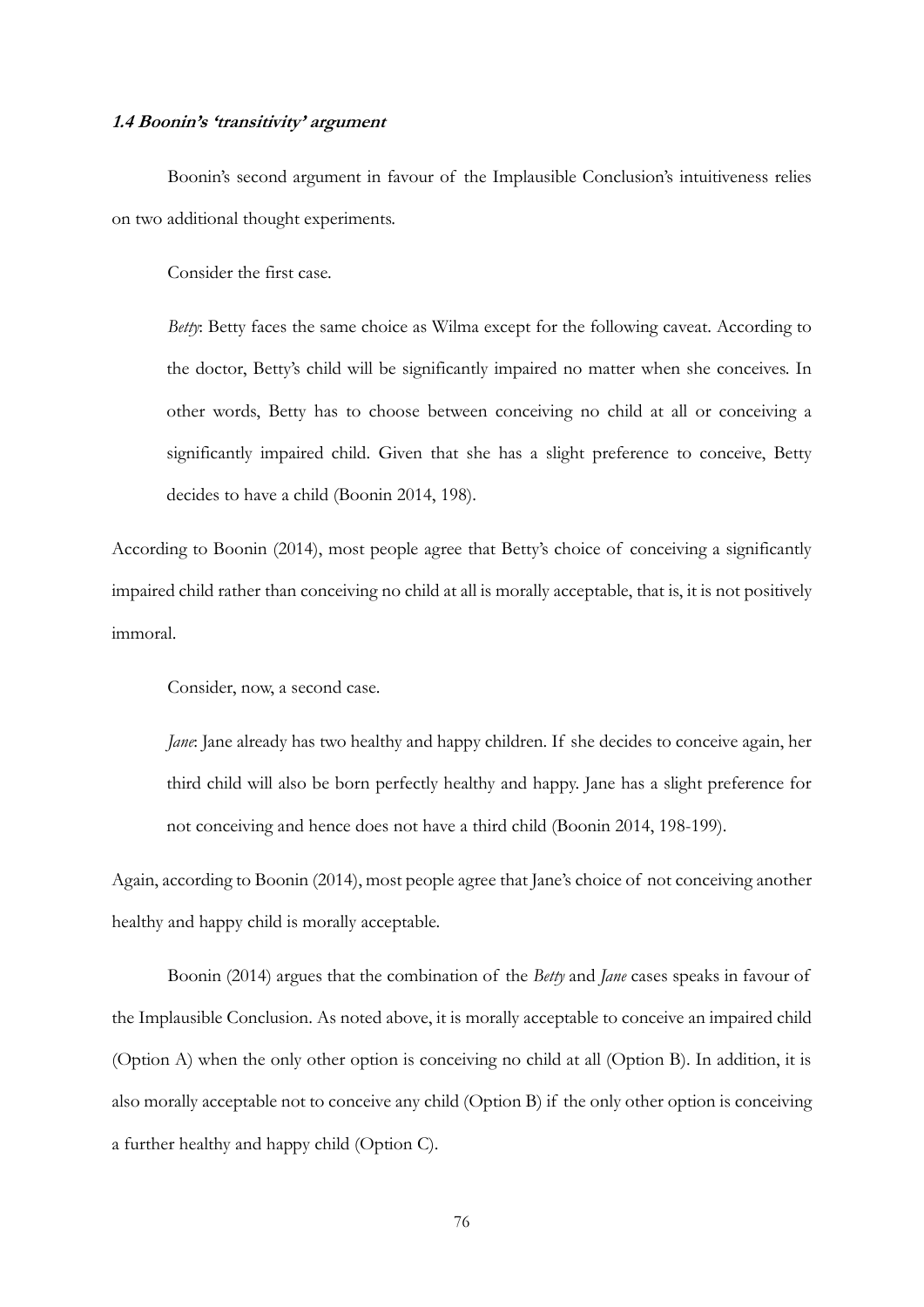Consequently, according to Boonin (2014), it follows that it is also morally acceptable to conceive an impaired child (Option A) when the only other option is conceiving a perfectly healthy child (Option C). Wilma decides to conceive an impaired child when the only other option is conceiving a happy child. Hence, it seems that her choice is morally acceptable.

The preceding argument relies on a more general transitivity principle according to which

*Transitivity*: 'If it is not immoral to choose A over B when those are the only two options and it is not immoral to choose B over C when those are the only two options, and if the change from choosing between A and B and between B and C to choosing between A and C makes no difference in terms of any morally relevant properties of A and C, then it is not immoral to choose A over C when those are the only two options' (Boonin 2014, 202).

Boonin (2014) argues that there has been no change in any morally relevant property between Betty and Jane's choices and Wilma's choice. Hence, according to Boonin (2014), Wilma's choice is morally acceptable.

## **1.5 Boonin's 'different species' argument**

The third argument in favour of the Implausible Conclusion starts with a diagnosis: According to Boonin (2014), the reason why many people mistakenly think that Wilma's choice of conceiving Pebbles is morally wrong is that they imagine Pebbles not only as worse off than Rocks, but also as significantly physically impaired. Boonin (2014) therefore asks us to imagine an alternative *Wilma* case in which Pebbles is born with a mental impairment instead of a physical impairment. Specifically, Pebbles's mental life should be imagined as equivalent to that of an ordinary and healthy horse.

Now, consider the following case.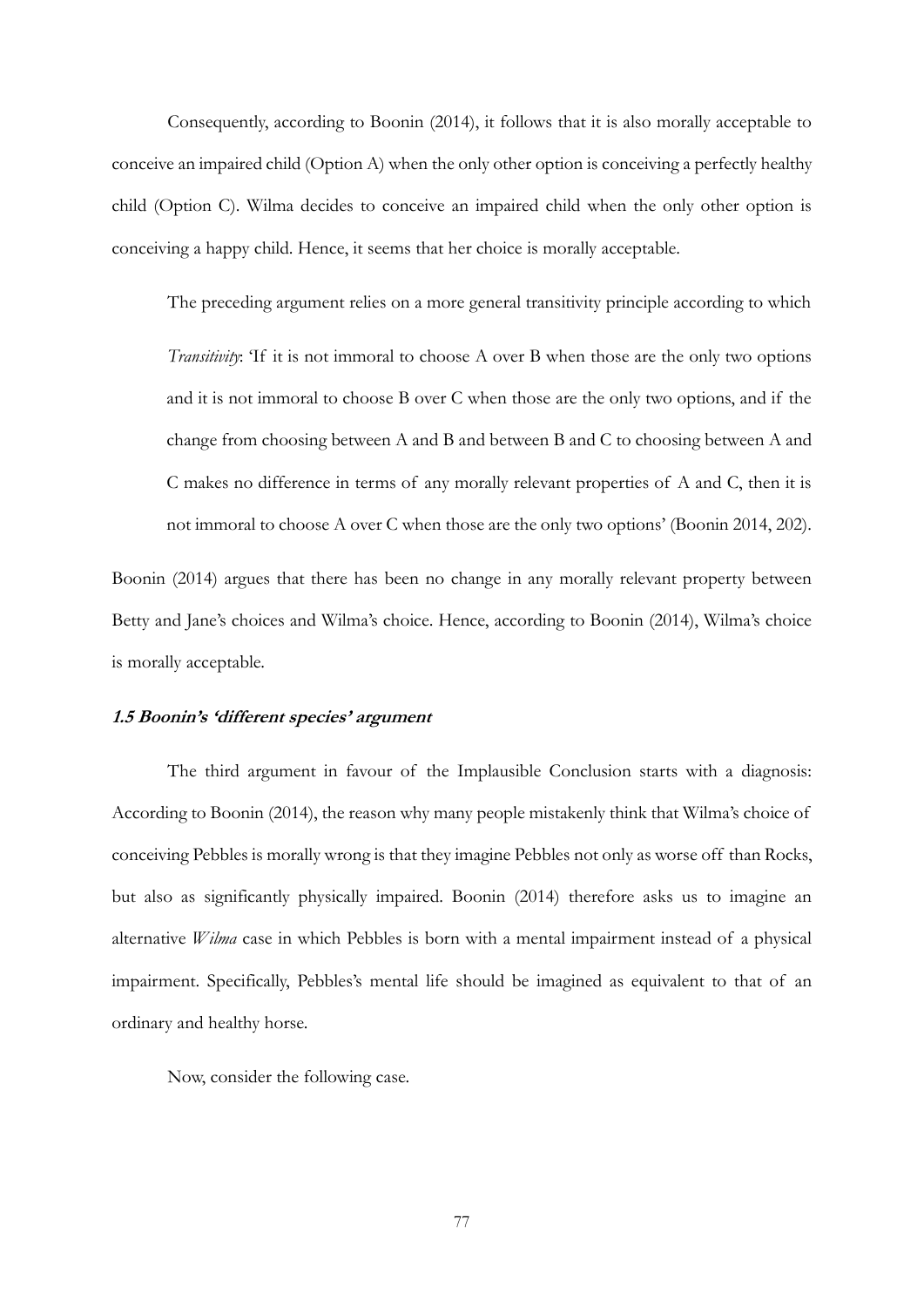*Mary*: Mary has two children and four horses. She has to choose between conceiving one more healthy child or breeding one more healthy horse. Given her preference for the latter option, she decides to breed one more healthy horse (Boonin 2014, 205-206).

Boonin (2014) argues that most people agree that Mary's choice of breeding another healthy horse rather than conceiving another healthy child is morally acceptable, that is, it is not positively immoral.

According to Boonin (2014), Wilma and Mary face similar choices. They can either choose the option that is more convenient for them and thus bring a being with the mental life of a horse into existence. Or, they can choose the option that is less convenient for them and decide to bring a healthy human being into existence. As noted above, many people find Mary's convenient decision to bring a being with the mental life of a horse into existence morally acceptable. Consequently, Boonin claims that we should also find Wilma's decision to bring mentally impaired Pebbles into existence intuitive (Boonin 2014, 206).

Boonin (2014) anticipates the following objection to his 'different species' argument. According to the objection, human beings with the mental life of a horse are more valuable than a horse. As a result, the objection claims that Wilma and Mary's choices are not analogous and Boonin is wrong to draw on the Mary case to support Wilma's decision.

In response, Boonin (2014) accepts that, on this view, Wilma and Mary's decisions are not analogous. However, he also argues that if it were true that human beings with the mental life of a horse are more valuable than a horse, then, Wilma would have even more of a reason to bring Pebbles into existence than Mary would have a reason to bring a horse into existence. After all, on this objection's view, Pebbles would be more valuable than a horse. So, if anything, the objection seems to reinforce Boonin's case for accepting the Implausible Conclusion (Boonin 2014, 207).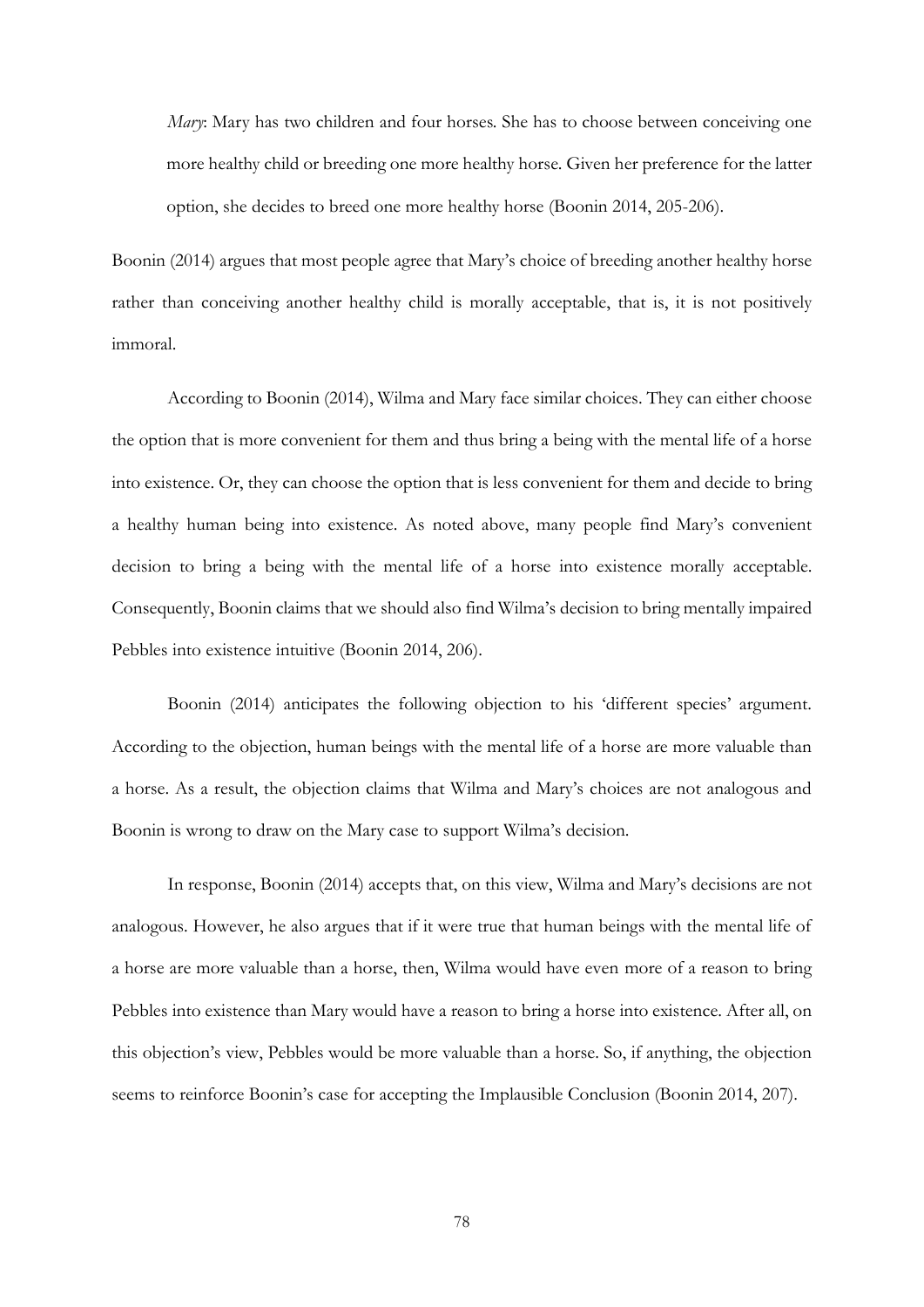## **1.6 Societal non-identity cases**

According to Boonin (2014), his solution to the *Wilma* case generalises to other versions of the non-identity problem. He claims, for example, that his solution is able to deal with so-called 'societal' versions of the problem.

Consider the following case offered by Boonin himself.

*Nuclear policy*: A society has to decide between a nuclear energy policy and an alternative policy which does not rely on nuclear energy at all. Adopting the nuclear policy would increase the current society's standard of living slightly more than it would have otherwise increased. In addition, the nuclear policy will create nuclear waste which, four hundred years on, will painlessly kill every person in this society at the age of fifty (Boonin 2014, 5- 6).

Intuitively, the adoption of the nuclear energy policy seems morally wrong.<sup>45</sup> However, upon reflection, it is hard to explain this intuition.

By adopting the nuclear energy policy, the current society slightly increases its own standard of living. As a result, it seems natural to assume that people in this society will lead slightly different lives. Over time, these slight differences will turn into big differences. These people will meet different people than they would otherwise have, and form different relationships. They will at the very least conceive at slightly different times to when they would otherwise have conceived. Consequently, if the nuclear policy is adopted, numerically different people − that is, different from the people who would otherwise have existed − will exist.

If numerically different future people will exist, it is unclear how the nuclear policy's adoption could be morally wrong. The future people who will exist four hundred years on would

<sup>45</sup> Some people might find the nuclear policy's adoption even more morally troublesome than Wilma's decision to conceive Pebbles now.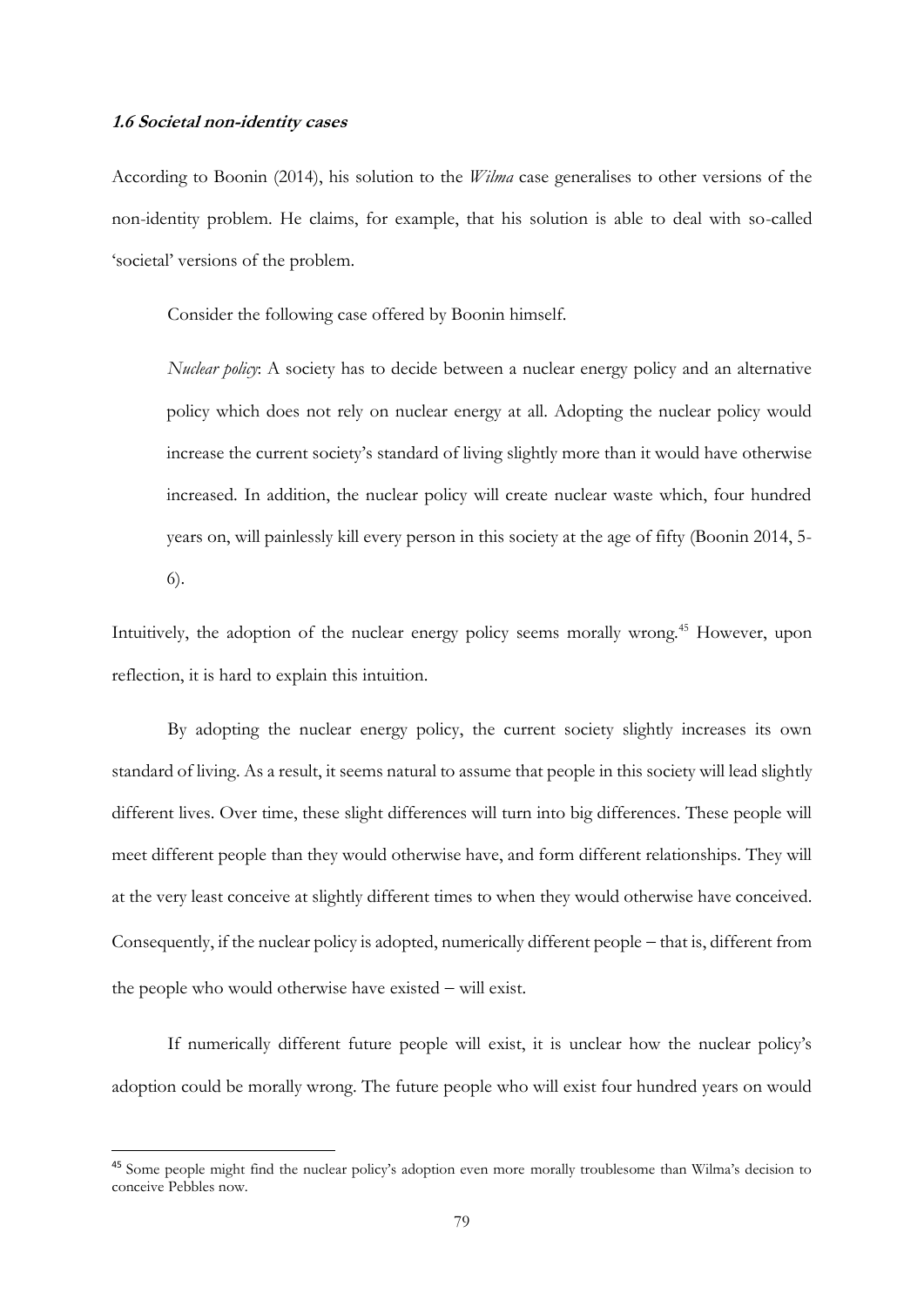not have existed if the policy had not been adopted. As a result, they enjoy a life worth living that they would not otherwise have enjoyed. Consequently, the nuclear policy does not make these future people worse off than they would otherwise have been. It is thus also plausible to argue that they are not harmed by the policy either. So, it seems that the nuclear policy is morally acceptable.

In line with his judgement about the *Wilma* case, Boonin (2014) argues that, despite our apparent intuitions to the contrary, the nuclear policy's adoption is in fact morally acceptable. In addition, he claims that the adoption is in line with common sense morality. To support his case, Boonin offers the following example.<sup>46</sup>

*Humanitarian aid*: Every year, the US contributes humanitarian aid worth billions of dollars to countries around the world. The US could contribute billions more to humanitarian aid, thereby saving thousands of additional lives. It is a little bit more convenient for the US not to increase its spending (Boonin 2014, 220-221).

According to Boonin (2014), many people believe that a failure by the US to increase its humanitarian aid contribution is not positively immoral.<sup>47</sup>

Crucially, Boonin argues that the case of the US is similar to the case of the nuclear energy policy. In both cases, two current societies decide to adopt a policy that it is a little bit better for them, even though they could prevent the death of thousands of people if they adopted an alternative policy which was a little bit worse for them. Given that we find the US's decision morally acceptable, Boonin argues that we should also find the nuclear policy's adoption morally acceptable (Boonin 2014, 221).

<sup>46</sup> According to Boonin (2014), this case is an extension of the Peter case to the non-identity problem's societal version.

<sup>&</sup>lt;sup>47</sup> This is not to say that a spending increase would not be morally praiseworthy.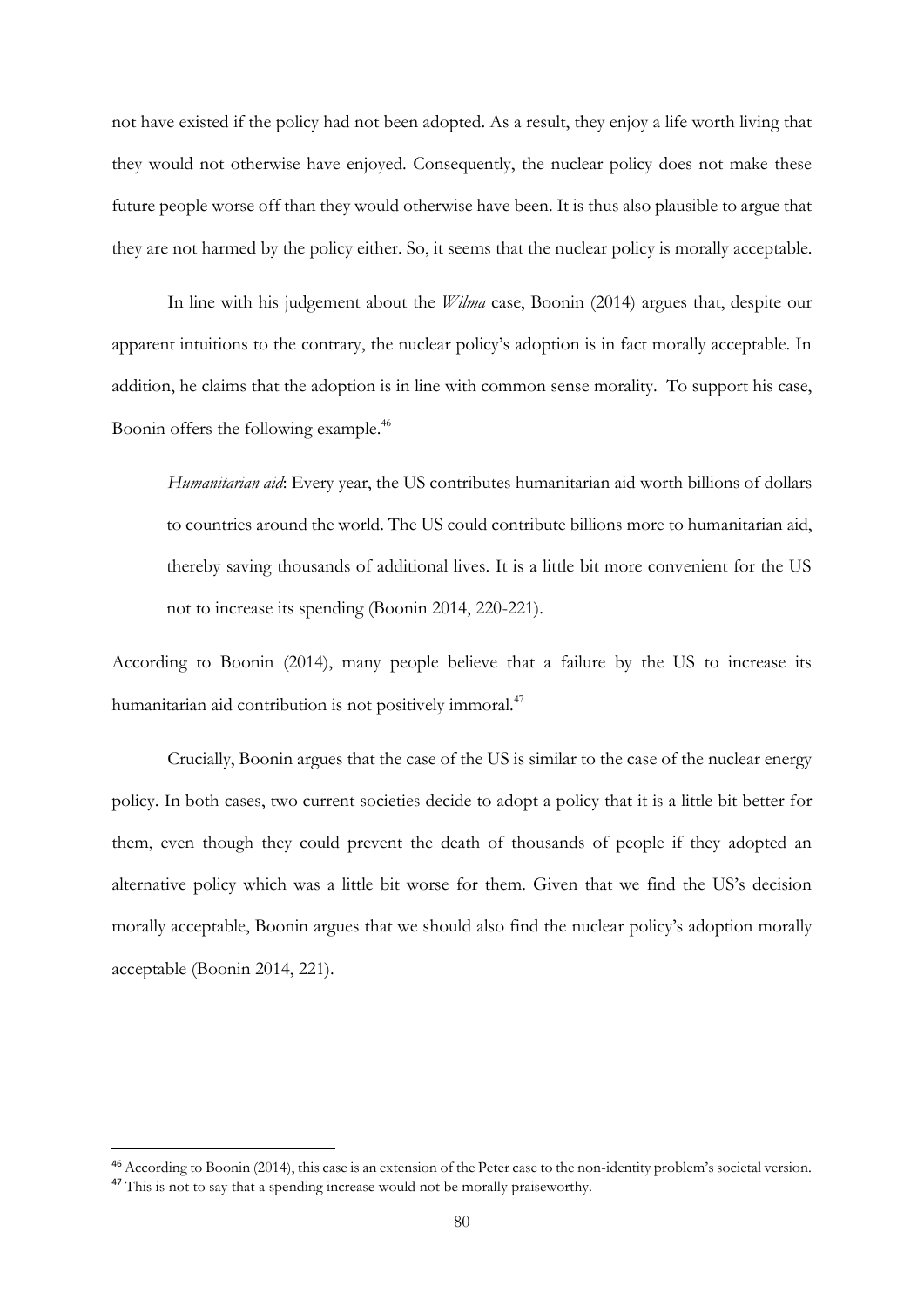### **1.7 Biting the bullet and the three criteria**

According to Boonin (2014), his bullet-biting solution satisfies the three criteria that any solution to the non-identity problem ought to respect.

First, the solution is independently plausible. It is independently plausible because it does not encourage us to accept the Implausible Conclusion merely because this would allow us to solve the non-identity problem. Instead, according to Boonin, accepting the Implausible Conclusion is the result of comparing our judgement in the non-identity case with our judgements in other thought experiments (such as the *Famine relief, Rescue* or *Mary* cases). In other words, our reason to accept Wilma's choice is anchored in moral convictions that are independent of the non-identity problem itself (Boonin 2014, 217-218).

Second, Boonin argues that his solution − embracing the Implausible Conclusion − is robust enough to deal with any variation of the non-identity problem. The reason it is robust enough is that its plausibility in no way depends on the specific premises guiding the *Wilma* case. Instead, as noted above, Boonin rests his case on the plausibility of our verdicts in independent thought experiments. Consequently, no matter how the specific premises of the non-identity problem are modified, Boonin's case for the plausibility of accepting the Implausible Conclusion stands (Boonin 2014, 218-219).

Third, according to Boonin, his solution is modest enough to avoid theoretical and practical implications which are even more implausible than the Implausible Conclusion itself (Boonin 2014, 219). (I will discuss the potentially implausible implications of Boonin's solution in more detail below.)

## **2. Assessing Boonin's solution**

In this section, I proceed to a critical discussion. In particular, I will raise four main objections to Boonin's solution.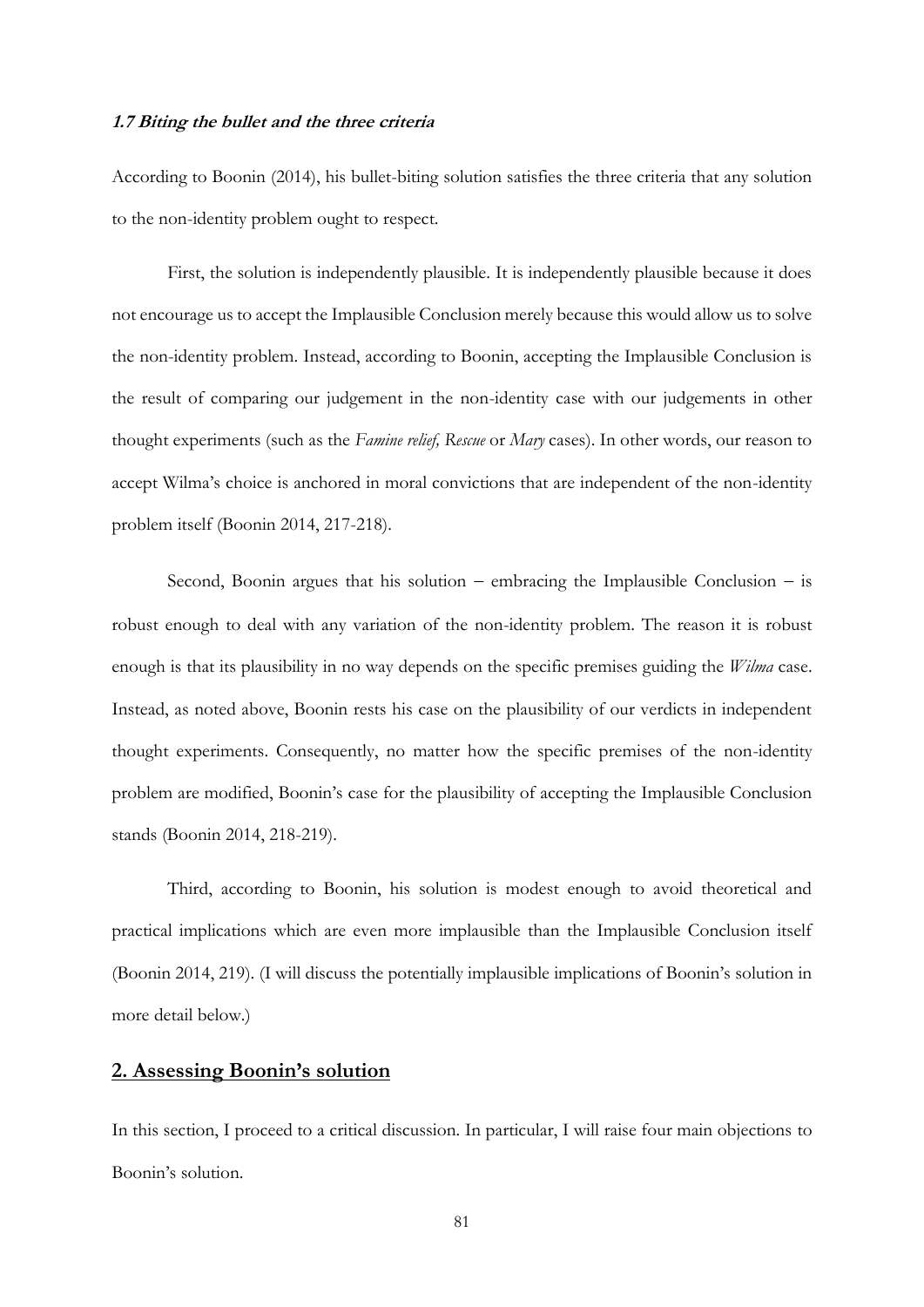#### **2.1 Rethinking the Famine relief and the Rescue cases**

In this sub-section, I want to do two things concerning the *Famine relief* and *Rescue* cases. First, I aim to undermine Boonin's case for the intuitiveness of accepting Peter's and Fred's choices. As a result, Boonin will be unable to draw on these choices to support the claim that the Implausible Conclusion is in fact in line with common sense morality. Second, for each case, I aim to show why Boonin mistakenly thought that the relevant choices were morally acceptable.

Consider, then, a variation of the *Famine relief* case.

*Famine relief\**: Peter faces an unexpected choice. He can either push button one and thereby save the life of the person standing next to him. Or, he can push button two, and thereby spend fifty pounds on dinner. Button two is a little bit closer to Peter's hand. Out of convenience, he decides to push button two.

In this revised version of the case, Peter's choice strikes me as clearly morally wrong. Specifically, it strikes me as positively immoral to refrain from saving one person's life merely for the sake of convenience.

The revised *Famine relief\** case is structurally analogous to Boonin's original case in all morally relevant respects.<sup>48</sup> Again, Peter faces a choice with one option being slightly better for him and the other option being better for human well-being overall. If we were to follow Boonin's (2014) assessment of the original case, we would be forced to accept Peter's choice in the revised case, too. However, unlike in Boonin's original case, it seems clear that many people do not consider Peter's choice to be morally acceptable. Hence, it seems natural to conclude that Boonin's assessment of the initial, structurally similar case was mistaken.

<sup>48</sup> While controversial, this claim has been defended in the literature before. In his book on moral intuitions, Peter K. Unger (1996) has argued that, despite certain psychological mechanisms to the contrary, we are morally obliged to give as much as we can to alleviate the suffering of others, even if those others are physically distant from us. Similarly, Pummer and Crisp (2020) have argued that, while we are not obliged to go as far as Unger demands, there is often reason to doubt that personal involvement is a morally relevant factor in grounding an obligation to come to someone's rescue.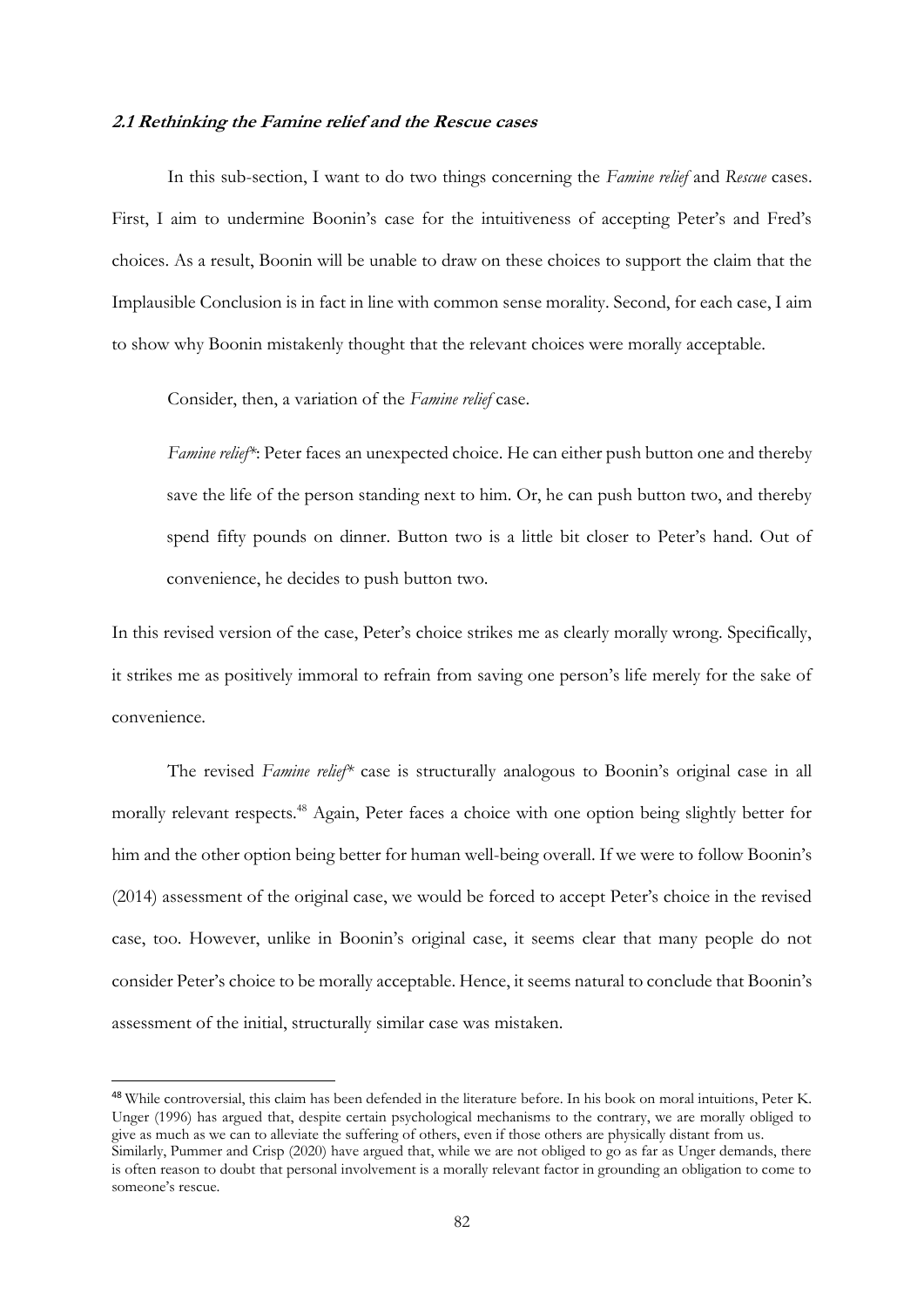One possible reason why Boonin appears right in his assessment of the initial case lies in the way he sets up Peter's initial choice. By making Peter choose between a visible and direct benefit (i.e. dinner) and an indirect and invisible benefit (i.e. the geographically distant person's life), Boonin might have mislead our intuitions to favour the former over the latter. However, once we adjust the case and make it a choice between two direct and visible benefits, it becomes clear that there are strong reasons to doubt our intuitions about Peter's choice after all.<sup>49</sup> And, if there are strong reasons to doubt our intuitions about Peter's choice, it cannot provide much support for the Implausible Conclusion either.

Consider now a variation on Boonin's (2014) *Rescue* case.

*Rescue\**: During a worldwide pandemic, life-saving vaccines are in short supply. A doctor can administer a vaccine either to a person aged twenty or to a person aged fifty. Out of convenience, the doctor chooses to administer the vaccine to the person aged fifty.

Clearly, the doctor faces a morally incredibly difficult choice. However, it strikes me as equally clear that her choice is ultimately morally wrong. She should have chosen to administer the vaccine to the twenty-year old person. The reason for this might be that the twenty-year old person has a higher expected quality of life left to her than the fifty-year old person.<sup>50</sup>

Again, the revised rescue case bears important similarities to Boonin's initial rescue case. In both cases, Fred and the doctor have to decide who will exist. Specifically, they have to decide whether a person with a lower expected quality of life will exist or whether a person with a higher expected quality of life will exist. In both cases, they decide out of convenience that a person with a lower expected quality of life will exist.

<sup>&</sup>lt;sup>49</sup> This might also entail rejecting Boonin's claim that a failure by the US to increase its humanitarian aid spending is morally acceptable.

<sup>&</sup>lt;sup>50</sup> There need not be anything intrinsically more valuable about being aged twenty. Instead, it could be that society simply offers many more opportunities to have a good life to someone who probably has more years left to live.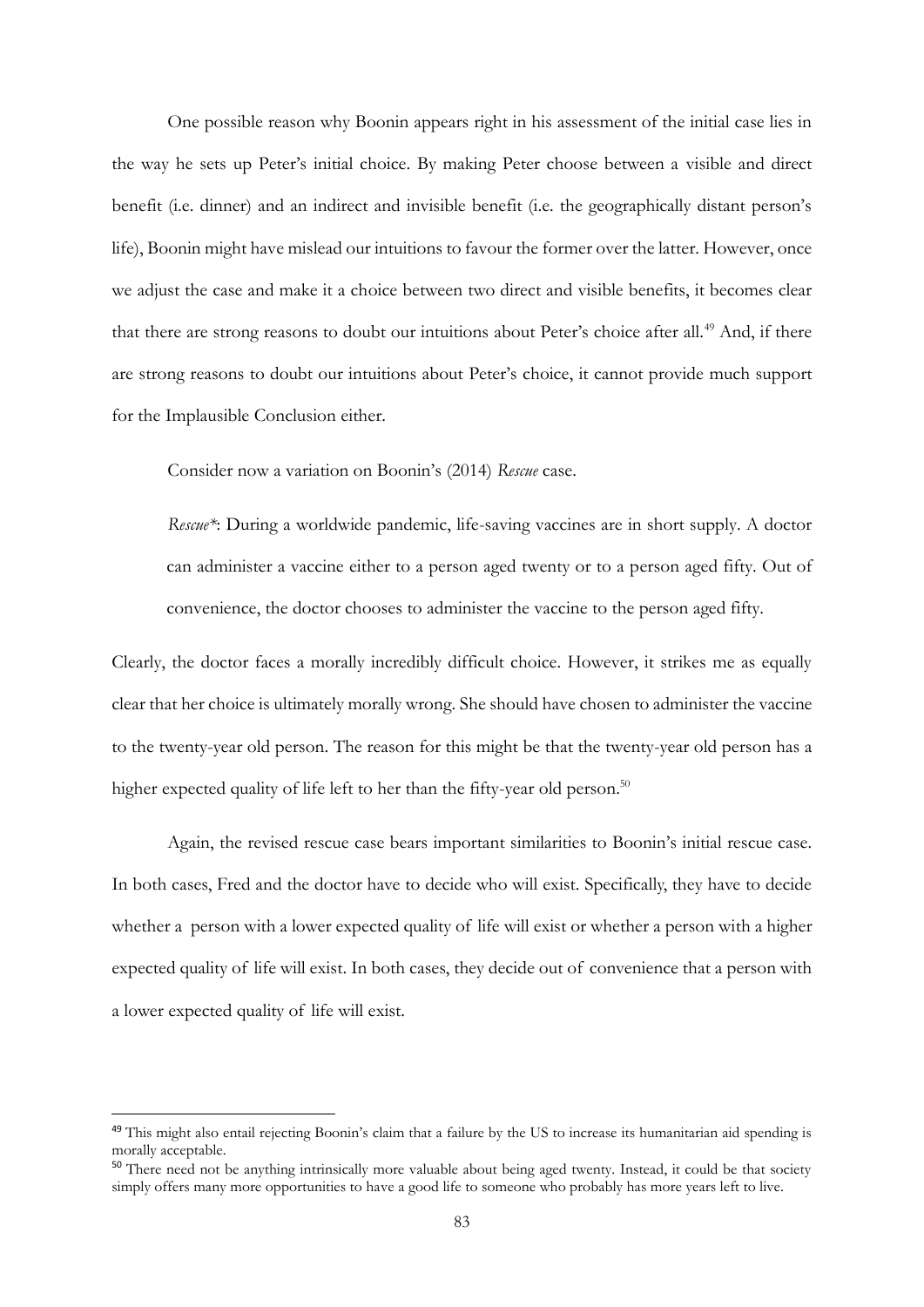Importantly, in the revised rescue case, it is plausible to say that the doctor chooses the morally wrong option. Consequently, it seems natural to extend this thinking to the structurally analogous initial *Rescue* case. In other words, it is doubtful that Fred's choice of saving the impaired child is morally permissible. At the very least, our intuitions about Fred's choice do not appear strong or stable enough to leverage them in favour of embracing the Implausible Conclusion.

The reason Boonin's initial verdict might strike us as plausible again concerns his set-up of the *Rescue* case. By making the case about Fred *heroically* jumping into the lake and saving a person, Boonin might have misled our intuitions to the conclusion that it does not really matter *whom* Fred saves. After all, his act is heroic no matter whom he saves. However, as we have seen in the revised *Rescue\** case, it does matter whom we save.

Overall, I have done two things in this subsection. First, I have undermined Boonin's claim that his assessment of the *Famine relief* and *Rescue* cases represents widely shared intuitions. Consequently, his claim that the Implausible Conclusion should be accepted as intuitive appears equally dubious. Second, I have provided possible debunking explanations for why Boonin's initial assessment of the two cases appeared intuitive.

## **2.2 Rejecting the transitivity argument**

Consider now Boonin's second argument, which appeals to the *Betty* and *Jane* cases and the *transitivity principle*. There are at least two ways of resisting the transitivity argument. First, we can try to reject Boonin's (2014) assessment of the *Betty* and *Jane* cases, which claimed that it was morally acceptable for Betty to conceive an impaired child (rather than no child at all) and for Jane not to conceive a child (rather than conceiving a perfectly happy child). By questioning the validity of Boonin's assessment of these cases, we could undermine any possible appeal to the transitivity principle. However, this strategy strikes me as implausible as it requires us to deny the moral acceptability of Betty and Jane's choices. Instead, I aim to pursue an alternative strategy.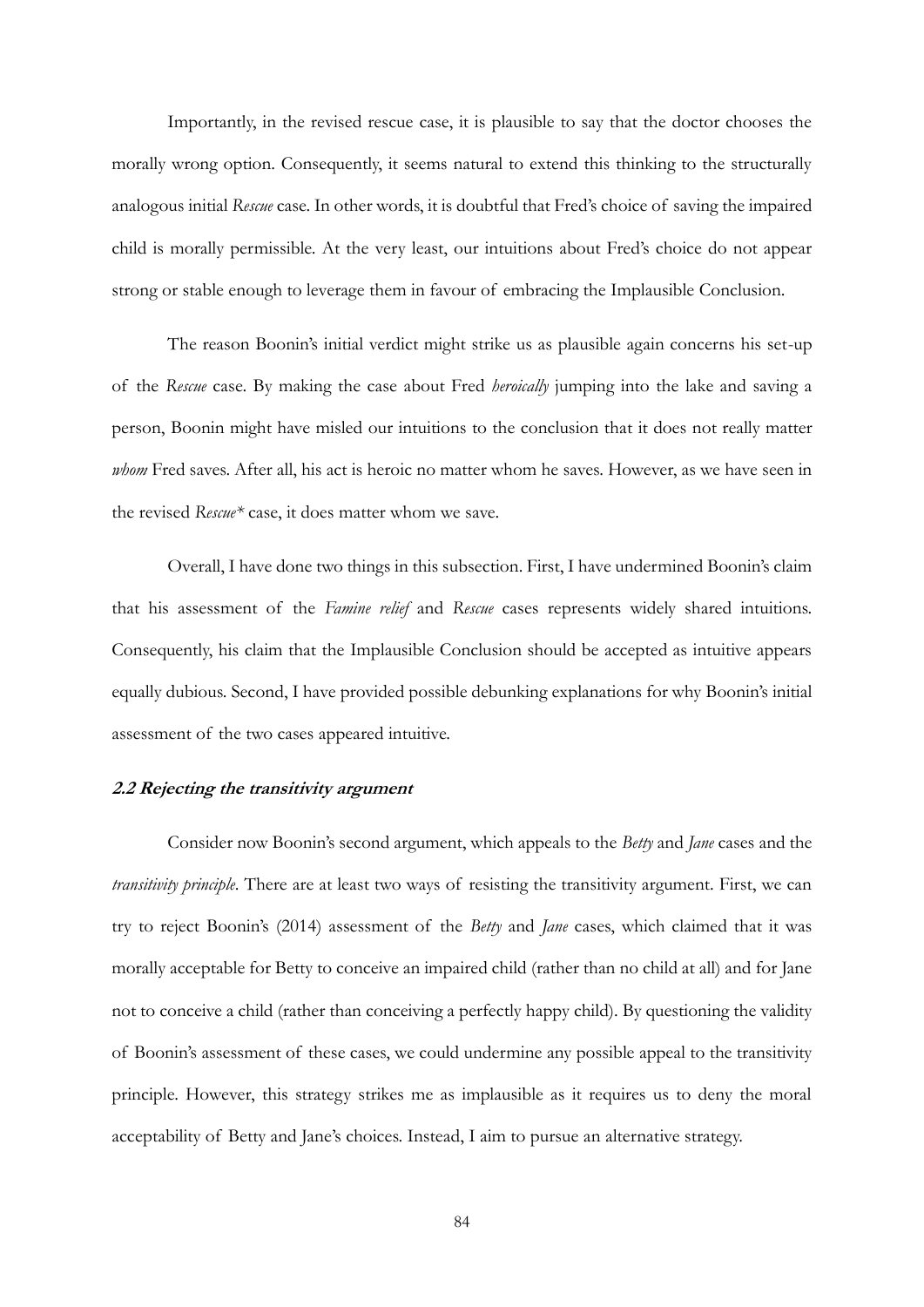It is unclear how much dialectical force Boonin's transitivity argument has. Recall the challenge posed by the transitivity argument. We have to find a morally relevant difference between the *Wilma* case and the *Betty* and *Jane* cases. This will allow us to argue that Boonin's (2014) transitivity principle does not apply to these three cases. We are then in a position to deny Boonin's (2014) claim that the *Betty* and *Jane* cases support the intuitiveness of the Implausible Conclusion in the apparently structurally similar *Wilma* case.

It is worth noting, though, that the challenge raised by the transitivity argument seems no different to the challenge raised by the non-identity problem in general. If you are inclined to believe that the non-identity problem in general is a genuine moral issue, you will also be inclined to believe that there is a morally relevant difference between the *Betty* and *Jane* cases and the *Wilma* case. This is true, even if you are not yet able to point out what the exact morally relevant difference is.

In other words, the transitivity argument raises no new challenge above and beyond the one Boonin (2014) has already posed for the non-identity problem in general − i.e. finding a plausible solution to the non-identity problem, even though most existing solutions appear implausible. Once you have settled on a solution to the non-identity problem in general, you will then be able to point out a morally relevant difference between the *Betty* and *Jane* cases and the *Wilma* case.

Of course, this is not to say that finding a plausible solution to the non-identity problem in general is an easy task. However, provided you are inclined to believe that the non-identity problem is a genuine moral issue in the first place, the transitivity argument does not carry any extra dialectical weight.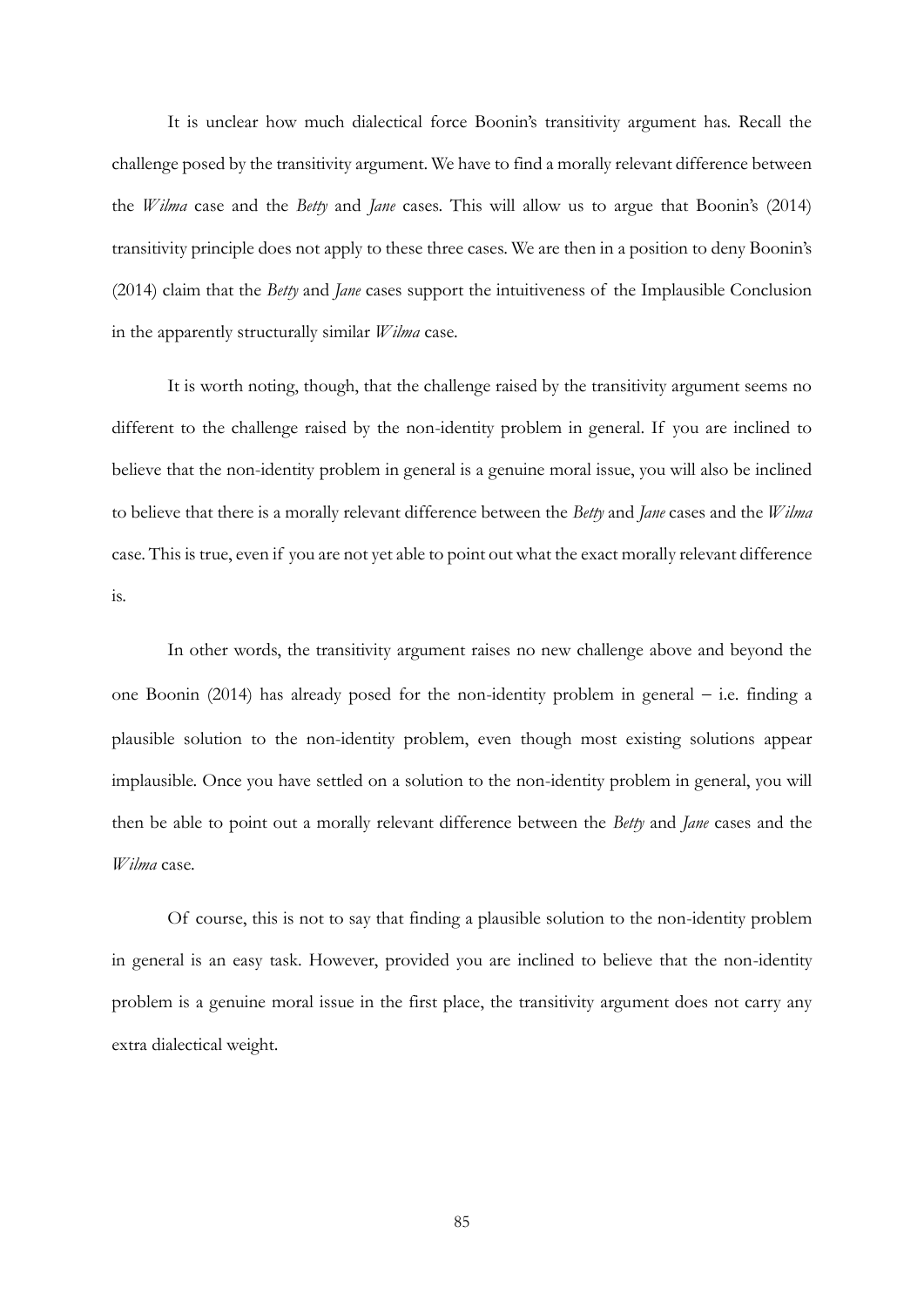#### **2.3 Rethinking the 'different species' case**

I now want to consider Boonin's 'different species' argument. Recall that, if in the *Mary* case it is morally acceptable for Mary to bring a healthy horse rather than a healthy human being into existence, then it must also be morally acceptable for Wilma to bring a human being with the mental life of a horse rather than a healthy human being into existence.

In response, I want to make two points.

First, it does not strike me as implausible as Boonin (2014) suggests to bite the bullet and accept that she ought to choose the healthy human being over the healthy horse.<sup>51</sup> There are multiple ways of motivating this bullet-biting claim.

On the one hand, one might think that Mary ought to choose the healthy human being because the human being has a greater expected quality of life than the healthy horse. (This seems especially true in our world in which animals are often treated in a cruel manner). On the other hand, one might think that Mary ought to choose the human being because, given the higher expected quality of life of the human being, she thereby maximizes expected impersonal welfare in the world. Alternatively, one might think that Mary ought to choose the human being because humans have inherently greater moral status than horses because of their rationality or, at least, their potential for rationality.

I need not commit myself here to any specific reason why Mary ought to choose the healthy human being. The point is that there seem to be many plausible ways of straightforwardly rejecting Boonin's assessment of the *Mary* case and thus also undermining his transition to the Wilma case. After all, if there are ways of showing that it is intuitive for Mary to choose conceiving

<sup>&</sup>lt;sup>51</sup> Notice that this does not mean that Mary ought to start creating as many human beings as possible. Instead, she ought to choose the human being over the horse only if she has already committed to creating a living being in the first place.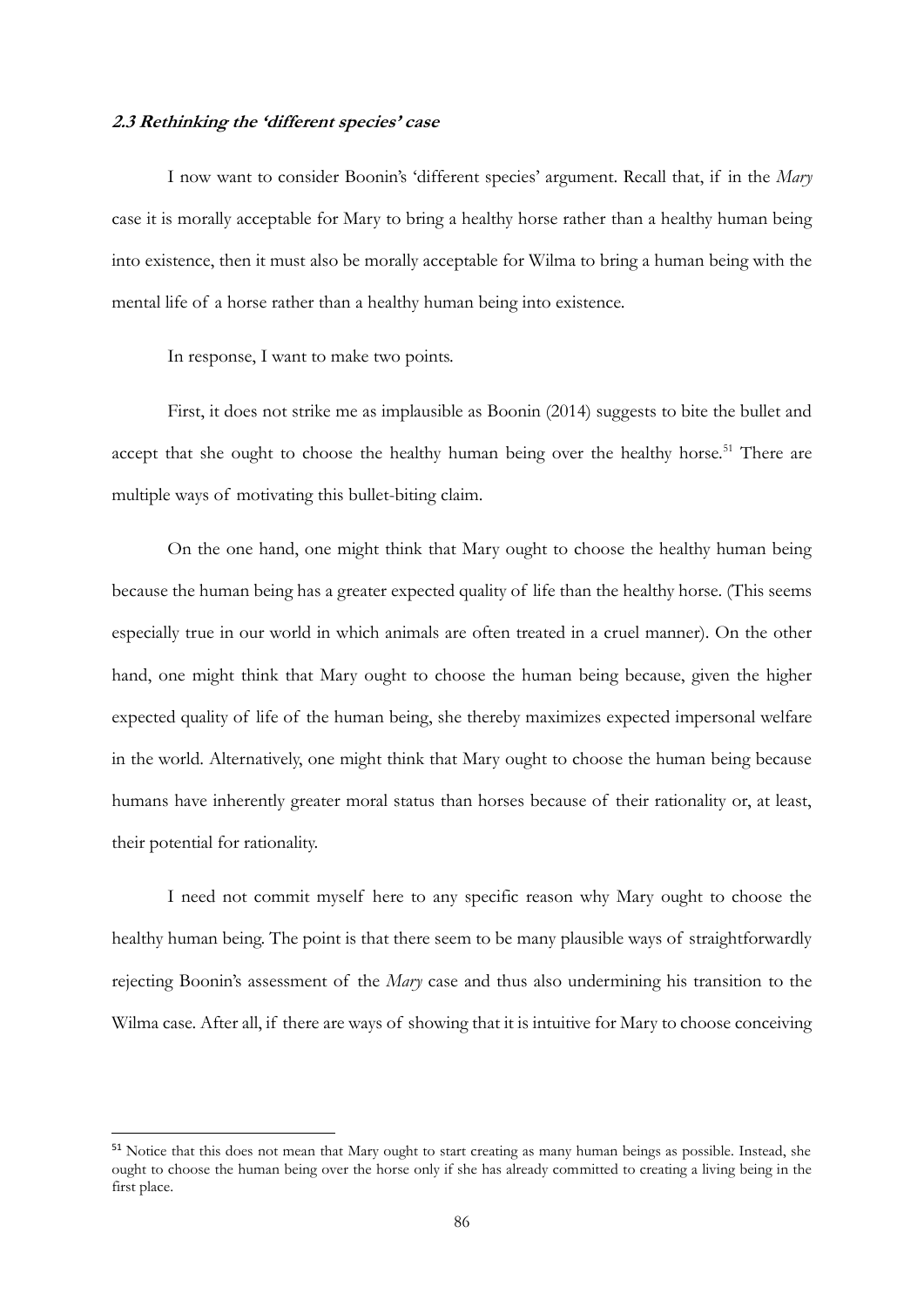the healthy human being, we might also think that it is wrong for Wilma to bring a human being with the mental life of a horse into existence.

Second, it is worth reconsidering a response which Boonin (2014) himself mentions but ultimately rejects. According to this response, a being's overall welfare level is *partly* determined by species membership. Consider the case of a human being with the mental life of a horse. The human being might, for example, not be able to enjoy the pleasures (such as reading poetry) that typical healthy human beings enjoy. The reason this matters is that the impaired human being seems worse off because of it. The fact that she is unable to do what other typical humans can do seems to make life go worse for her.

In contrast, there seems to be nothing striking about a horse with the mental life of a horse. The reason for this is that, unlike in the case of the human, the fact that the horse cannot enjoy poetry does not make its life worse. After all, horses are not the kinds of beings who could read poetry in the first place.

Consequently, according to this response, the reason Wilma ought to choose the impaired human being is that the situation is much worse for her than for the healthy horse. The fact that the human being cannot enjoy all the things that a typical human being can enjoy gives her a welfare disadvantage compared to the horse who can enjoy all the things a typical horse enjoys (Boonin 2014, 208).

According to Boonin (2014), this response does not succeed. He argues that we can adapt the *Wilma* case as follows. Imagine that Wilma still has to choose between conceiving an impaired Pebbles and a healthy Rocks. However, this time, Pebbles' impairment is much less severe, and she has a mental life that is richer than that of a horse. In one sense − the sense of who can enjoy more pleasures, independently of species membership − Pebbles is thus better off than the horse. However, it is also still the case that impaired Pebbles cannot enjoy all the things that a typical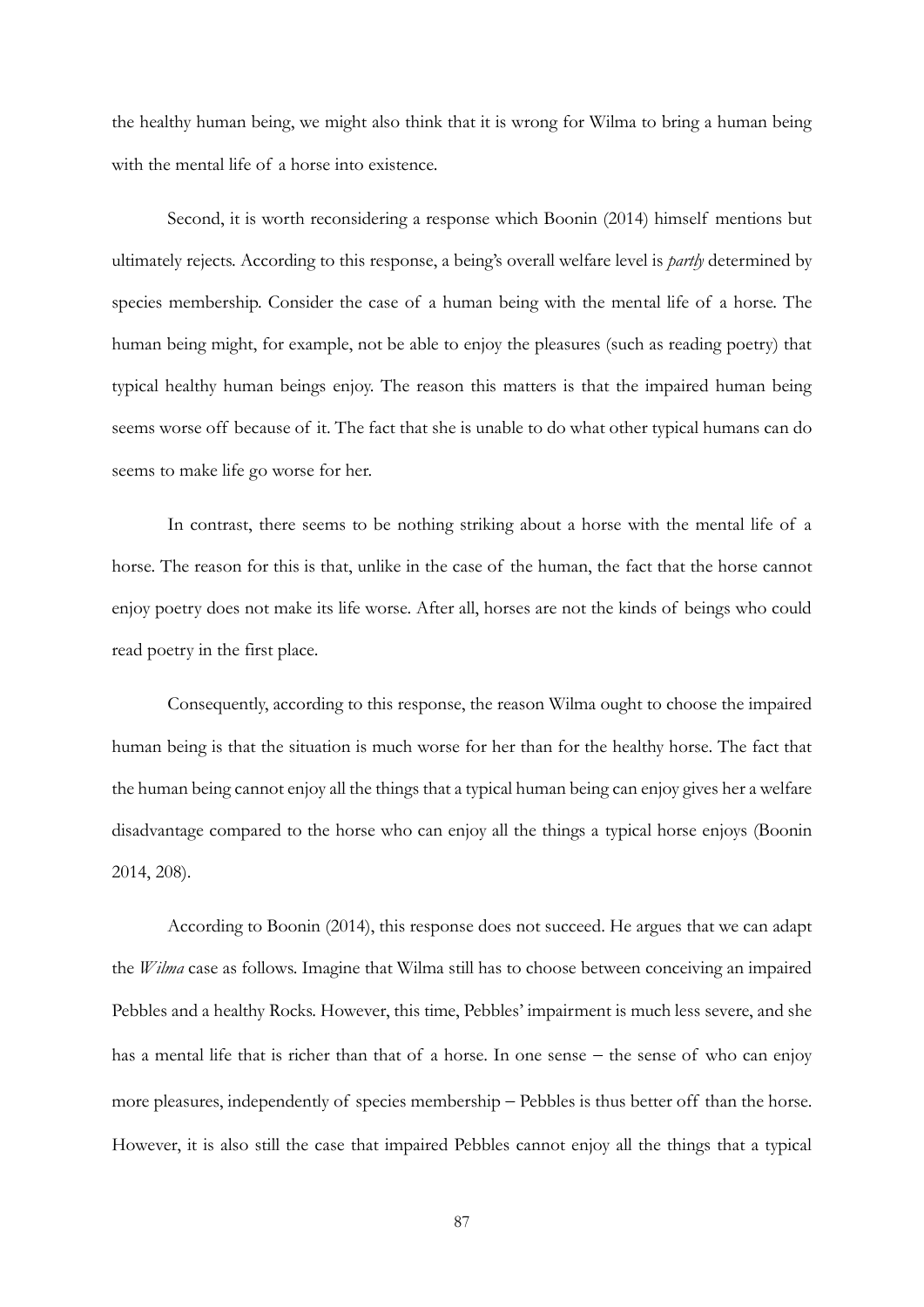human being can enjoy while the horse can enjoy all the things that a typical horse enjoys. In another sense − the sense in which well-being is affected by species membership − Pebbles is thus worse off than the horse (Boonin 2014, 208).

Now, imagine that the two senses in which Pebbles is better and worse off than the horse precisely cancel each other out. According to Boonin (2014), in this revised case, it is intuitive to claim that Wilma's act of conceiving the less severely impaired child is morally acceptable. After all, no one has a welfare advantage over the other (Boonin 2014, 208).

In response, it is unclear how much argumentative force Boonin's revision of the *Wilma* case actually has. If Pebbles' impairment is much less severe than originally assumed, then maybe it is morally permissible for Wilma to conceive Pebbles rather than Rocks. However, this does nothing to show that Wilma's choice in the *original* non-identity case is morally acceptable. After all, in the original non-identity case it is stipulated that Pebbles' impairment is severe. Crucially, it is partly the severity of Pebbles' impairment which drives our intuitions towards refusing to accept Wilma's original decision. So, Boonin's revision might deal with the response to the *Mary* case, but it cannot justify Wilma's choice in the original non-identity case.

## **2.4 Implausible Implications**

Finally, I aim to show that Boonin's solution does not respect the so-called 'modesty' criterion. Specifically, I argue that his solution has morally troublesome theoretical and practical implications.

Boonin (2014) concedes that his solution to the non-identity problem entails the moral permissibility of practices such as cloning, incestual relationships, or polluting the environment. More precisely, Boonin (2014) claims that we cannot oppose these practices on the grounds that they are bad *for* the affected people. After all, the non-identity argument entails that such practices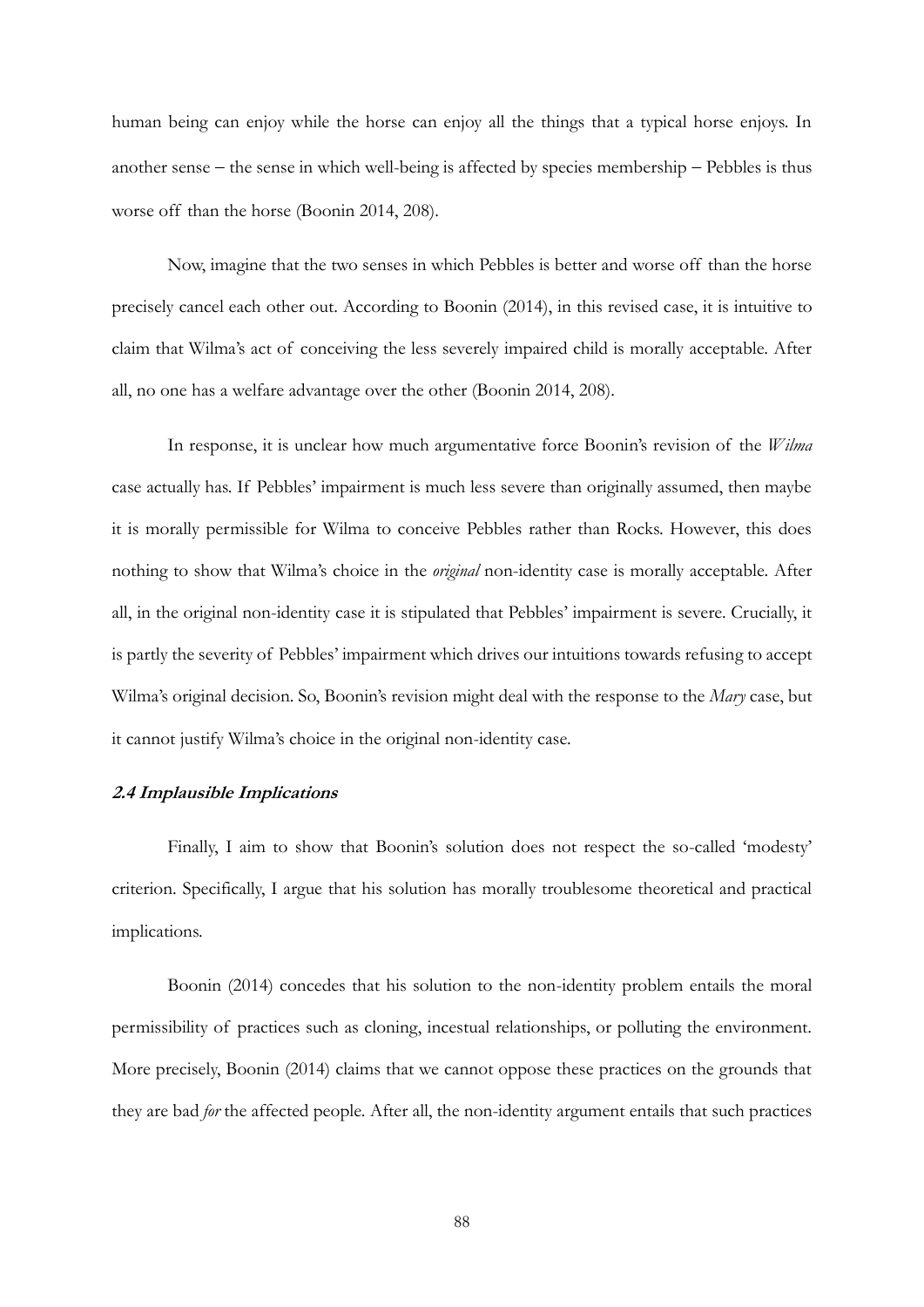are not bad *for* the affected people, that is, they do not make the people worse off than they would otherwise have been and hence do not harm them either.<sup>52</sup>

In response, I want to make two points.

First, it does strike me as strongly counter-intuitive that practices such as polluting the environment are morally permissible. The reason it strikes me as counter-intuitive is precisely because polluting seems to be bad *for* future generations. Consider for instance how political campaigns aim to convince people to join the fight against climate change. Surely, one of their strongest messages is the fact that fighting climate change will benefit (or avoid harming) future generations.

Of course, this is not to say that polluting must be wrong only because it is bad for future generations. However, it does mean that any plausible account of polluting's moral wrongness ought to hold that polluting is wrong, at least in part, because of its harmful effects on future people. Boonin's solution is unable to fulfil this requirement. It has implications which are hard to endorse and which create even more moral troubles than we started out with. In other words, Boonin's solution violates his own 'modesty' criterion.

Boonin (2014) hints at a way of countering this objection. In assessing the practical implications of his sown solution, Boonin (2014) argues that any individual act of polluting 'cannot reasonably be expected to alter the identity of every single person who is conceived after the act and who might be adversely affected by it'. Consequently, any individual act of pollution can still be morally assessed as to whether or not it harms any person by making her worse off. And, if this assessment is still possible, then Boonin's solution does not have the implication that we cannot morally prohibit polluting because it is bad *for* the affected people (Boonin 2014, 216).

<sup>&</sup>lt;sup>52</sup> Of course, this does not mean that Boonin (2014) cannot oppose these practices on grounds other than that they make the affected people worse off than they would otherwise have been. For example, Boonin could argue that polluting the environment is bad because non-human nature has an intrinsic value that needs to be protected.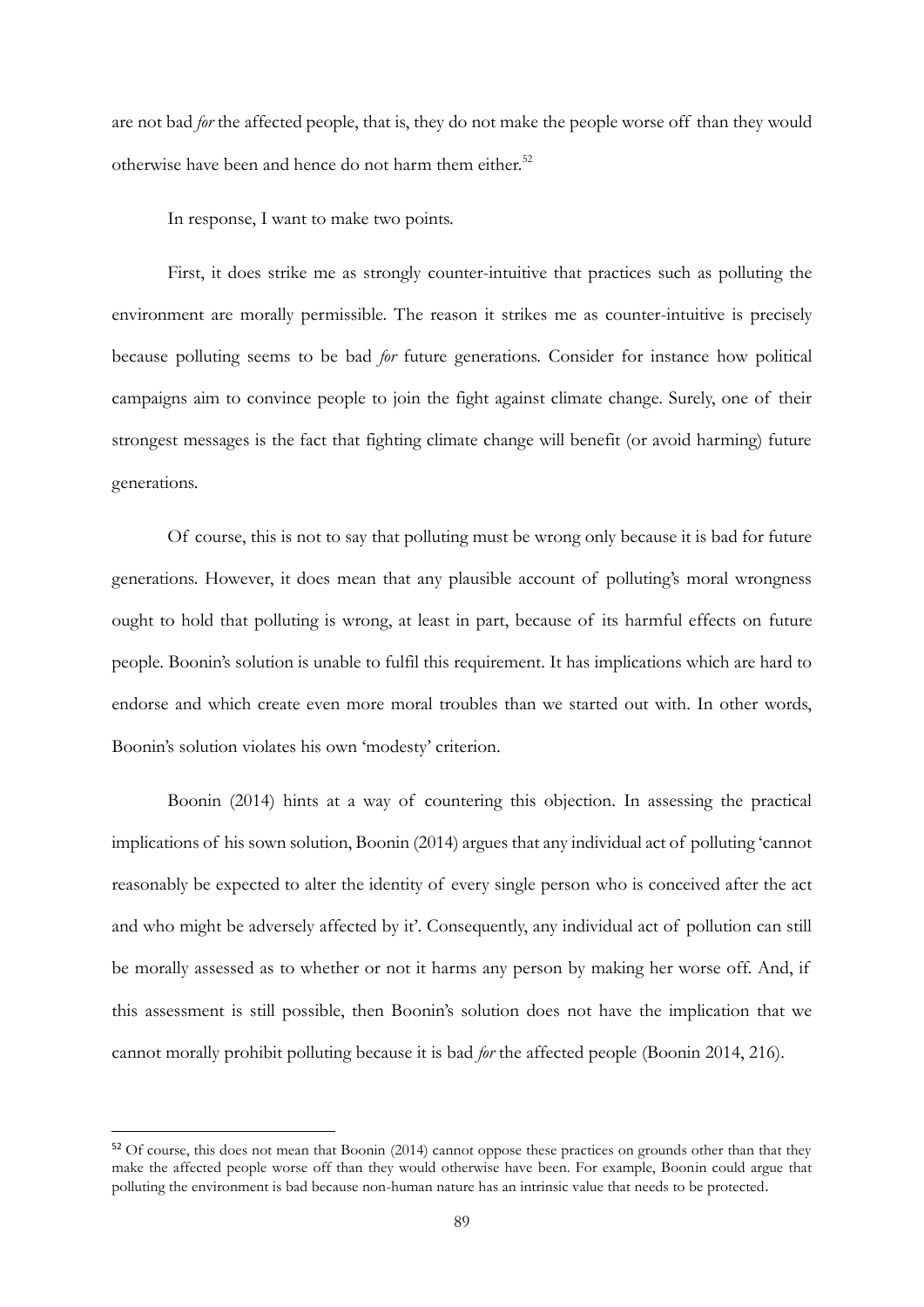While Boonin's response seems true, it also remains unsatisfactory. Specifically, it is unclear why Boonin is allowed to appeal to practical considerations (such as the actual probability of individual acts affecting future people's identities) to soften his solution's implications while other solutions are not. (In his rejection of other solutions, Boonin [2014] has regularly pointed out that such solutions violate the 'modesty' criterion by having theoretical implications which are even harder to accept than the Implausible Conclusion.)

Consider, for instance, a possible implication of the basic act-consequentialist solution to the non-identity problem which Boonin (2014) does not discuss.

According to a basic act-consequentialist understanding of morality, the morally right act is 'the one that produces, or that can reasonably be expected to produce, the best overall consequences among all of the available alternatives' (Boonin 2014, 150). In the case of Wilma, the act that can reasonably be expected to produce the best consequences is waiting two months and conceiving Rocks instead of Pebbles. After all, conceiving Rocks would maximize total human well-being. In other words, according to a consequentialist solution, we ought to reject premise 5\* of the non-identity argument and claim that an act can be morally wrong even though it does not wrong any particular person.

One implication of the basic act-consequentialist solution consists in what is often referred to as the 'Repugnant Conclusion'. Given the act-consequentialist solution, we are committed to the following: If we have a choice between creating a world with small number of very happy people and creating a world with a huge number of people with lives barely worth living, we ought to choose the latter (provided the number of people is large enough). After all, choosing the second option maximizes total human well-being (Parfit 1984, 388).

Similar to Boonin's strategy, an act-consequentialist might appeal to practical considerations to soften the counterintuitiveness of her solution's implications. For example, in a recent paper on the 'Repugnant Conclusion', several philosophers have pointed out that '*an*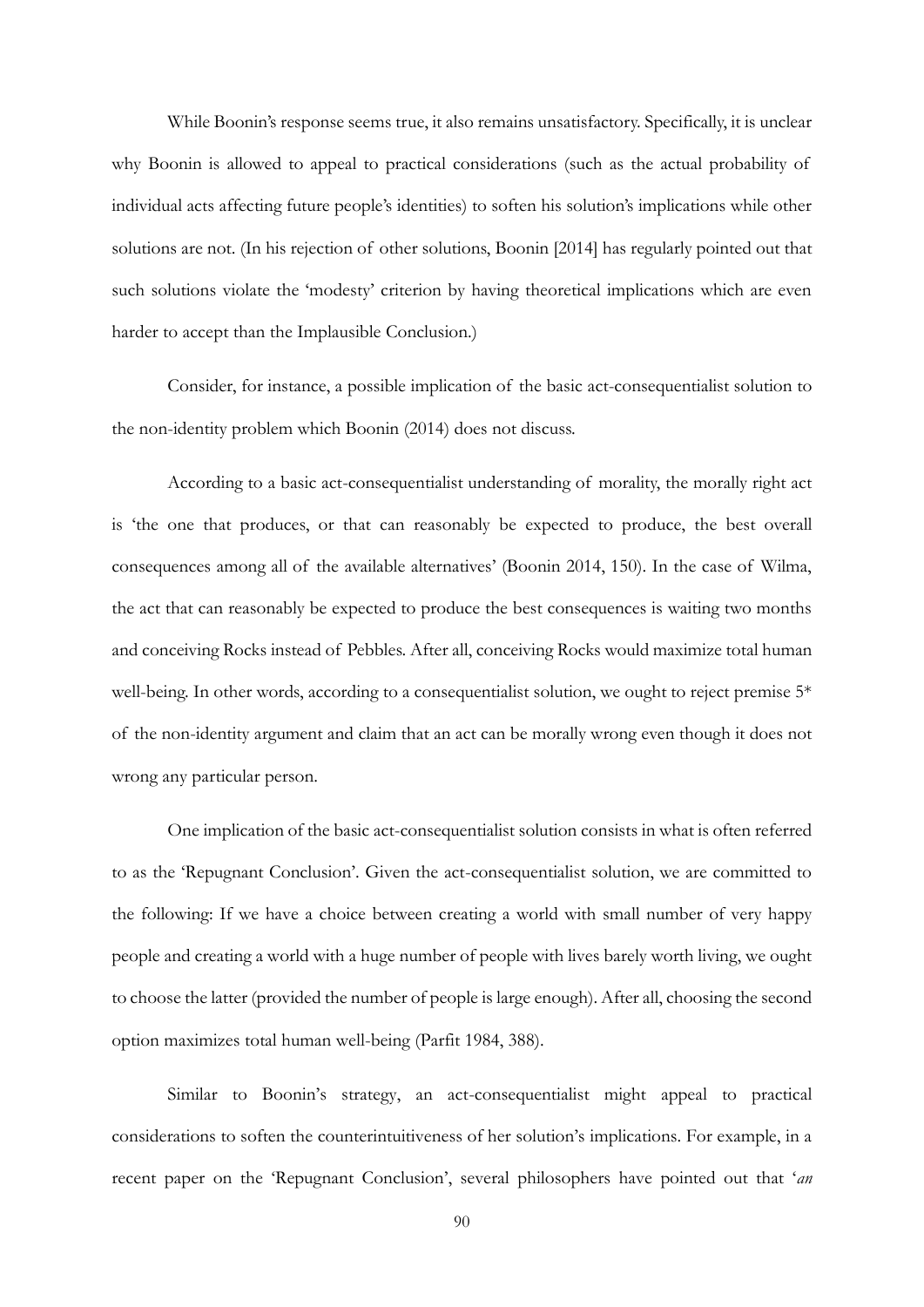*approach that entails the Repugnant Conclusion need not entail any recommendations in practice*' (Zuber et al. 2021, 3). In other words, an act-consequentialist solution to the non-identity problem need not lead to any practical moral dilemmas, thus potentially making its implications acceptable after all.

Overall, the challenge for Boonin is two-fold. Either, he opposes appealing to practical considerations in softening the impact of a solution's implications. As a consequence, his own solution remains implausible as it has strongly counter-intuitive theoretical implications (such as not being able to oppose polluting on the grounds that it harms future people). Or, Boonin accepts the legitimacy of appealing to practical considerations to soften the impact of a solution's implications. However, this opens the door for many other solutions, such as the actconsequentialist solution, to avoid the 'modesty requirement' in the same way as Boonin does.

# **Conclusion**

Boonin (2014) has provided a new solution to the non-identity problem according to which we ought to accept the Implausible Conclusion. Rather than seeing non-identity cases as problems, we ought to see them as arguments establishing their conclusions. In addition, Boonin (2014) argues that accepting the Implausible Conclusion is in fact in line with common sense morality. According to Boonin (2014), this is exemplified by our judgements about the *Famine Relief, Rescue, Betty, Jane*, and *Mary* cases.

In response, I have provided a three-part challenge. First, I have argued that, although Boonin's (2014) assessment of the *Famine Relief* and *Rescue* cases may appear intuitive, in fact it is not. Hence, the cases cannot be used to support the Implausible Conclusion.

Second, I have argued that Boonin's other two arguments do not succeed. The 'transitivity' argument fails because it does not have any dialectical force above and beyond the general challenge of finding a plausible solution to the non-identity problem. Boonin's 'different species' argument also fails because it does not convincingly establish that Mary is right in choosing to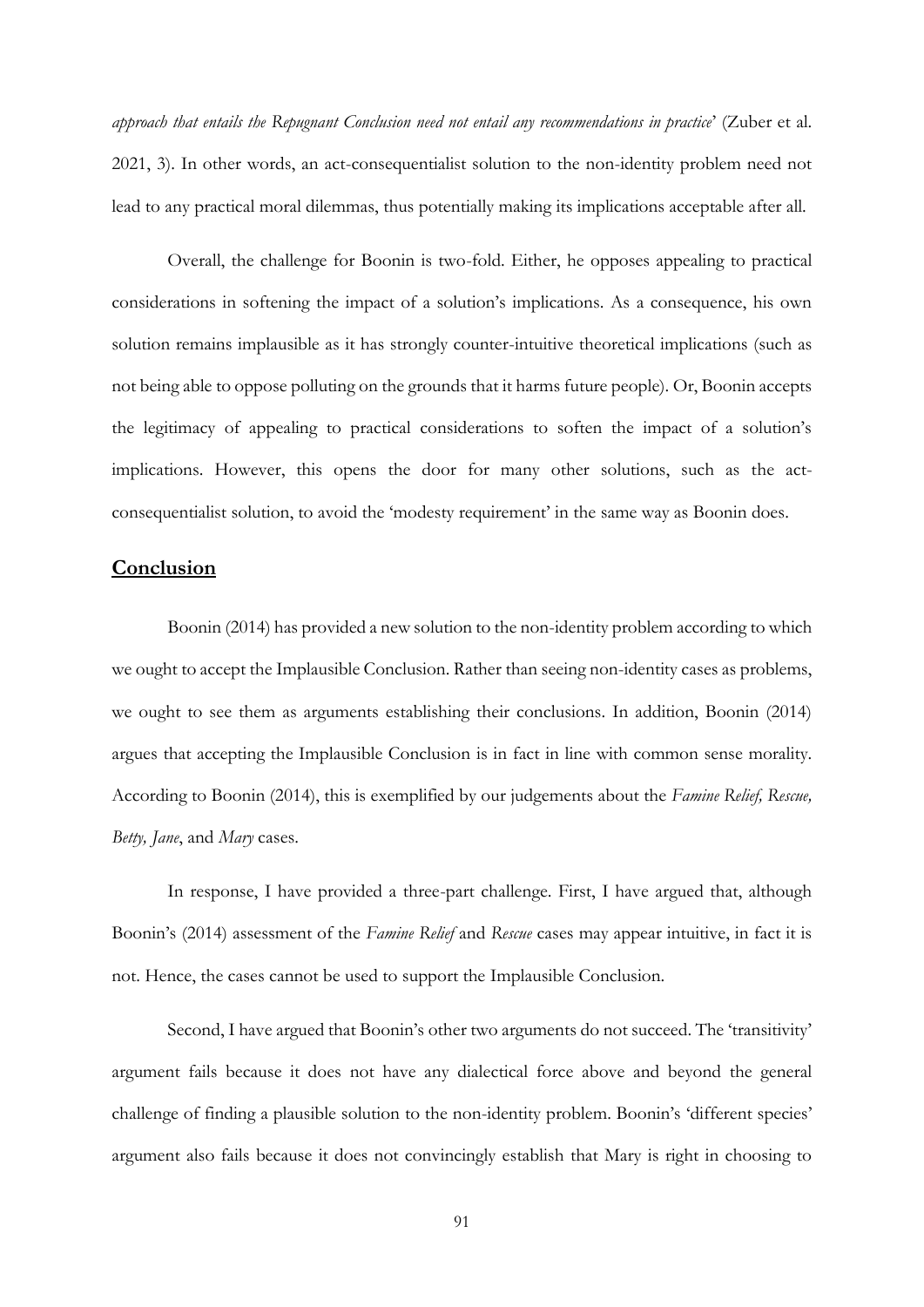breed a horse instead of a human being and, even if she is right in doing so, the argument does not support Wilma's decision in the original non-identity case.

Finally, I have argued that Boonin's solution fails to fulfil his own 'modesty criterion' because it has deeply problematic practical and theoretical implications. The most noteworthy implication is probably the fact that, on Boonin's (2014) view, we cannot morally condemn acts (such as polluting) because they are bad for future generations.

The failure of Boonin's solution marks a significant moment in the non-identity debate. As Boonin (2014) himself has shown, many past and present solutions to the non-identity problem are implausible. However, as I have tried to show in this paper, simply accepting the Implausible Conclusion is not plausible either. Overall, the non-identity problem remains as problematic and potentially *intractable* as ever.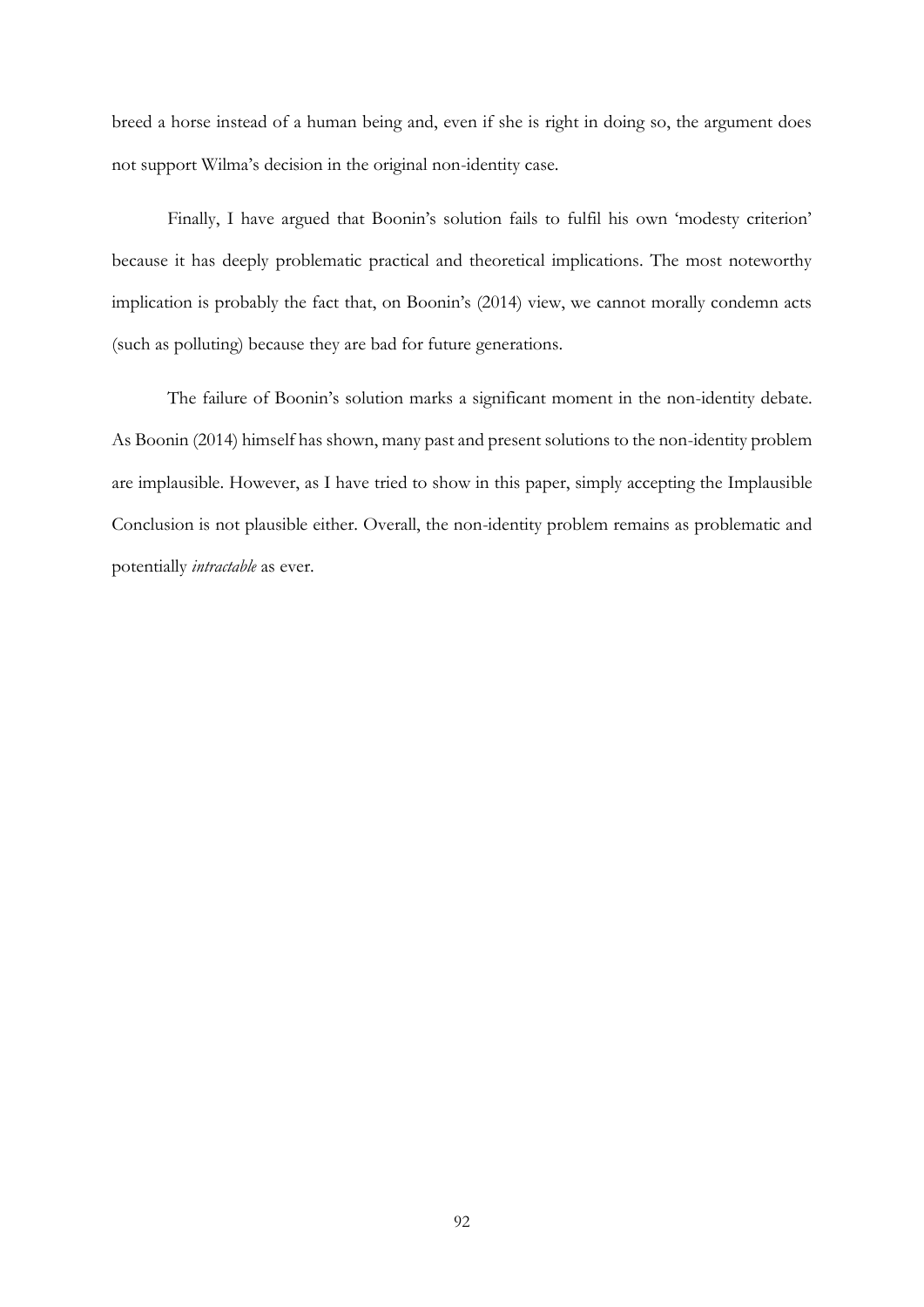# **Conclusion**

## **1. The thesis**

I started this thesis by presenting the non-identity problem in its direct and societal versions. The non-identity problem arises in cases such as *Blake* and *Green energy* with many people's firm intuition that the couple and the society have done something morally wrong − by conceiving Blake right away, and by choosing to retain the coal policy, respectively. However, upon reflection, it is hard to explain this intuition.

Individual procreation decisions and societal choices influence when new people are conceived. Concretely, if the couple and the society had made different choices, numerically different people would have existed. As a result, it is also hard to see why their decisions are morally wrong for the actually existing people, so long as these people have lives worth living. For example, if the couple had waited two months before conceiving, Blake would not have existed. She would thus not have had the life worth living that she actually has. As a result, it seems that the couple's decision does not make Blake worse off and hence does not harm her. So, we are left with the counter-intuitive conclusion that the couple does not wrong Blake and hence that their decision to conceive right away is morally acceptable.

Initially, in the introduction, I discussed three traditional solutions to the non-identity problem: consequentialism, the de re/de dicto solution, and the rights-based solution.

According to consequentialism, the couple's decision to conceive Blake right away is morally wrong because it fails to make the world go best in an impersonal sense. However, as I noted in the introductory chapter, consequentialism commits us both to the implausible claim that we ought to create as many happy children as possible and to the so-called 'Repugnant Conclusion'.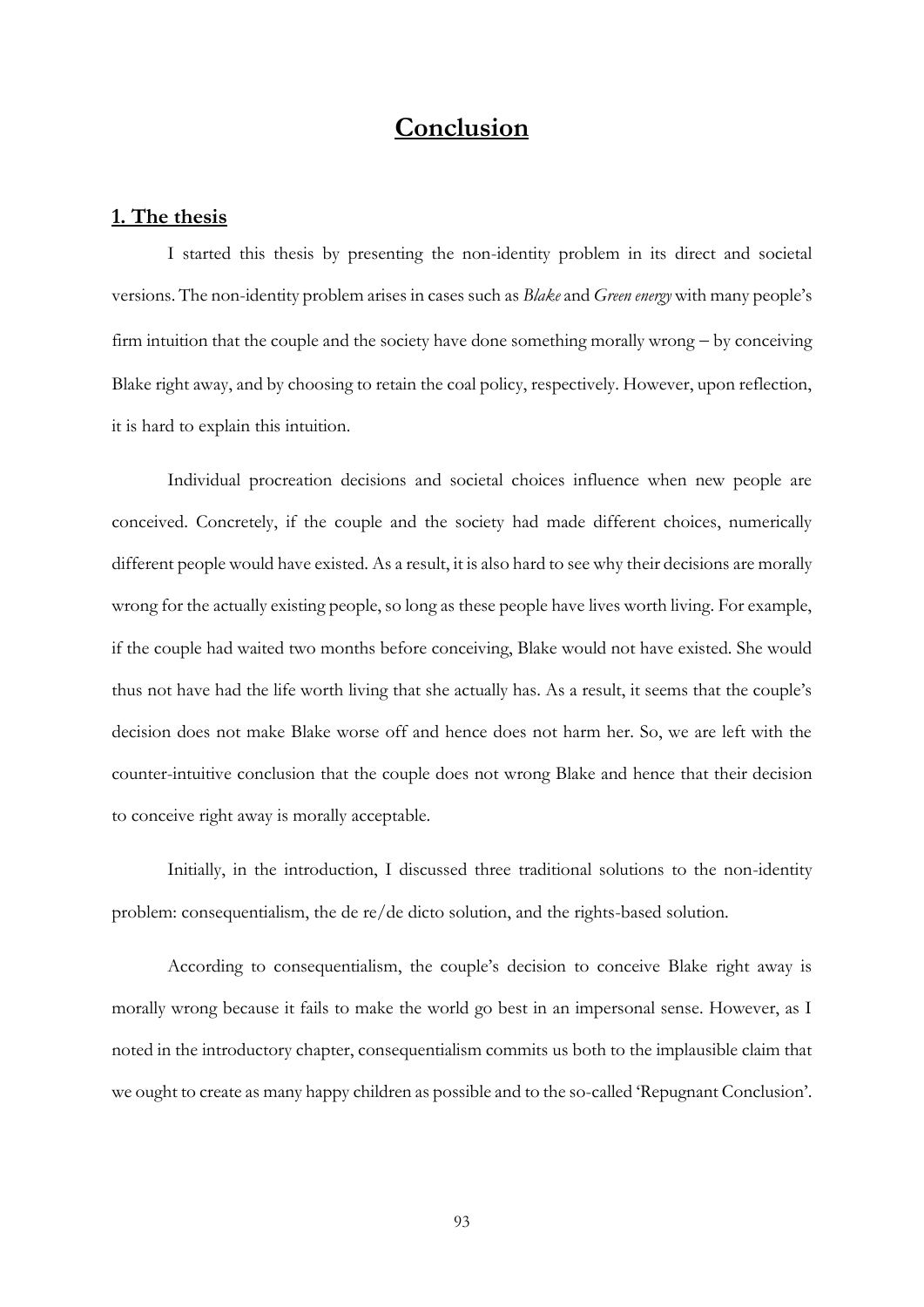According to the de re/de dicto solution, the couple harm, and therefore wrong, 'their child' in a de dicto sense. However, I pointed out that the de re/de dicto solution has implausible implications in other morally relevant cases such as the adoption case.

According to the rights-based solution, it is morally wrong for the couple to conceive Blake right away while knowing that they will be unable to fulfil her right not to be born with an impairing medical condition. However, as I emphasized in the introductory chapter, any appeal to rights is likely to fail as Blake can reasonably be expected to have (implicitly or explicitly) waived any right not to be born with an impairing condition. In addition, the rights-based solution has the counterintuitive implication that, if a couple is only ever able to have children with impairing medical conditions, it is wrong for them to have children at all.

Given the failure of the three traditional solutions to the non-identity problem, I moved on to discuss three recent solutions developed by Shamik Dasgupta (2018), Johann Frick (2020), and David Boonin (2014) respectively.

In chapter two, I presented and assessed Dasgupta's solution. Dasgupta (2018) argues that we can solve the non-identity problem by appeal to what he calls 'flexistentialism'. According to flexistentialism, we need to be flexible about the entities that our moral language refers to. For example, in Dasgupta's (2018) *Xia* case, there is an unlimited number of entities that are spatially coincident with Xia. In order to solve the non-identity problem, Dasgupta (2018) claims that we need to focus on the entity which would exist no matter when the couple conceives. Once we focus on this entity, we are free to argue that the couple harmed their child (Xia 2) and that their decision is therefore morally wrong.

In my assessment of Dasgupta's (2018) view, I raised a three-part challenge.

First, I challenged a key motivation for flexistentialism. According to Dasgupta (2018), the psychological continuity view of personal identity over time supports his claim that thinking of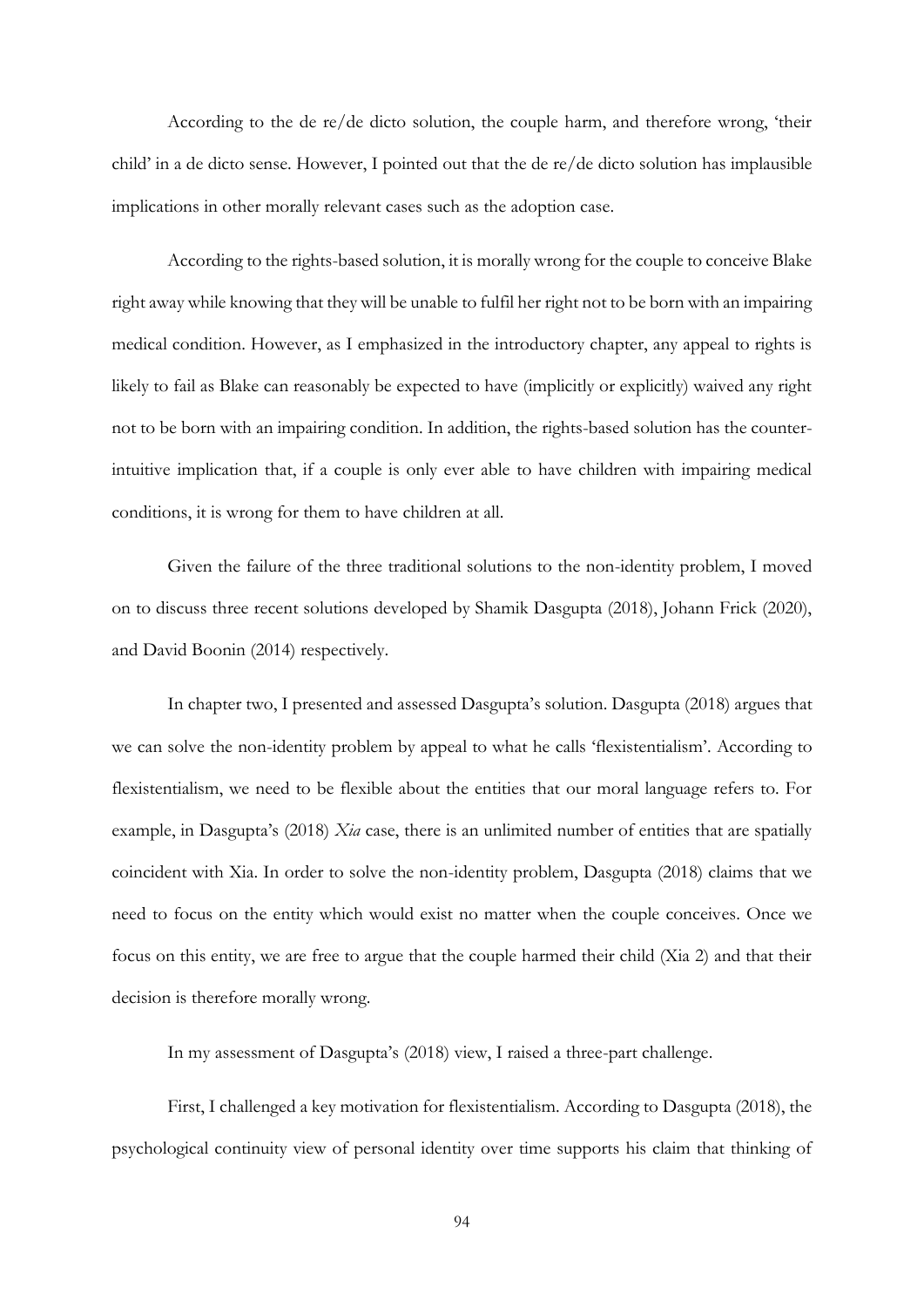genetic origins as essential properties is arbitrary. In response, I argued that the two dominant views of personal identity over time − animalism and the psychological continuity view − can be shown to actually support the time-dependence premise and the claim that genetic origins are essential properties.

Second, I argued that, even if we accept Dasgupta's (2018) motivation for flexistentialism, the view has implausible consequences. In particular, it risks undermining important instances of moral disagreement because it makes the truth of moral claims too context-sensitive.

Third, I argued that, even if Dasgupta (2018) can motivate flexistentialism and accommodate moral disagreement, his two most prominent arguments do not adequately support flexistentialism. The argument from wrongness claims that, if we assume that conceiving Xia right away is morally wrong, then only flexistentialism can make sense of this claim. However, I responded by arguing that this argument fails to support flexistentialism because it does not offer a convincing reason to adopt Dasgupta's set-up of the non-identity problem over existing alternative set-ups.

The coherent wishes argument claims that Xia's wish to have been born at some other time is coherent. According to Dasgupta (2018), the argument supports his position because flexistentialism can make sense of the coherence of Xia's wish. I responded to the coherent wishes argument by arguing that it is plausible to deny the coherence of Xia's wish and, even if Xia's wish is coherent, this is in fact compatible with the time-dependence premise.

In chapter three, I presented and assessed Johann Frick's (2020) recent solution to the non-identity problem.

According to Frick (2020), the non-identity problem arises as a choice between not bringing anyone into existence, bringing someone with a moderately happy life into existence, and bringing someone with a very happy life into existence. He argues that it is morally permissible to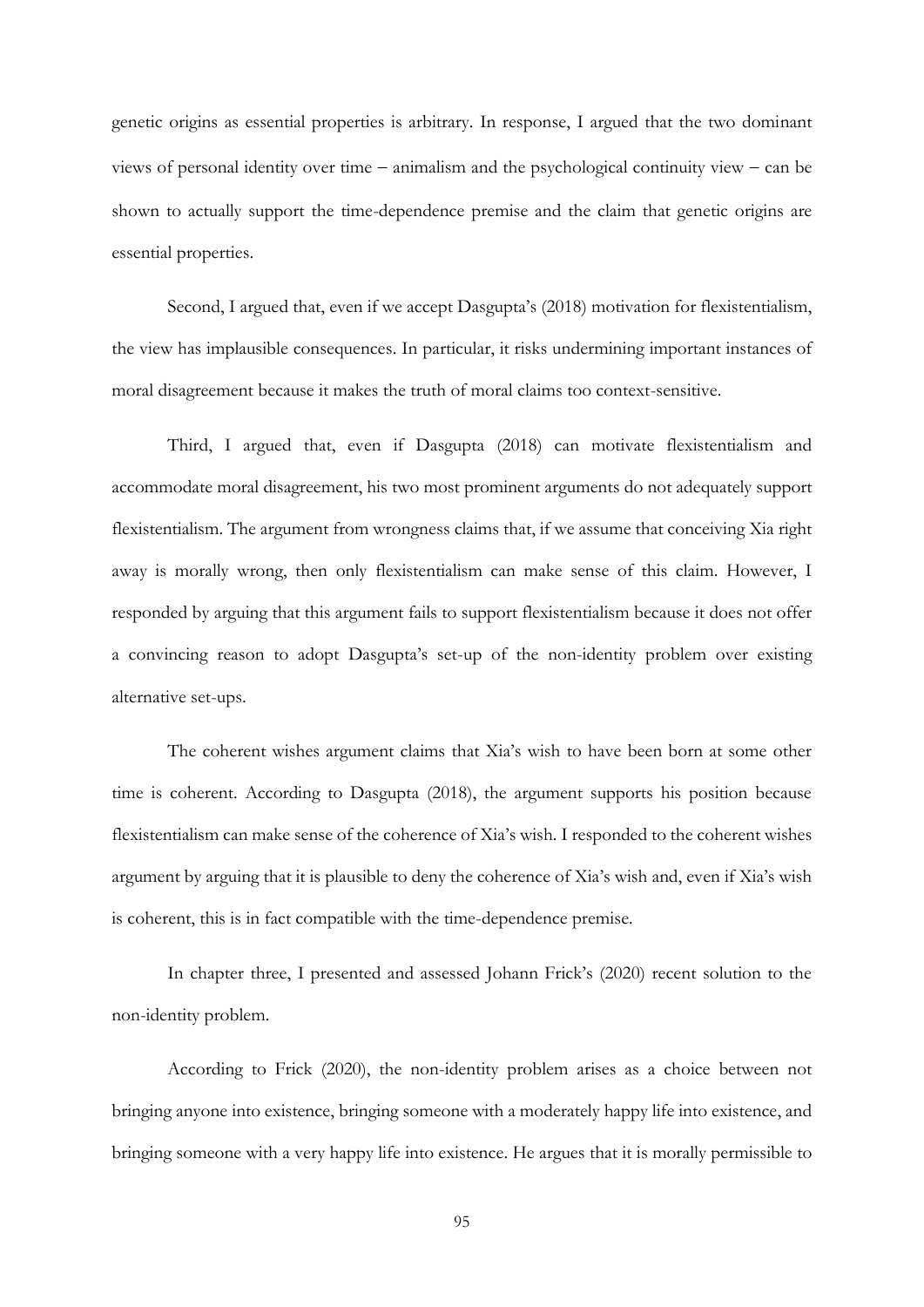choose not to bring anyone into existence because our moral reason to consider other people's well-being is conditional on the independent existence of a reason-bearer.

If we have to decide between bringing someone with a moderately happy life into existence and bringing someone with a very happy life into existence, Frick (2020) argues that we a contrastive moral reason to do the latter. The contrastive reason is anchored in our ability to better fulfil the normative standard − the standard telling us to maximize the well-being of the particular person our choice is about − in the case of the very happy person than in the case of the moderately happy person.

In response to Frick, I offered a four-part challenge.

First, I challenged Frick's (2020) new view of well-being's reason-giving force. According to Frick (2020), moral reasons are 'bearer-regarding'. For example, an existing person's well-being gives us a moral reason to act because there is a bearer to which our moral reason can attach. However, I argued that Frick's (2020) bearer-regarding view of well-being's reason-giving force cannot make sense of the (at least partly) impersonal nature of some moral values such as charity (and by extension well-being).

Second, I argued that Frick does not provide a plausible rationale for individuating normative standards in the way his solution requires. For Frick's (2020) solution to succeed, the cases of the moderately happy person and the very happy person must be governed by two normative standards of the same kind. However, this way of individuating normative standards overlooks two coherent alternatives, namely that non-identity cases are governed by a single normative standard or by two normative standards of a different kind. I argued that Frick has not provided an independently plausible reason to prefer his way of individuating normative standards over existing alternative ways.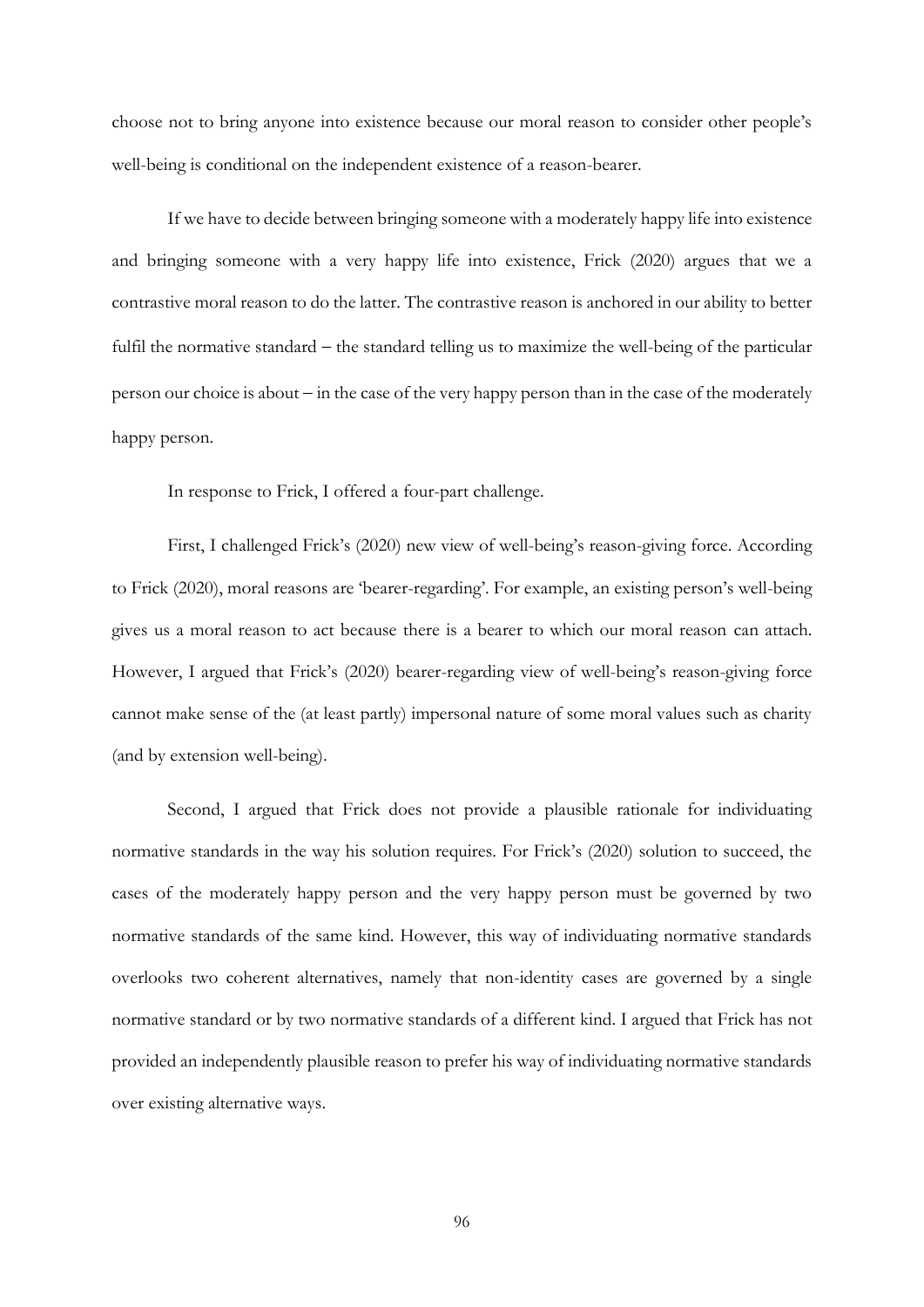Third, Frick's solution faces serious counter-examples in the non-identity literature. Specifically, his solution seems to provide us with the wrong verdict in Boonin's *Lake* case, i.e. that we are morally required to save the healthy person over the impaired person.<sup>53</sup>

Finally, I argued that Frick fails to show that bearer-regarding reasons drive our intuitions in non-identity cases. By modifying Frick's (2020) own *Worker* case, I showed that teleological reasons often outweigh bearer-regarding reasons. As a result, it seems plausible to assume that bearer-regarding cannot account for the strength of our intuitions in non-identity cases.

The serious shortcomings of both the traditional solutions to the non-identity problem and the two recent solutions offered by Dasgupta and Frick seem to support a different strategy for solving the non-identity problem. In chapter four, I therefore discussed Boonin's solution according to which there is no non-identity *problem* in the first place. Instead, according to Boonin (2014), non-identity cases such as his *Wilma* case, should be seen as arguments establishing their conclusion. In fact, Boonin (2014) argues that the seemingly counter-intuitive conclusion in nonidentity cases − which he calls the Implausible Conclusion − can be shown to be in line with common sense morality.

In response to Boonin, I offered a three-part challenge.

First, I argued that the two thought experiments which Boonin (2014) uses to support the claim that the Implausible Conclusion is in line with common sense morality do not actually support any such claim. Instead, by revising Boonin's (2014) *Famine relief* and *Rescue* cases, I showed that the thought experiments generate intuitions against the Implausible Conclusion.

Second, I argued that Boonin's (2014) two arguments in favour of the Implausible Conclusion are either flawed or dialectically ineffective. The so-called 'transitivity' argument fails

<sup>53</sup> In chapter four, I softened this challenge to Frick by showing that Boonin's (2014) assessment of the *Lake* case might itself be flawed.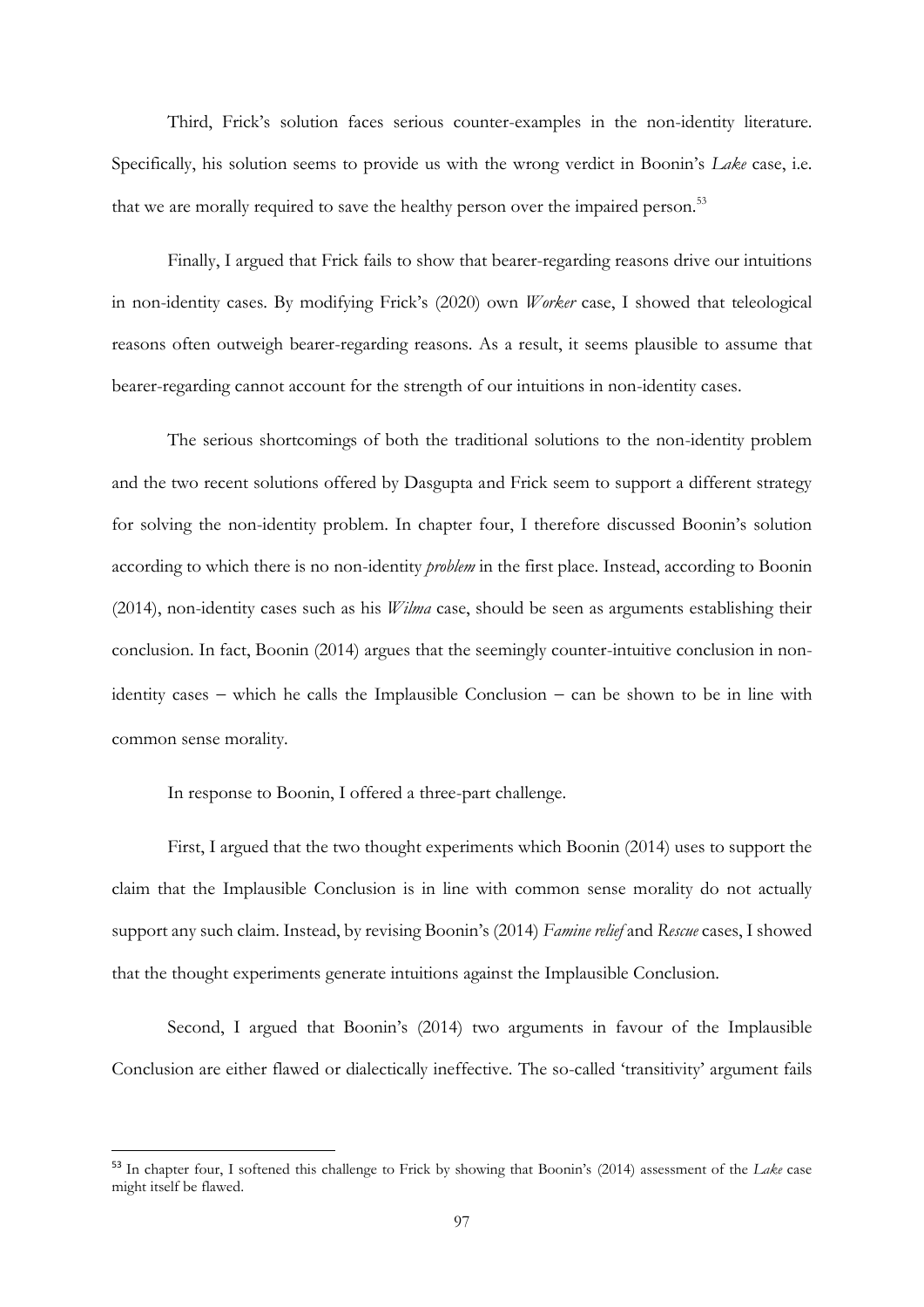because it does not have any dialectical force above and beyond the general challenge of finding a plausible solution to the non-identity problem. Boonin's (2014) 'different species' argument also fails because it does not convincingly establish that we are right in choosing to breed a horse instead of a human being and, even if we are right in doing so, the argument does not support Wilma's decision in Boonin's original non-identity case.

Third, I argued that Boonin's solution has deeply problematic theoretical and practical implications. For example, Boonin's solution does not allow us to morally condemn acts such as polluting on the grounds that they are bad for future generations. After all, on Boonin's (2014) view, such acts are not bad for the affected future generations.

## **2. The implications**

I have argued that both efforts to solve the non-identity problem and attempts to deproblematize the non-identity debate remain deeply problematic. The non-identity problem remains as live as ever. As a result, certain theoretical and practical debates in population ethics that I presented in the introductory chapter also remain as open as ever.

On the one hand, the unsolved nature of the non-identity problem does not allow us to adjudicate between person-affecting and impersonal accounts of morality. Both of these two broad conceptions of morality so far fail to offer a fully plausible solution to the non-identity problem, thus giving none of them a decisive advantage over the other (at least in the area of population ethics).

On the other hand, and perhaps more worryingly, the non-identity problem remains acute for certain key practical debates. For example, the non-identity problem's unsolved nature might undermine attempts to dialectically support urgent action on climate change. After all, if it cannot be convincingly shown that climate change is morally wrong because it is bad for future generations, then a key argument in favour of stricter climate policies is lost.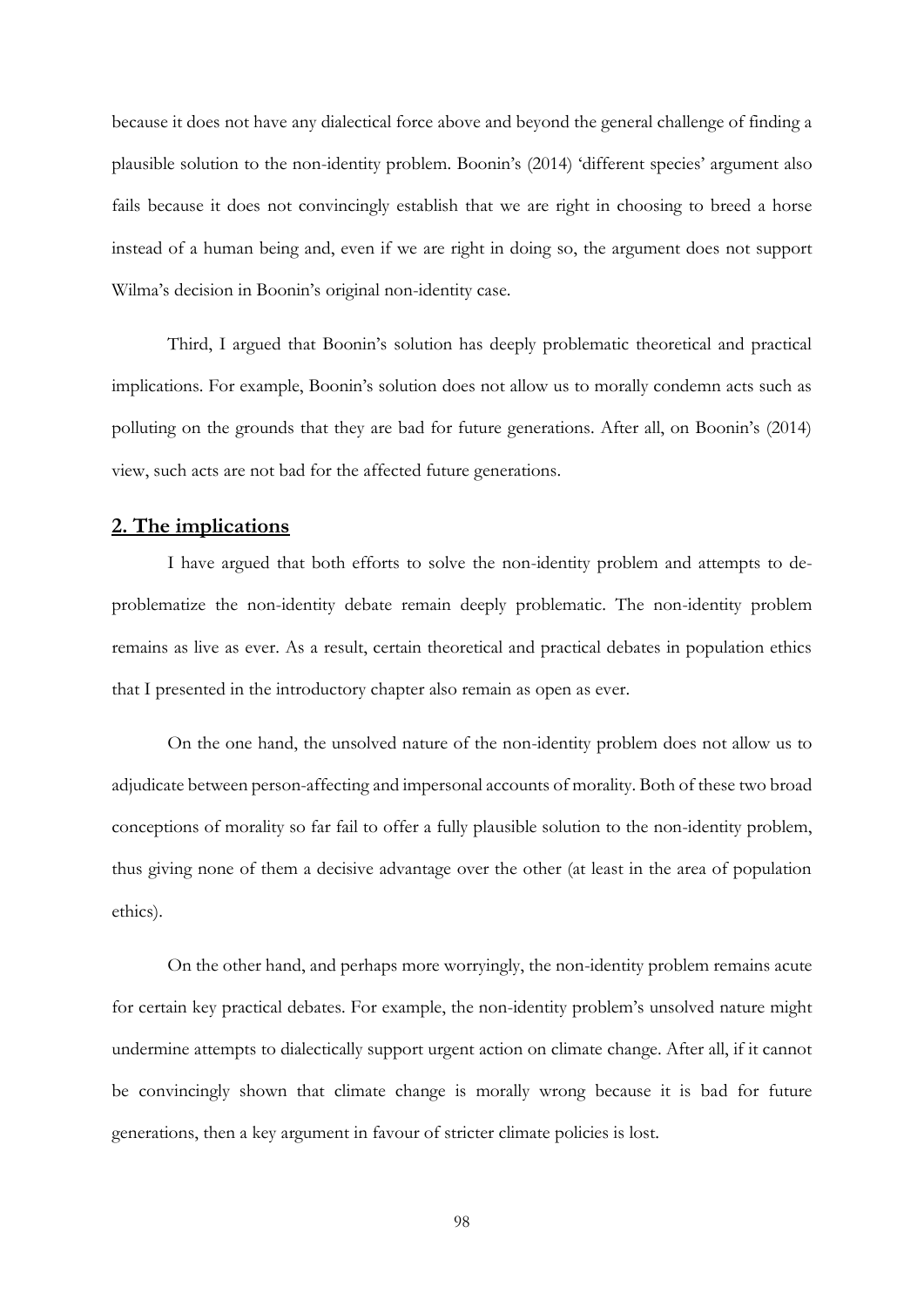Overall, the conclusion of this thesis can be read in two ways. On the one hand, given the non-identity problem's seemingly unsolvable nature, it might be taken to signal the end of the nonidentity debate. Or, and perhaps more appropriately, it can be taken as an encouragement to reposition the non-identity problem at the centre of our intellectual efforts in population ethics.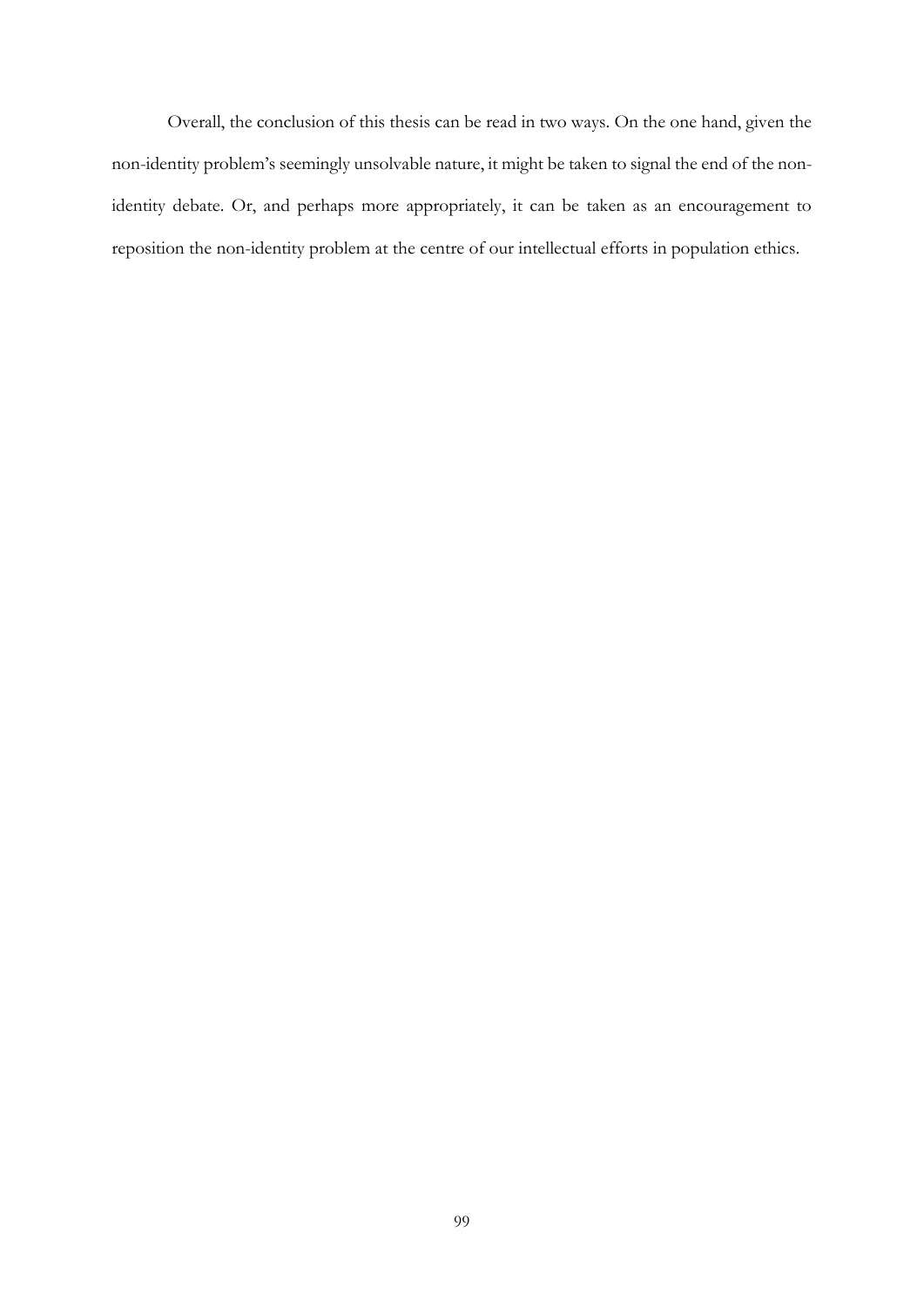# **Bibliography**

- Adams, Robert M. (1979), 'Existence, Self-Interest, and the Problem of Evil', *Noûs* 13: 53- 65.
- Bayles, Michael D. (1976), 'Harm to the Unconceived', *Philosophy and Public Affairs* 5 (3): 292-304.
- Block, Ned and Stalnaker, Robert (1999), 'Conceptual Analysis, Dualism, and the Explanatory Gap', *The Philosophical Review* 108 (1): 1-46.
- Boonin, David (2014), *The Non-Identity Problem and the Ethics of Future People* (Oxford and New York: Oxford University Press).
- Chalmers, David J. (1996), *The Conscious Mind: In Search of a Fundamental Theory* (New York: Oxford University Press).
- Chalmers, David J. (2010), *The Character of Consciousness* (New York: Oxford University Press).
- Dasgupta, Shamik (2018), 'Essentialism and the Nonidentity Problem', *Philosophy and Phenomenological Research* XCVI (3): 540-570.
- Finneron-Burns, Elizabeth (2016), 'Contractualism and the Non-Identity Problem', *Ethical Theory and Practice* 19: 1151-1163.
- Frick, Johann (2020), 'Conditional Reasons and the Procreation Asymmetry', *Philosophical Perspectives* 34 (1): 53-87.
- Hare, Caspar (2007), 'Voices from Another World: Must We Respect the Interests of People who do not, and Will Never, Exist?', *Ethics* 117 (3): 498-523.
- Hill, Christopher S. and Mclaughlin, Brian P. (1999), 'There Are Fewer Things in Reality Than Are Dreamt of in Chalmers' Philosophy', *Philosophy and Phenomenological Research* 59 (2): 445-454.
- Kumar, Rahul (2018), 'Risking Future Generations', *Ethical Theory and Practice* 21: 245-257.
- Loar, Brian (1999), 'David Chalmers' *The Conscious Mind*', *Philosophy and Phenomenological Research*, 59 (2): 465-472.
- Narveson, Jan (1973), 'Moral Problems of Population', *The Monist* 57: 62-86.
- Olson, E.T. (1997), *The Human Animal: Personal Identity Without Psychology* (New York: Oxford University Press).
- Olson, E. T. (2003), 'An Argument for Animalism', in Martin, Raymond and Barresi, John (eds.), *Personal Identity* (Oxford: Blackwell Publishing Ltd), 318-334.